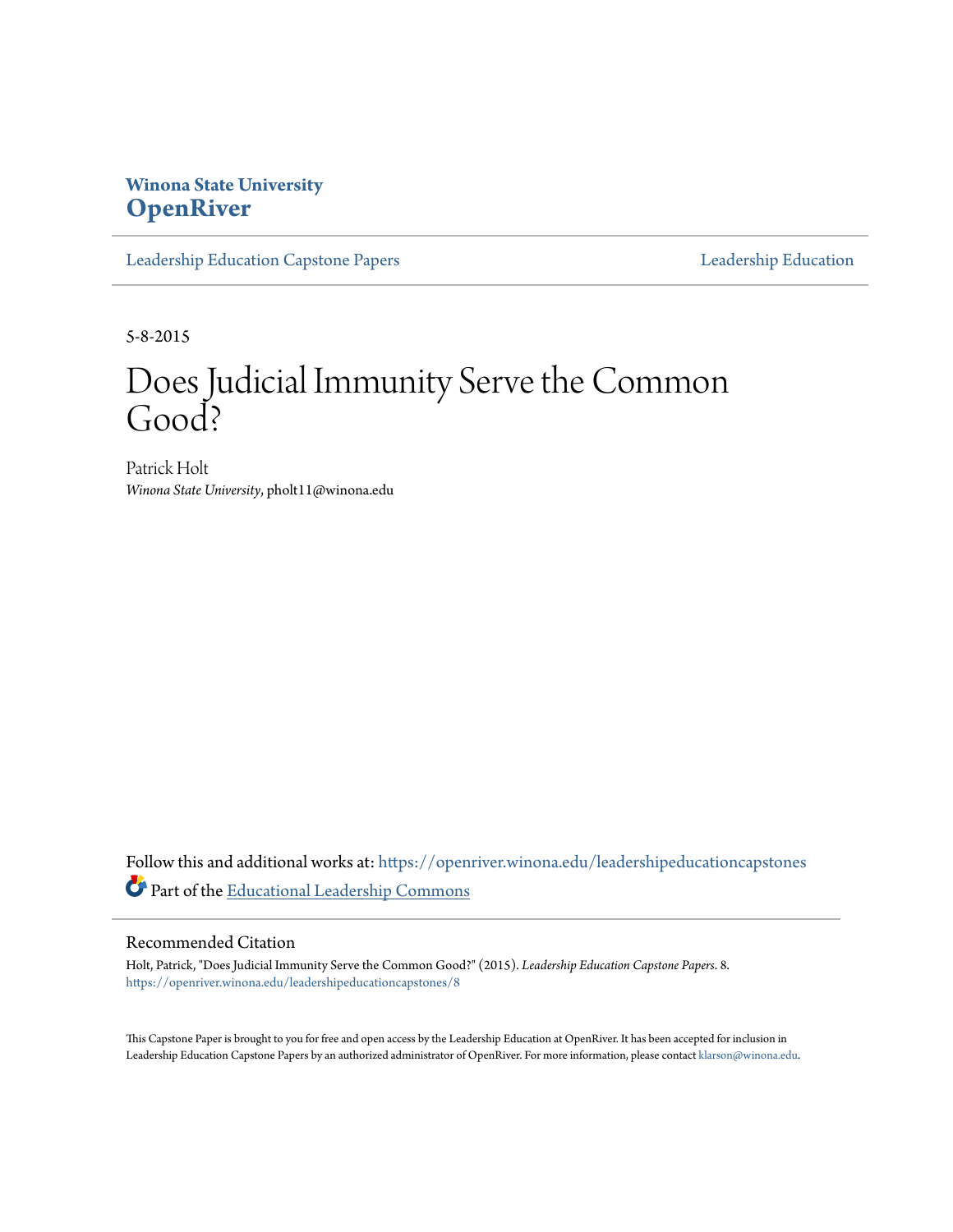Does Judicial Immunity Serve the Common Good?

Patrick Holt

Winona State University

Leadership Education Department: Organizational Leadership

In Partial Fulfillment of the Masters of Science Degree - Master's Capstone

2017 – Summer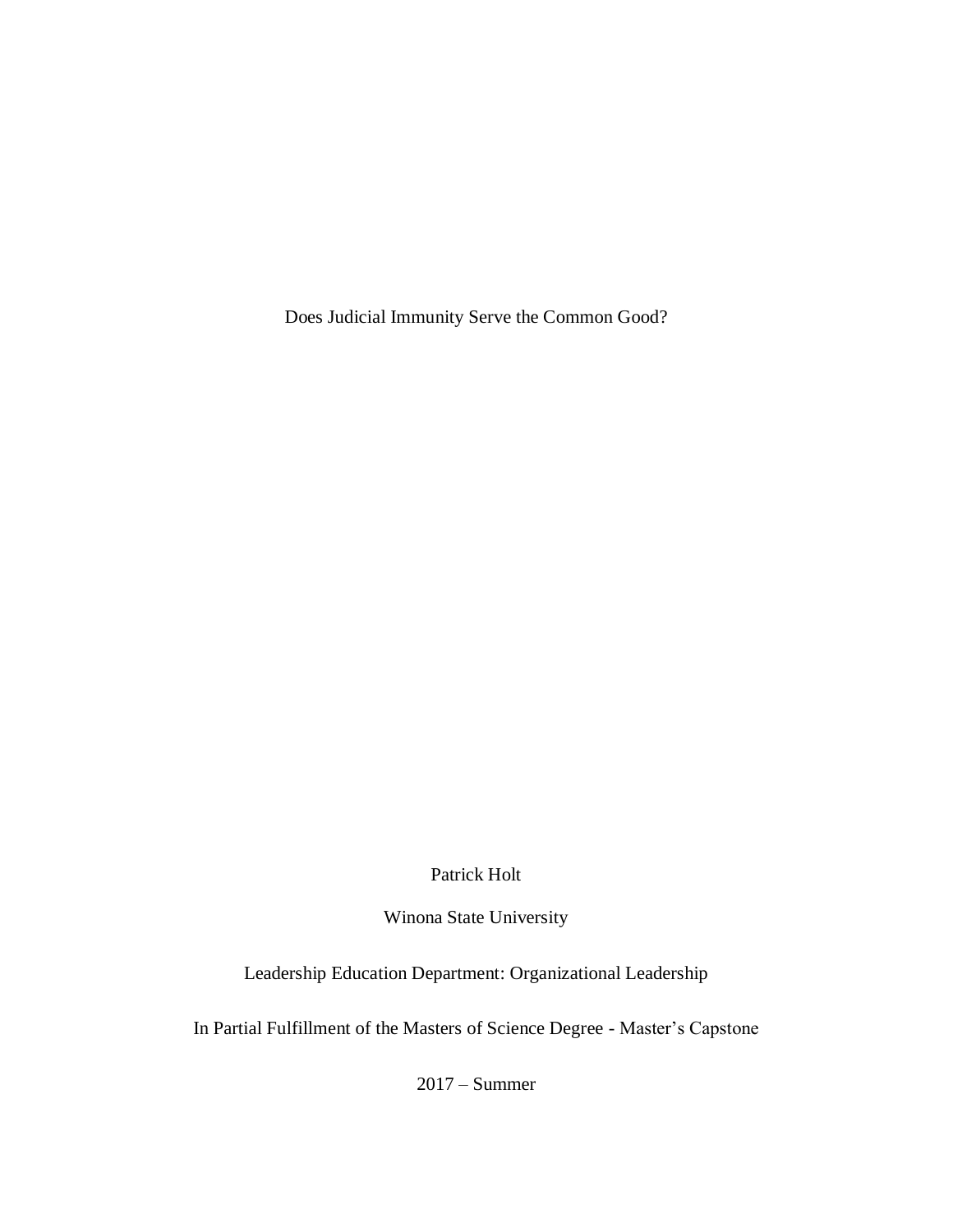# **Table of Contents**

| 33 |  |
|----|--|
|    |  |
|    |  |
|    |  |
|    |  |
|    |  |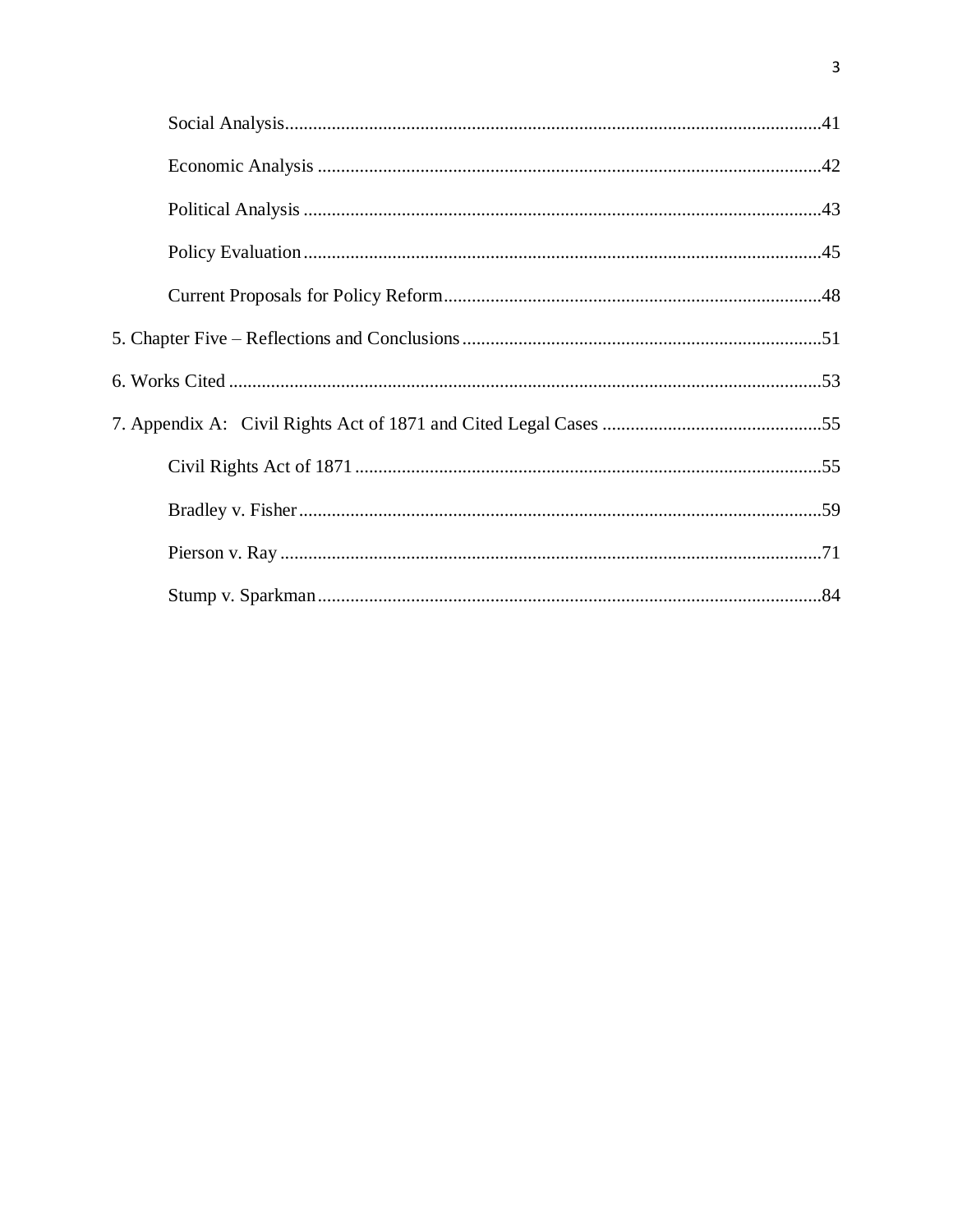#### **Chapter One – Introduction**

In a society that elevates the Common Good, perhaps no greater group of people can have an impact on that Common Good than that of its judges. Ultimately, they make the decisions that affect all of society. Their decisions ripple out from their courtrooms and have an impact on future litigation and fundamentally the course of society for decades and sometimes centuries to come. In effect, their decisions don't just interpret law, they become law. The purpose of this research paper is to examine a small part of the wide spectrum that constitutes the legal system in the United States as it pertains to its judges, in particular the policy of judicial immunity. Does judicial immunity serve the Common Good?

To be effective it is imperative to understand the two parts of the research question. To accomplish that, judicial immunity and the Common Good must be defined. The Common Good is (or should be) self-evident; however, a brief description and definition is a prerequisite for this analysis. Immunity is different, it is shrouded in antiquity and its definition is much less obvious. Furthermore, immunity, as it exists in the United States runs deep and has a curious origin and murky history. We will examine that origin and the history leading up to the current policy of present day judicial immunity. This paper will focus on judicial immunity as a policy of the US judicial system which may prioritize its practioneers above the law, and in turn attempt to reconcile it with the Common Good.

#### **Research Methodology Used**

When thinking of research, most individuals conjure pictures of lab rats and test tubes. Other types of research abound and their methods are quite varied. When considering this research question, it became evident that many possible choices and modes of analysis were available as analytic tools. As in any endeavor however: the right tool for that endeavor

4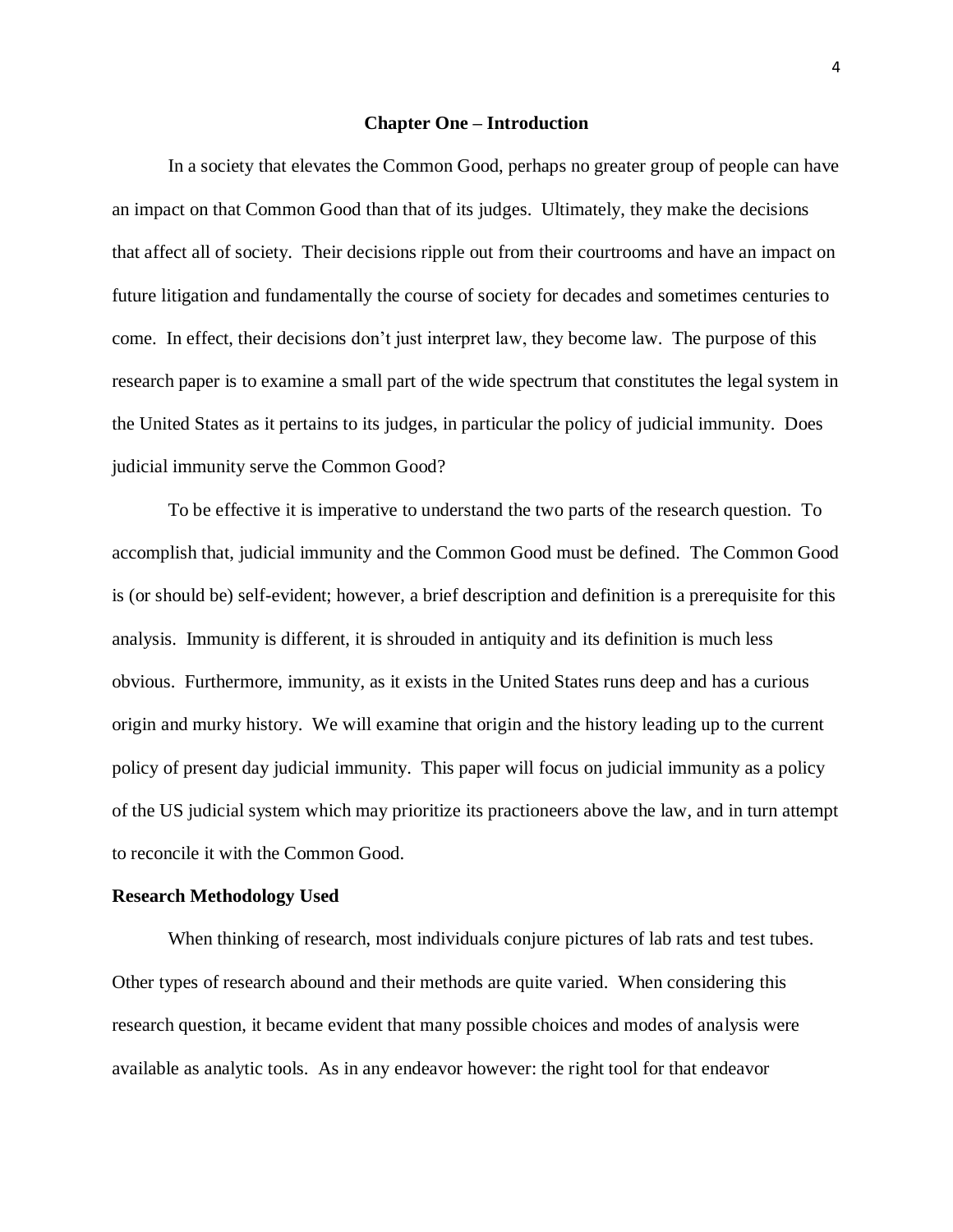generally renders the best results. One of the chief concerns in this research effort was/is to attempt to remove any preconceived bias from the analysis itself. The chosen research model then had to reflect this need. Of secondary importance was a desire to not presume a problem inherent in the policy that needed correction; rather the analysis was/is intended as a pure critique of the policy without a preconceived diagnosis of malfunction. Again, the chosen research model and method would need to observe this qualifier. To take an informal look at judicial immunity it was determined that a qualitative research model as opposed to a quantitative model would best serve this study. While a quantitative model could have been conducted by asking the opinions of others through survey and opinion polls, it was felt that this would not look at judicial immunity from a policy rubric but rather from a social popularity perspective. With this then in mind our research model would need to be qualitative. Of final importance in our selection of a research model was a desire to interpret the policy under question.

In the end, interpretive policy analysis was chosen as the best research method fit for the given research question. Policy analysis is interpretive and qualitative in nature, and when conducted without a presumption of underlying problems fits the description of the research method desired for this project.

This paper then is a policy analysis, with that in mind, to do justice to the subject matter and arrive at a meaningful answer to the research question, applying the correct style of analysis is of chief concern.

# **Definitions**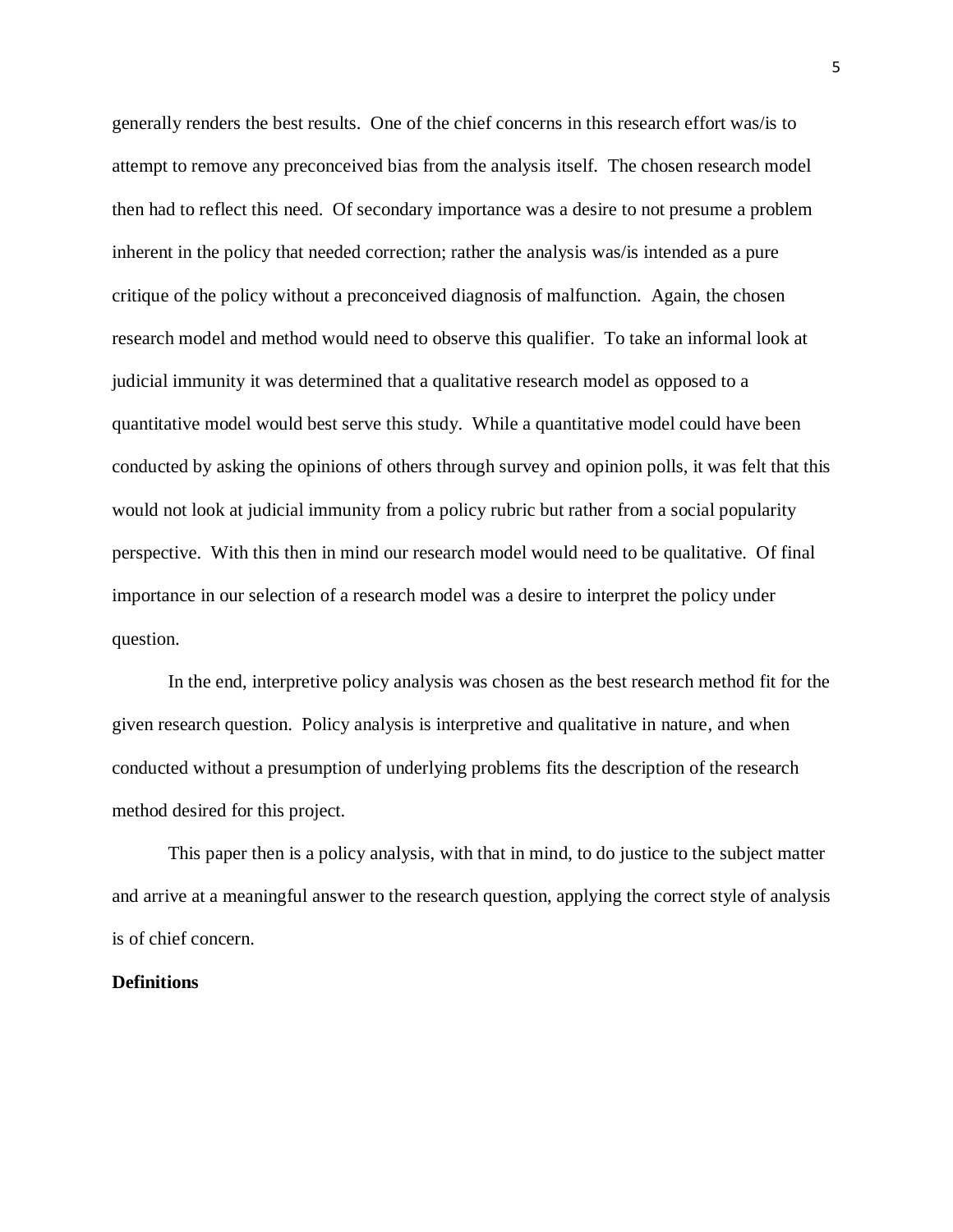Before moving forward in this policy analysis, the two key concepts contained within the research question must be defined. One is the Common Good and the other concept is judicial immunity.

The Common Good is different to different people. Encyclopedia Britannica offers an insight into what the Common Good may be when it states: "the idea of the common good has pointed toward the possibility that certain goods, such as security and [justice,](https://www.merriam-webster.com/dictionary/justice) can be achieved only through citizenship, [collective](https://www.merriam-webster.com/dictionary/collective) action, and active participation in the public realm of politics and public service." This would suggest that the Common Good is not just a citizen's right to goods but rather something that one participates in, something that leads to a better life and existence for all.

The following quote is an outstanding summation of what the Common Good is: What exactly is "the common good", and why has it come to have such a critical place in current discussions of problems in our society? The common good is a notion that originated over two thousand years ago in the writings of Plato, Aristotle, and Cicero. More recently, the contemporary ethicist, John Rawls, defined the common good as "certain general conditions that are...equally to everyone's advantage". The Catholic religious tradition, which has a long history of struggling to define and promote the common good, defines it as "the sum of those conditions of social life which allow social groups and their individual members relatively thorough and ready access to their own fulfillment." The common good, then, consists primarily of having the social systems, institutions, and environments on which we all depend work in a manner that benefits all people. Examples of particular common goods or parts of the common good include an accessible and affordable public health care system, and effective system of public safety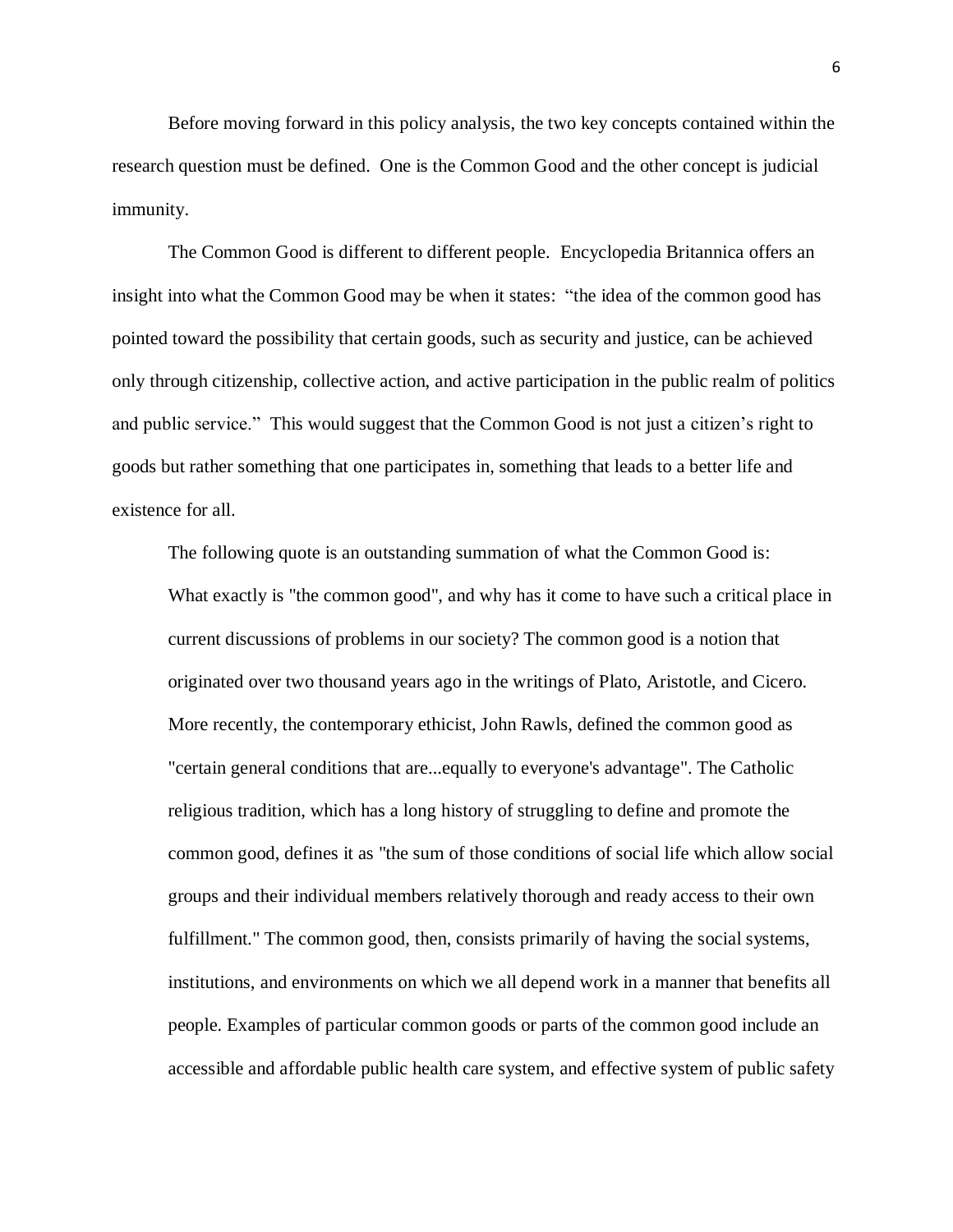and security, peace among the nations of the world, a just legal and political system, and unpolluted natural environment, and a flourishing economic system. Because such systems, institutions, and environments have such a powerful impact on the well-being of members of a society, it is no surprise that virtually every social problem in one way or another is linked to how well these systems and institutions are functioning. (Velasquez, Andre, Shanks, S.J., Meyer, 1992).

The Common Good then is dependent on the system that serves the Commons. The Commons can only be served well if that system runs well. As the previous quote suggests the system is comprised of many parts. It further suggests that only when these parts work well together does the Common Good prevail.

The second concept, judicial immunity is, the "absolute immunity from civil liability that is granted to judges and other court officers (prosecutors and grand juries) and quasi-judicial officials for tortious acts or omissions done within the scope of their jurisdiction or authority" (Findlaw, 2017). The remainder of this work will develop and detail the policy and practice of judicial immunity and in the final analysis attempt to determine if in fact judicial immunity as a policy serves the Common Good.

#### **Organization of the Paper**

Looking forward then, Chapter Two will examine the various research models and methods used in policy analysis and justify the model chosen. The chosen policy model for this research paper is one that hails from a social science approach and does not presuppose a problem in the examined policy. This policy analysis model, known as the Popple & Leighninger model, offers various avenues of potential focus but with no predetermined or preset format. Essentially, only the categories pertinent to the subject are analyzed and evaluated.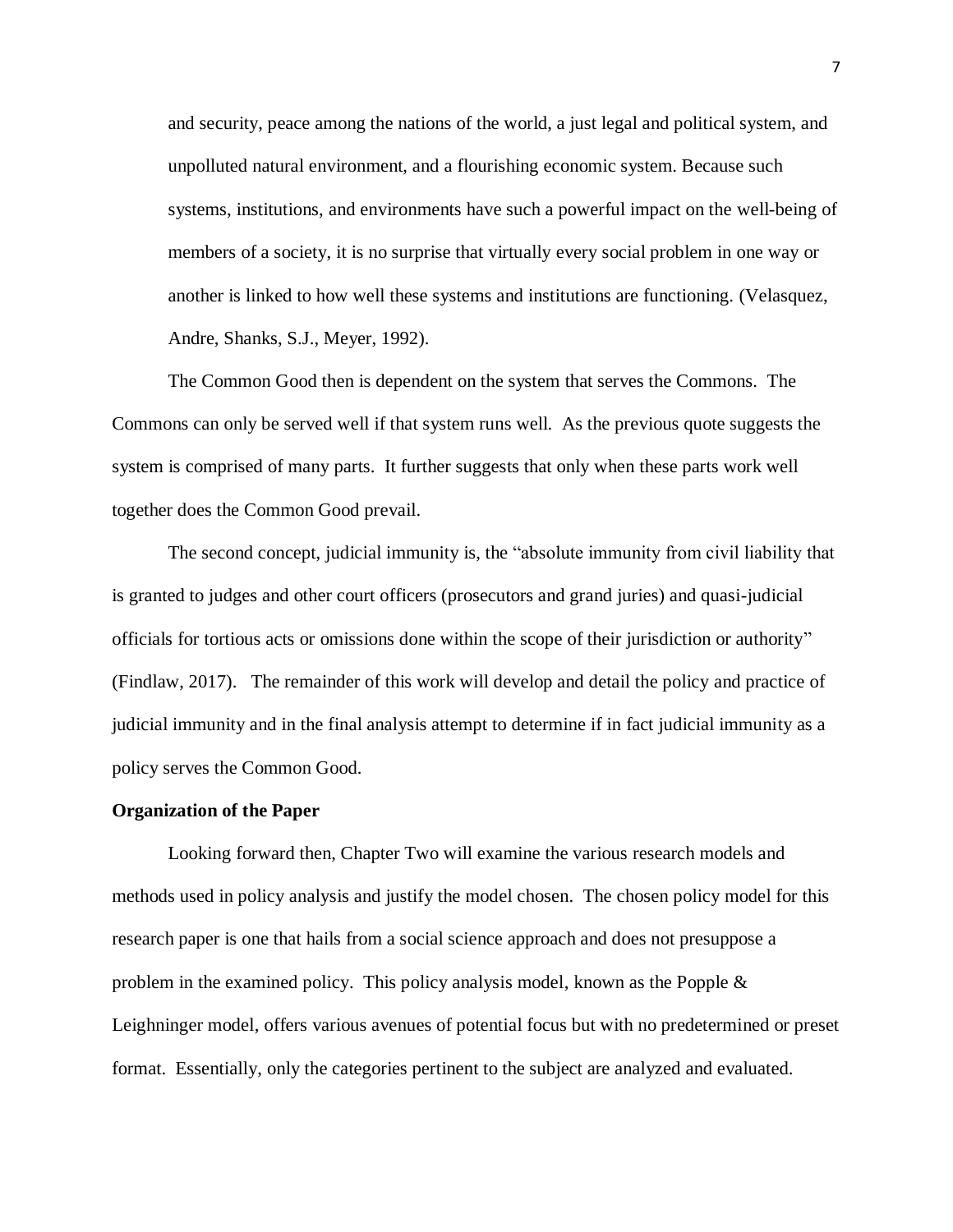Chapter Three will examine current and past literature in a review format. Many of the documents that will be cited and shared will be of a legal nature and taken from court proceedings and final judgments. Other documents and quotes will come from peer reviewed journals and articles to allow a deeper, well-reasoned and informed approach to this policy analysis.

Chapter Four will comprise the actual policy analysis utilizing the tools provided by Popple & Leighninger. Chapter Four will develop the necessary understanding of the subject to form a final conclusion and answer our research question.

The final chapter, Chapter Five, will offer conclusions based on the study. In this chapter, I will share thoughts on my journey to understanding judicial immunity. I will offer possible remedies if they are called for and suggest areas for future research and analysis.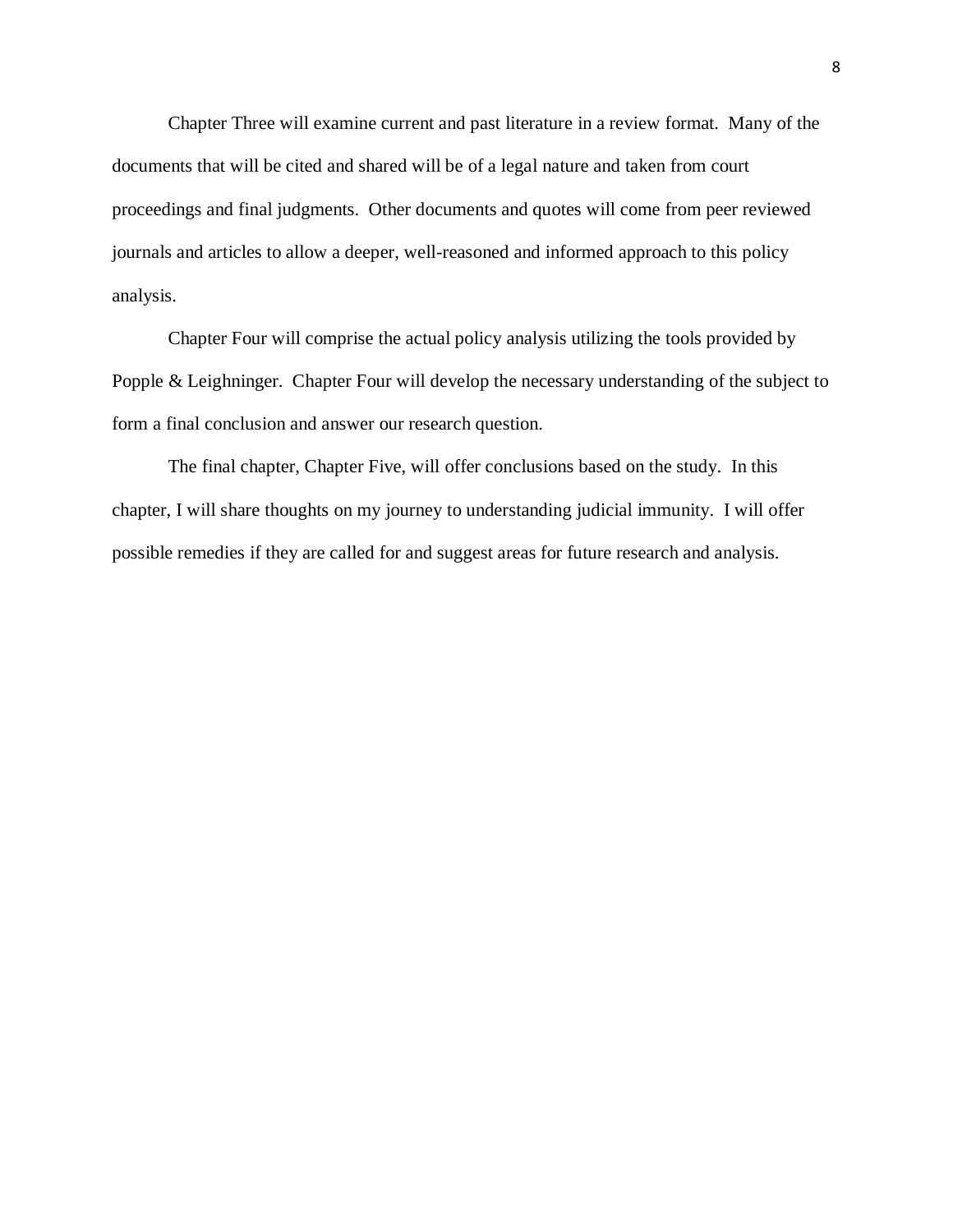#### **Chapter Two – Policy Analysis Explained**

To answer the question: "Does Judicial Immunity Serve the Common Good?" a research method must be found and utilized. As was stated in Chapter One after investigating many types of research methods, it was felt that the research method known as Policy Analysis might offer the best opportunity to objectively understand the matter of Judicial Immunity. To briefly recap, it was felt that a qualitative research design was more desirable than a quantitative, or mixed approach design. In the end, the choice for a policy analysis approach was indicated as best practice and the decision was made to incorporate this design.

# **Approaches to Policy Analysis**

In a policy analysis paper, several different approaches may be employed. The purpose of this chapter is to examine some of the more popular forms of policy analysis and determine the appropriate format for this study into a sub-section of absolute immunity; specifically, judicial immunity.

From the study of policy analysis and its various formats, it appears that many policy analysis formats are suggestive of a preconceived problem in the policy prior to investigation. It has been the intent of this research project design to shy away from any presuppositions of judicial immunity as a policy or to enter into any bias in regards to the policy's efficacy and/or legal standing. It is also the intent of this research to, in fact, remove as much bias as possible so as to approach the subject from a purely investigative standpoint.

Policy analysis models can be broken down into many categories. Utilizing a review of policy analysis methodology, and using the search parameters "Policy Analysis" rendered several categories as pertinent to our research model. Remaining true to the design of this research, the various methods were evaluated as to whether the model preconceived a problem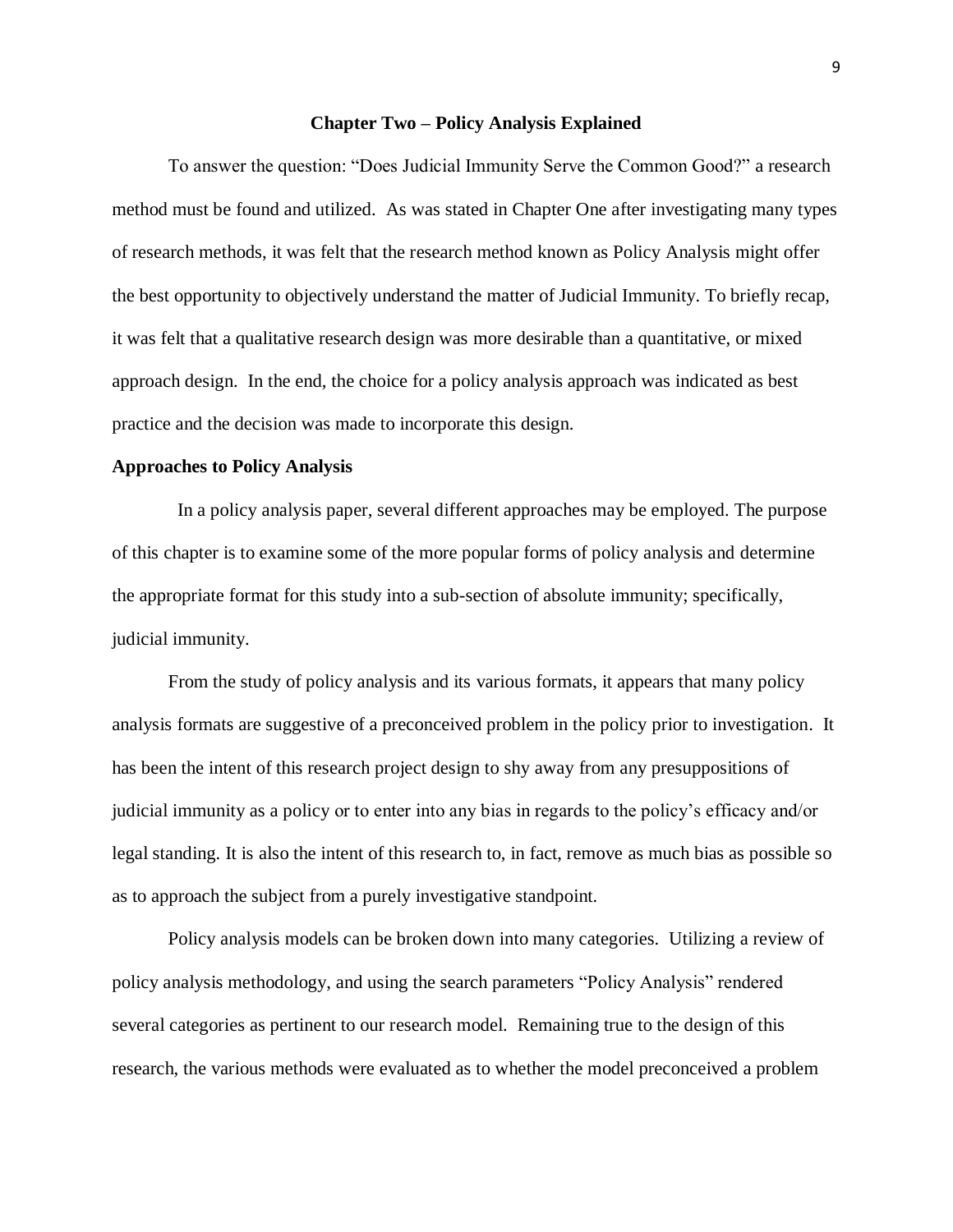with the policy in question OR whether it did not. There were other potential analysis classification/divisions that could have been employed for the project; for example, whether a framework analysis might have suited the subject matter or whether a focus on political processes might render the best results. Ultimately, these other formats were rejected (as they did not fit the criteria listed for our research model in Chapter One) in lieu of the two proposed categories for analysis. For our purposes then, we will break the models down into two categories. In category One, the model presumes that there is a preconceived problem associated with the policy. In category Two there is no such presumption.

The first category of policy analysis approaches are those that enter the analysis under the assumption that a pre-existing problem is inherent in the policy to be examined. The first such model is known as the Analysis-centric model. The Analysis-centric model presupposes a problem in the policy and attempts analysis at the micro scale (Wikipedia). Its focus is on technical processes (such as classification and filing systems or workload and output designs) and seeks remediation of the problem through technical means. It is also concerned with economic approaches to the aforementioned technical solution.

A second approach to policy analysis is called the Framework approach. Policies are viewed as frameworks or guidelines (Wikipedia). In the Framework approach, a potential problem is identified to be a social problem having effects on all members of the commons. In the Framework model, once a problem has been identified, a process is initiated to find, study and repair the broken procedure (frame). The process begins by identifying and defining a social problem. Phase Two reviews the policy objectives and their intended target. Phase Three evaluates the effects of the current policy and future implications if left both unchecked and if modified. Finally, Phase Four consists of recommendations on potential policy reform and/or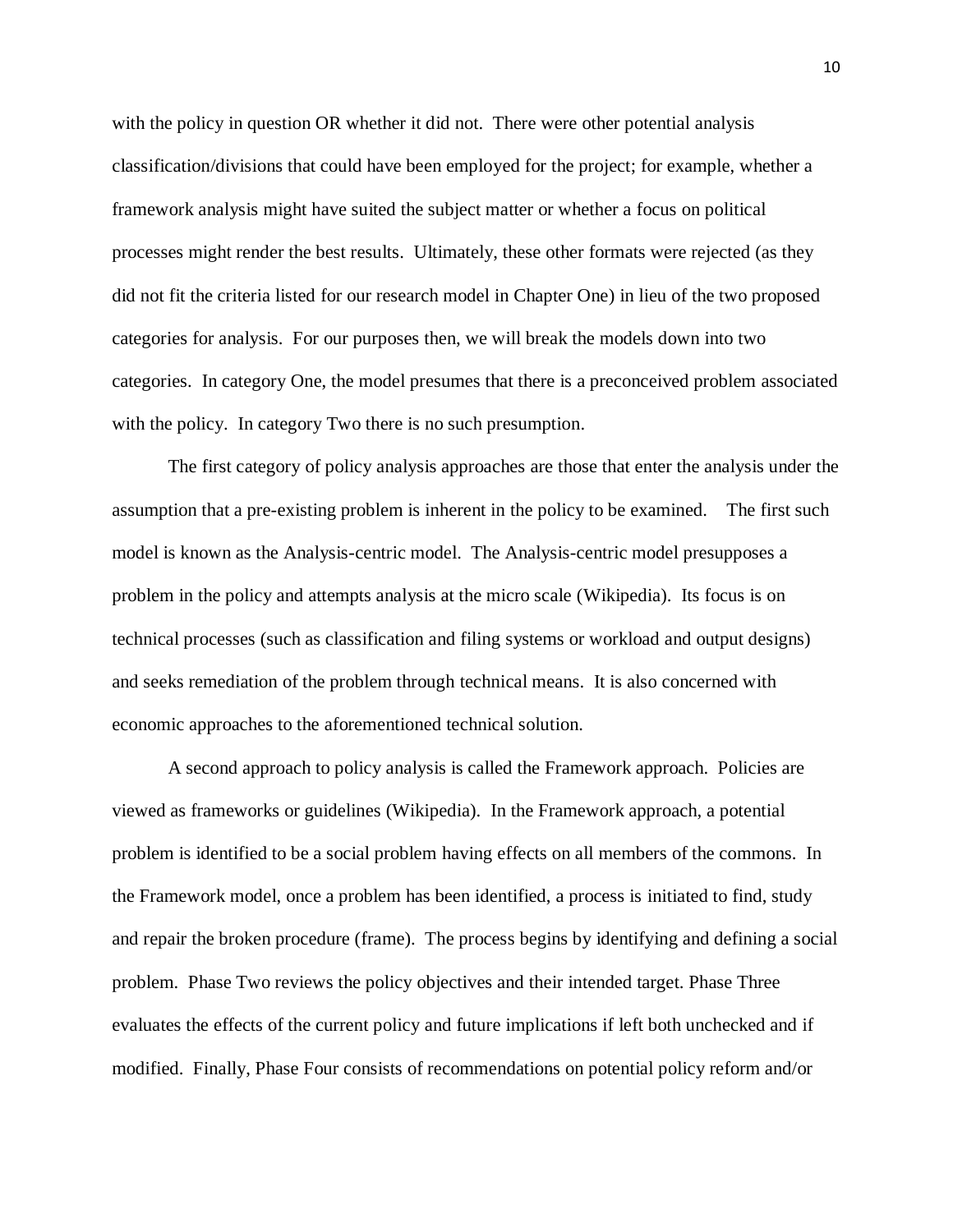replacement of the entire policy if deemed necessary. This model assumes a problem in the policy prior to investigation.

The third approach in this category is the Policy Process. In this process, a decision matrix called the Policy Cycle is utilized. Basically, "the process/cycle" assumes there is a problem in the policy. The solution is then found by breaking down the problem into an actionstep loop starting from the problem, progressing to a query of the different political tools available for finding and implementing the solution to the identified policy problem. At this a juncture in the process, a potential solution/s is/are chosen from the list of tools determined appropriate to fulfill the task, and then implemented. The new process is monitored and if another problem is detected in the new process, the loop begins anew. Many different filters can be utilized during the investigative process under this type of policy analysis including: policy outcomes, economic effectiveness, political advantage and/or any potential repercussions both positive and negative. The Policy Process method is best utilized when scrutinizing stakeholders, especially elected and unelected officials.

A fourth approach of is known as the Meta-Policy method. The Meta-Policy approach is a systems approach, it assumes a problem in the structure of the policy. Its emphasis and priority is on the context (social and political) in which the policy exists and what factors in these dimensions influence it. The Meta-Policy approach takes a macro-scale level look at the factors associated with the politics, economics and social dimensions of the policy in question. Its method defines the problem and the criteria used to evaluate it. It then identifies policy changes or alternatives to the policy as are needed and implicated through the evaluation phase of its method and approach (Wikipedia, 2017, Policy Analysis).

11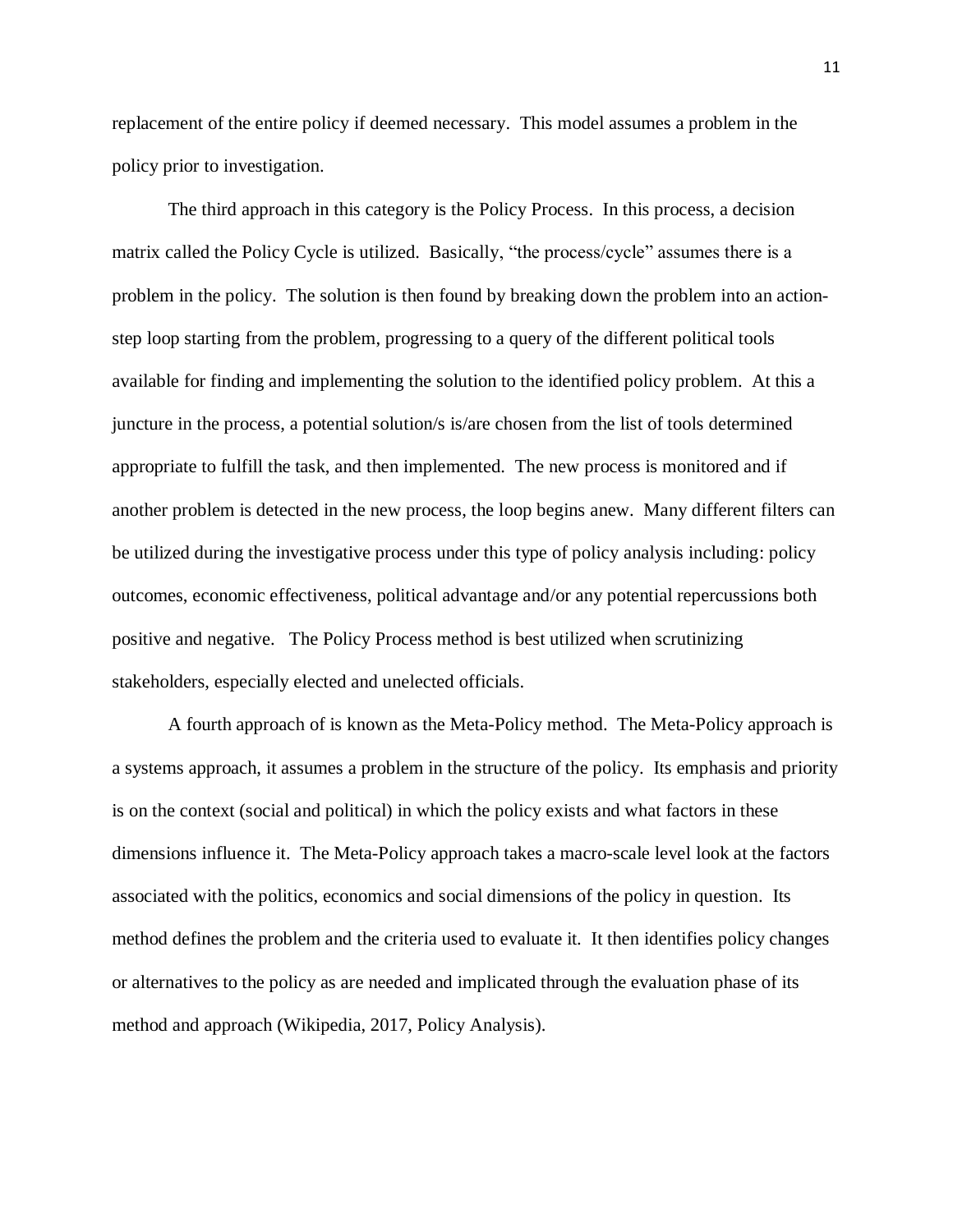Having explored the policy analysis models that presume a problem with the policy prior to investigation we will turn our attention to those models that assume no prejudgment as to the policies in question, but rather explore the subject matter with an open mind and eye. As was stated in the first chapter, it is the intent of this paper and its researcher to remove any preconceived ideology that might interfere with or skew the final conclusions in regards to the subject matter. Presumption of a problem prior to analysis then is antithetical to the goals of this policy analysis. With that in mind, it is understood that the choice of policy analysis model for our research project will come from these last three models.

The first of these approaches is called the "6 Dimension" approach. In the "6 Dimension" analysis, the "dimensions" are broken down into two equal categories of three dimensions, with each dimension having a rubric for evaluation purposes. One category is associated with the policy's effects, the other category is associated with the policy's implementation process. Under the Effects rubric the three dimensions of effectiveness, unintended effects**,** and the concept of equity (fairness across diverse groups) of the policy under deliberation, are taken into consideration. In contrast, the Implementation rubric examines the three dimensions of cost, feasibility**,** and the acceptability of the policy in question. These two categories, effects and implementation, are interrelated and are melded into a final "6 Dimensions" analysis for which recommendations for policy reform are made. Under this approach any problems are discovered in the analysis process itself and not presumed prior to the analysis process. Because analysis of cost is a major determinant in this design and cost is hard if not impossible to quantify in the analysis of judicial immunity, this method was not chosen**.**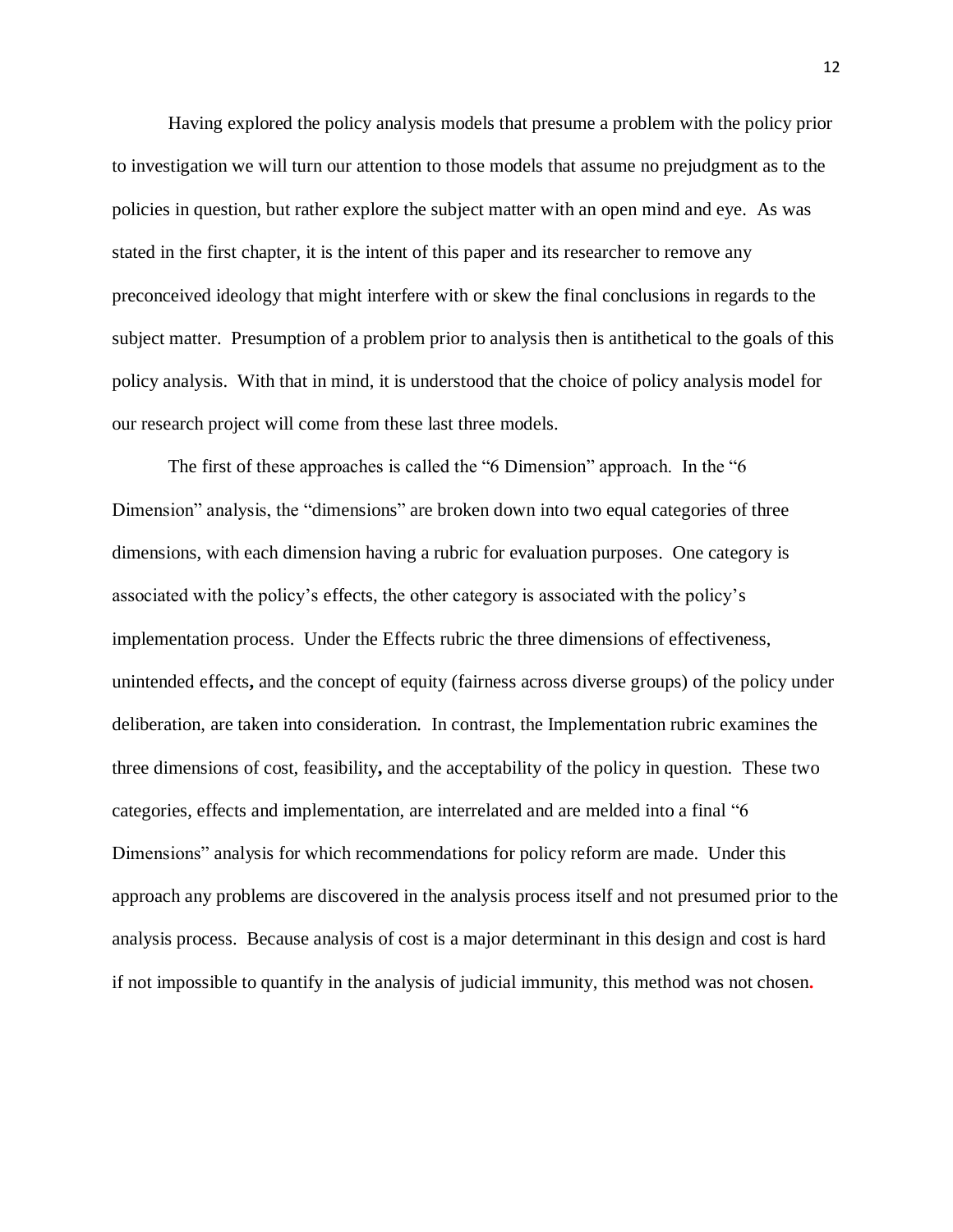The Five "**E**" approach (Wikipedia, 2017, Policy Analysis) is the second model under consideration, in this category, in regards to this policy study and its subject matter. The Five "**E**'s" are each areas of policy consideration. They are composed of the study of a policy's: **E**ffectiveness, **E**fficiency, **E**thical Considerations, **E**valuations of Alternatives and **E**stablishment of recommendations. While the Five "**E**" approach would be a useful model in our analysis, there is one that would provide a better fit for the established subject matter. In light of the next model, the Popple & Leighninger method, The Five "**E**" model was not chosen simply because it was felt not to be as exhaustive in its analysis.

For this study, it is felt the Popple & Leighninger approach (Wikipedia, 2017, Policy Analysis) will best fit the intended design and best answer the study's research question. It was/is felt that a hybrid approach to this study is indicated and desirable. The design of the Popple & Leighninger approach affords such a luxury and is of such design that one can choose from various potential parameters for analysis. The Popple & Leighninger model is a framework model similar to the Framework model that was reviewed earlier, but however without a presumption of complications already inherent in the system. The framework of the Popple & Leighninger model is comprised of the following seven elements:

- Overview of the policy under analysis.
- Historical Analysis.
- Social Analysis.
- Economic Analysis.
- Political Analysis.
- Policy/Program Evaluation.
- Current Proposals for Policy Reform.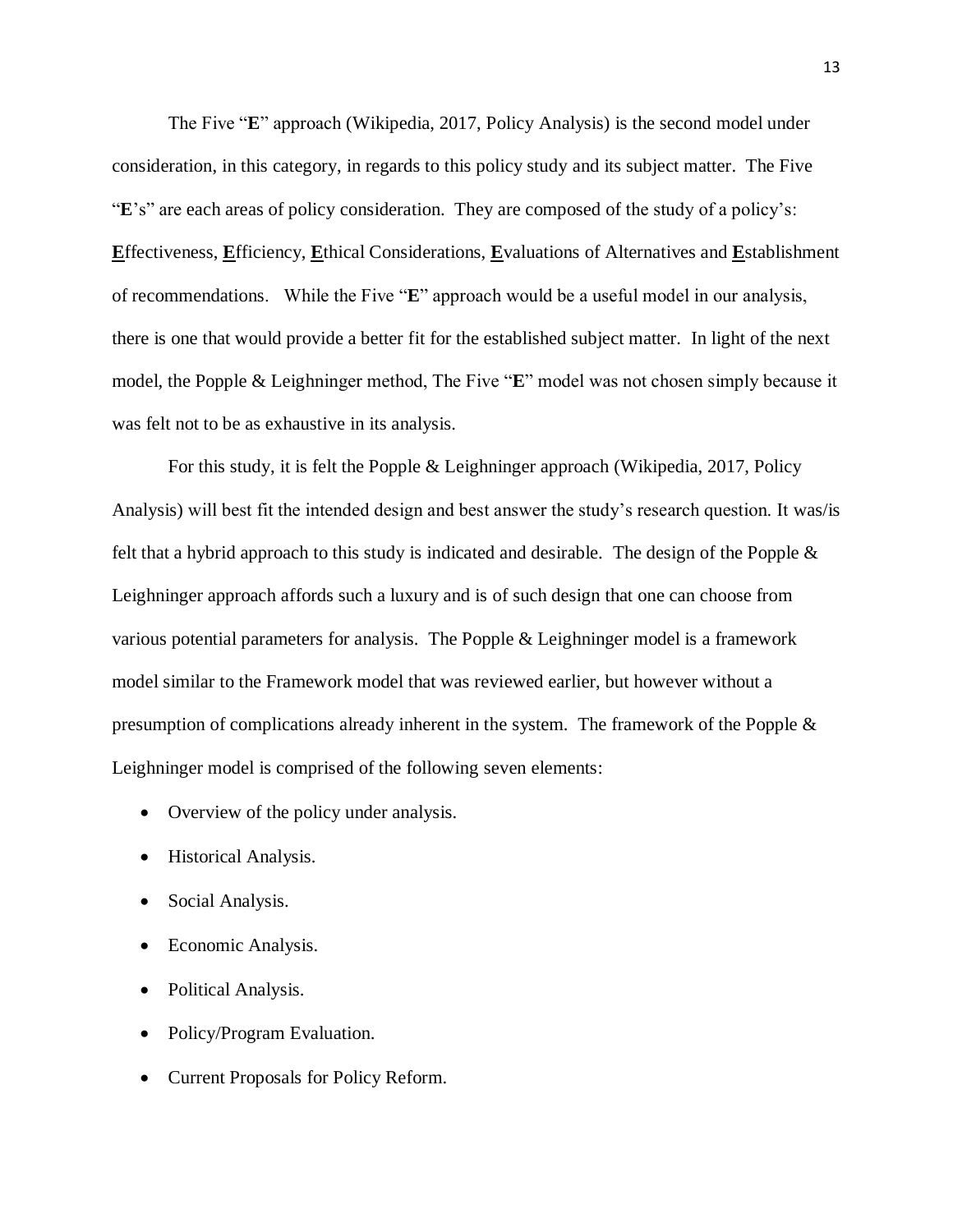It was felt that the design of the Popple & Leighninger policy analysis model, and the ability to choose from its various elements the appropriate levels of analysis for the subject, made it the ideal model for this research paper. As was mentioned earlier, potentially the most important factor in the choice of the Popple & Leighninger model for this research effort, is/was that the model in no way presumes a problem inherent in the system prior to analysis.

Of the Popple & Leighninger model's seven elements; the economic element of the analysis may be the hardest factor to determine, due to the unavailability of such information regarding the subject matter. To date, I have been unable to find a source of information that would reveal the economic costs associated with the judicial system and the further costs associated with the final decisions and trial outcomes of its case load both past and present; especially those decisions that may have had a negative economic effect on the litigants and more importantly future negative economic implications, from the decision, for others in the commons.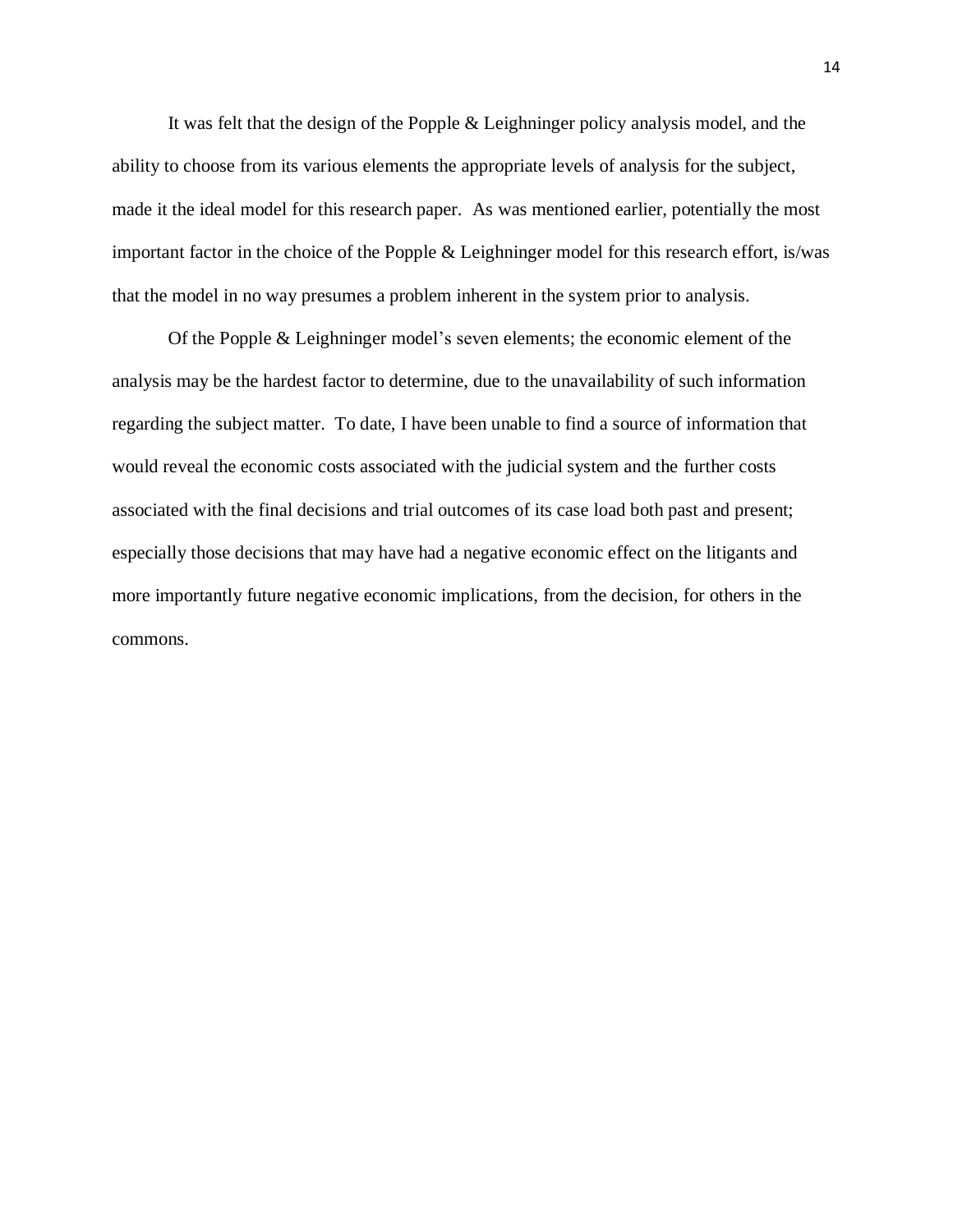#### **Chapter Three – Literature Review**

To set the stage properly a brief history of the principle of immunity itself is paramount to any further analysis. That history will be woven into the tapestry of our literature review. Immunity takes many forms in the United States, and as has been previously stated, this research will zero in and focus solely on the principle and policy of judicial immunity.

# **Methodology**

While conducting this literature review the following methodology was utilized to gather, categorize, define**,** and convey the ideas and concepts garnered during the review process. Having been trained in the social sciences, specifically Political Science, the following research methodology was employed. Literature was found through the Winona State University Library J-Stor portal and online access. J-Stor is an online database containing peer reviewed articles and books with a social science focus. These articles and books are downloadable for extended access and use. Utilizing the search parameters of "Judicial Immunity" all of the material gathered for this policy analysis was located and accessed in this manner. Once the relevant literature had been located it was parsed to determine applicability and relevance to the research question. Once the articles had been selected for inclusion in the study, they were downloaded into a hard copy format and read in far greater detail so applicable thoughts and concepts could be highlighted for future use. Once the readings had been undertaken and concepts highlighted, they were then arranged to allow for a concise and meaningful flow of information and dialogue in reference to our subject matter.

While the use of many, as well as lengthy, block quotes are generally discouraged in a literature review and research design, it was felt for this analysis given the depth of emotionality that can be evoked by the policy under consideration, that these quotes were pertinent and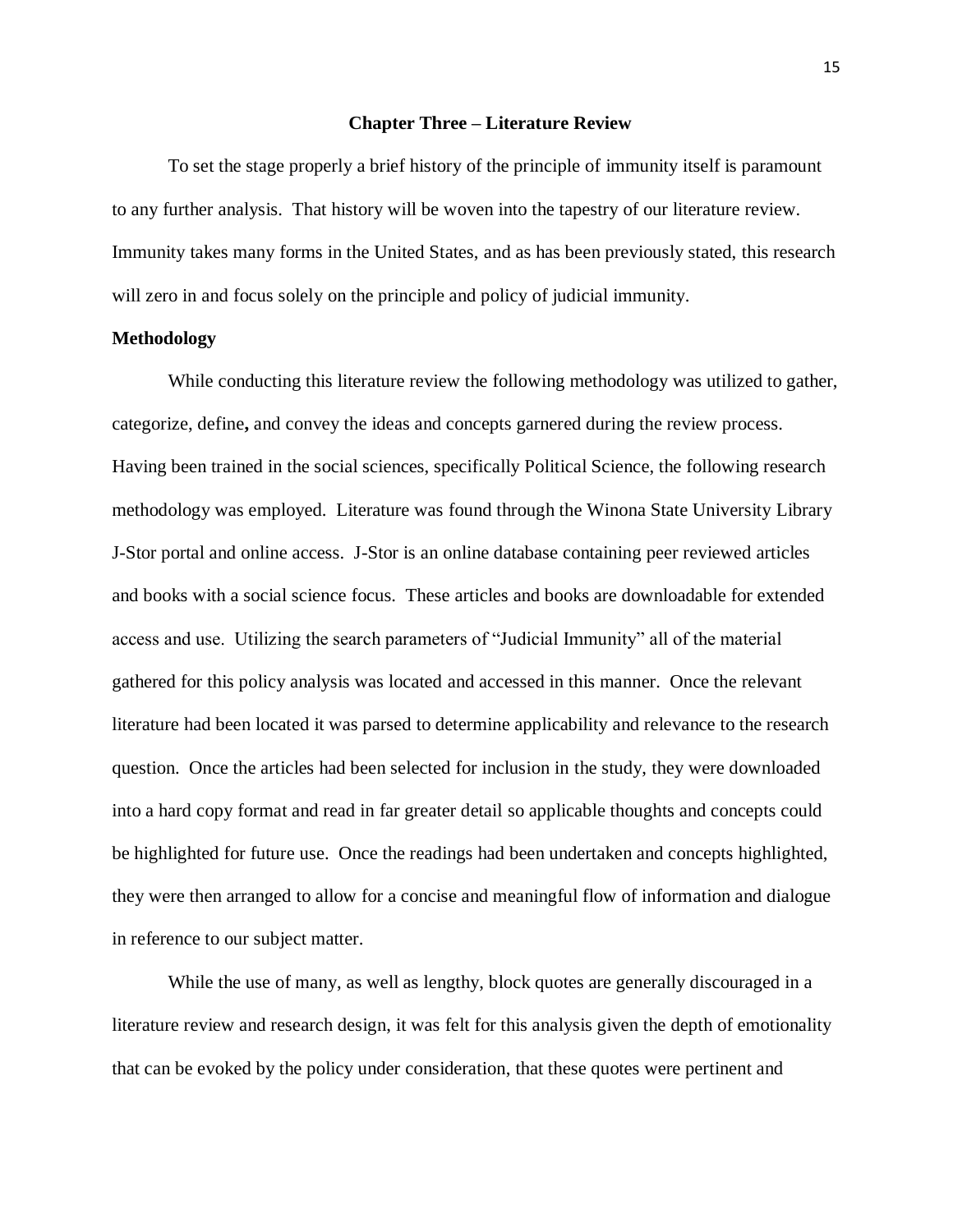necessary to convey the importance of the policy under analysis without distorting the essence of the quote through the medium of paraphrase.

# **Immunity Defined**

The principle of immunity comes to us from across the sea, in particular from English Law of antiquity. Originally known as the "King's X", the concept behind the principle is that "the king makes the laws; therefore, the king is exempt from the laws." Kings were believed to be of divine origin and birthright; therefore, they existed above the law. They enjoyed a "do as I say, not as I do' lifestyle and due to their status were exempt from the mandates that they passed down to the masses. Edwin Dunahoe (1973) in his article: "Governmental Immunity: The End of 'King's X'" informs us of the origin of this doctrine. He writes:

The theory of governmental immunity rests upon an idea which has little justification in modern law. It began in England as a personal attribute of the King and later, through a somewhat uncertain process, was extended to the state. Its application in the United States is basically unsound, since 'the keystone of American political thought has been responsible government' and the idea that the government is above the people is inconsistent with this premise. Any assertion of governmental immunity is subject to at least one overriding objection, it is basically unfair. If the theory of responsible government is accepted as proper, then any negligence should create liability for which the government should respond. To hold otherwise puts the state above the law and answerable to no one. (Dunahoe, 1973, p.72)

Dunahoe makes a salient point regarding his view that the keystone of American political thought has been the ideal of a responsible government with the added caveat that the government is not superior to its people. It would appear that Dunahoe is not an advocate of the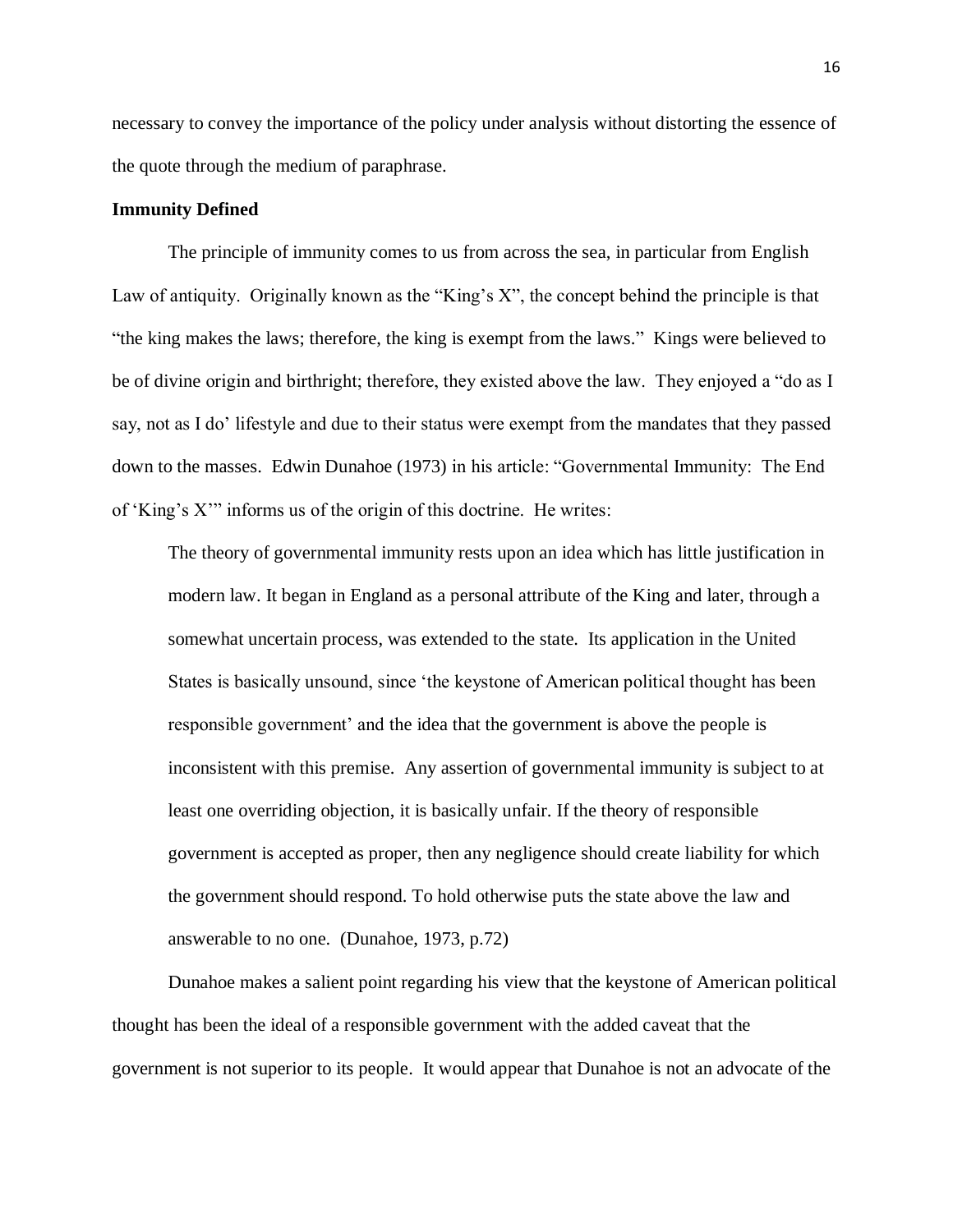immunity principle, yet in his next sentence he entertains and defends the opposite view. Dunahoe states:

It appears that while a *total* removal of the defense of governmental immunity might be theoretically ideal, practically it is not feasible, largely because of the extent to which the public depends on governmental services…If the state were faced with a possibility of liability, the solution would be to cease performance of the service. As a policy matter, we cannot afford to discourage the performance of governmental services; thus, it seems necessary to excuse negligence in certain situations. The question remains, which immunity rule would provide the most satisfactory result? (Dunahoe, 1973, p. 76)

Dunahoe points towards a possible remedy of the policy for its critics. His query of which immunity rule would best serve all parties, including the common good, suggests that more than one solution exists, perhaps a "qualified" immunity policy might in fact be best practice. For qualified immunity to exist however, the immune individual and circumstance/s must meet certain "qualifications". Examples of these types of qualifications would include "a reasonable person" standard, or "acting within the scope of one's jurisdiction."

Dunahoe makes another crucial point; what would prevent an official, agent or agency from diminishing or ceasing services altogether if they believed they would be facing liability for performing those services? We have seen services withheld for political reasons in the past, especially during government shutdowns, so this is a viable scenario. Playing devil's advocate however, and providing a counter to Dunahoe's point, in my view, legislative or executive mandate could intervene and force the services if needed. This then counters the argument that officials could not be compelled to return to providing services even without liability protection.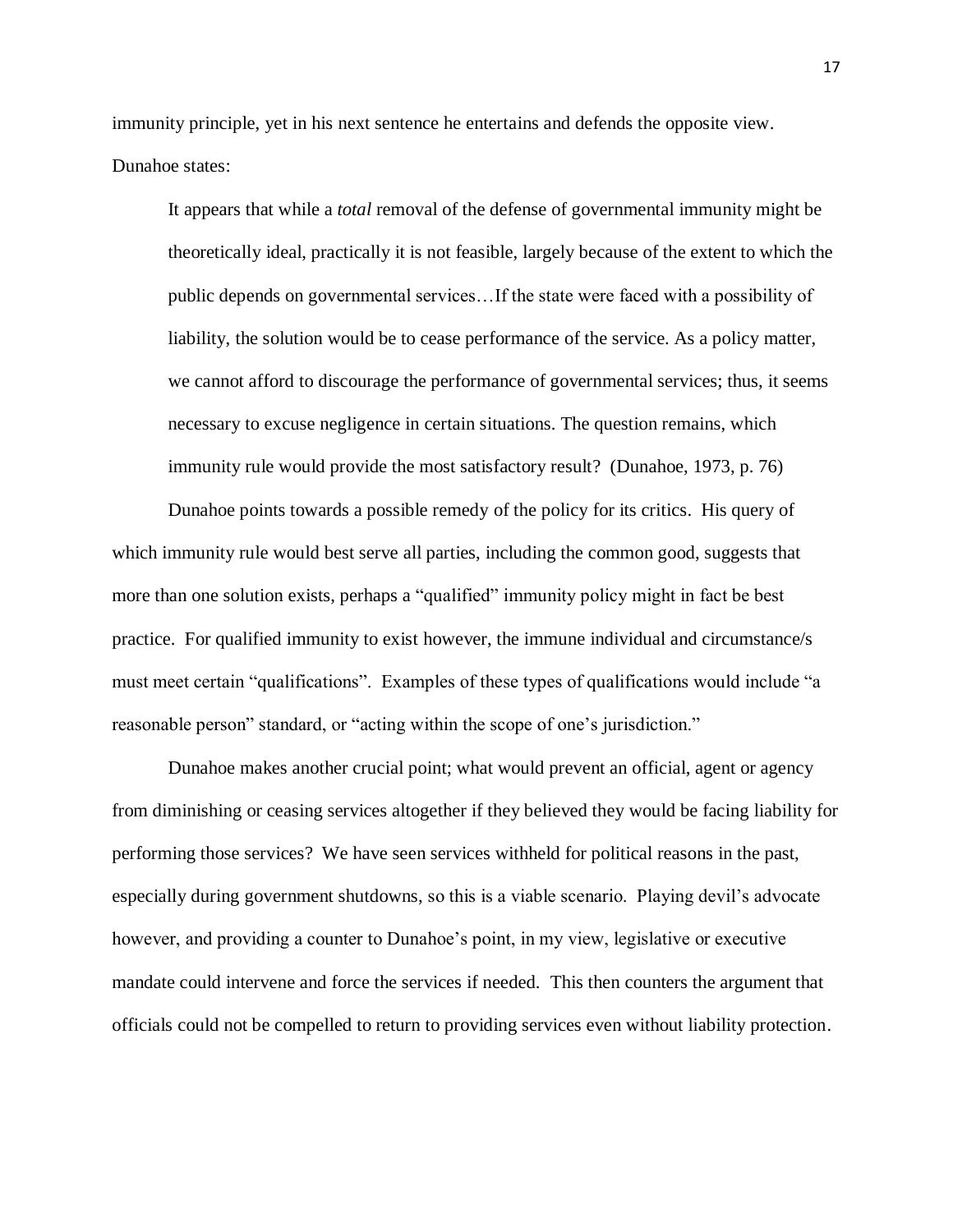Verne Lawyer provides yet another and deeper analysis of the immunity principle and how it came to be ingrained in the U.S. political and legal systems. Verne Lawyer (1966) in his work titled "Birth and Death and Governmental Immunity" states:

…why the courts so readily accepted a doctrine originally an attribute of a personal ruler is still not clear. It is difficult to understand why a theory originating in the belief of the divine right of kings should become so firmly imbedded in the law of a country which fought to free itself of this tyranny. The inviolability of the king was essential to the existence of his powers as supreme magistrate, but the location of undivided sovereignty in the United States is not possible. The executive in the United States is not historically the sovereign, and the legislature is restrained by constitutional limitations. The federal government is one of delegated powers and the states, although retaining certain powers, are not sovereign. (Lawyer, 1966, p. 532)

Essentially, Lawyer is reminding us that while our country is sovereign, its leaders are not, and therefore should not enjoy the privilege of immunity. Lawyer further contends that:

…the difficulty of reconciling the royal prerogative with democratic government has led some of our courts to deny the applicability of the English theory of kingly immunity and to rationalize its acceptance on the ground of public policy. Just what is meant by public policy is equally confusing, but the general reasoning is that inconvenience and danger would follow any different rule. Public service would be hindered and public safety endangered if supreme authority could be subjected to suit at the instance of every citizen. (Lawyer, 1966, p. 533)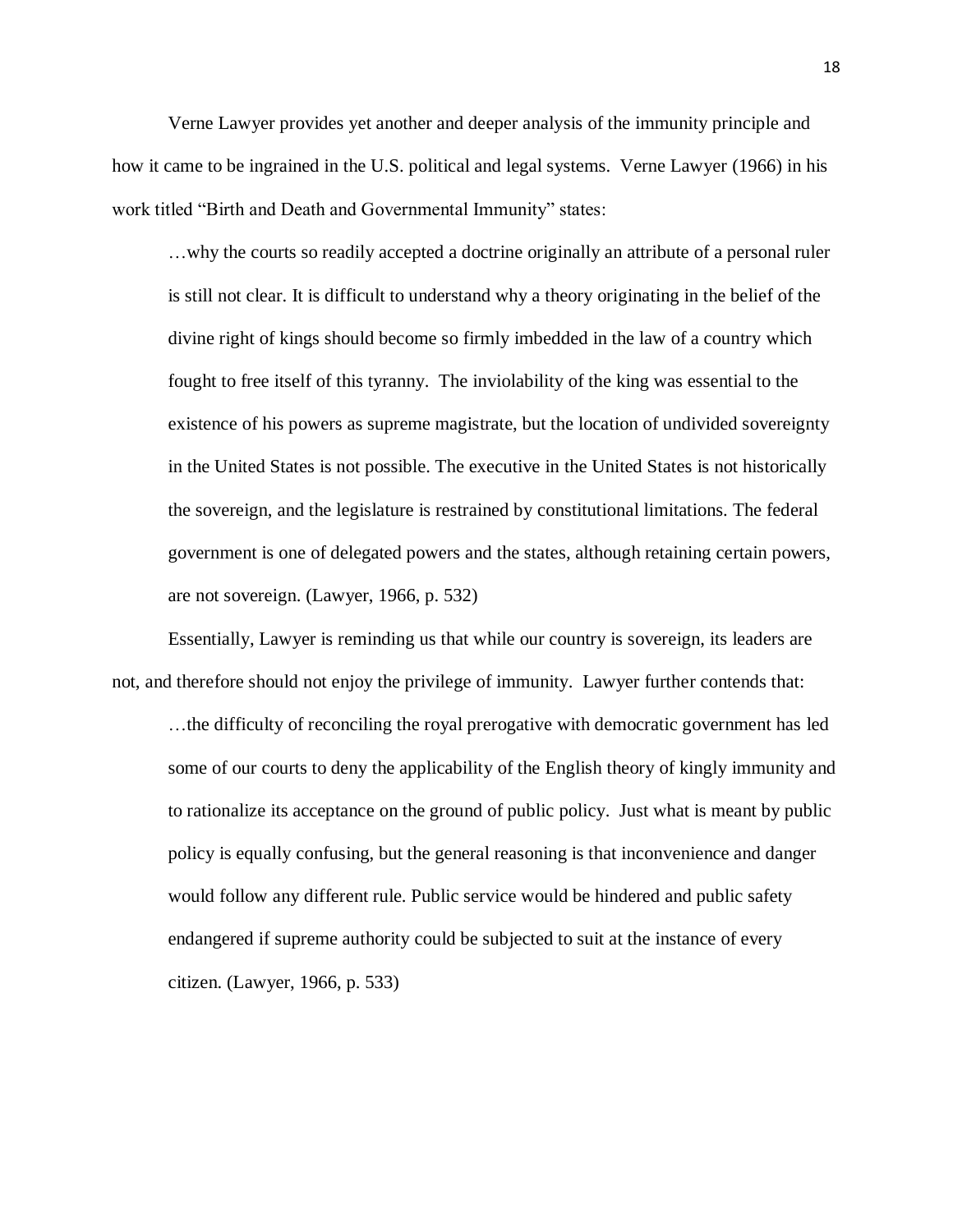From this we are to understand that the reason immunity was promulgated in our country was/is to serve public policy, no matter how nebulous that policy was/is. In addition, the reasons given for not allowing monetary civil remedies against the government are as follows:

…that public funds should not be dissipated to compensate for private injuries; the absence of funds for satisfaction of judgments; the government derives no profit from its activities, which are solely for the public benefit; and the government should not be subjected to the private control of tort litigation. Some of the practical reasons given are the lack of jurisdiction, as a court has no authority to render a judgment on which it has no power to issue execution, and the need to avoid embarrassing the executive. Other theories advanced are the dignity of the state; the absurdity of a wrong committed by an entire people; the idea that whatever a state does must be lawful; and the doubtful theory that an agent of the state is always outside the scope of his authority when he commits a wrongful act. (Lawyer, 1966, p. 533)

Lawyer is basically telling us that the system is designed to go unchallenged, for to challenge the system's authority would in fact diminish its authority. On the face of it, this seems a rather self-serving argument, especially for those in power.

The question remains however, is the practice even constitutional? Vicki C. Jackson (2003) answers that question in her work: "Suing the Federal Government: Sovereignty, Immunity and Judicial Independence." Ms. Jackson informs us that "although the "sovereign immunity" of the federal government is accepted today as "the law," it is nowhere explicitly set forth in the Constitution" (Jackson, 2003, p. 523).

Ms. Jackson has gone right to the heart of the legal system (the U.S. Constitution) to research the concept of immunity. The concept of immunity is found nowhere in the document.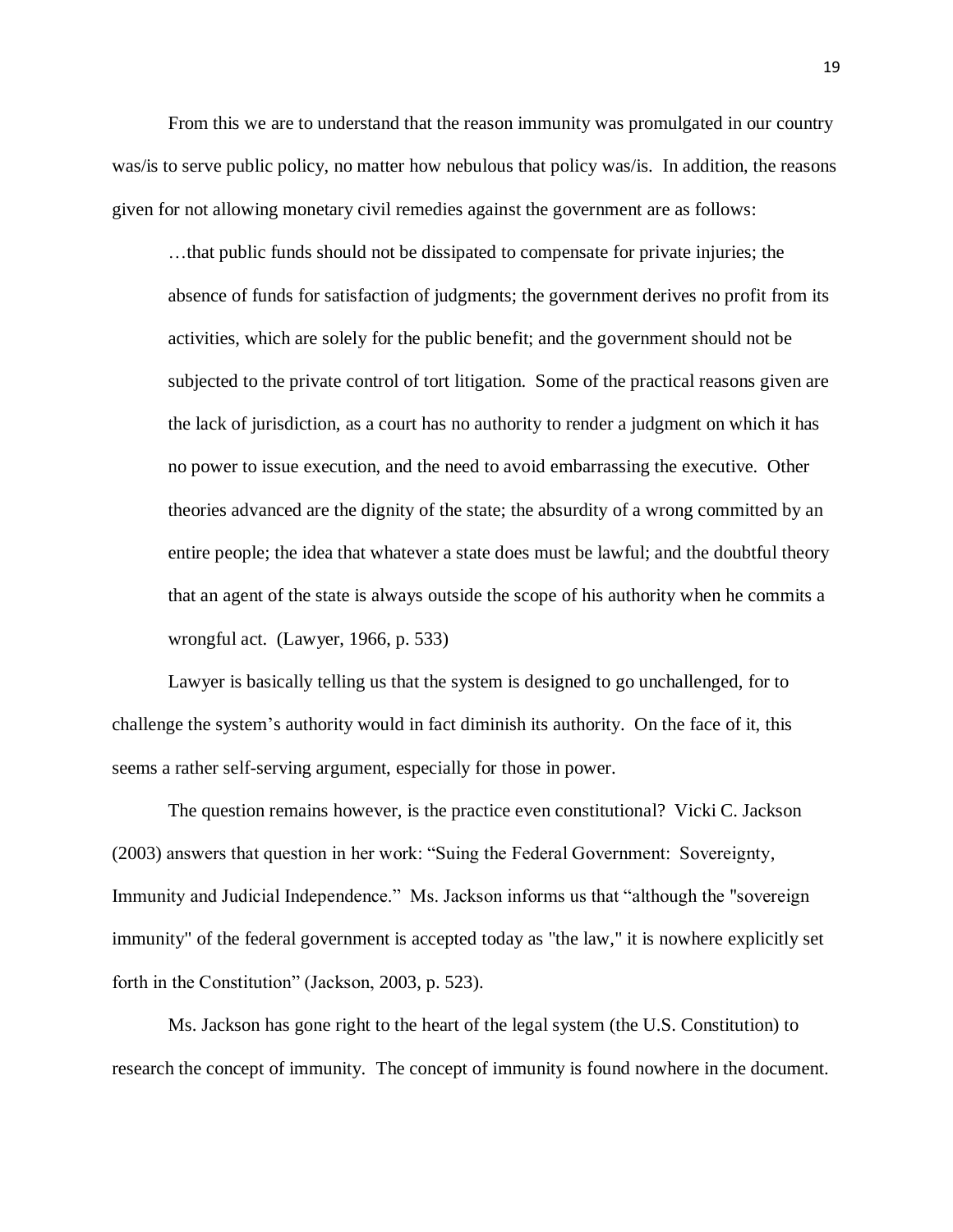Nowhere in our constitution is a "get out of jail free card" for any public officials, in my opinion this would have been repugnant to the framers. The concept of immunity by definition is anathema to the principles of a fair and democratic society.

At this point, the reader must be reminded that our research question is not about what constitutes a fair and democratic society, but rather what best serves the common good. The reader must also be reminded that our research is not about the principle of immunity but rather its subset of judicial immunity.

#### **Forms of Immunity**

We turn briefly to a discussion of some of the other forms of immunity and then we will proceed to the actual history and literature as it pertains to judicial immunity. When we speak of immunity it is helpful to know of which kind we speak. Basically, there are three types of immunity at play and within these types lie sub-types.

The three types of immunity in the United States consist of: sovereign immunity, governmental tort immunity, and official immunity. Sovereign immunity applies to the nation as a whole. Governmental tort immunity relieves the government from having to disperse monetary outlays for negligent acts of its agents. Under official immunity there are three additional categories; qualified, absolute, and foreign diplomatic immunity. Official immunity, in my opinion, is truly the one area that is wide open to abuse, as it relieves individual actors (select government employees) of responsibility for their negligent and/or unlawful actions.

Under qualified immunity, actors may enjoy immunity only if their actions are consistent with established law and policy. Absolute immunity relieves the actor from any responsibility of the fruit of their actions even if their actions were intentional, malicious and/or criminal.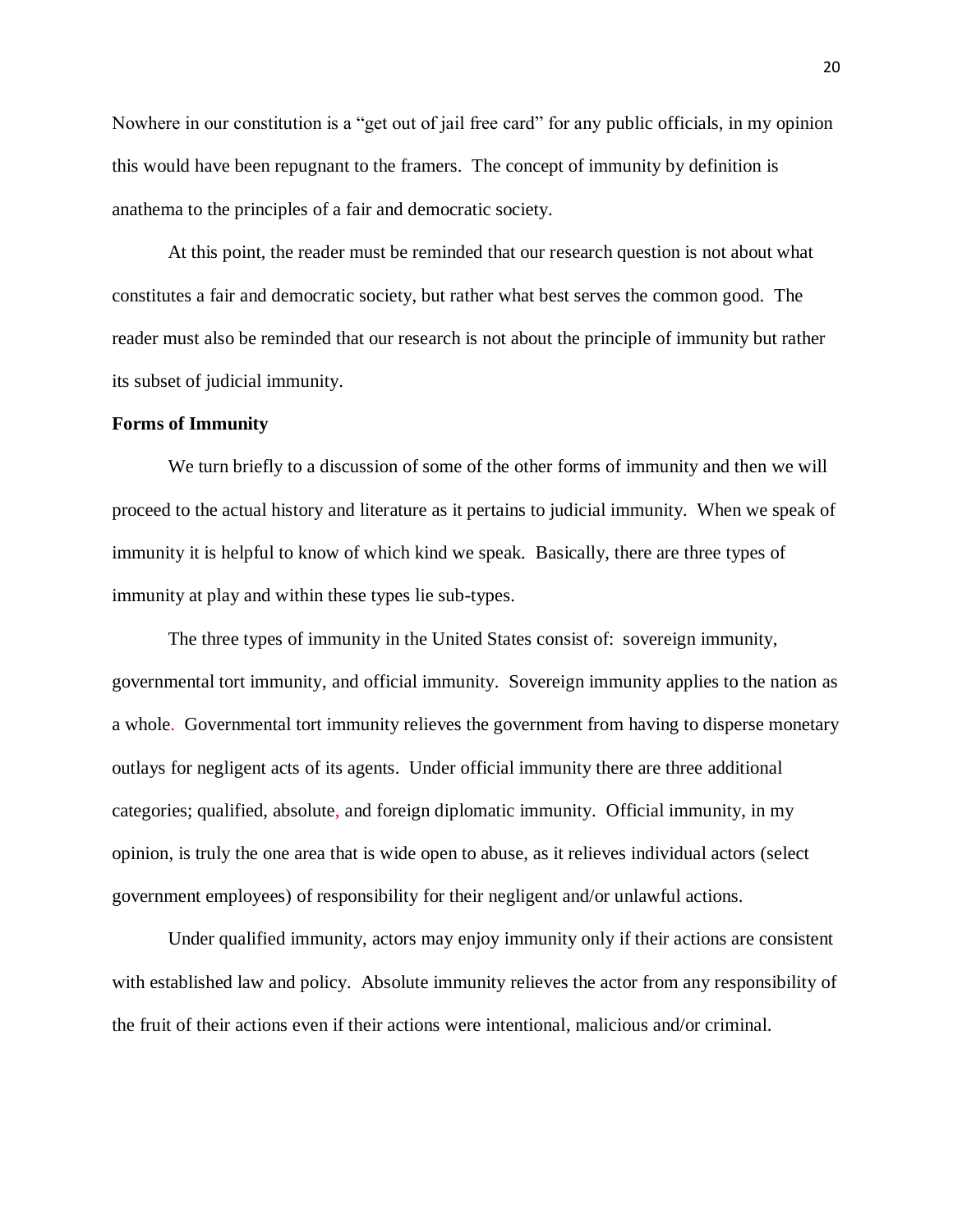Foreign diplomatic attachés enjoy absolute immunity, essentially their foreign status gets them a "get out of jail free" card. Their actions may result in deportation but they are shielded from any criminal and civil prosecution for any illegal actions.

#### **Roots of Judicial Immunity**

It is at this point in our literature review we will begin to delve into our core subject matter, judicial immunity. The history of judicial immunity goes far back indeed. J. Randolph Block (1980) shares some of that early history in his article titled: "Stump v. Sparkman and the History of Judicial Immunity." Block states that the principle of judicial immunity was codified in 1607 during an English trial:

In *Floyd v. Barker,* Coke established the immunity of judges of courts of record, thus ensuring the independence of those courts from review by their newer rivals, especially the Star Chamber, which were under the control of the king. In so doing, Coke stated for the first time what are now considered the modern public policy bases of the doctrine of judicial immunity. First,

[I]f the judicial matters of record should be drawn in question . . . there never will be an end of causes: but controversies will be infinite; *et infinitum in Jure reprohatur…*

Second, Coke noted that:

…insomuch as the Judges of the realm have the administration of justice, under the King, to all his subjects, they ought not to be drawn into question for any supposed corruption, which extends to the annihilating of a record, or of any judicial proceedings before them . . . except it be before the King himself; for they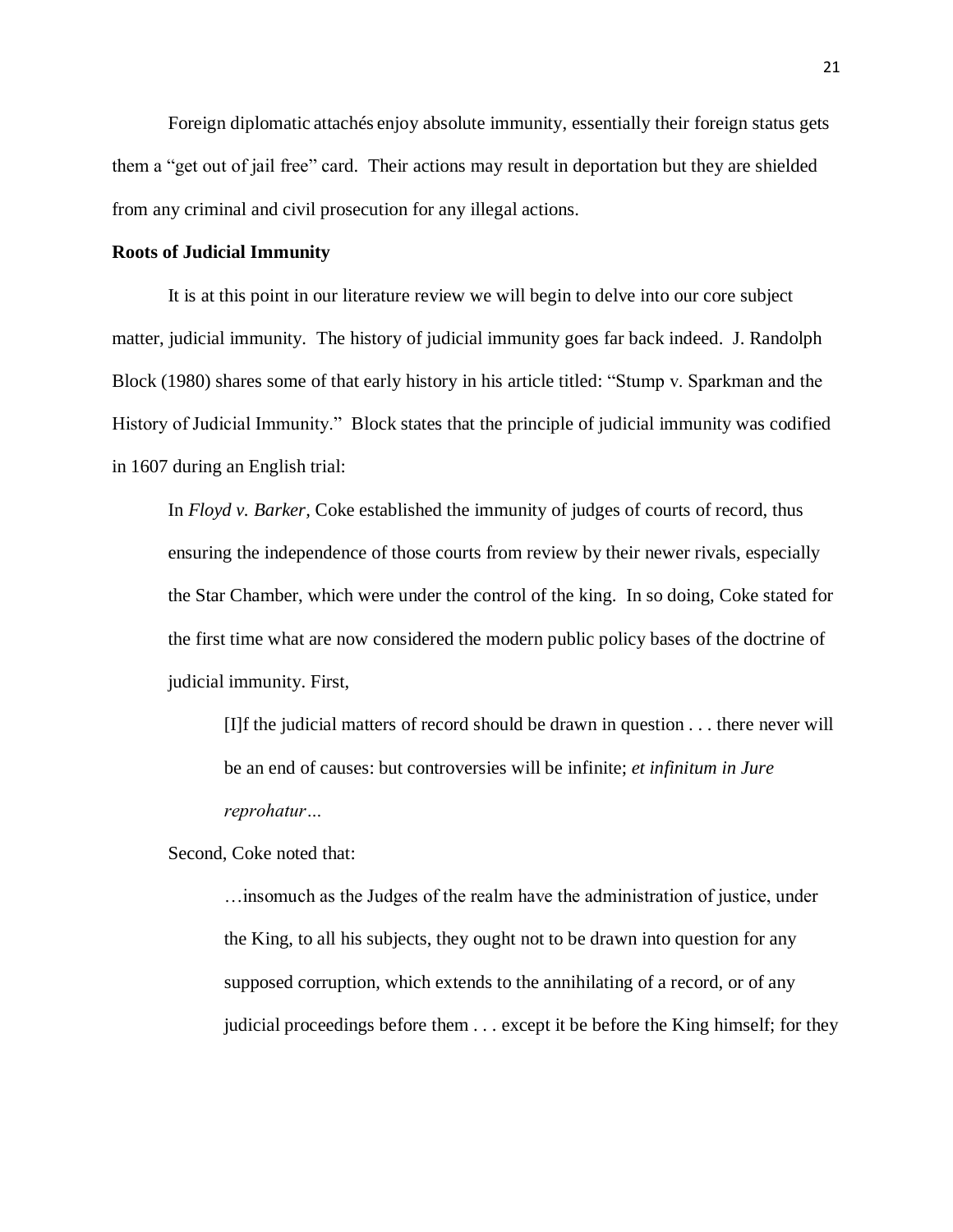are only to make an account to God and the King, and not to answer to any suggestion in the Star-Chamber…

Third, a judge's having to answer to a collateral court such as the Star Chamber:

…would tend to the scandal and subversion of all justice…

And fourth:

...those who are the most sincere, would not be free from continual calumniations…

Coke's policy basis for judicial immunity can be summarized as follows: (1) the need for finality;  $\ldots$ ; (2) the need for protecting the independence of common law courts from rival courts controlled by the king; (3) the need for maintaining public confidence in the system of justice; and (4) a recognition that independent, conscientious judges would be most subject to prosecutions in the Star Chamber. (Block, 1980, p. 885-887)

Block has revealed the original thinking that led to the principle of judicial immunity. Possibly of greatest importance in 1607 was a concern by magistrate Coke of being overruled or held accountable to a higher court, specifically the Star Chamber of the king. Block also believed that Coke wished for decisions to be final, alluding to a concern for "unending causes" and "infinite controversies." Block also brought Lord Cokes assertion to the fore, regarding the loss of credibility of the lower court, if its decisions were subject to review and the possibility of being overturned by a higher court.

Paul T. Sorenson (1976) suggests that the doctrine of absolute judicial immunity may actually even predate Floyd v. Barker and Lord Coke. He postulates: "The doctrine of absolute judicial immunity has been established at least since 1607, and some elements of the concept were formulated two centuries prior to that date" (Sorenson, 1976, p. 112).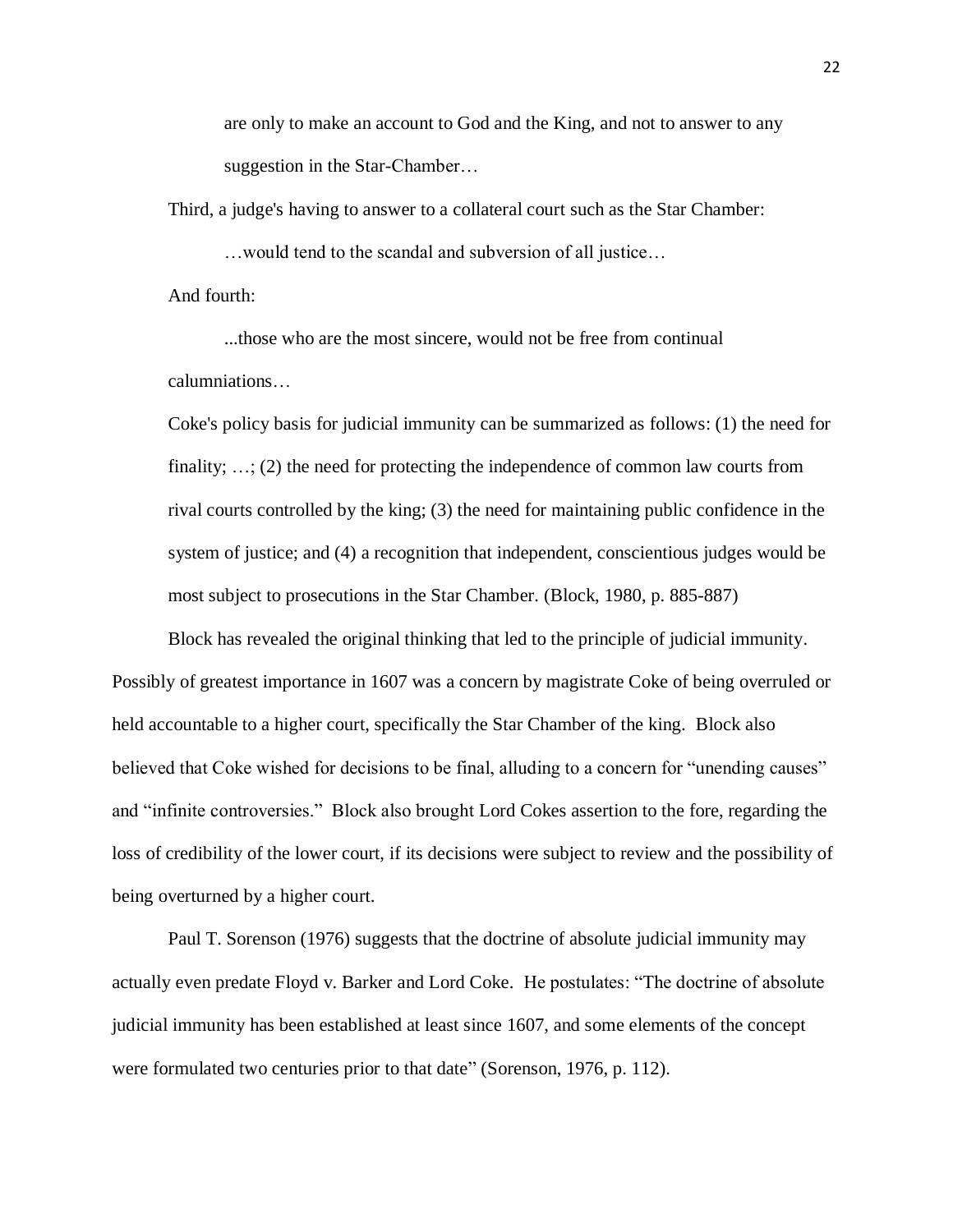The roots then of judicial immunity are firmly within the realm of the English Common Law practices of the  $17<sup>th</sup>$  century. For author D. Thompson, two considerations are of utmost importance when considering the principle of judicial immunity and common law as it applies not only to judges, who adjudicate at the local level, but also to justices who serve in the higher courts. Thompson in "Judicial Immunity and the Protection of Justices" states: "There are, then, two propositions which require careful examination: (a) that the protection in respect of acts done is identical with that for words spoken; (b) that all judicial officers acting within their jurisdiction are protected even when they act maliciously" (Thompson, 1958, 517).

Thompson would have us believe that justices should be protected for both words and deeds when acting in an official capacity. It is Thompson**'**s further contention that immunity should be extended to justices even in light of proven maliciousness on their part. In this regard, Thompson's argument circles back to the oft heard mantra that I found repeatedly in the researched articles that "the justices would not be able to function if faced with the possibility of liability over their decisions."

John C. Hall would disagree with Thompson. Hall in his article "Constitutional Law: Civil Rights Act: Civil Liability of State Judicial Officers" states: "Against the fear that the judiciary will be less able to give considered judgements must be weighed the injury to litigants from unconstitutional judgements" (Hall, 1953, p. 52).

#### **Judicial Immunity's Policy Progression in the U.S.**

Judicial immunity then has crossed the ocean, and has been imported and incorporated into U.S. law. Many cases beginning after the Civil War began to pave the way toward a full embrace of judicial immunity.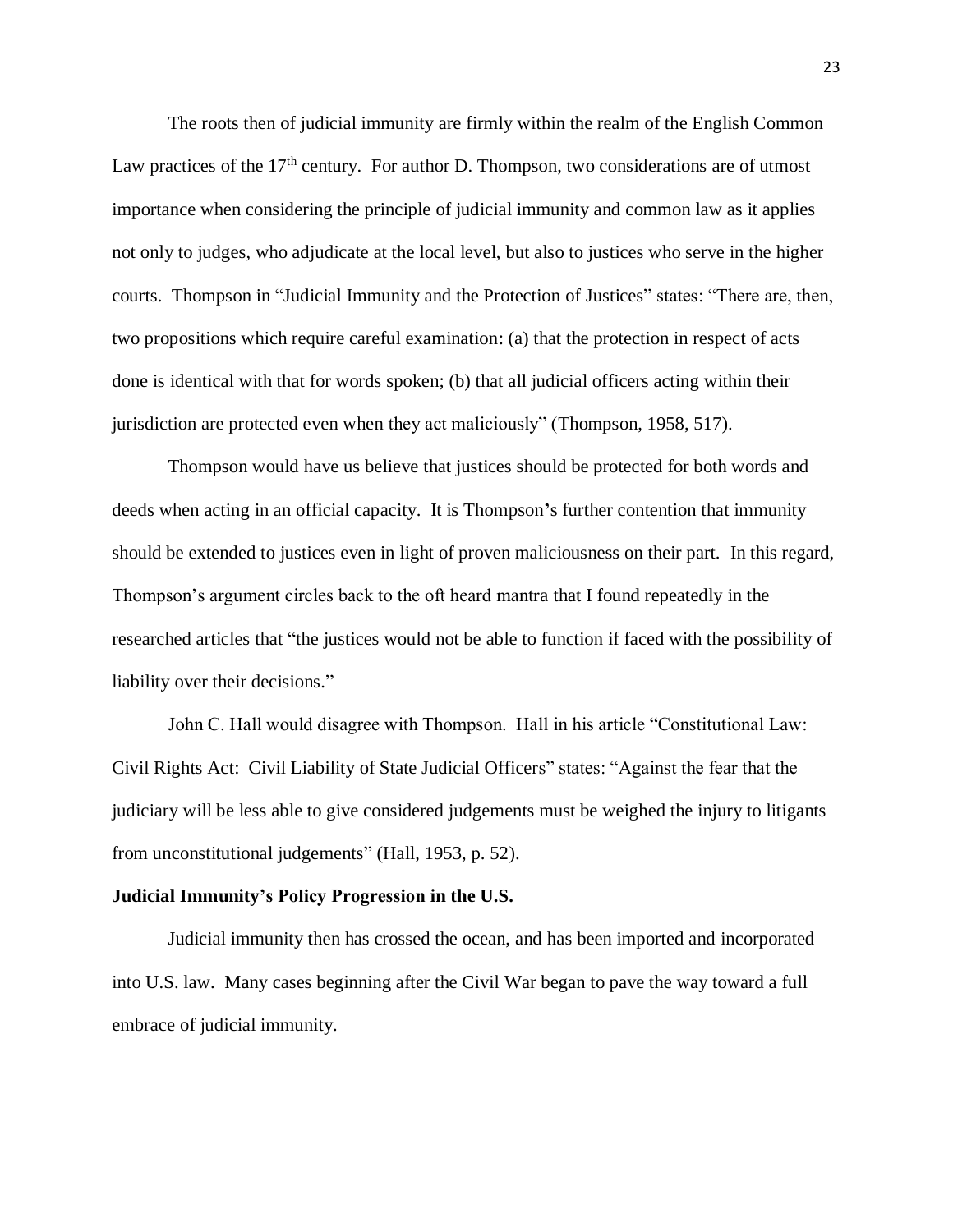On April 20, 1871 Congress enacted the Civil Rights Act of 1871. The Civil Rights Act of 1871, also known as the "Ku Klux Klan Act" was enacted as the curative to protect against the corruption, injustice**,** and misconduct that was rampant in the southern states, post-Civil War, especially by the Ku Klux Klan. Sub-section 1983 (42 U.S.C. § 1983), a part of the Act, would spell out the relief granted to citizens for constitutional torts. 42 U.S.C. § 1983, commonly referred to as "section 1983" provides:

Every person who under color of any statute, ordinance, regulation, custom, or usage, of any State or Territory or the District of Columbia, subjects, or causes to be subjected, any citizen of the United States or other person within the jurisdiction thereof to the deprivation of any rights, privileges, or immunities secured by the Constitution and laws, shall be liable to the party injured in an action at law, Suit in equity, or other proper proceeding for redress, except that in any action brought against a judicial officer for an act or omission taken in such officer's judicial capacity, injunctive relief shall not be granted unless a declaratory decree was violated or declaratory relief was unavailable. (Constitution Society)

What form might this declaratory relief take then in the courts opinion? John C. Jefferies, Jr. in his article "The Liability Rule for Constitutional Torts" provides an answer. Jefferies asserts:

Yet in a broader sense, absolute judicial immunity, like absolute legislative immunity, is justified by the existence of an alternative remedy. That remedy is appeal. Appellate review does not provide any prospect of compensation – and is that way inferior to the remedial alternatives to legislative immunity – but it does offer an avenue of redress.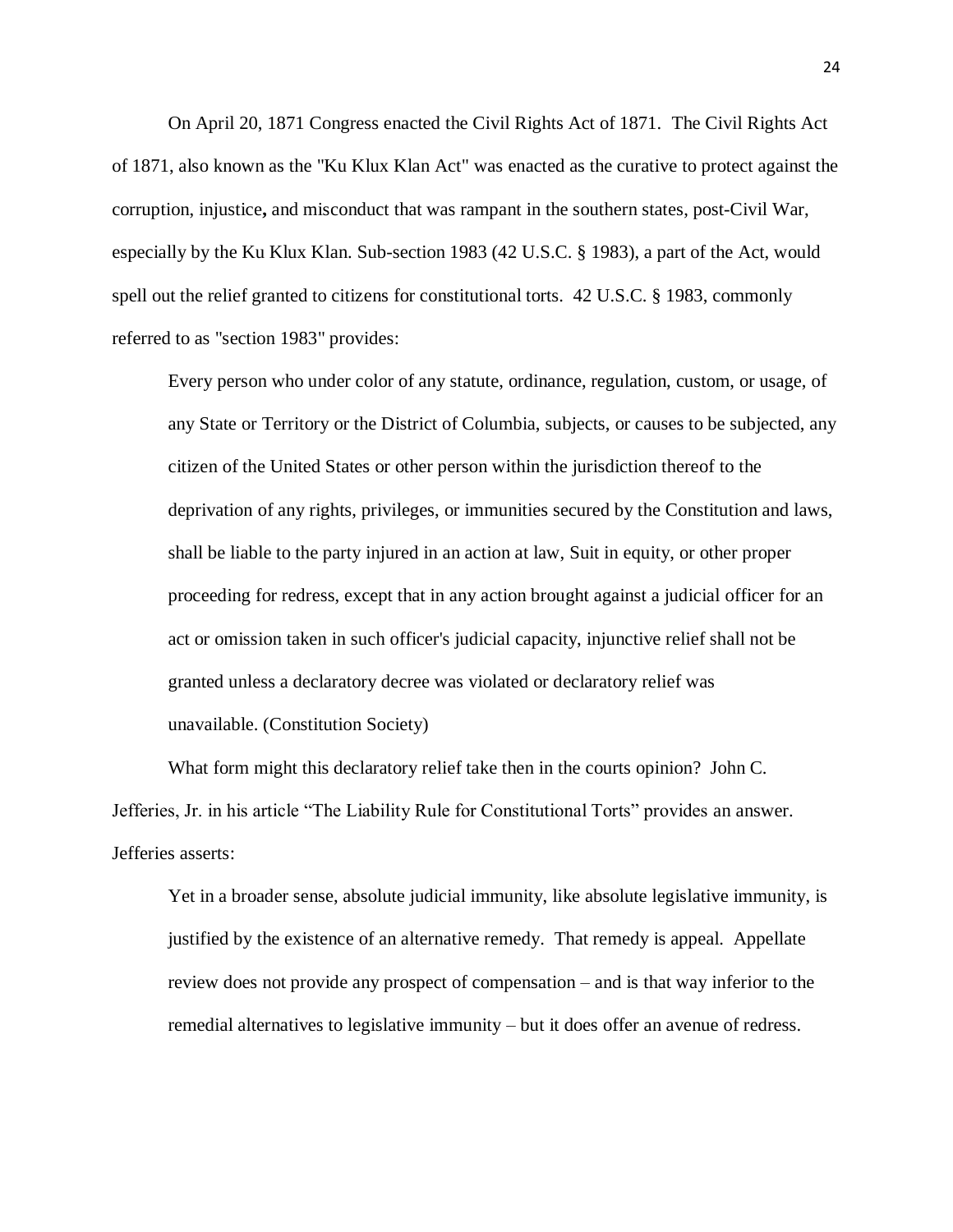And although appeal takes time and money, in most situations it provides a reasonable prospect of correction for judicial error. (Jeffries, 2013, p. 212)

Appeal may be a remedy provided to litigants; however, looking at appellate statistics, only about 21% of civil cases reaching the appellate court win the appeal process. For criminal appeal processes, only about 4% are successful (Derusha, 2013).

 The Civil Rights Act of 1871 set the stage for what was to come next for the principle of judicial immunity, and while other cases had come before the court system relating to judicial immunity, it was in Bradley v. Fisher (1871), that the U.S. Supreme Court fully incorporated the common law elements of judicial immunity into U.S. Law. Sorenson stated:

The first Supreme Court case to deal with the doctrine of judicial immunity was Randall v. Brigham, 74 U.S. 523 (1868). In that case the Court held that it was a "general principle applicable to all judicial officers, that they are not liable to a civil action for any judicial act done within their jurisdiction." Some crucial elements of the common law doctrine relating to jurisdiction were not clearly accepted in Brigham*; however*, and it was not until the *Bradley* decision that it was explicit that the same common law doctrine that had been developed in England would also be the law in the United States.

(Sorenson, 1976, p. 112)

Few changes occurred over the next century within the realm of judicial immunity, until 1967, when the Supreme Court heard another case regarding the subject. It was at this time that the Supreme Court in Pierson v. Ray decided that judicial officers were immune from suit under 42 U.S.C. § 1983. In this case a Mississippi justice of the peace had found four plaintiffs, all clergymen involved in Civil Rights activism, who had been attempting to integrate bus terminals, guilty of the misdemeanor of a breach of the peace. The clergymen in turn brought suit of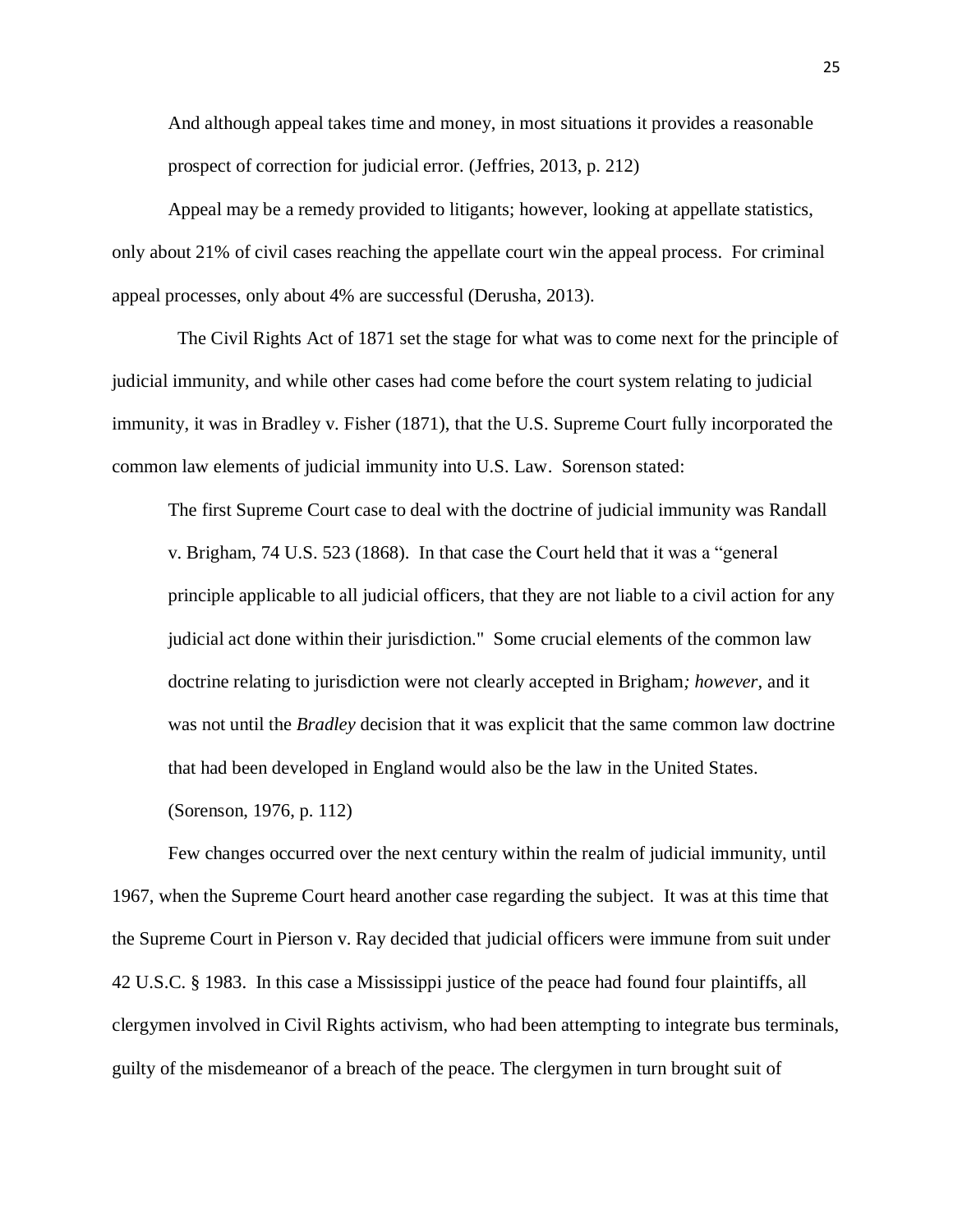malicious prosecution under §1983. In their findings, the Supreme Court reasoned that the doctrine of judicial immunity was well established in common law and that the legislative history of §1983 contained no clear indication that Congress intended to disturb such judiciary immunity. The Supreme Court again sided with the defendant (the judge) and dismissed the case.

In 1969, the Yale Law Journal published an article titled "Liability of Judicial Officers under Section 1983." The article details the justification/s behind the Supreme Courts findings in Pierson:

In turning to those policy considerations, one finds in Pierson only the following passage to justify judicial immunity:

It is a judge's duty to decide all cases within his jurisdiction that are brought before him, including controversial cases that arouse the most intense feelings in the litigants. His errors may be corrected on appeal, but he should not have to fear that unsatisfied litigants may hound him with litigation charging malice or corruption. Imposing such a burden on judges would contribute not to principled and fearless decision-making but to intimidation.

The Court did not indicate which of these reasons it was relying on, nor did it offer all the arguments for the immunity that the literature reveals. Three separable reasons, however, may be discerned from the opinion.

The first of these is that a judge's decision is appealable, and, therefore, the party need not sue the judicial officer to vindicate his rights. (Yale Law Journal, 1969, p. 329)

So, the Supreme Court's first consideration is that judges should be immune from the fruits of their decisions due to the fact that their decisions are always appealable to a higher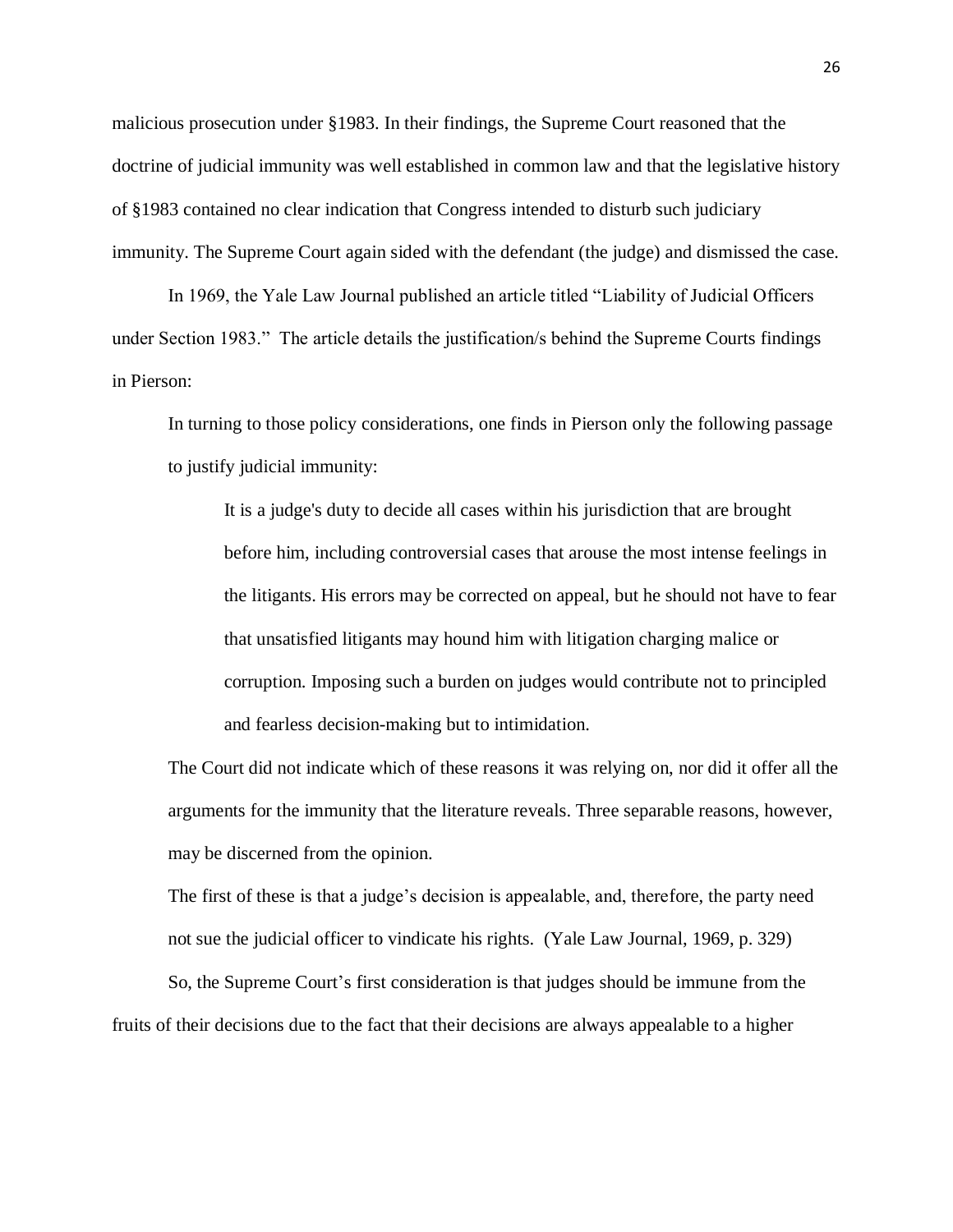court. This is not necessarily the case as we will find out in the next case to be considered, Stump v. Sparkman, some decisions are permanent.

The Yale Law Journal article points out that the second consideration found in Pierson "is that judicial officers would be hounded by dissatisfied litigants if they were civilly liable" (Yale Law Journal, 1969, p. 330).

The Yale Law Journal article added:

The *Pierson* court also argued the much-supported view that judicial liability would detract from "principled and fearless decision making" and destroy the independence of judicial officers by intimidation, but any argument that the pressure of liability would encourage unprincipled read "wrong," apparently decisions must presume a general weakness in judicial fibre. (Yale Law Journal, 1969, p. 331)

In my opinion, in light of the Supreme Court's decision, the fact that a judge's decisions may be appealable holds little sway as an argument. While appeal processes can provide a remedy they are lengthy, expensive, highly uncertain and statistically have low percentage chances of winning for the litigant. I also concur with the Yale Review in that a weakness of judicial fiber would be evident in a judge who yielded to political and liability pressure in making unprincipled decisions during his tenure as justice.

Previous Supreme Court trials had also set precedent and provided rationale for judicial immunity. Recalling, Bradley v. Fisher in 1871, the Supreme Court reasoned that "judges owe duty only to the government, not to individual citizens" (Yale Law Journal, 1969, p. 332).

The Yale Law Journal article makes one last point regarding judicial immunity and the courts' credibility. The article states: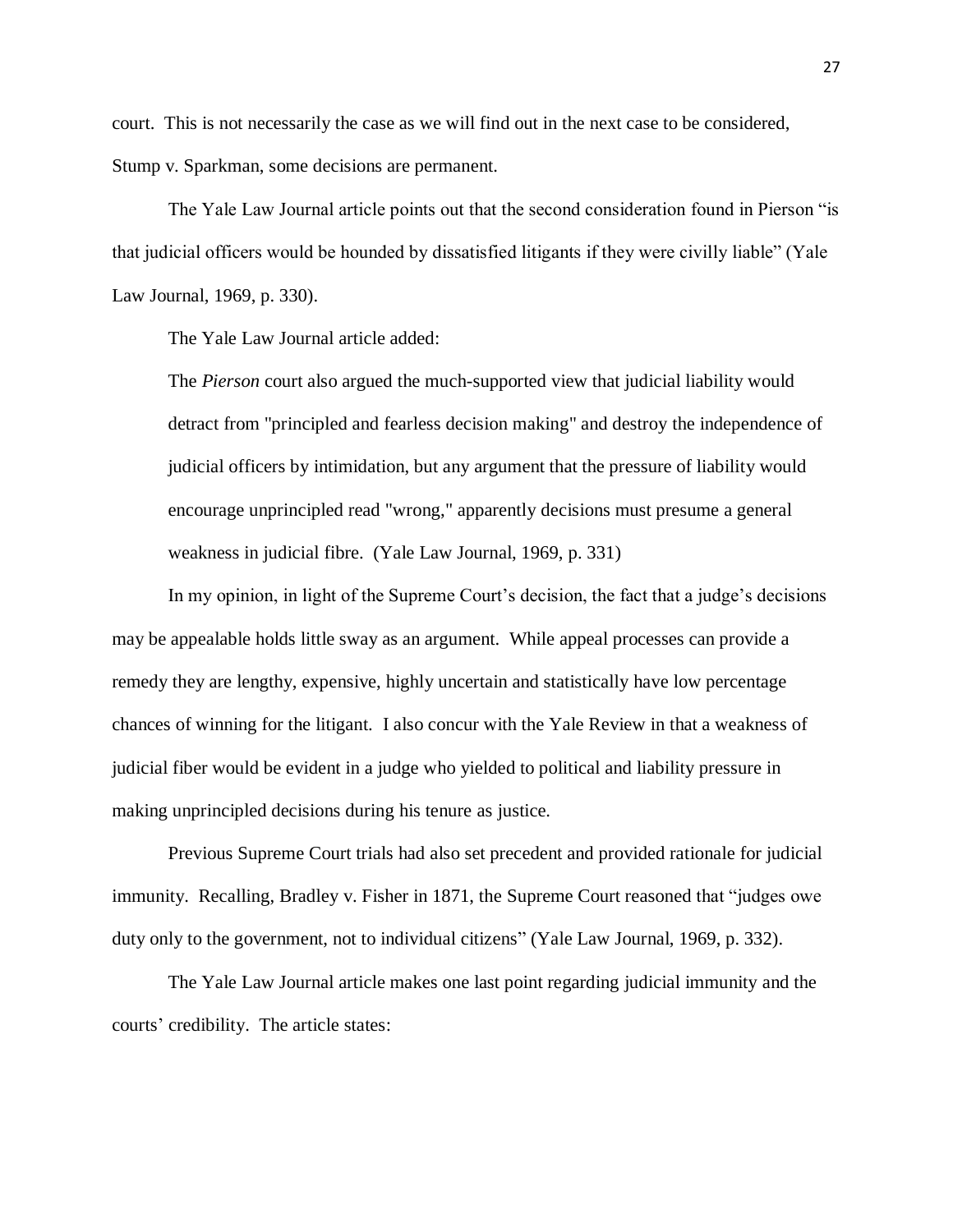Others have contended that respect for the judiciary would diminish and judicial dignity would suffer if judges were to be subject to liability in civil actions based on their judicial acts. Respect for the judiciary is desirable, but popular respect is hardly engendered by the knowledge that, by reason of a judge-made rule, a judicial officer may maliciously abuse his powers and leave the citizen without remedy. Respect for the judiciary is only one aspect of respect for the law, and if the two conflict, the latter should prevail. (Yale Law Journal, 1969, p. 333.)

 The findings in Pierson were given wings a decade later in the landmark Supreme Court case of Stump v. Sparkman. In this case the qualification that a judge must be acting within his/her jurisdiction for immunity to exist was stretched to the limit. In "Stump v. Sparkman: The Doctrine of Judicial Impunity" Irene Merker Rosenberg informs:

Ever since the Supreme Court's ruling in 1967 that state judges acting within their jurisdiction are absolutely immune from suit for damages under section 1983, legal commentators have persistently condemned this unqualified exemption. In *Stump v. Sparkman,* the Court gave its response to these critiques by not only reaffirming but also apparently expanding the immunity doctrine, thus facilitating the use of still another mechanism for federal courts to avoid the merits of constitutional claims. On July 9, 1971, Indiana Circuit Court Judge Harold D. Stump received Mrs. Ora Spitler McFarlin's petition to have her fifteen- year-old daughter, Linda Spitler, sterilized. The petition, prepared by the mother's attorney, alleged that Linda was "considered to be somewhat retarded" and had associated "with older youth or young men." The petition further suggested that a tubal ligation was in the child's best interest as it would prevent "unfortunate circumstances." On the same day the petition was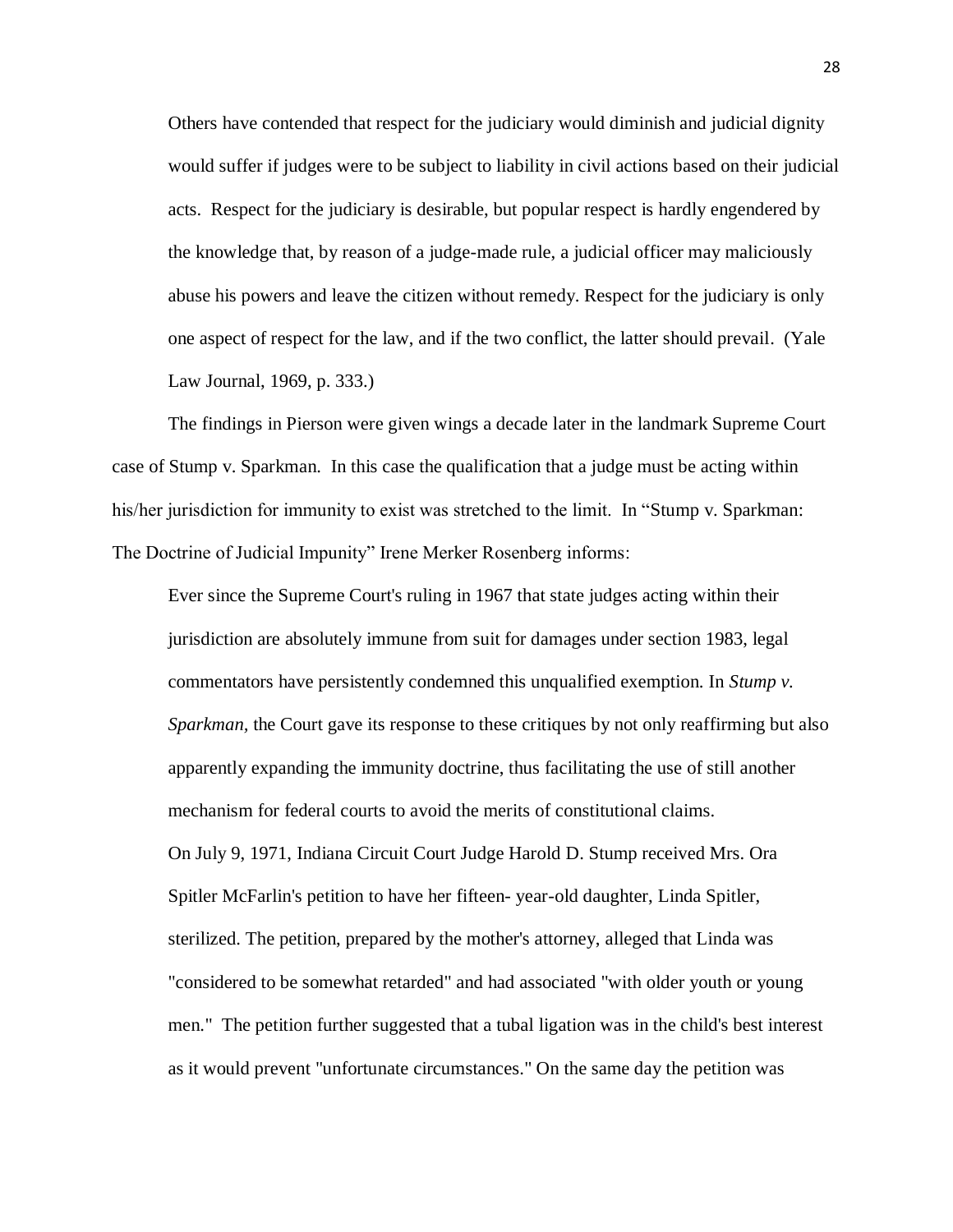submitted, Judge Stump approved it without notice to the child, without a hearing or the receipt of any evidence, without appointment of either counsel or some guardian ad litem to represent the girl, without docketing the case, and indeed apparently without ever seeing Linda. One week later, believing that an appendectomy was being performed, Linda was hospitalized and sterilized. Approximately two years thereafter, she married and, after being unable to conceive, consulted a physician and ultimately learned that she was sterile. Linda and her husband, Leo Sparkman, brought a suit for damages under section 1983 against Judge Stump, Mrs. McFarlin and her attorney, the doctors, and the hospital.

The district court dismissed the suit as to all parties on the grounds that Judge Stump, the only state official named as a defendant, was absolutely immune from suit and consequently no state action could be shown. The Seventh Circuit reversed, holding that Judge Stump was not acting within his jurisdiction under Indiana law and thus was not entitled to absolute immunity. The Supreme Court in turn reversed the court of appeals and held that Judge Stump was absolutely immune from suit. In reaching this result, the Court articulated a two-prong test. To come under the umbrella of immunity, a judge must perform a judicial act and must have subject matter jurisdiction over the question. Applying this standard to Judge Stump, the Court held that a judge of a court of general jurisdiction with broad authority to hear and decide "all cases" has subject matter jurisdiction to entertain any matter unless specifically prohibited from doing so by statute or case law. The facts in *Stump* also satisfied the second element of the Court's test. Approval of the petition for sterilization constituted a "judicial act," notwithstanding the informal, ex parte nature of the proceeding, because approving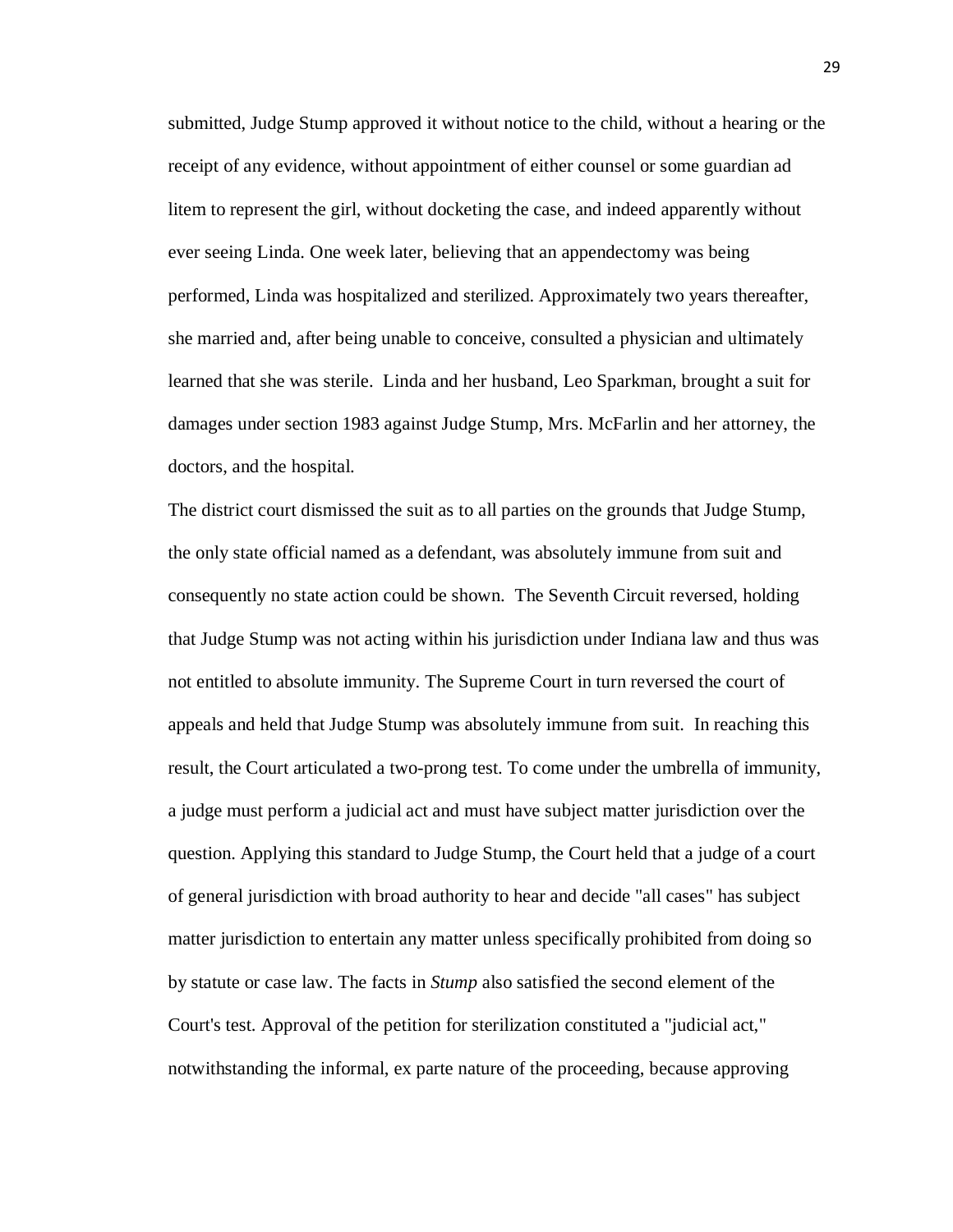petitions with respect to minors was a "function normally performed by a judge . . . in his judicial capacity." Thus, a judge's failure to comply with even the most rudimentary principles of due process does not divest him or her of immunity. (Rosenberg, 1978, p. 833-835)

Rosenberg clearly articulates that this may be a problem. If even the most basic of functions and responsibilities can be ignored by a judge without any possibility of censure, is there any possibility of legitimacy? In my opinion, the trade-off in this policy issue is between judicial legitimacy and judicial impunity. The argument that judges could not operate under fear of liability should be offset by the lack of legitimacy that the same policy fosters.

#### **Judicial Immunity Applies to All Judicial Officers**

Judicial Immunity by definition applies to all judicial officers, not just judges and justices. In his article titled "The Civil, Criminal and Disciplinary Liability of Judges" John O. Haley explains:

Absolute immunity from civil liability is not limited to judges. Judicial decisions have extended it to all persons exercising judicial functions, including justices of the peace, magistrates, other lay judges, court commissioners, court-appointed mediators, law clerks, and others performing judicial or quasi-judicial acts. In *Butz v. Economu,* for example, the U.S. Supreme Court held that the immunity principle applied to the adjudicatory functions of administrative agency hearing examiners and administrative law judges, Judicial immunity has been held not to apply, however, to private persons alleged to be co-conspirators with a protected judge using the judicial process to defraud. (Haley, 2006, p. 284)

#### **Potential Policy Remediation Strategies**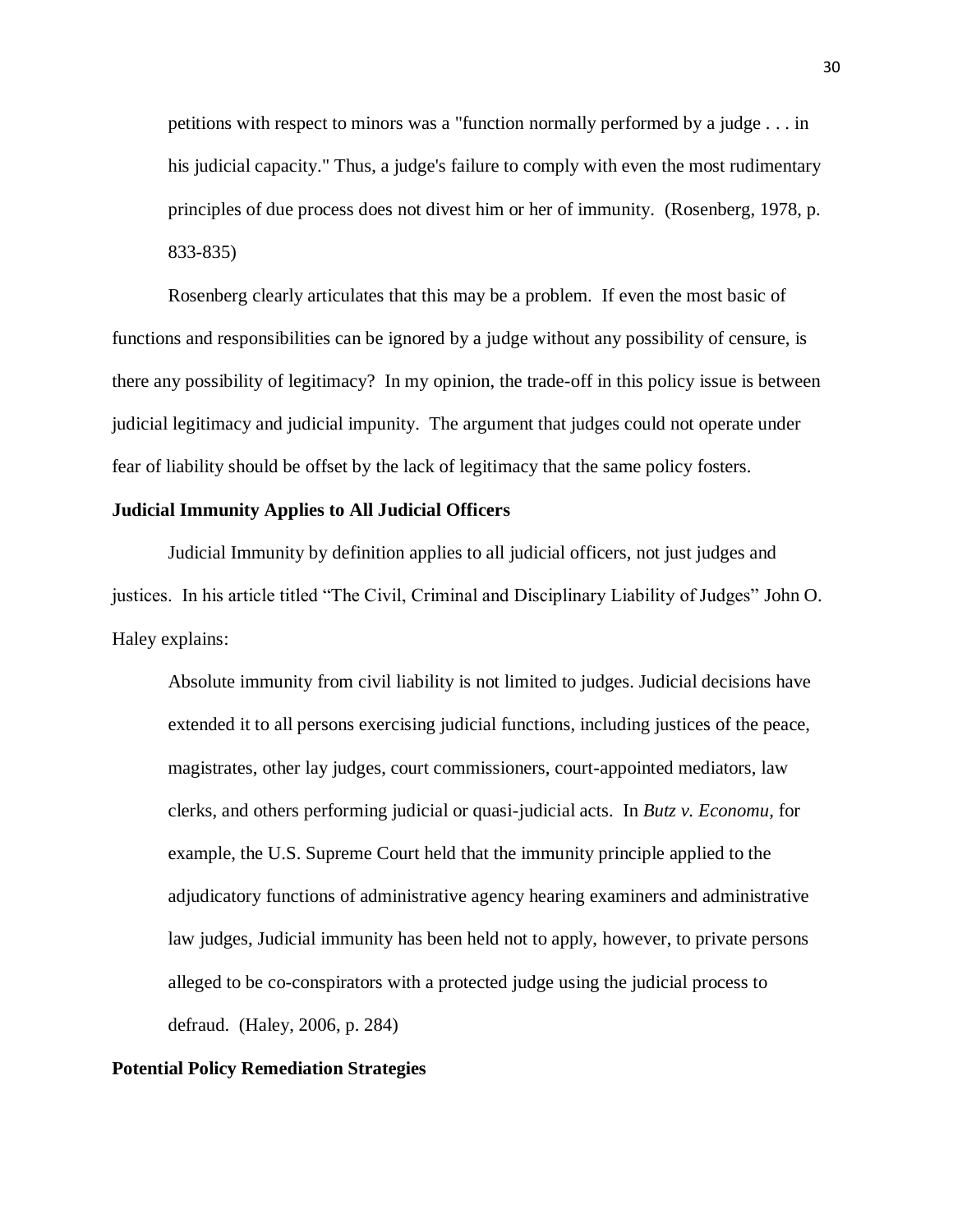Are there any remedies then to this principle and policy? For this review, we will rely on Peter H. Schuck; in the literature reviewed for this study, his was the only voice that offered alternatives to the current U.S. judicial immunity policy. In "The Civil Liability of Judges in the United States" (1989), Schuck proposes four possible opportunities for change and remediation in the principle of judicial immunity. Schuck has labeled the proposals: the tort approach, the regulatory approach, the penal approach**,** and the electoral approach.

#### **Tort approach.**

Schuck articulates the tort approach as follows:

…the law should confer absolute immunity on individual officials but should provide a reformed tort remedy against the government agency that employs them, as well as a more effective arrangement for imposing administrative sanctions against official wrongdoers. The common law principle of *respondeat superior,* or enterprise liability, is of course well established in American private law. But for complex constitutional, historical and political reasons, enterprise liability has been largely rejected in American public law. At both the federal and state levels, governments continue to enjoy the protection of sovereign immunity, or its functional equivalents, to a considerable extent.

The enterprise liability approach would significantly improve compensation for governmentally inflicted wrongs by providing a solvent defendant. If properly implemented, it would also refine the deterrent effects of civil liability. It would target liability not upon the individual official, who is often poorly situated to alter the conditions producing the error, but upon the organization*,* which is likely to be in a better position to influence individual officials' behavior in socially optimal ways. (Schuck, 1989, p. 667)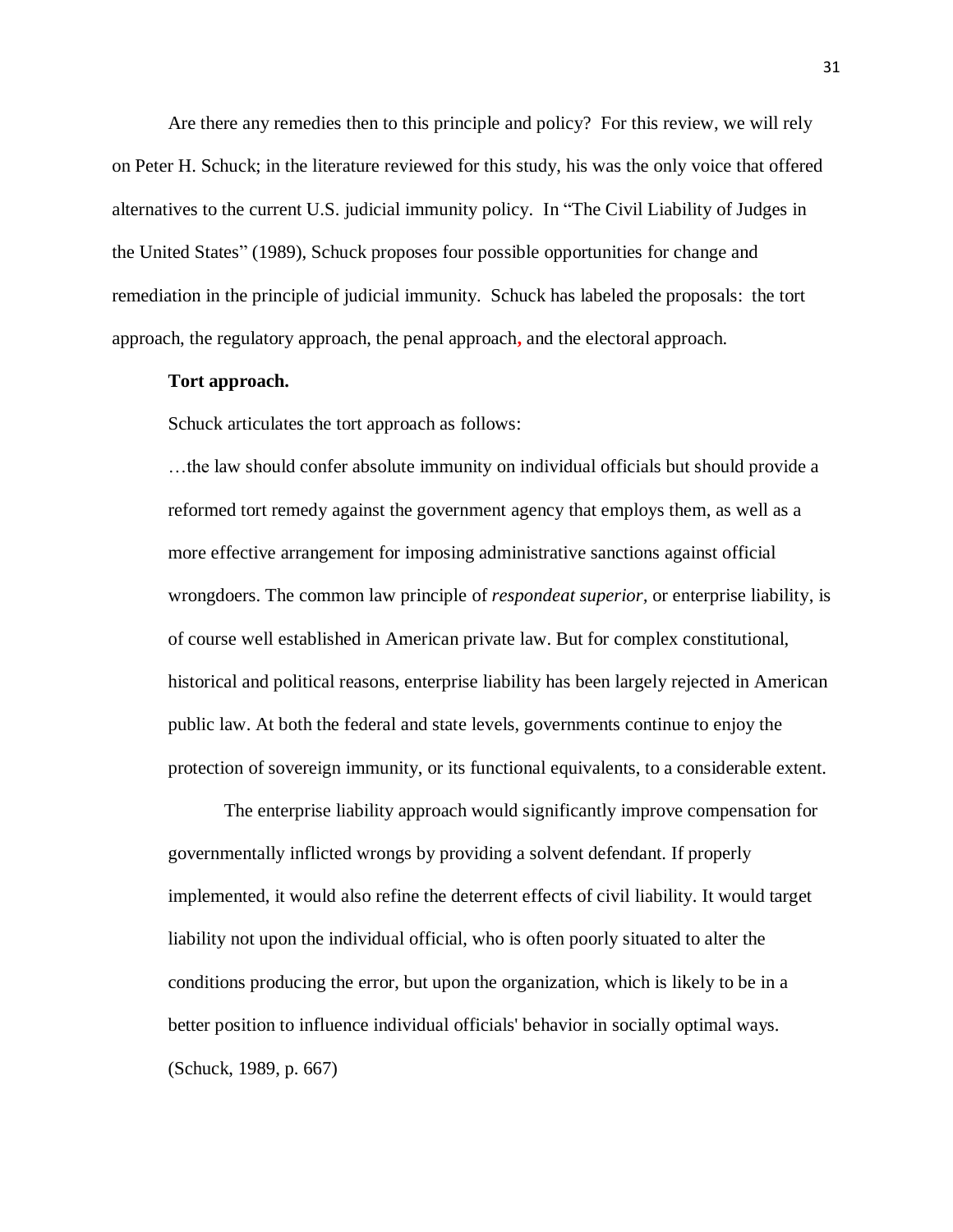Schuck's proposal then would entail seeking relief for a constitutional tort from the judge's superior agent or agency. This is frequently seen in the business realm, where the business owner or management team is held responsible for the actions of their employees. Of note, and as Schuck points out, generally the business owner has more resources with which to compensate an injured litigant than the offending employee; so too, the judge's superior organization has deeper pockets than the judge does. Schuck also states the obvious, the judges' superior can have a greater effect in shaping and controlling the judge's future behavior than a onetime penalty in a "1983" action.

# **Regulatory approach.**

Schuck's next approach the "regulatory approach" would remove the litigation process altogether and establish review boards. Schuck asserts:

A very different kind of remedy would rely not on civil liability but on administrative review mechanisms that would prescribe standards for judicial conduct, educate judges to observe those standards, and enforce them against individual offenders. In 1980, Congress enacted the Judicial Councils Reform and Judicial Conduct and Disability Act in order to address the problem of judicial misconduct by federal judges and magistrates. Upon receipt of a written complaint, a committee of judges investigates the complaint and files a written report, containing findings and recommendations, with the judicial council for the region. The council or the Judicial Conference of the United States, to which the council may refer the matter, may impose a range of sanctions on the judge, including refusal to assign new cases to the judge but not including formal removal of the judge. Each of the councils has been considering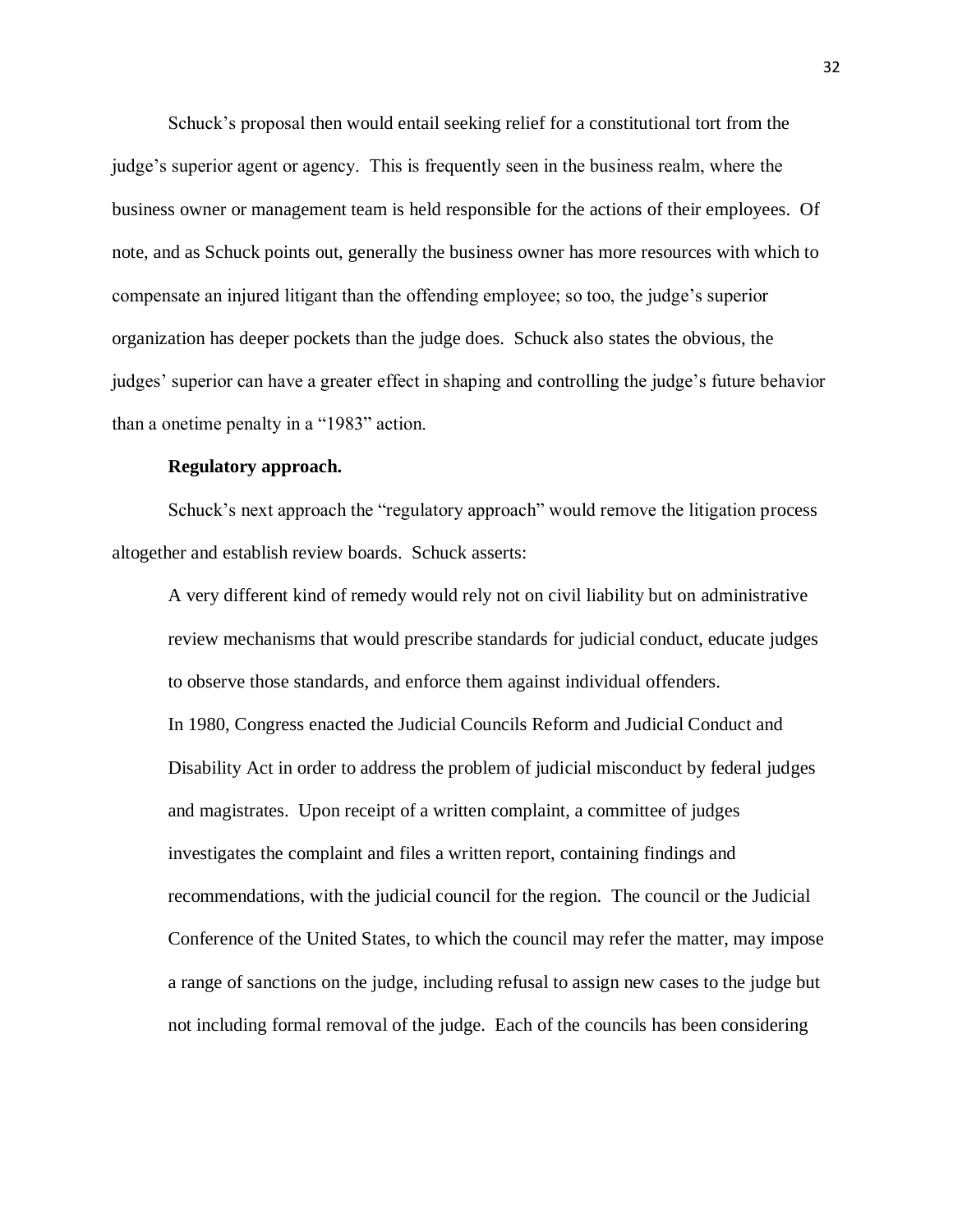adoption of model procedural rules to govern their handling of complaints. (Schuck, 1989, p. 668)

Schuck's only qualifier in his above recommendation is that this type of reviewal must be conducted properly, to date he states that the efforts have been doubtful and token at best. Schuck states that of the 1000 possible cases brought against judges before the review boards in 1986, all were dismissed. Likewise, in 1987, of the number of cases filed, only seven led to any disciplinary action. These actions were done confidentially and led to no actual public apology. In Schuck's view, this approach while viable, is also doubtful, due to "the good ole boy" mentality that exists amongst the judgeship.

#### **Penal approach.**

Schuck admittedly acknowledges that the next approach like the last approach seems to be a doubtful one. Schuck explains the penal approach and its limitations thus:

The traditional, constitutionally-sanctioned methods for disciplining serious judicial misconduct in the United States are impeachment proceedings in Congress and criminal prosecutions. I say "serious" misconduct because under the U.S. Constitution, judges (and other federal officials) may be impeached only for treason, bribery, "or other high crimes and misdemeanors," a restriction that was intended to avoid threats to judicial independence not only from the executive and legislative branches but from other judges as well. Neither of these remedies is likely to deter judicial misconduct effectively, especially as to actions that are of public concern but do not constitute impeachable or prosecutable offenses.

Impeachment is a political remedy designed to remove an official from office; it involves a formal accusation (impeachment) by the House of Representatives and a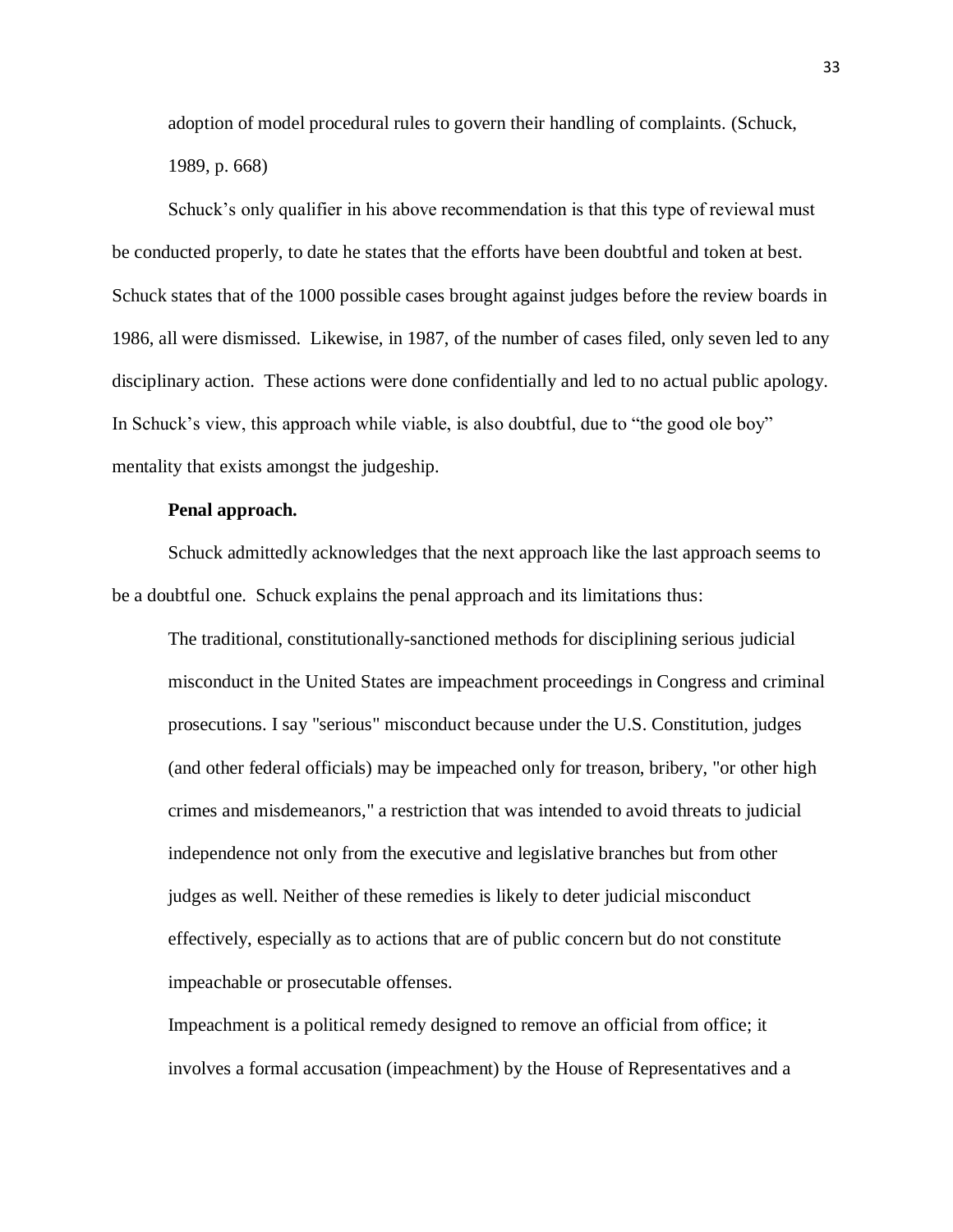formal trial by the Senate. Because it is so cumbersome and protracted, it is seldom employed. In 200 years, there have been only 16 impeachments of federal officials; only 5 of these have resulted in convictions, all of them judges. The most recent of those occurred in 1986 when Judge Harry Claiborne was impeached and convicted by the Senate of falsifying tax returns (for which he had previously been criminally convicted) and for the "high misdemeanor" of bringing the federal judiciary into disrepute. Another judge, Alcee Hastings, was impeached by the House in 1988 and will face Senate trial during the summer of 1989 (as a reminder this article was written in 1989) on charges of perjury and conspiracy to solicit a bribe. Judge Hastings is the first public official ever to face a Senate impeachment trial after having been acquitted by a jury of the same charges. On May 10, 1989, the House voted to impeach still another federal judge, Walter Nixon, who is currently serving a prison sentence after having been convicted of perjury.

In certain obvious respects, impeachment is a decidedly ineffective remedy for judicial misconduct. Judge Claiborne refused to resign until he had been convicted; five years elapsed between his original conviction and his removal from office. Judge Hastings still sits and apparently continues to hear cases. And Judge Nixon continues to collect his salary from prison. (Schuck, 1989, p. 670)

As stated earlier Schuck admits to the inability of this approach to bring satisfactory relief for damages done by sitting judges. Schuck in effect acknowledges this remedy only for the political and personal fallout that the stigma of the impeachment process places on the offending official. In his view, it can only be employed under extreme conditions and involves a time and resource consuming process. Due to the closeness of association between the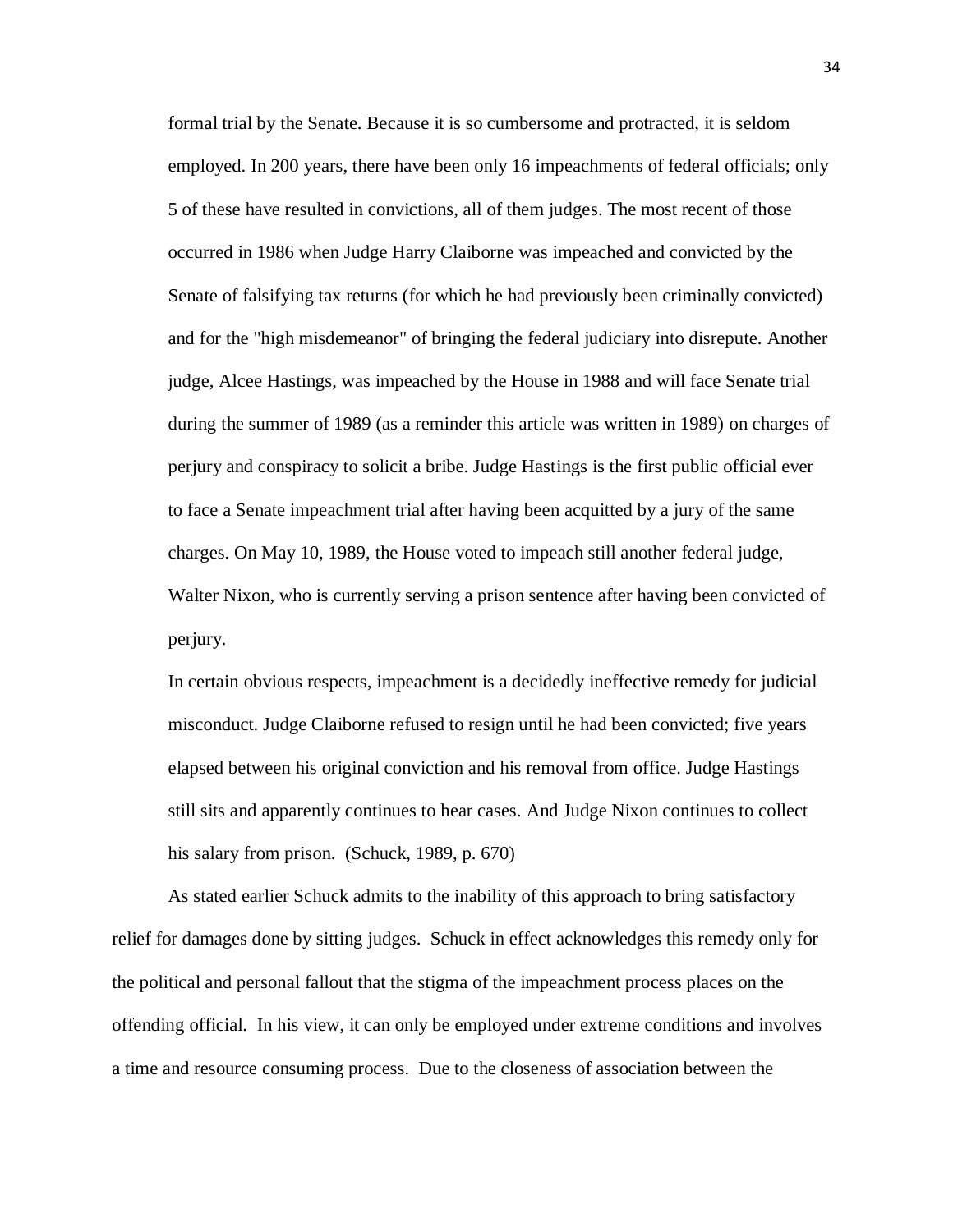judgeship and the prosecutorial staff, there is doubt that a fair and unbiased process can even occur. Many prosecutors may be reluctant to bring suit against former close colleagues.

# **Electoral approach.**

Schuck's final approach to finding a solution to the shortcomings in the judicial immunity principle, is the electoral process. The ballot box may be the solution to censuring and replacing a rogue judge. This can happen in at least 43 states, as in these states some or all of the judges are elected. When facing the uncertainty of being re-elected, a judge may be more mindful of the practice of his jurisprudence. Again; however, Schuck admits that this is a poor remedy and fraught with problems. Schuck discloses:

The election of judges has a long and controversial history in the United States, one that is linked to our populist traditions. In my view (and that of many other observers), election is a very poor way to recruit and select judges. There is no clear consensus in the United States, however, concerning the relative merits of elective and appointive benches. Party patronage is a common route to judgeships in both elective and appointive systems, but appointive benches generally seem to enjoy higher prestige and qualifications than elected ones. But even here the criteria for evaluating these differences are controversial and there are always exceptions.

What does seem clear, however, is that the electoral process is unlikely to effectively control judicial misconduct. In order to protect judicial independence, elected judges must be given relatively long terms of office. This means that the risk of electoral defeat, like that of impeachment for appointed judges appointed for life, is a weak deterrent until a new election is imminent. Indeed, to the extent that the need to face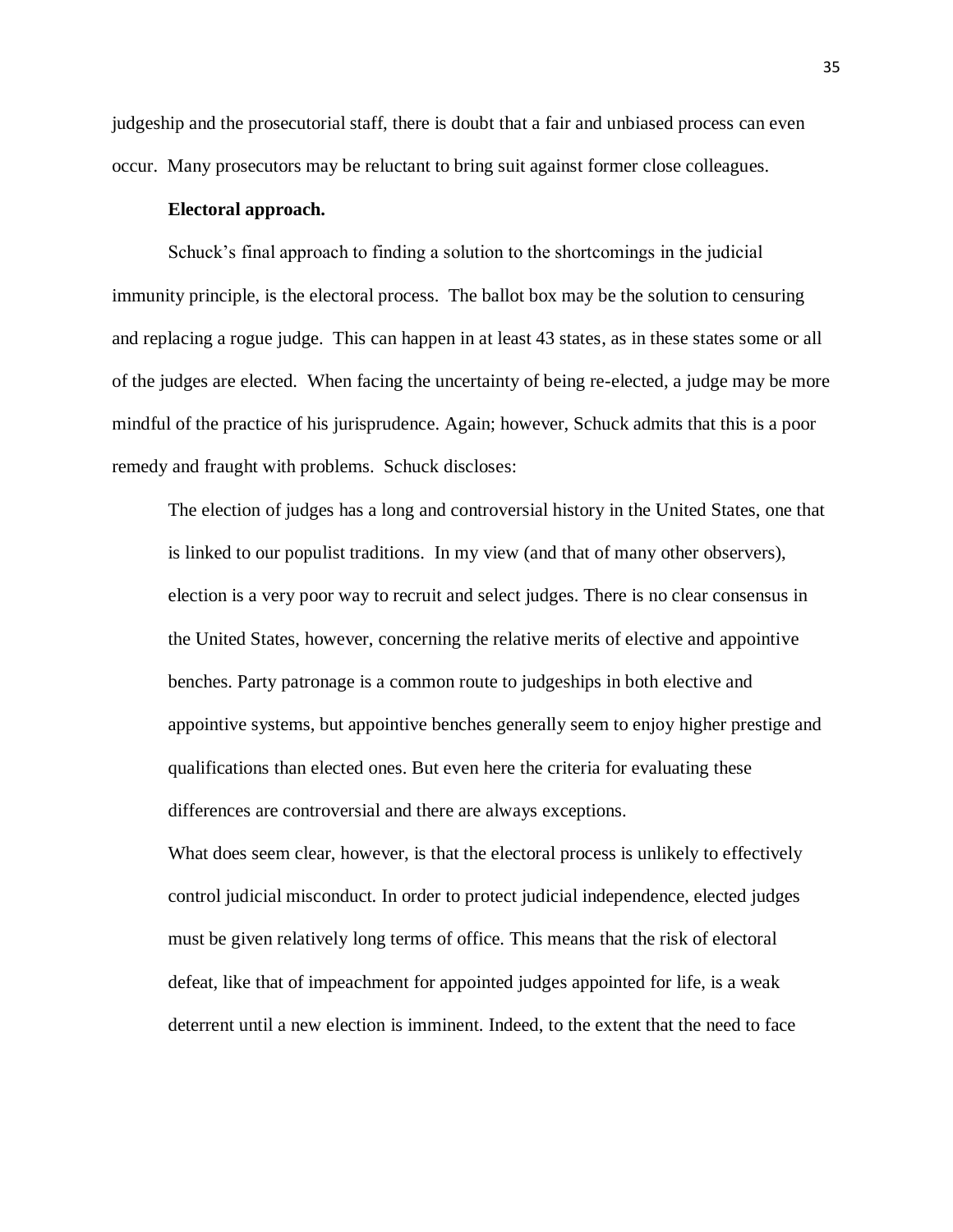election causes political considerations to influence judges, certain kinds of wrongdoing may actually be encouraged. (Schuck, 1989, p. 672)

Schuck makes a valid point here as to the ineffectiveness of the electoral process in compelling correct judicial behavior. Like politicians, judges may only feel threatened at election time. Due to the long time between elections, this type of pressure may only be felt once or twice during the judge's entire tenure.

Schuck makes some salient points in the close of his article that I feel are germane to our study and I will include them here:

…judges enjoy a political and symbolic importance in American life that is perhaps unique among western democracies. This importance helps to explain both why the civil sanctions for judicial misconduct are so weak, and why there is dissatisfaction with the traditional remedial structure as a whole. Americans value judicial independence so highly that they are willing to allow judges' victims to go uncompensated in order to avoid threatening it. But in view of the enormous power that judges wield in the United States, Americans also remain uncomfortable with judges' almost complete immunity from accountability for even extreme misbehavior. That discomfort has become so great that new judicial regulatory mechanisms have been created at both the federal and state levels.

Although we may feel that we have resolved the basic tension that has led to these reforms, the truth is that we have not. Except for the penal and electoral approaches, which are of limited value, judges essentially make and administer the rules that govern themselves; the disciplining of judges is confided largely to other judges. It is notable that in the United States, at least, judges are in this respect quite privileged relative to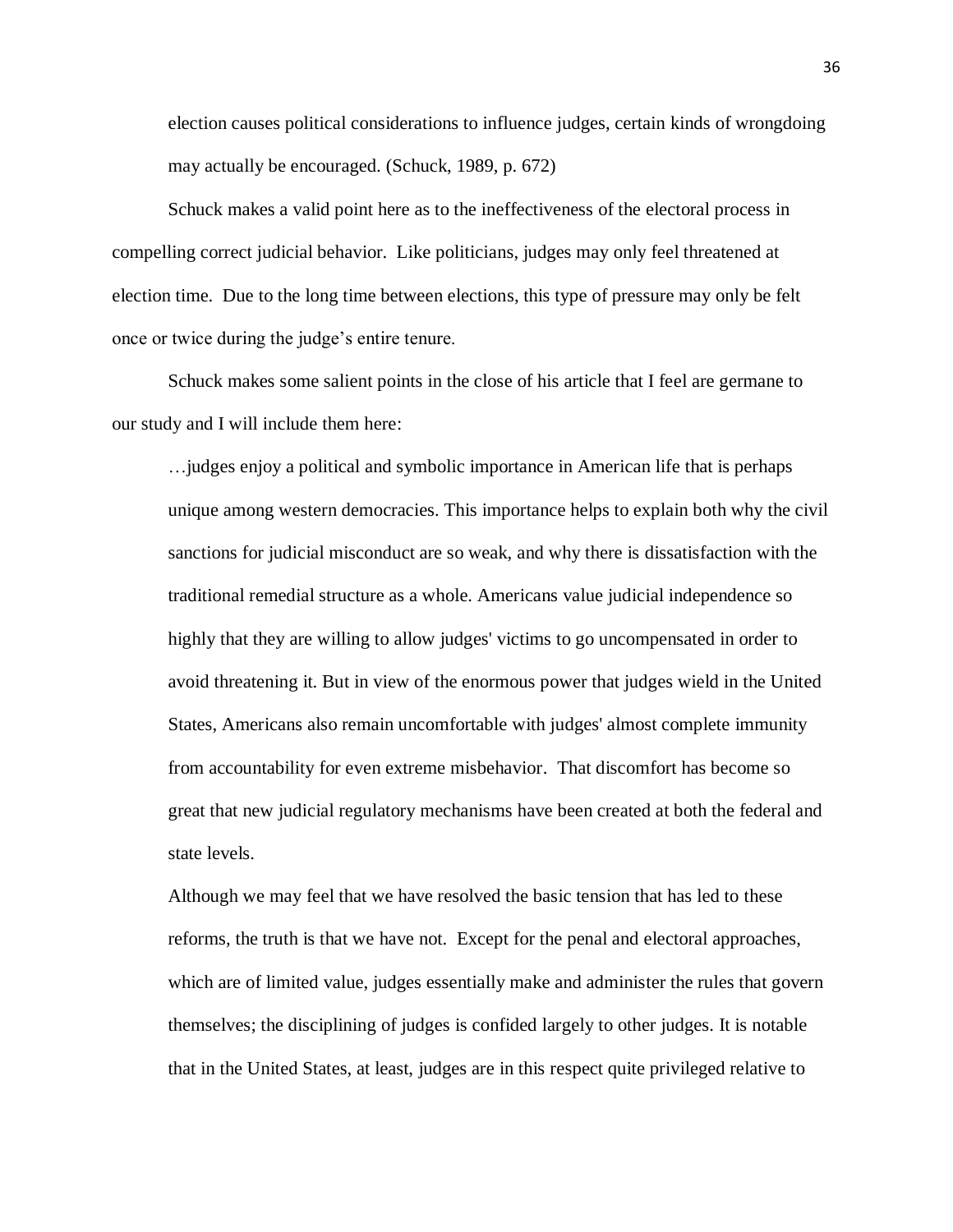other officials, enjoying an immunity from civil liability that is the envy of their counterparts in the executive (and, to a lesser degree, the legislative) branch. Yet the reasons for this difference are far from persuasive. Moreover, because the nature and extent of judicial misconduct are unknown and perhaps unknowable, no one can say how much injustice this system deters and how much it encourages. (Schuck, 1989, p. 672)

## **Common Good**

Prior to closing this chapter, we will look one more time at the principle of the Common Good. Charles Sherover in his article "The Temporality of the Common Good: Futurity and Freedom" shares a final consideration for our analysis. Sherover explains:

…Freedom entails power: A specific freedom is a social grant of power to do certain acts, to honor obligations, to utilize property, to press claims on the social whole or, for the magistracy, to press claims on the citizenry. Depending on position and function, it is thus the power to make decisions that will bind others. Specific freedoms are grants of power to control developments of future time. Such power must be finitized. Its excess invites corruption, as Lord Acton taught, and few among us are able to resist its seductive rationalizations. As Aristotle might have urged, its excesses become selfdefeating. Specific freedoms, as powers to control futurity, need restriction to teleological adequacy. For ourselves, we need power adequate to exercise the specific freedoms we choose to utilize but it needs to be moderated by distribution among fellow-citizens. For our officials, we need power adequate to discharge their specified responsibilities but if not checked it can become tyrannous, and if not prudentially moderated it can faithfully evolve into that over-protective paternalism which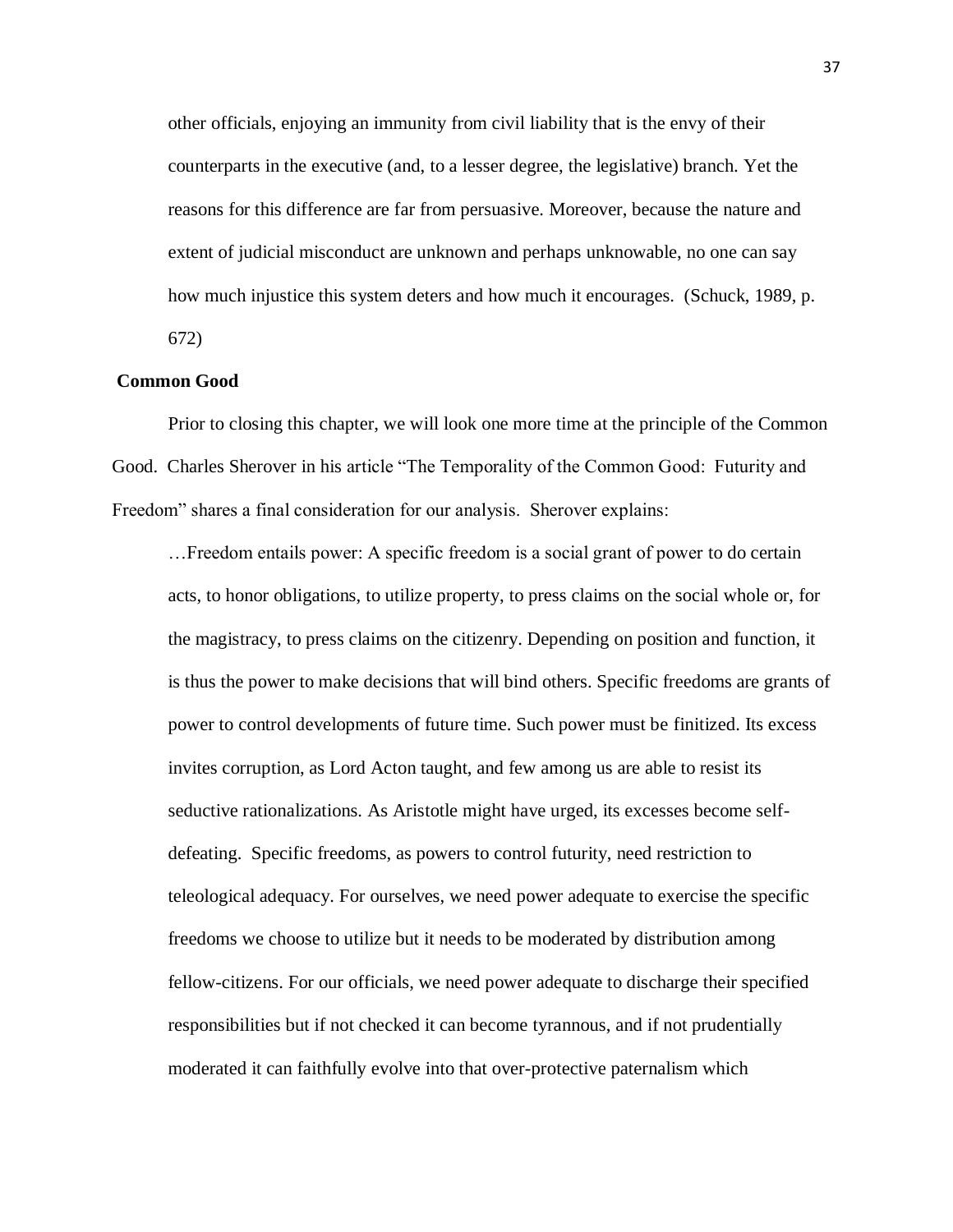evaporates individual accountability. The free powers of any citizen are both invigorated and finitized by his participation in a society that, by seeking freedom for all, must thereby prescribe restrictions on the powers of each. (Sherover, 1984, p. 490)

For the Common Good, Sherover tempers freedom and power by limiting both. He sees this as essential for both those who wield power and those who are subject to it. Recalling our definition of the Common Good from Chapter One, the Common Good comes with a cost, that cost is responsibility to all others who share the Commons. It follows that those who wield the most power over the Commons should also be the most transparent, the most responsible**,** and the most selfless.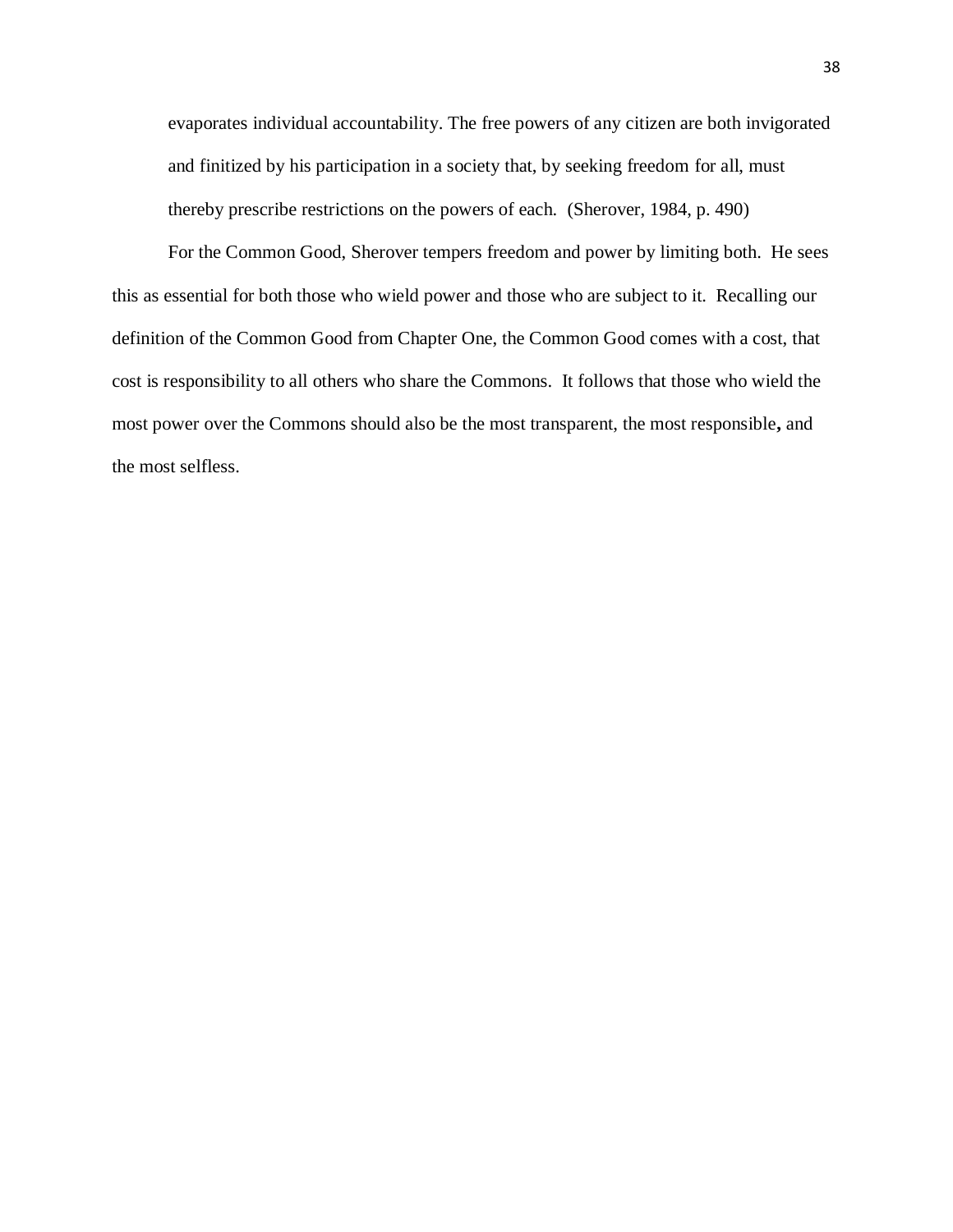#### **Chapter Four – Policy Analysis: Popple & Leighninger Method**

Utilizing the Popple & Leighninger method of policy analysis this chapter will synthesize and integrate the researched information found in the literature review. While objectivity is the goal during the analysis portion of this project, it is also recognized that subjectivity will come into play during this segment due to personal interpretation of the literature and subject matter. All attempts will be made to minimize or identify such instances of personal bias.

Following the Popple & Leighninger design protocol, beginning with this overview section, we will progress with a historical analysis of judicial immunity, examine its social impact, determine, if possible, any economic consequences associated with it, evaluate its political dimensions and significance, tender findings related to the policy, and finally offer suggestions to improve the policy's service to the common good.

#### **Overview**

Judicial Immunity is central to the fabric of our society in that the judiciary plays a central role in the lives of every citizen, every day. For most citizens, this phenomenon remains in the periphery of their daily experience unless they are called to jury duty or find themselves in front of the court. I believe, daily, all citizens in the country are subject to these decisions even if they happen in other jurisdictions or locations. The power of the Judicial Branch of the government is staggering, it is also equal to if not greater than that enjoyed by the other two branches of government, the executive and legislative.

Because Judicial Immunity is all but hidden and yet a central figure in all our daily affairs and that of the Common Good it is of great importance to understand it and evaluate it against the needs of the Common Good. The following analysis will attempt to shine a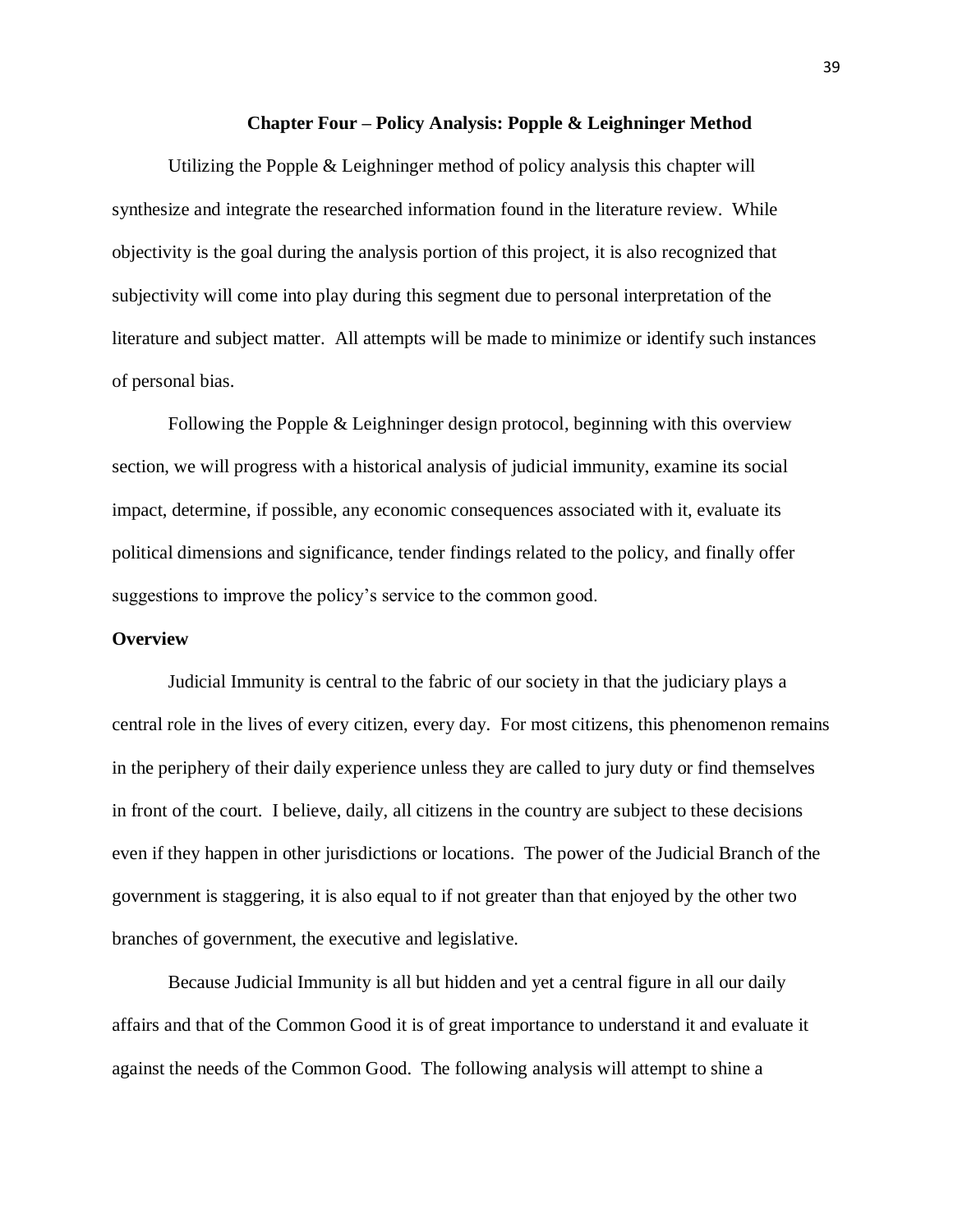spotlight on the subject and if indicated offer alternatives within the policy or alternatives to the policy itself.

## **Historical Analysis**

The literature review provided some interesting insights into the history surrounding Judicial Immunity. The policy stretches back into antiquity and English Common Law. The literature review revealed that judicial review, as a policy was codified during an English trial in 1607. Some scholars however place the date as much as two centuries earlier. Regardless of the actual first date of appearance, the policy originally was an entitlement enjoyed by the King of England and his appointed emissaries. Originally termed the "Kings X", in its earliest form, the principle derived from the divine right of Kings. The King in theory was infallible and divinely inspired in his leadership and edicts. Hence the ideation of "the King makes the rules; therefore, He is immune from them." This practice then became Common Law in England. The U.S. Court system in its infancy adopted the Common Law rule of England and used it as the foundation of much of its civil decision-making process.

While the U.S. Court system embraced the principles of English Common law from its inception as an independent country, they were not totally adopted until after the Civil War. The Civil Rights Act of 1871, attempting to combat the Jim Crow laws of the South, provided the basis for the Supreme Court's decision regarding the absoluteness of Judicial Immunity. Bradley v. Fisher, in the same year, 1871, finalized the Supreme Court's decision that English Common law would in fact be the law of the United States as well.

For almost a century, there was no further debate by the Supreme Court regarding Judicial Immunity. In 1967, the Supreme Court heard another case regarding the subject. It was at this time that the Supreme Court in Pierson v. Ray decided that judicial officers were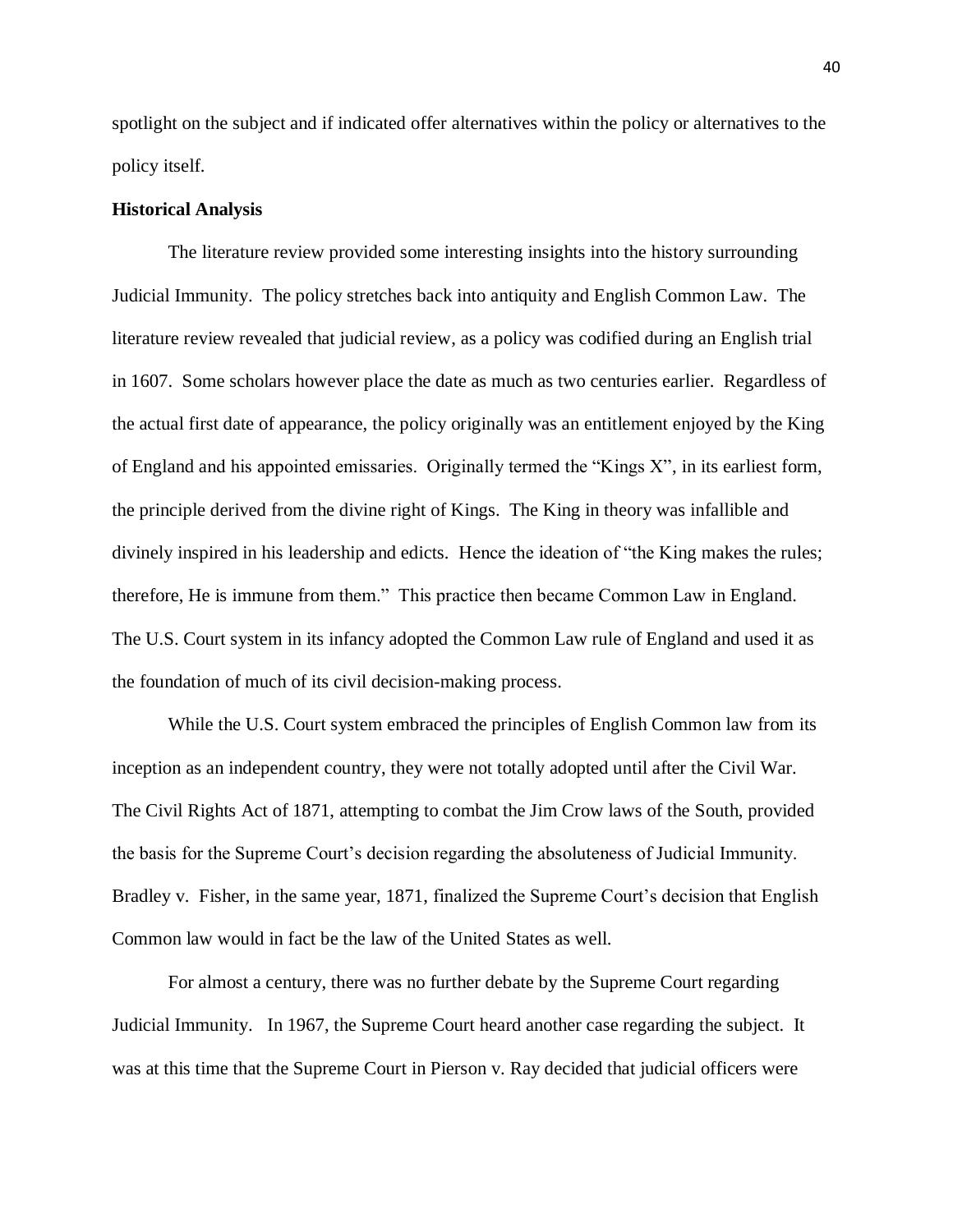immune from suit under 42 U.S.C. § 1983. A few years later in Stump v. Sparkman the Supreme Court concluded that a judge shall not be held liable for an action that he/she took that was in error, no matter how egregious or unappealable that action/decision might be.

From a historical perspective, as evidenced by the reviewed literature, the concept of immunity, especially absolute immunity, has been looked down upon by both lawmakers, and scholars alike, as self-serving. In conducting the literature review it was apparent that few if any authors perceive judicial immunity as a good policy. In fact, outside of the judiciary, there was not a single article that I could find under the search parameter of "Judicial Immunity" that espoused the concept as a good policy and certainly not one that serves the Common Good.

#### **Social Analysis**

When looking at Judicial Immunity through a social lens its benefits to the Common Good, or lack thereof, become more apparent. For the Judicial system to effectively fulfill its social role as the arbiter of justice and as an interpreter of law it must remain fair and impartial. In the eyes of the public, legitimacy and transparency are two highly desired traits to any official government office, be it an elected office or an appointed one. From the literature reviewed, the authors felt that the principle of Judicial Immunity was inherently unfair, lacked transparency and ultimately led to a lack of legitimacy on the part of the court. Justice implies equity under the law; whereas immunity equates to a shield and protection from justice.

Immunity for certain individuals based on the seat that they sit in, the hat that they wear, or the position or office that they hold, establishes an elite status not enjoyed by all within the Commons. Part of the definition for the Common Good is that all individuals with in the Common's must share and enjoy the same privileges that all others enjoy. The establishment of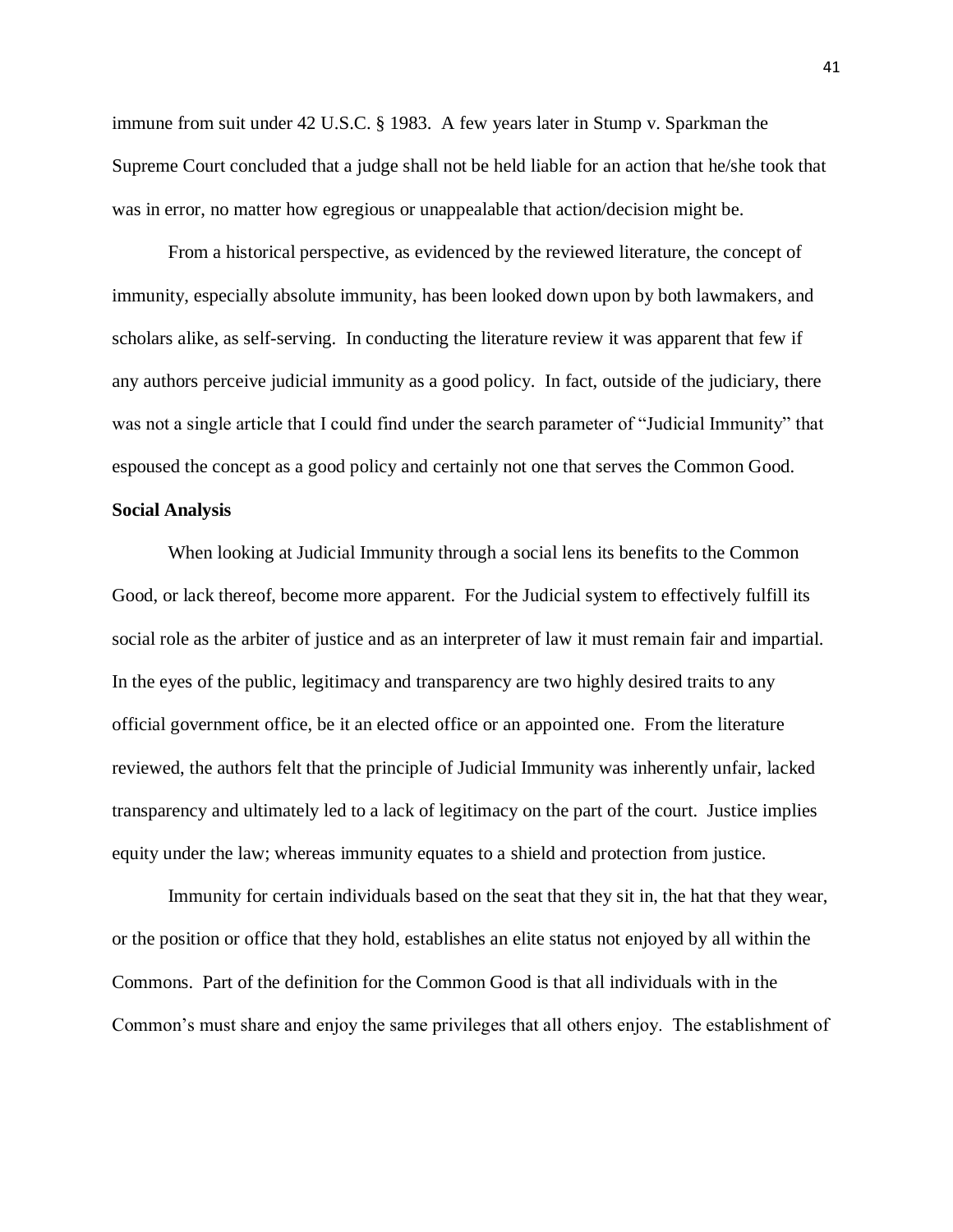a separate set of rules for the personal and professional conduct of one set of people, not enjoyed by another set, then negates the idea of the Common Good.

From the pro-immunity standpoint, the justification that the judiciary would not/could not serve its function without immunity in place, would argue the other side of the coin. For the Common Good to be served judges must be unfettered from fear of litigation in order to perform their assigned duties. In this regard, if immunity, in fact allows for judges to fully function in their assigned tasks, then by most standards this would qualify as serving the Common Good. Unfortunately, with the immunity policy in place, it is impossible to verify if in fact it serves its stated purpose of insulating the judges from immunity, so much so that they are able to fully perform their duties without fear of civil and monetary reprisal.

The Common Good requires a system of governance and justice that applies equally to all citizens no matter their status or station in life. The creation of a system of rule then that is without censure and oversight simply establishes an elite group of citizens who are unique, separate and discrete from the common man. This separate segment of society then fractures the Commons and provides privilege to one class of individuals not enjoyed by all in the Commons.

When considering the definition of the Common Good, it struck me that while good can be common, it might not be enjoyed by all individuals. To illustrate this point, an example that comes to mind is of World War II. On D-Day, thousands upon thousands of allied troops were killed at Normandy. For those killed or injured on that day, no one would argue that their experience was anywhere near good. Yet, the aftermath of that day, despite all the death and destruction, can only be described as serving the Common Good.

#### **Economic Analysis**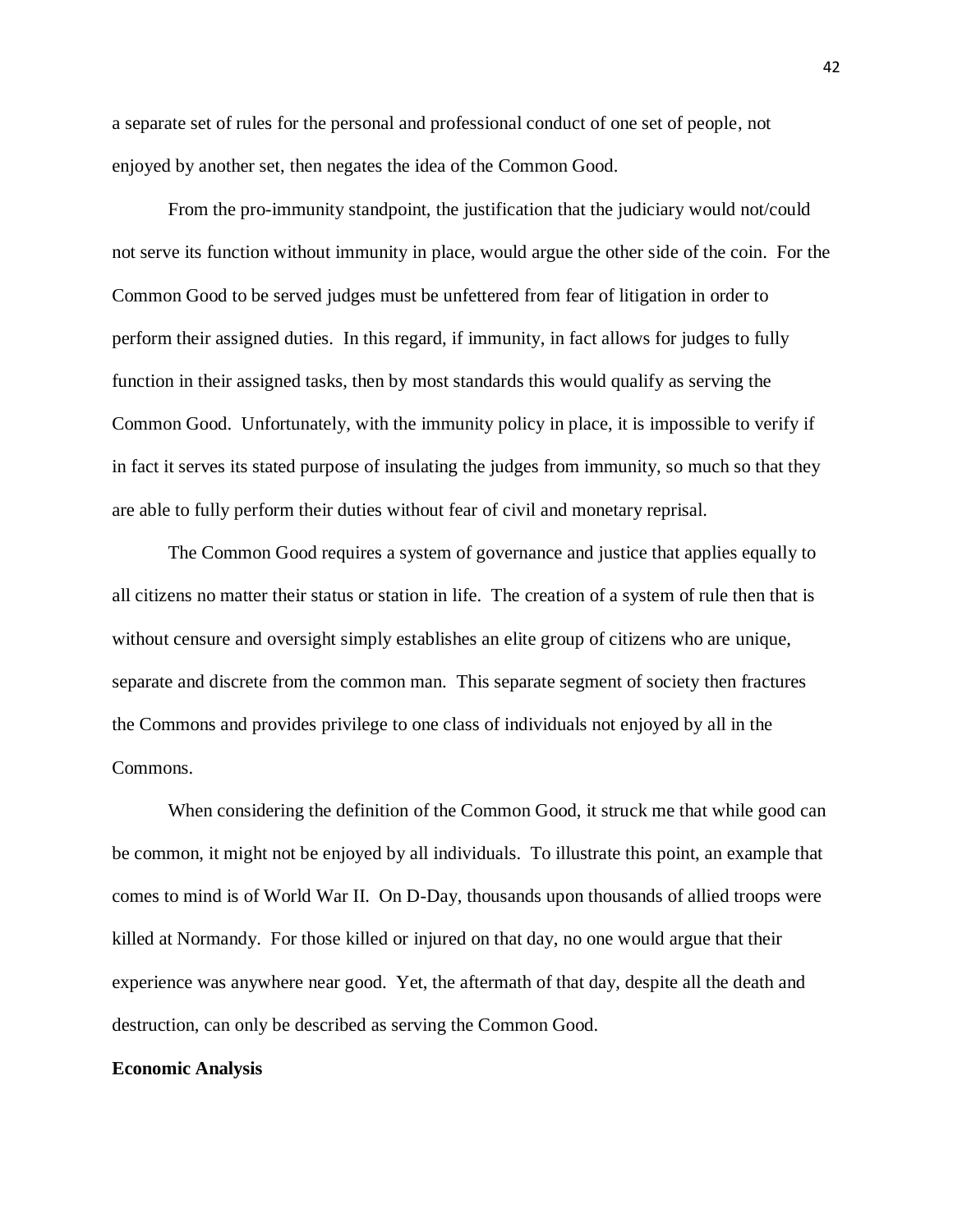As was mentioned in a previous chapter, this particular metric may be a hard one to assess. Little to no information can be ascertained as to the actual costs of litigation in the U.S. Furthermore, it is impossible to assign a dollar value to a litigation event that fell victim to poor judicial procedural practice or poor judicial decisions. There is simply no way to track these types of economic impacts.

Given the multiplicity of courts in the U.S., state to state variation in legal codes and practice, coupled with the hidden and not so obvious costs associated with the defense process, a true economic picture of the judicial immunity's impact is simply unobtainable.

What is certain, in my opinion, is that the policy of Judicial Immunity has most definitely affected many individuals negatively in regards to its economic impact on their financial resources. How much so, and with what frequency is unknown.

Once again, viewing this rubric from a pro-immunity standpoint, and that held by the majority of the judiciary, without immunity in place, the judiciary would cease to function at its peak. This is turn could cost the government heavily in regards to its fiscal resources and not serve any value to the Common Good.

#### **Political Analysis**

Schuck from our literature review states that: "The American judiciary is a central governing institution that exercises enormous political power. Perhaps equally important, our courts function as the ultimate legitimators of the exercise of power by other public and private actors" (1989, p. 657). Schuck also shared a quote from Alexis de Tocqueville, he credits de Tocqueville with the observation "almost all political questions become judicial questions."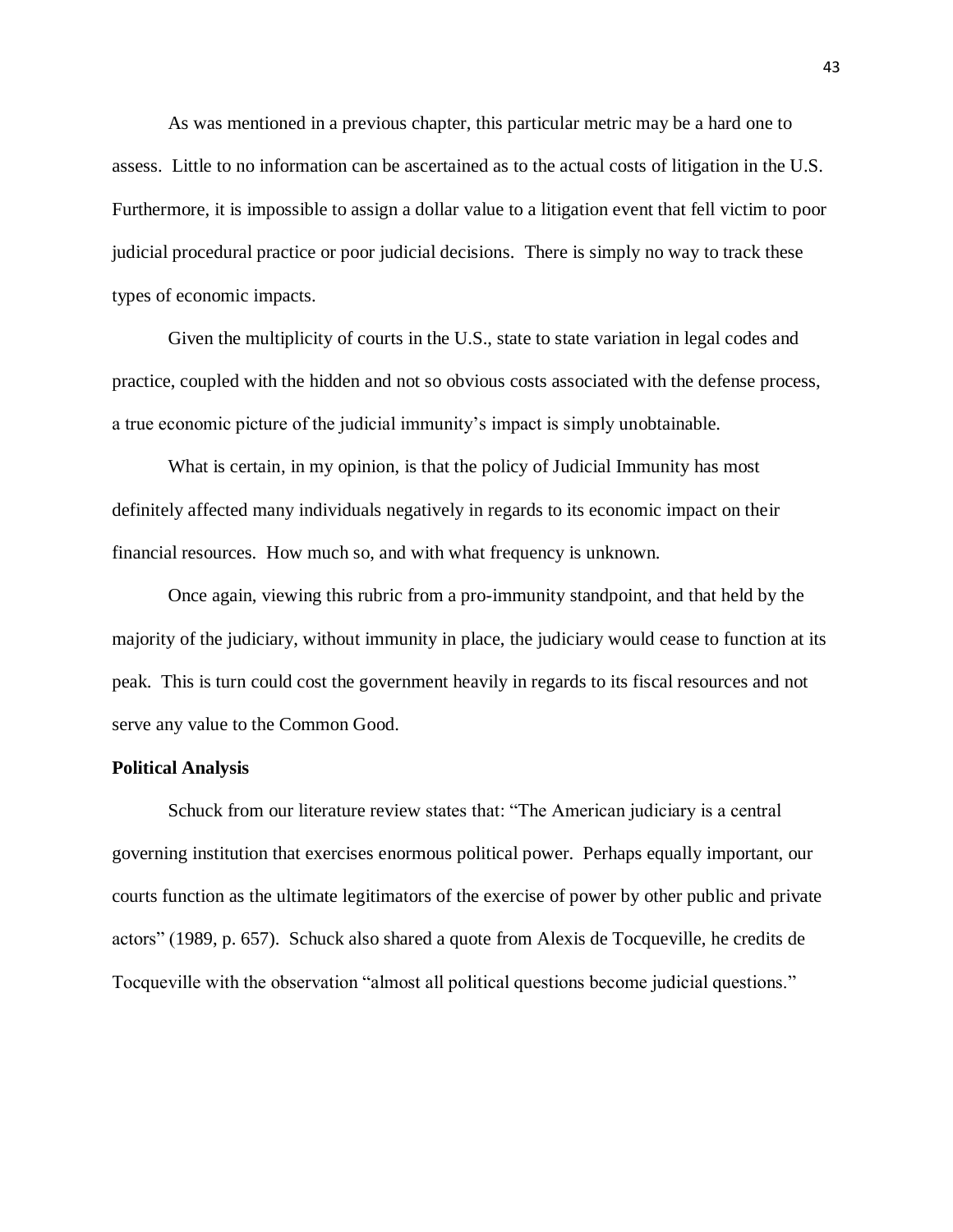As I stated at the beginning of Chapter One, in a society that elevates the concepts of freedom and the furtherance of the Common Good, no group of individuals can have a greater impact on that society than that of its judges.

I completed my undergraduate studies in Political Science, with that understanding I believe I have a firm grasp on how our government operates. In my view, the political power of the judiciary is mostly without functional oversight, it is vastly misunderstood and grossly underestimated by the common man. Far too much importance is placed by the Commons on the executive and legislative branches, without a true understanding and appreciation of the political clout wielded by the court system.

Within the last several weeks of the writing of this paper, the current U.S. President penned an executive order (EO) that restricted travel from certain countries identified as having terroristic ties. Within hours the executive order was blocked by judicial decree. In this instance, politically, the judiciary trumped the executive branch. In my opinion, this was done with a political agenda in mind.

In the U.S. there are two ways in which judges make their rulings and that is dependent on which view of the U.S. Constitution they espouse. Those judges called Constitutionalists affirm the Constitution down to the letter attempting to interpret the Constitution narrowly and exactly as it is written. The second way in which judges view the Constitution is as a living and evolving document. In this interpretive process, the judges make assumptions and best guesses as to how the framers of the Constitution would define and practice the law today. Most judges fall into one or the other of these two camps. Some judges utilize both approaches depending on the issue and case at hand. Both types of judges can and do rule with political bias. With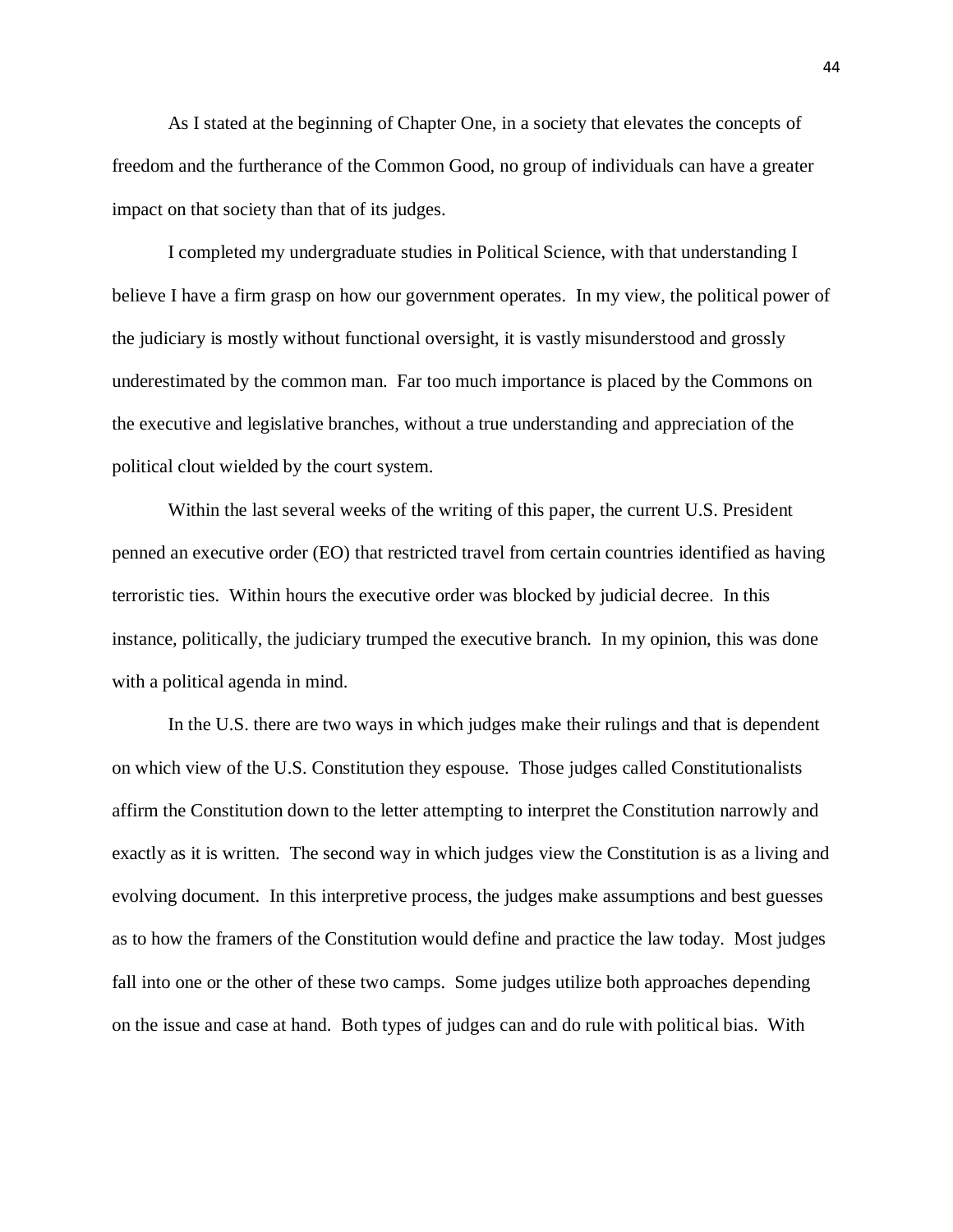Judicial Immunity, judges then can influence the political process and do so in a partisan fashion without fear of liability for their actions.

For some judges, the pinnacle of their career is to actually create new law. This law making is facilitated by the creation of a new legal precedent, established during a legal proceeding. Legal precedent in reality becomes new law as it sets the standard by which the law can and will be interpreted in the future. Depending on career and political aspirations sitting as a judge can be quite powerful in shaping political and social policy.

The political distribution of the members of the Supreme Court can also be extremely powerful politically. For this reason, most sitting presidents attempt to nominate judicial candidates to fill vacancies based on the judge's political philosophies, choosing those that closely align with their own political and social views. And, for this very same political reason, most minority political parties in the House and Senate attempt to block the sitting president's nomination pick, understanding the true political power of the nominee in the future.

Political power in and of itself is not a bad thing for the judiciary to have and to exercise as long as it is utilized to uplift the Common Good. All too often political power is abused to advance the goals of one party over that of the other. Utilizing judiciary powers for such goals is antithetical to the Common Good.

#### **Policy Evaluation**

Judicial Immunity, as a U.S. policy, comes from a surprising source. Given the level of antipathy that the Framers of the U.S. Constitution had for anything related to the English Monarchy, it is curious that the Judiciary would embrace such a policy. The policy, originating in England in the early  $17<sup>th</sup>$  century was originally intended to safeguard the divine right of

45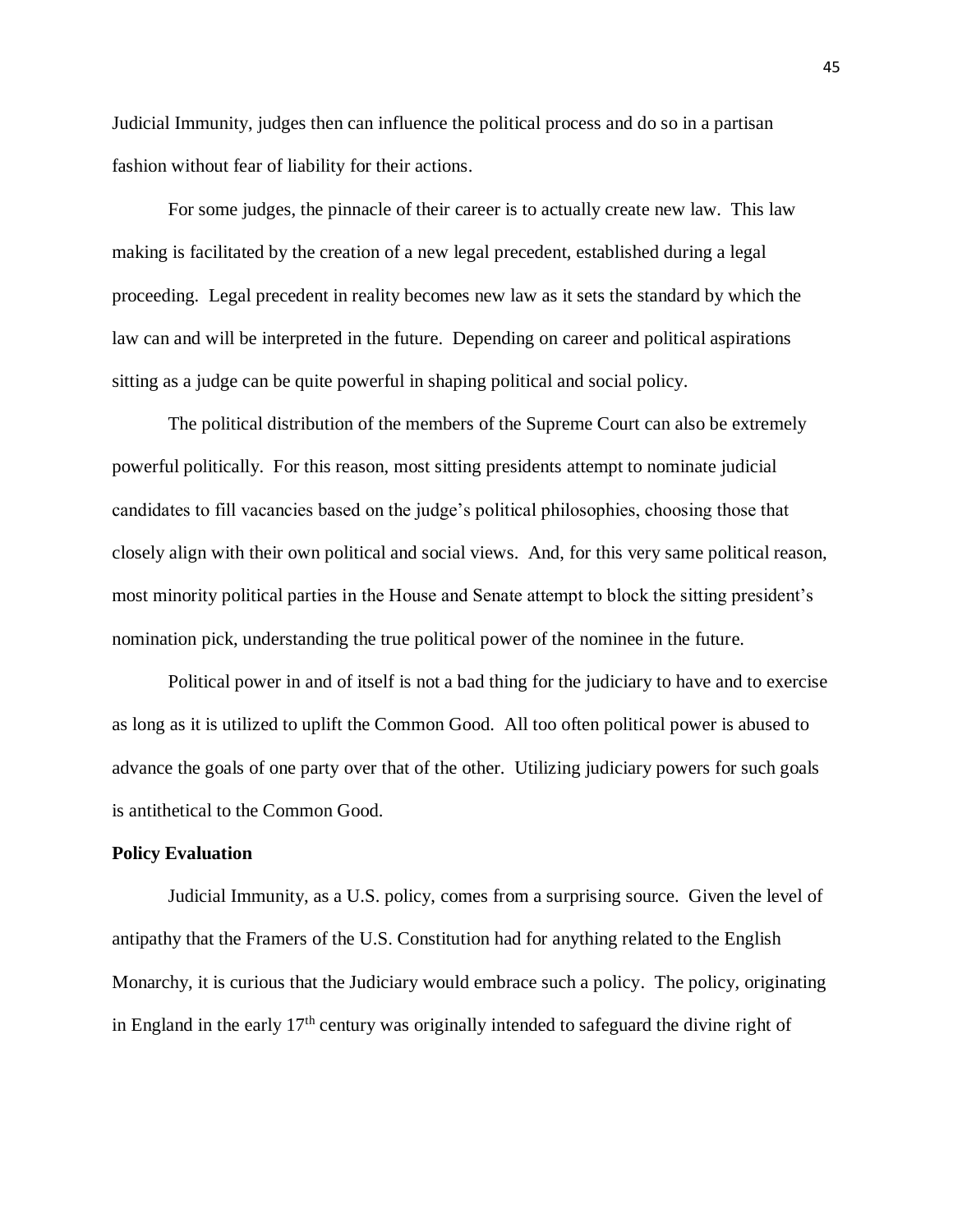kings. By proxy, this policy was extended to the officers who served the monarchy in a judicial capacity, in theory extending the kings divine right to his agents.

This policy in time became English Common Law. Like other systems of control borrowed from our English forebears, the Common Law practice was also adopted over time in the United States. The judiciary embraced the policy of immunity early on, but the Supreme Court did not codify it into actual law until almost one hundred years after the formation of the U.S. Constitution.

Loosely interpreting the Civil Rights Act of 1871, the Supreme Court legitimized the policy in a trial in the same year. Almost a century would pass before the Supreme Court would revisit the policy, again reaffirming it. Soon after this decision, the Supreme Court in another case, would extend the immunity coverage to include acts and decisions made in error, done maliciously or committed through negligence. The only qualifier to this immunity is that the judicial officer committed the act while serving within the scope of his/her jurisdiction.

From a historical perspective, judicial immunity, given its origin has a dubious place in our free democratic republic. From a social perspective, this would be equally true.

Socially, judicial immunity bestows a special privilege upon a select group of people within the Commons. Privileges afforded to one class of people and not another, would negate or lessen the commonality shared by all; in effect, creating an elite class that enjoys social and political privilege at the expense of the rest of the Commons.

The absolutism that is a quality of the immunity imposed under judicial immunity engenders a quasi-divinity status to those who fall underneath its umbrella of protection. This quasi-divine (recall the divine right of kings) status confers an infallibility to their decisionmaking process. Given that judges are not divinely inspired, yet human, it follows that their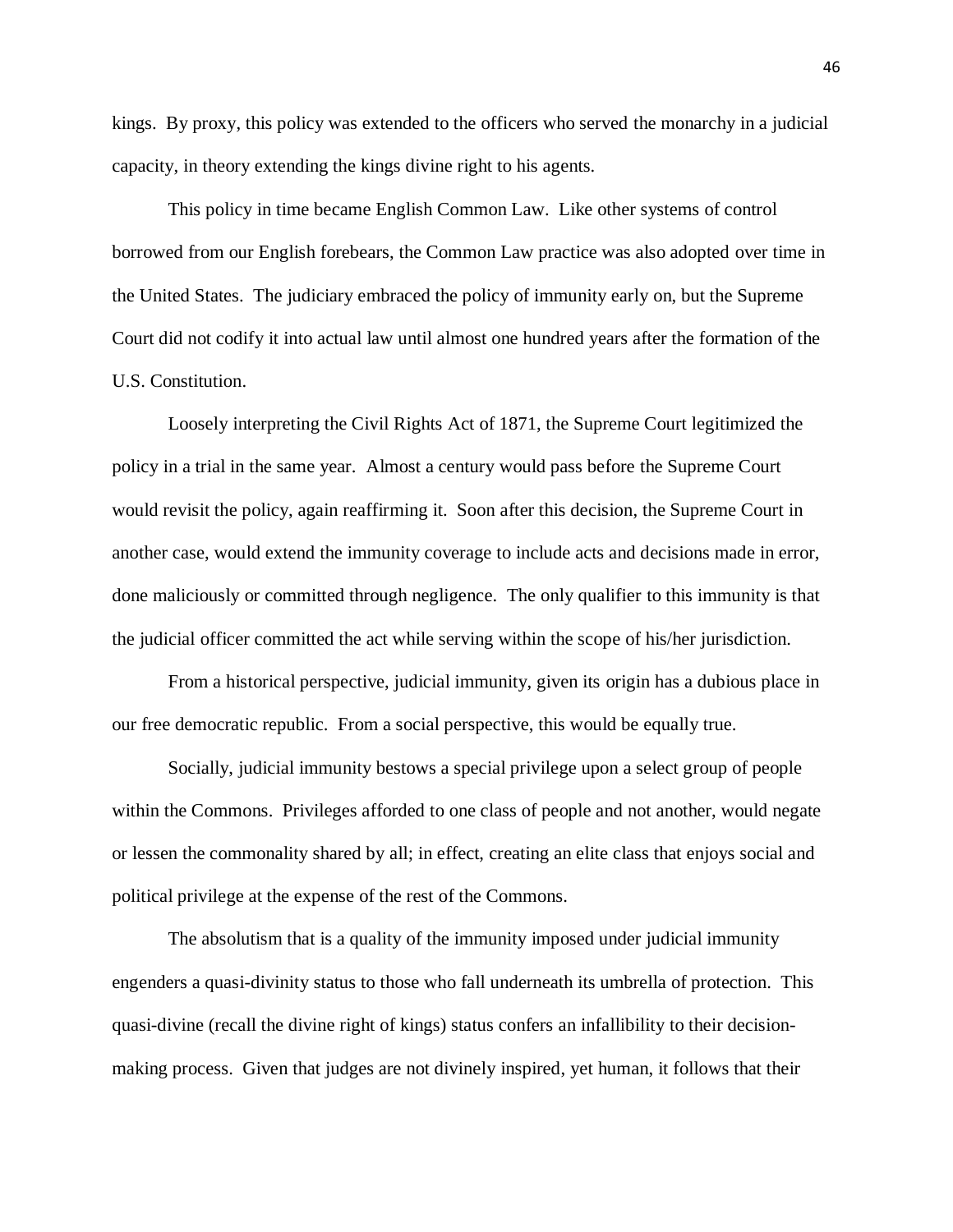decisions may also not be of a divine nature, but rather quite human and full of hubris. Knowing this, it is questionable then that the absolutism afforded immunity would socially serve the greater Common Good, rather is seems to be a self-serving concept that fosters an elitism not enjoyed by the Commons.

Alternatively, following the pro-judicial immunity argument, immunity may serve the Commons socially in that judges are unfettered by fear of reprisal for their judicial decisions, thus rendering correct, fair, and swift justice through their legal ruling power.

Due to the lack of information readily available regarding the true economic picture created by the judicial process, it is impossible to assess just how judicial immunity may skew the numbers and in which direction. Reason would dictate, however, that the immunity afforded to judicial officers does in fact shield them from monetary loss, not so though for those litigants who lose a court case due to improper judicial practice and/or procedure. With this in mind, economically the flow must then move away from the litigants and move towards the court system.

The political clout of the judicial branch is staggering and greatly underestimated by most citizens of the Commons. The Judiciary has the final say in all matters, political, social and legal. Judicial Immunity may act as a shield of protection for those judges who aspire to a "rule of politics" as opposed to a "rule of law." The "rule of politics" adherents see the U.S. Constitution as a living and evolving document open to broad interpretation. In contrast, "rule of law" advocates believe in a strict and narrow interpretation of the Constitution. For both sides of this dichotomy, party line politics generally takes center stage and colors the decisionmaking process.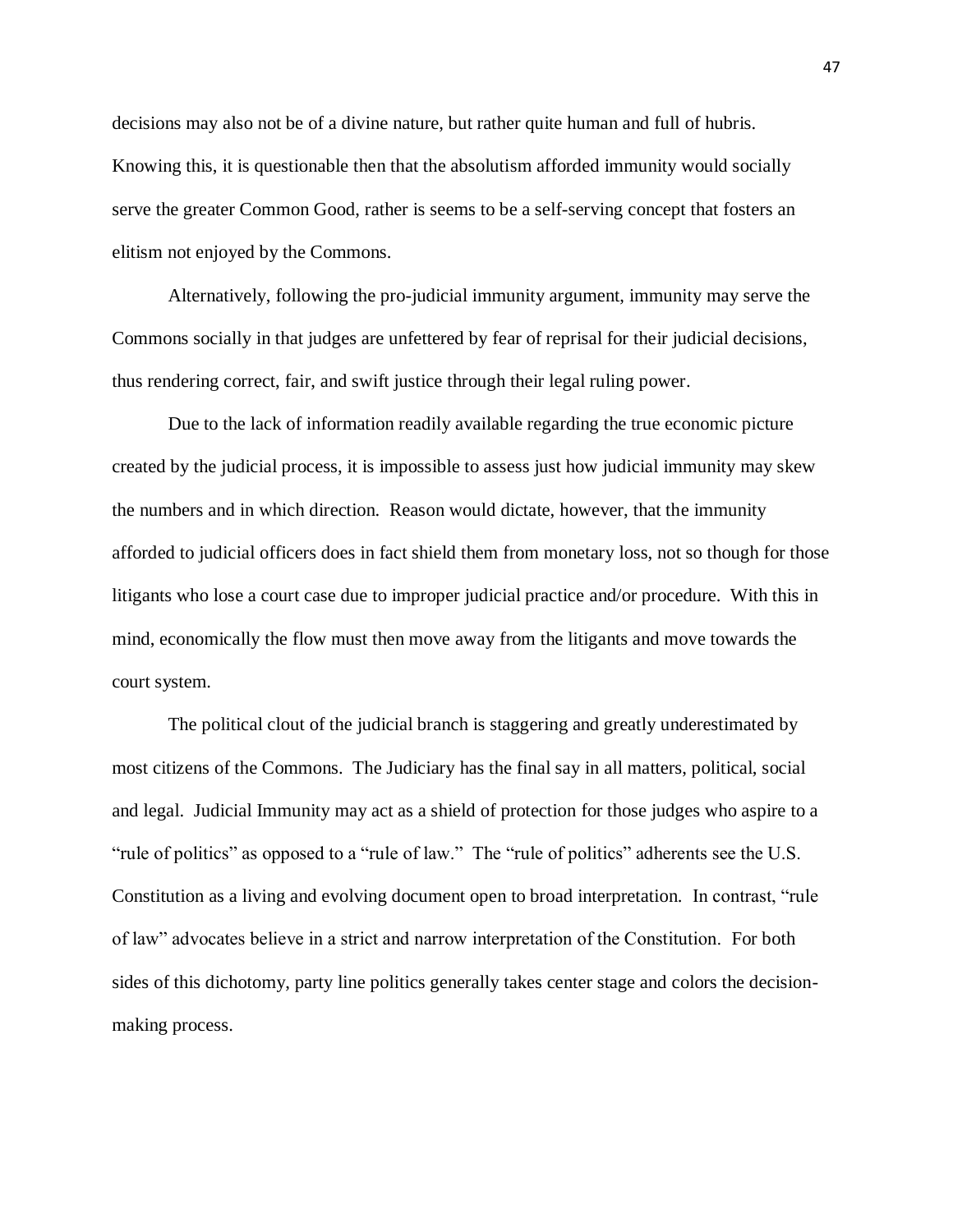To appreciate the political power of the judiciary it is sufficient to know the importance that most executives (presidents) place on being able to stack the Supreme Court with politically aligned appointees. Of equal value is the knowledge that the opposing political party does all in its power to block such political nominations. Judicial Immunity may shield bad actors from politically motivated decisions that are partisan in nature, favorable to one party, but harmful to the overall Common Good.

Parroting de Tocqueville, all political questions become judicial ones. In my view, many social questions also become judicial ones. As purveyors of justice and interpreters of the law, the judiciary enjoys a unique place in the governance of our country. Not only do judges establish legal precedent and laws they also establish new social norms. As a case in point, Roe v. Wade created a legal precedent that allowed for a woman to choose legally whether to carry a pregnancy to full term or not. This legal precedent paved the way for a now socially accepted, new social norm that has become firmly embedded in the social fabric of our society, so much so, that close to 52 million abortions have been performed from 1970 until 2013 in the U.S.

#### **Current Proposals for Policy Reform**

From our literature review, Peter H. Shuck has proposed four possible remedies or reforms to the current judicial immunity policy. The first proposal was the tort approach, it consisted of filing a tort against a judges' superiors, as opposed to the judge himself. In this approach, it is felt that pressure can be brought to bear on the errant judge by his supervisor/boss. This type of scenario happens frequently in the business world, where a business owner is compelled to be legally responsible for the actions of his subordinates. In business when such an action takes place, internal discipline of the offending party is generally swift and final. So too, it is assumed would be the effect in the judicial world.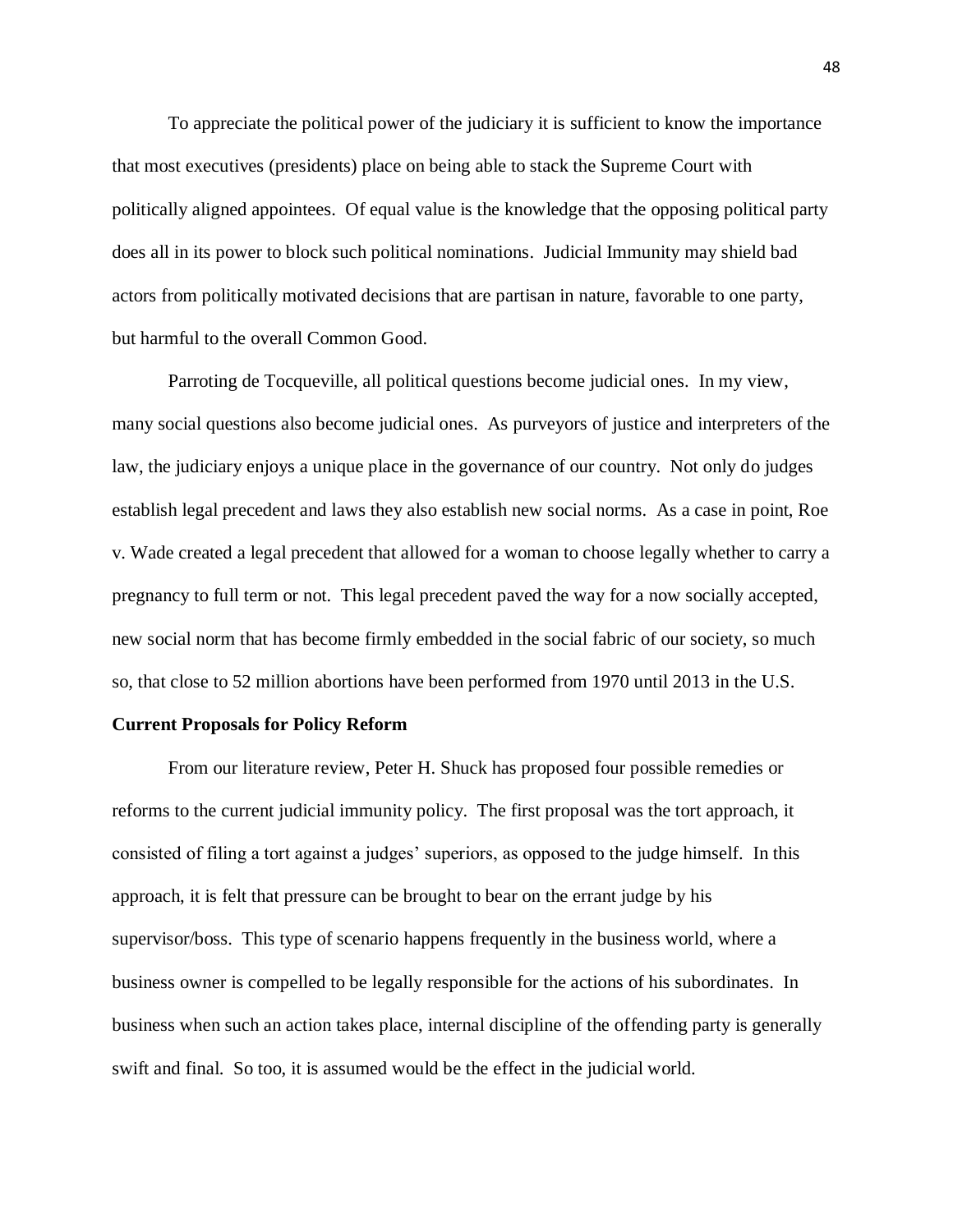Shuck's second proposal is a regulatory approach, in which an independent panel or review board would monitor judicial actions and provide sanctions as relief for poor performance and/or behavior. This method is currently employed and has been successful to a limited degree. Where does the authority to hold these tribunals exist? From the United States Courts website comes the following information:

The [Judicial Conduct and Disability Act of 1980, 28 U.S.C. §§](https://www.law.cornell.edu/uscode/text/28/part-I/chapter-16) 351-364 establishes a process by which any person can file a complaint alleging a federal judge has engaged in "conduct prejudicial to the effective and expeditious administration of the business of the courts" or has become, by reason of a mental or physical disability, "unable to discharge all the duties" of the judicial office.

The [Rules for Judicial-Conduct and Judicial-Disability Proceedings,](http://www.uscourts.gov/file/document/rules-judicial-conduct-and-judicial-disability-proceedings) as amended on September 17, 2015, provide mandatory and nationally uniform provisions governing the substantive and procedural aspects of misconduct and disability proceedings under the Judicial Conduct and Disability Act.

The judicial conduct and disability review process cannot be used to challenge the correctness of a judge's decision in a case. A judicial decision that is unfavorable to a litigant does not alone establish misconduct or a disability.... ( [http://www.uscourts.gov\)](http://www.uscourts.gov/)

The third possible remedy proposed by Shuck is the penal approach. In his estimation; however, this is not a good solution for a variety of reasons. The first and foremost reason is that a judge can only be tried for serious offences such as treason or bribery. Secondary to this, is that before a criminal trial can proceed against an errant judge, he/she must first be impeached and removed from office. As seen from the literature review, even these measures may prove unfruitful should a judge decide that he/she does not wish to leave office.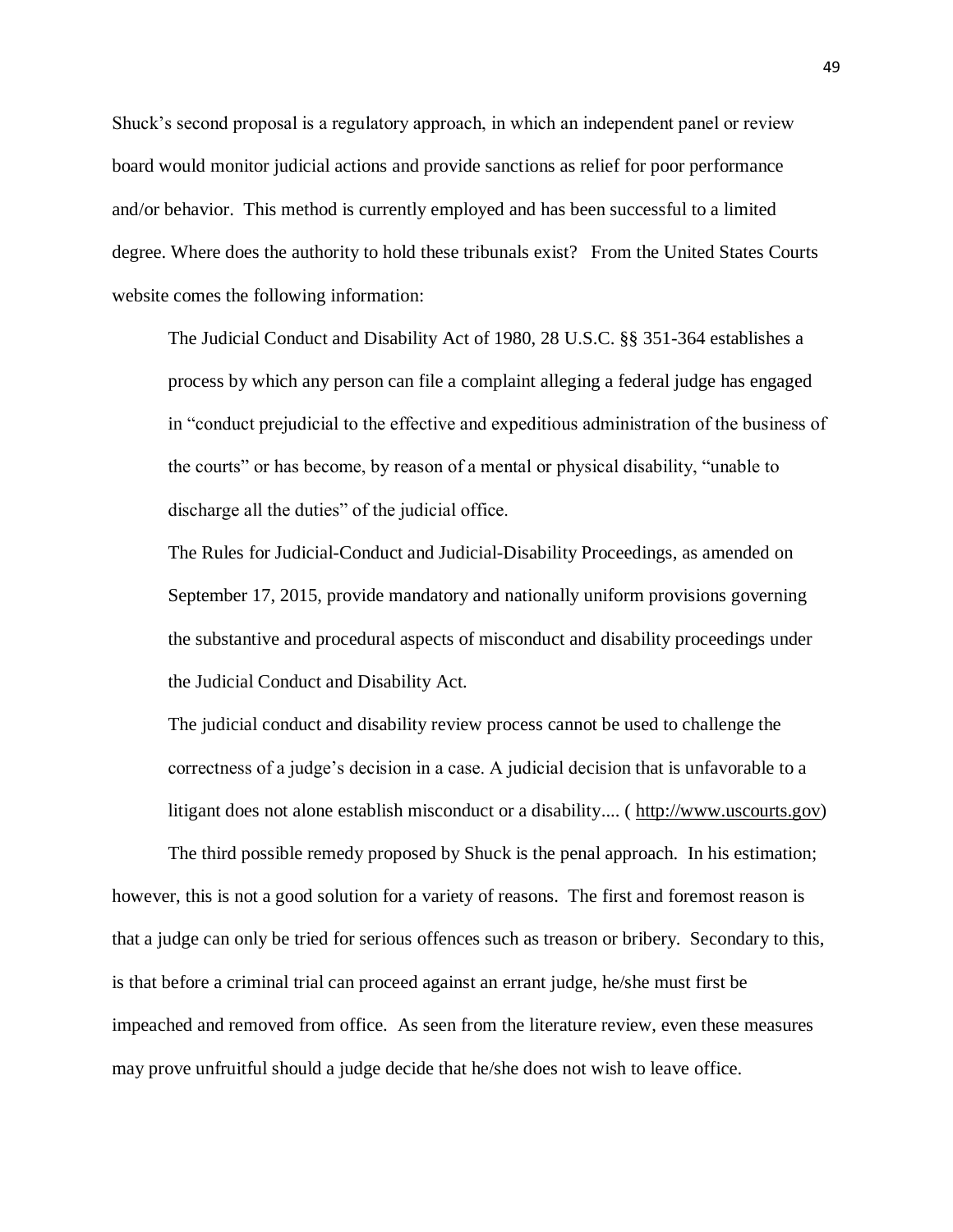The fourth remedy according to Shuck is the ballot box or the electoral approach. Shuck decries this approach as being rife with problems too. Essentially, according to Shuck, due to the long periods between election cycles for elected judges, they may operate with impunity for the entire period of their tenure and only monitor and curtail their bad behavior during election cycle years. Of note too, many judges are appointed and are not subject to election cycles and the capriciousness of the voting public.

There are two other possible remedies not mentioned in the literature review that are viable possibilities for reform. One is the complete abolishment of the policy altogether. This will probably never happen as the one group that would stand to lose the most under this edict would be the judiciary itself. Self-preservation then would prevent this remedy. A second remedy not found in the reviewed literature would be downgrading the immunity from absolute to qualified. This in my estimation is perhaps the solution and the best practice in affording immunity to the judiciary, while ensuring at the same time that the judiciary does not abuse its legal authority.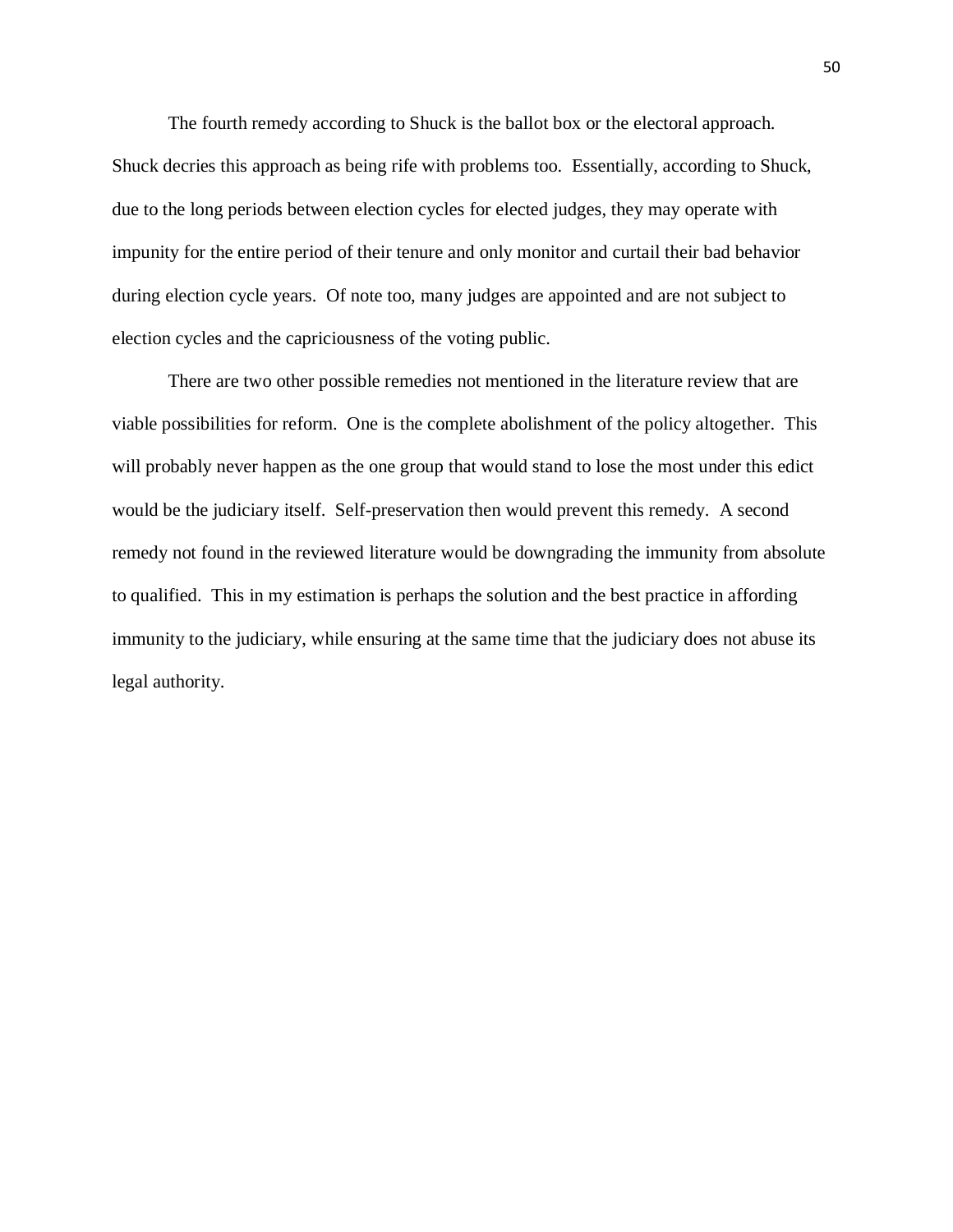#### **Chapter 5: Reflections and Conclusions**

Personally, I have had great difficulty in accepting the concept and embedded practice of judicial immunity. In my view, one only requires immunity if one has transgressed the criminal law or engaged in an act that has created a civil tort. It is inappropriate in my belief system to tender relief in the form of immunity for such transgressions.

With this understanding, I began my research with a bias, a bias however that I knew had no place in this study and project. Bearing that in mind, I took great efforts to ensure that my bias did not overdrive and steer the paper toward a predisposed supposition prior to the complete investigation of the immunity policy. Oddly, I entered this study with a total conviction that immunity in all of its forms was bad policy for the United States and the Common Good. After engaging in this project my views have relaxed somewhat. I now can allow for and see the actual need for immunity in the judicial process, but only on a qualified basis.

When engaging in the literature review, all of the articles that I identified as pertinent to the research question were in fact negative toward the practice of absolute immunity. Apparently, my biases are shared by the majority of authors identified in this subject. That said, after having read dozens of peer-reviewed articles over the years, regarding immunity policies, my belief has softened somewhat. I can now acknowledge the merits to the argument that without some form of immunity it would be deleterious to the scope and practice of most judges in performing their duties. While I can agree to some forms of immunity I remain uncertain how that immunity should apply. In many aspects, qualified immunity appears much more attractive and a sensible alternative to absolute judicial immunity.

51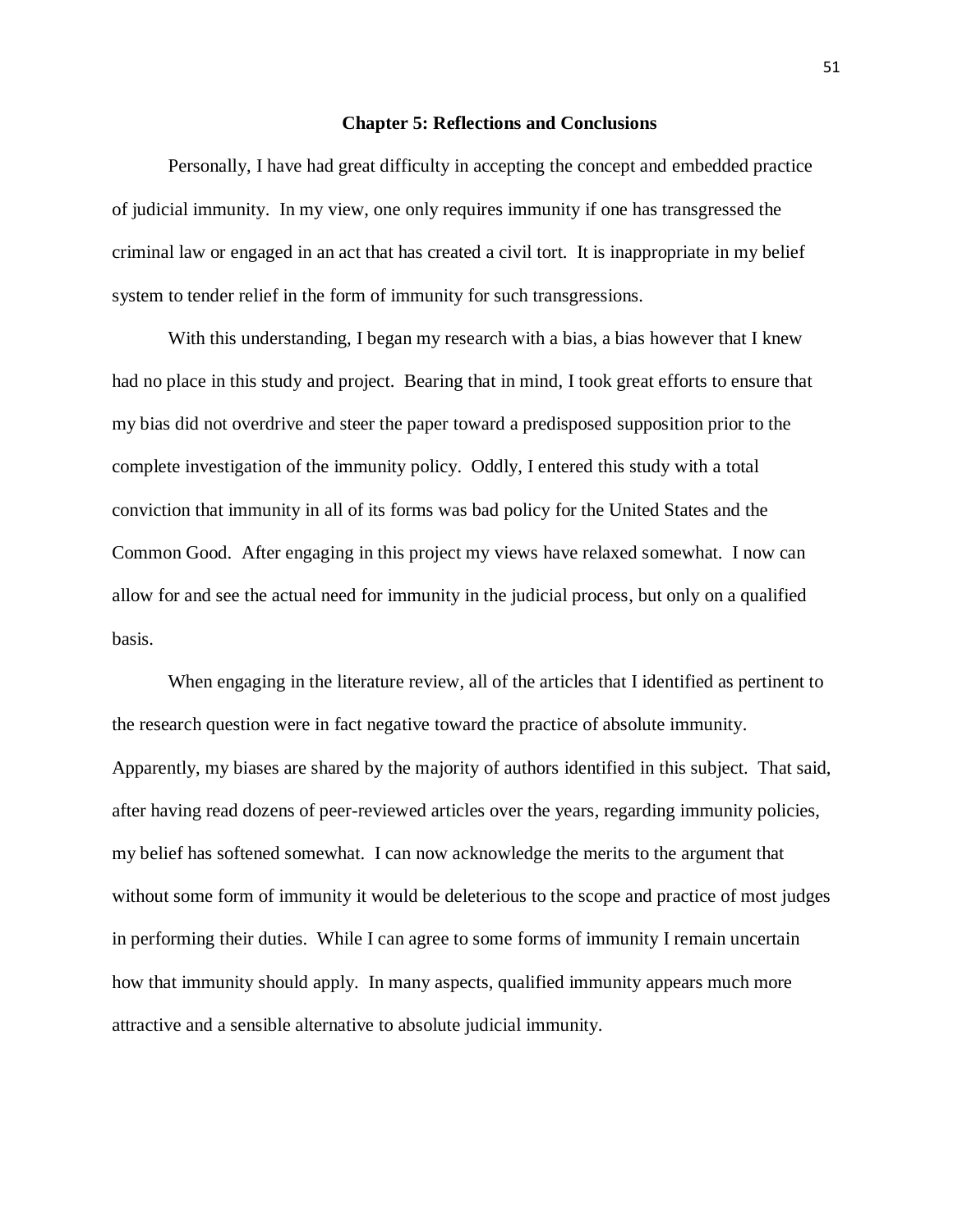While conducting the research, I was struck by the lack of reliable financial information regarding the true costs of litigation in the U.S. Of greater concern, is the lack of ability to monitor and track economic burdens shouldered by victims of the judicial process. Equally concerning, is the potential for the finality of the judgement, especially in a death sentence scenario or as was seen in Stump v. Sparkman, the permanent removal of the litigant's ability to procreate.

Also of high concern is that the US Supreme Court upheld the immunity policy in Stump v. Sparkman and found that a judge, while acting within his jurisdiction, may act both negligently and maliciously without fear of civil litigation or censure. This simply establishes an elite class of citizens who operate under a different standard than the rest of the Commons.

It is at this point that we must return to our research question, does judicial immunity in fact serve the Common Good? Judicial Immunity clearly negatively affects certain individuals, but individuals, while a part of the Commons are not the whole Commons. This is where my opinion changed. My first reactions were on an individual and personal level. In retrospect, and stepping back from the individual level to a Commons level view, I can concede the merits of immunity afforded to those that through no fault of their own, performing their duties with all due diligence, being faithful to judiciary principles and acting without malice should in fact be free from any liability that their judgement might create. Qualified immunity then may be the long sought for answer to the Judicial Immunity question held by the policy's critics. As long as the Court system continues to embrace the absoluteness of the Judicial Immunity policy in the U.S., other possible policies and remedies cannot be implemented, much less considered.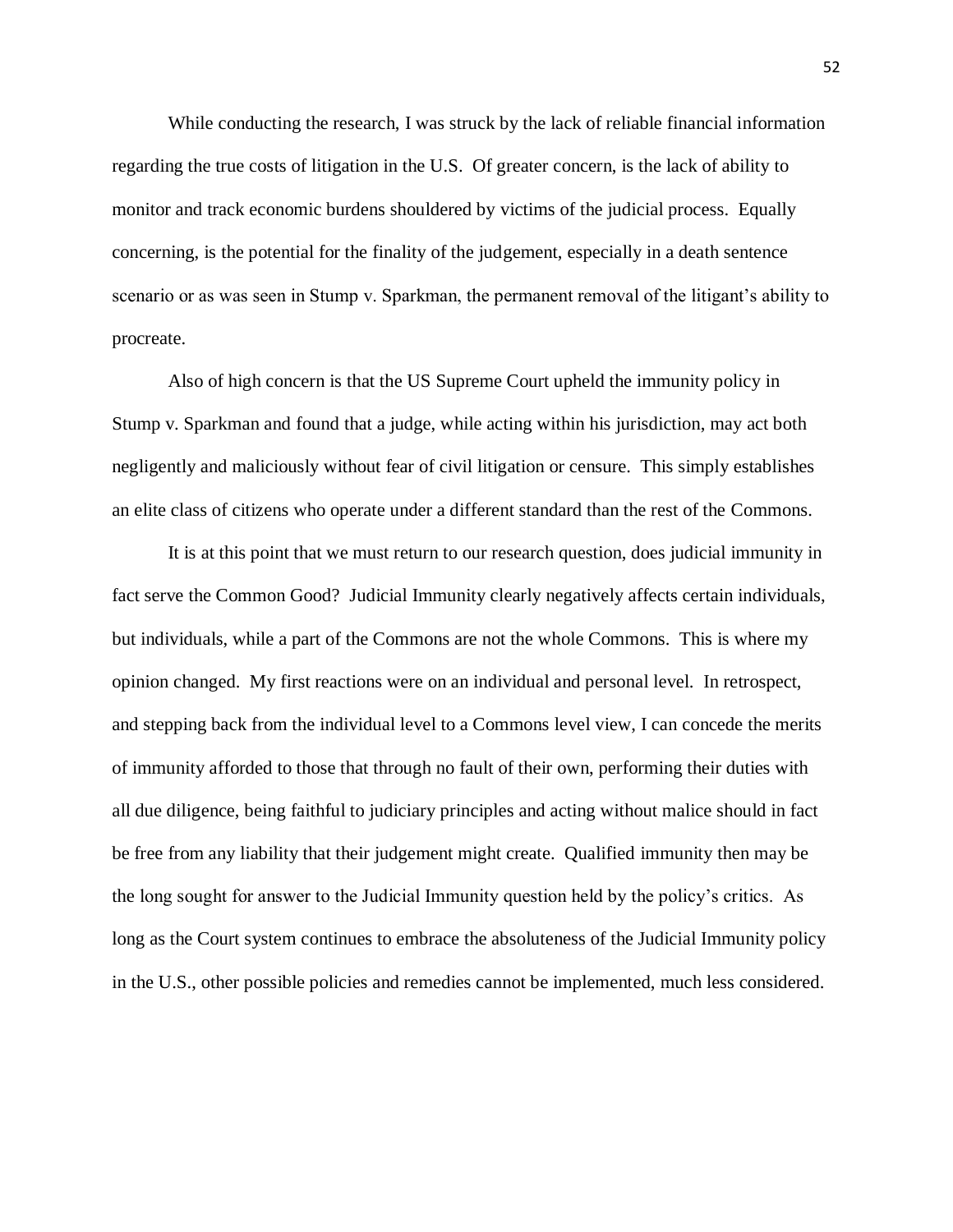#### **Works Cited**

- Block, J. R. (Nov. 1980). Stump v. Sparkman. *Duke Law Journal, 1980*(5), 879-925. Retrieved May 21, 2017, from www.jstor.org/stable/1372180.
- Derusha, J. (Writer). (2013, April 30). *Good Question: How Often Do Appeals Work?* [Television broadcast]. Minneapolis, Minnesota: WCCO.
- Dunahoe, E. (1973). Governmental Immunity: The End of King's X. *Louisiana Law Review, 34*(1), 69-78. Retrieved June 15, 2017.
- Findlaw. (n.d.). Immunity. Retrieved June 15, 2017, from http://dictionary.findlaw.com/definition/immunity.html
- Haley, J. O. (Fall, 2006). The Civil, Criminal and Disciplinary Liability of Judges. *The American Journal of Comparative Law, 54*, 281-291. Retrieved June 20, 2017, from www.jstor.org/stable/20454540.
- Hall, J. C. (December, 1953). Constitutional Law: Civil Rights Act: Civil Liability of State Judicial Officers. *Michigan Law Review, 52*(2), 290-292. Retrieved July 22, 2017, from www.jstor.org/stable/1285053.
- Jackson, V. C. (2003). Suing the Federal Government: Sovereignty, Immunity and Judicial Independence. *Georgetown Law Journal,* 521-609. Retrieved June 22, 2017.
- Jefferies, J. C., Jr. (April, 2013). The Liability Rule for Constitutional Torts. *Virginia Law Review, 99*(2), 207-270. Retrieved June 15, 2017, from www.jstor.org/stable/23528856.

Judicial Conduct & Disability. (n.d.). Retrieved July 22, 2017, from

http://www.uscourts.gov/judges-judgeships/judicial-conduct-disability

Lawyer, V. (1966). Birth and Death of Governmental Immunity. *Cleveland State Law Review,* 529-549. Retrieved June 22, 2017.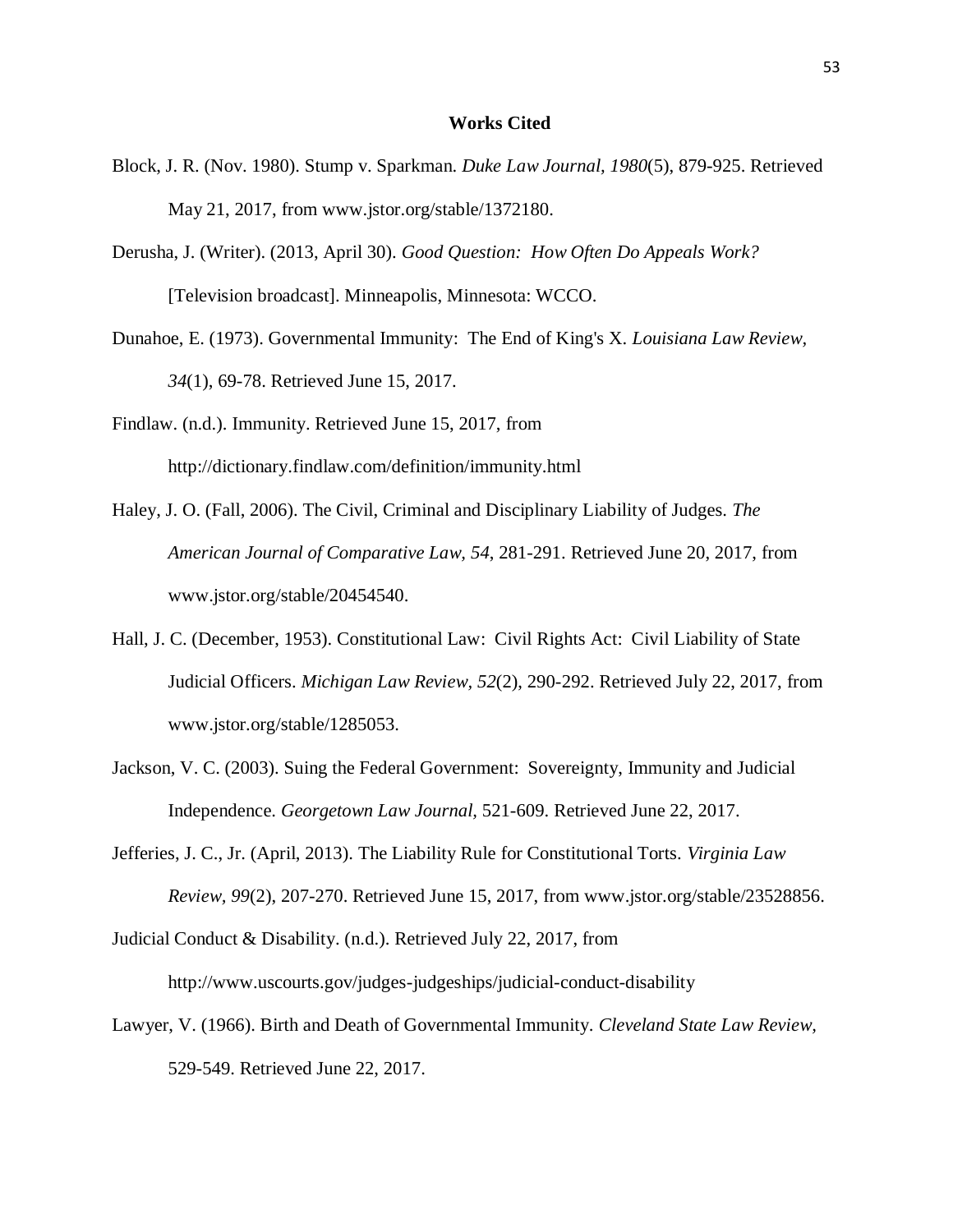Rosenberg, I. M. (October, 1978). Stump v. Sparkman: The Doctrine of Judicial Impunity. *Virginia Law Review, 64*(6), 833-858. Retrieved July 22, 2017, from www.jstor.org/stable/1072675.

- Schuck, P. H. (Autumn, 1989). The Civil Liability of Judges in the United States. *The American Journal of Comparative Law, 37*(4), 655-673. Retrieved July 22, 2017, from www.jstor.org/stable/840220.
- Sherover, C. (Mar. 1984). The Temporality of the Common Good: Futurity and Freedom. *The Review of Metaphysics, 37*(3), 475-497. Retrieved May 22, 2017, from www.jstor.org/stable/20128046.
- Sorenson, P. T. (March, 1976). Quasi-Judicial Immunity: Its Scope and Limitations in Section 1983 Actions. *Duke Law Journal, 1976*(1), 95-124. Retrieved July 4, 2017, from www.jstor.org/stable/1372011.
- Thompson, D. (Sept. 1958). Judicial Immunity and the Protection of Justices. *The Modern Law Review, 21*(5), 517-533. Retrieved June 14, 2017, from www.jstor.org/stable/1092065.
- Velasquez, M., Andre, C., Shanks, T., J., S., & Meyer, M. J. (2014, August 2). The Common Good. Retrieved June 15, 2017, from https://www.scu.edu/ethics/ethicsresources/ethical-decision-making/the-common-good/
- Wikipedia. (n.d.). Policy Analysis. Retrieved June 15, 2017, from https://en.wikipedia.org/wiki/Policy\_analysis
- Yale Law Journal. (December, 1969). Liability of Judicial Officers under Section 1983. *The Yale Law Journal, 79*(2), 322-337. Retrieved May 16, 2017, from www.jstor.org/stable/795107.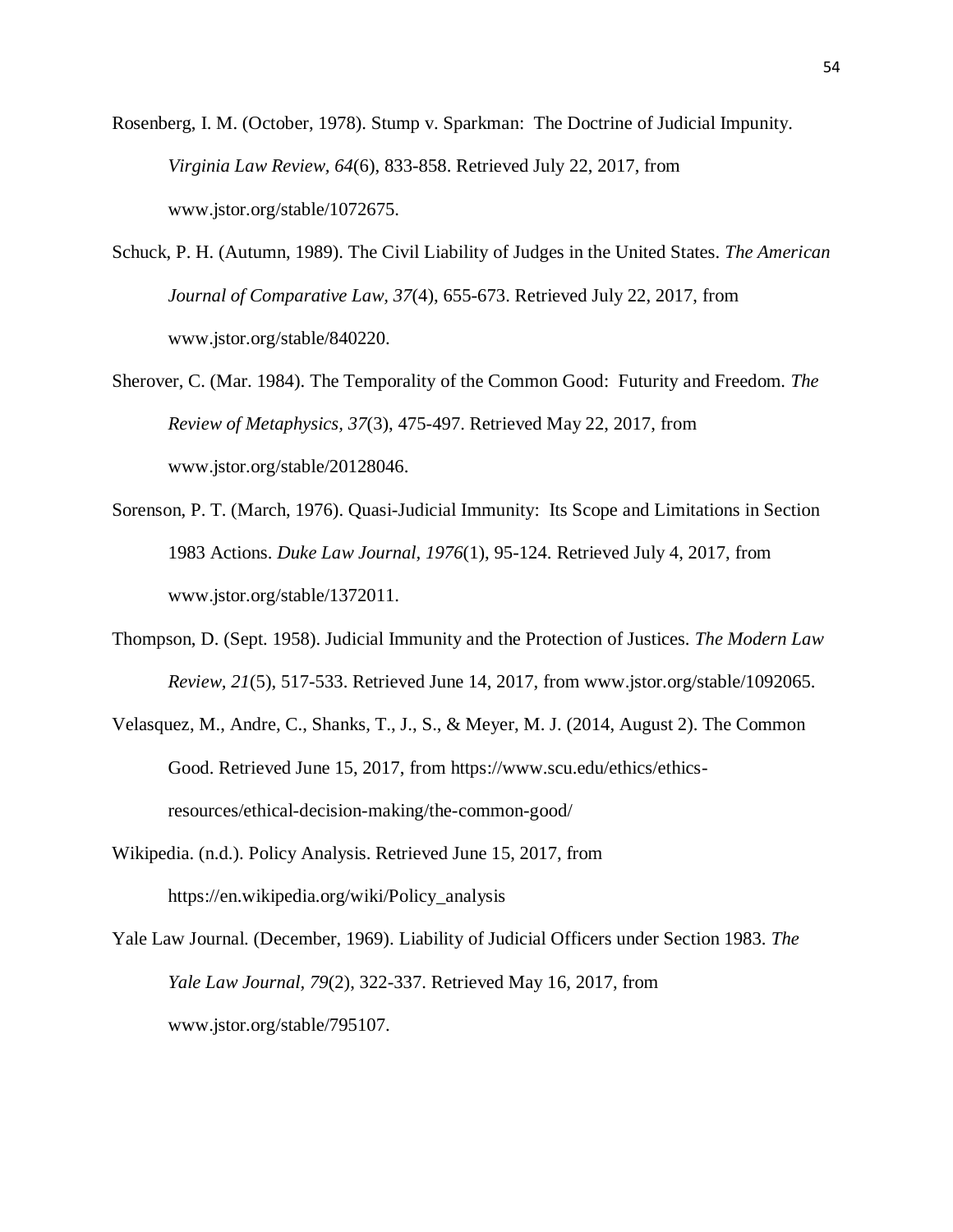## **Appendix A**

## **Civil Rights Act of 1871 and Cited Legal Cases**

## **Civil Rights Act of 1871**

## 42 USC CHAPTER 21 - CIVIL RIGHTS

## TITLE 42 - THE PUBLIC HEALTH AND WELFARE CHAPTER 21 - CIVIL RIGHTS

Sec.

| 1981. |  | Equal rights under the law. |
|-------|--|-----------------------------|
|       |  |                             |

- [1981a.](http://finduslaw.com/civil-rights-act-1866-civil-rights-act-1871-cra-42-us-code-21-1981-1981a-1983-1988#2) Damages in cases of intentional discrimination in employment
- [1983.](http://finduslaw.com/civil-rights-act-1866-civil-rights-act-1871-cra-42-us-code-21-1981-1981a-1983-1988#3) Civil action for deprivation of rights.
- [1988.](http://finduslaw.com/civil-rights-act-1866-civil-rights-act-1871-cra-42-us-code-21-1981-1981a-1983-1988#4) Proceedings in vindication of civil rights.

#### Sec. 1981. Equal rights under the law

(a) Statement of equal rights

 All persons within the jurisdiction of the United States shall have the same right in every State and Territory to make and enforce contracts, to sue, be parties, give evidence, and to the full and equal benefit of all laws and proceedings for the security of persons and property as is enjoyed by white citizens, and shall be subject to like punishment, pains, penalties, taxes, licenses, and exactions of every kind, and to no other.

(b) "Make and enforce contracts" defined

 For purposes of this section, the term "make and enforce contracts" includes the making, performance, modification, and termination of contracts, and the enjoyment of all benefits, privileges, terms, and conditions of the contractual relationship. (c) Protection against impairment

 The rights protected by this section are protected against impairment by nongovernmental discrimination and impairment under color of State law.

Sec. 1981a. Damages in cases of intentional discrimination in employment

 (a) Right of recovery (1) Civil rights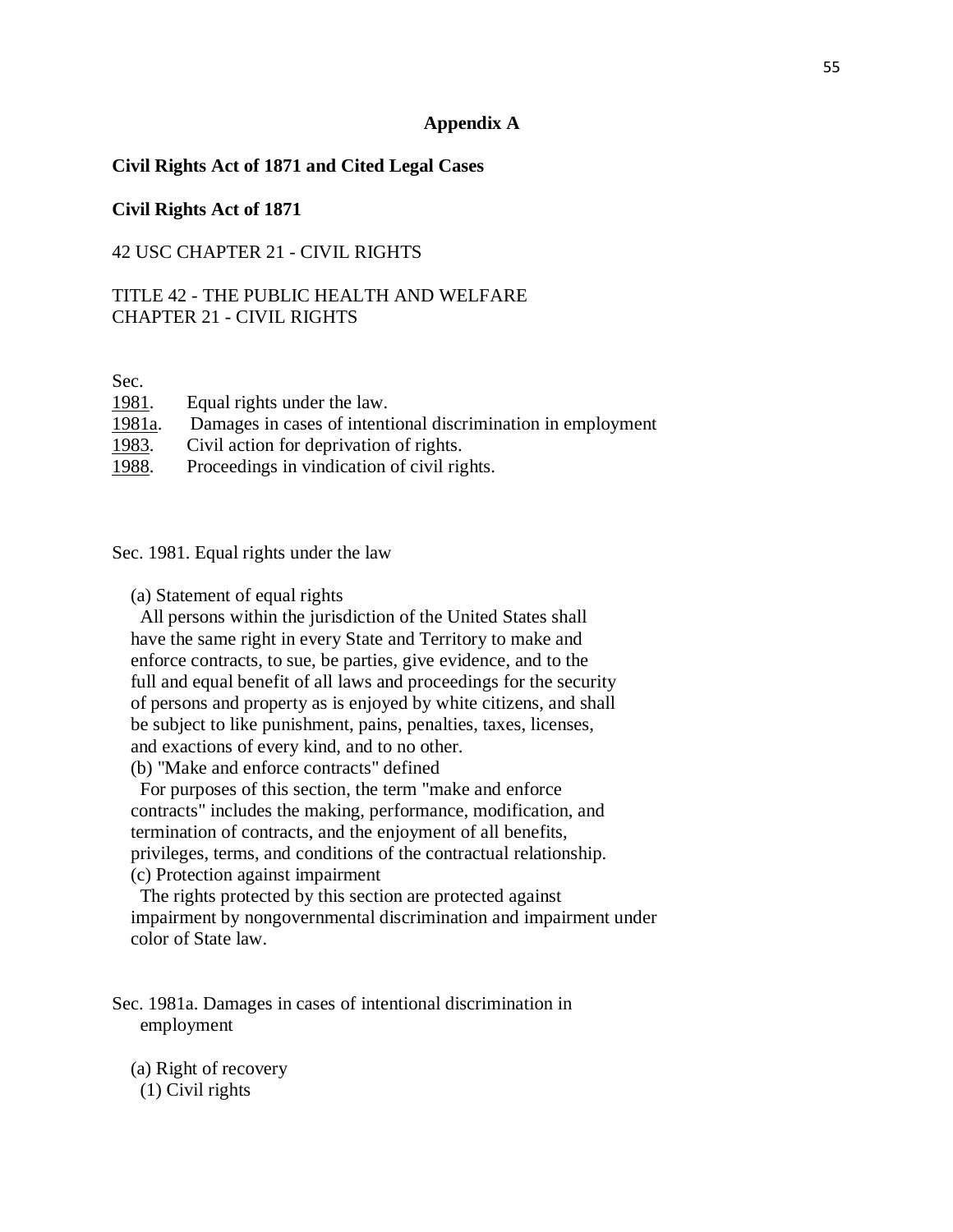In an action brought by a complaining party under section 706 or 717 of the Civil Rights Act of 1964 [42 U.S.C. 2000e -5, 2000e -16] against a respondent who engaged in unlawful intentional discrimination (not an employment practice that is unlawful because of its disparate impact) prohibited under section 703, 704, or 717 of the Act [42 U.S.C. 2000e-2, 2000e-3, 2000e -16], and provided that the complaining party cannot recover under section 1981 of this title, the complaining party may recover compensatory and punitive damages as allowed in subsection (b) of this section, in addition to any relief authorized by section 706(g) of the Civil Rights Act of 1964, from the respondent.

## (2) Disability

 In an action brought by a complaining party under the powers, remedies, and procedures set forth in section 706 or 717 of the Civil Rights Act of 1964 [42 U.S.C. 2000e -5, 2000e -16] (as provided in section 107(a) of the Americans with Disabilities Act of 1990 (42 U.S.C. 12117(a)), and section 794a(a)(1) of title 29, respectively) against a respondent who engaged in unlawful intentional discrimination (not an employment practice that is unlawful because of its disparate impact) under section 791 of title 29 and the regulations implementing section 791 of title 29, or who violated the requirements of section 791 of title 29 or the regulations implementing section 791 of title 29 concerning the provision of a reasonable accommodation, or section 102 of the Americans with Disabilities Act of 1990 (42 U.S.C. 12112), or committed a violation of section 102(b)(5) of the Act, against an individual, the complaining party may recover compensatory and punitive damages as allowed in subsection (b) of this section, in addition to any relief authorized by section 706(g) of the Civil Rights Act of 1964, from the respondent. (3) Reasonable accommodation and good faith effort

 In cases where a discriminatory practice involves the provision of a reasonable accommodation pursuant to section 102(b)(5) of the Americans with Disabilities Act of 1990 [42 U.S.C. 12112(b)(5)] or regulations implementing section 791 of title 29, damages may not be awarded under this section where the covered entity demonstrates good faith efforts, in consultation with the person with the disability who has informed the covered entity that accommodation is needed, to identify and make a reasonable accommodation that would provide such individual with an equally effective opportunity and would not cause an undue hardship on the operation of the business.

(b) Compensatory and punitive damages

(1) Determination of punitive damages

A complaining party may recover punitive damages under this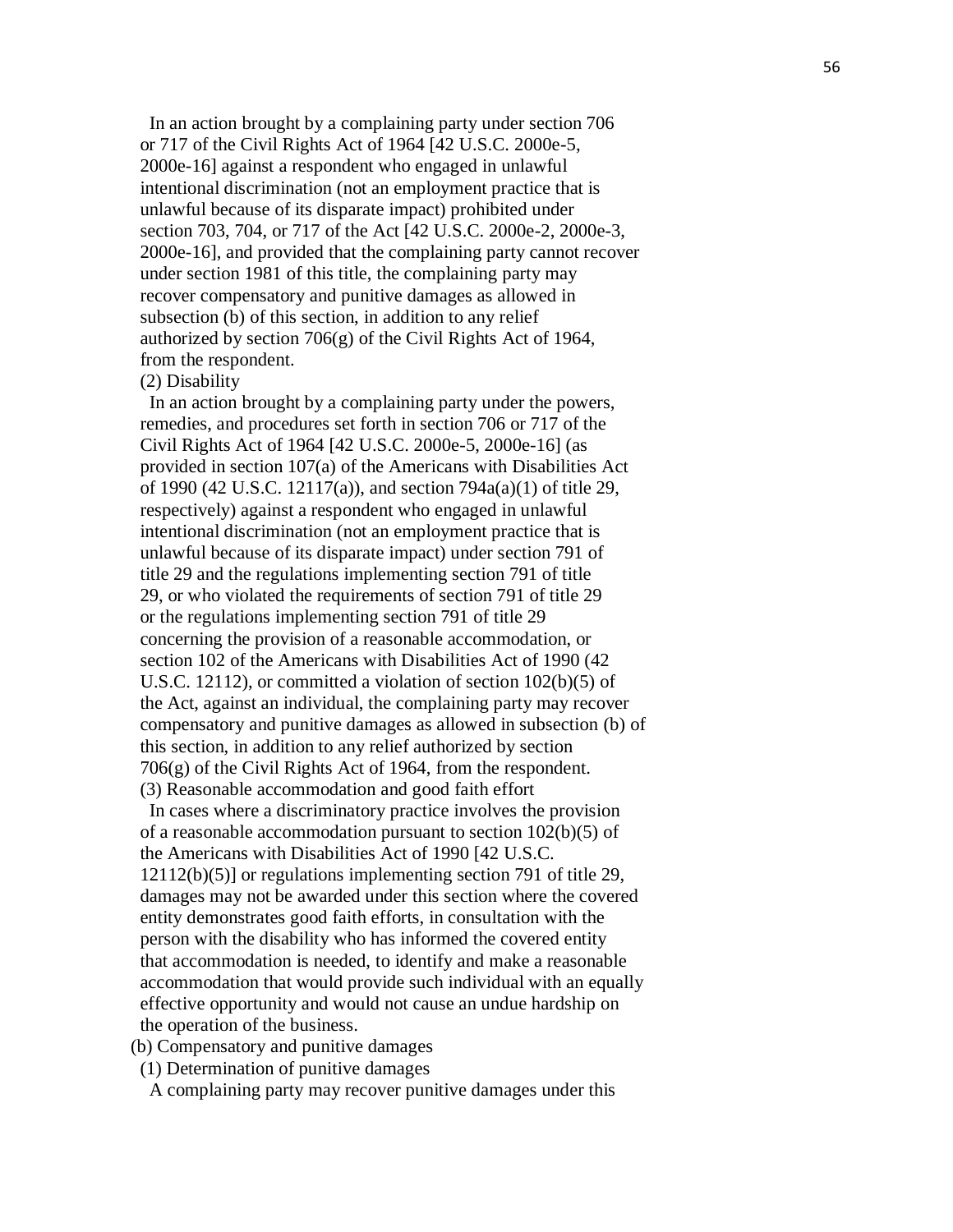section against a respondent (other than a government, government agency or political subdivision) if the complaining party demonstrates that the respondent engaged in a discriminatory practice or discriminatory practices with malice or with reckless indifference to the federally protected rights of an aggrieved individual.

#### (2) Exclusions from compensatory damages

 Compensatory damages awarded under this section shall not include backpay, interest on backpay, or any other type of relief authorized under section 706(g) of the Civil Rights Act of 1964  $[42 \text{ U.S.C. } 2000 \text{e-}5(\text{g})]$ .

(3) Limitations

 The sum of the amount of compensatory damages awarded under this section for future pecuniary losses, emotional pain, suffering, inconvenience, mental anguish, loss of enjoyment of life, and other nonpecuniary losses, and the amount of punitive damages awarded under this section, shall not exceed, for each complaining party -

 (A) in the case of a respondent who has more than 14 and fewer than 101 employees in each of 20 or more calendar weeks in the current or preceding calendar year, \$50,000;

 (B) in the case of a respondent who has more than 100 and fewer than 201 employees in each of 20 or more calendar weeks in the current or preceding calendar year, \$100,000; and

 (C) in the case of a respondent who has more than 200 and fewer than 501 employees in each of 20 or more calendar weeks in the current or preceding calendar year, \$200,000; and

 (D) in the case of a respondent who has more than 500 employees in each of 20 or more calendar weeks in the current or preceding calendar year, \$300,000.

(4) Construction

 Nothing in this section shall be construed to limit the scope of, or the relief available under, section 1981 of this title.

(c) Jury trial

 If a complaining party seeks compensatory or punitive damages under this section -

(1) any party may demand a trial by jury; and

 (2) the court shall not inform the jury of the limitations described in subsection (b)(3) of this section.

## (d) Definitions

As used in this section:

(1) Complaining party

The term "complaining party" means -

(A) in the case of a person seeking to bring an action under

subsection  $(a)(1)$  of this section, the Equal Employment

Opportunity Commission, the Attorney General, or a person who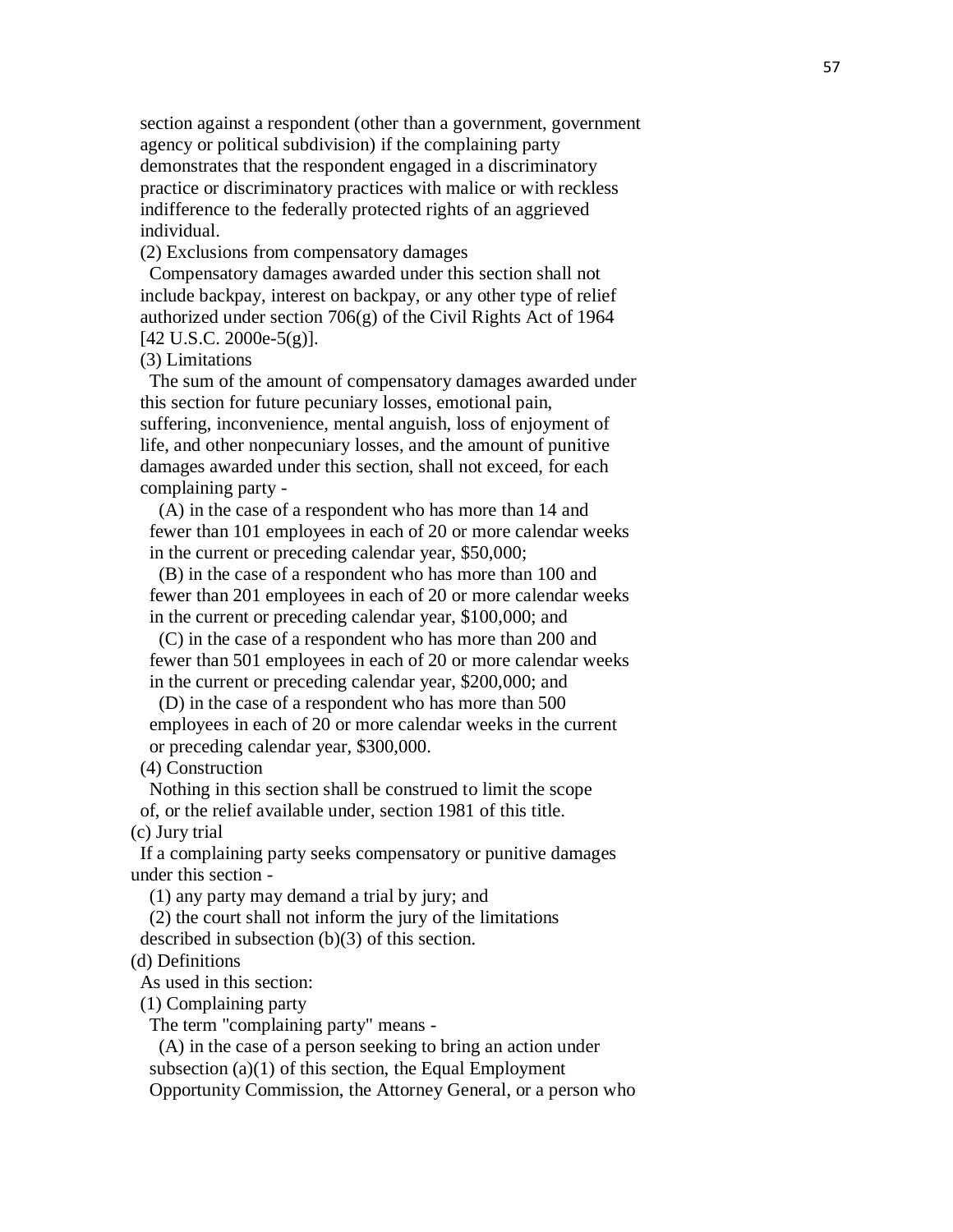may bring an action or proceeding under title VII of the Civil Rights Act of 1964 (42 U.S.C. 2000e et seq.); or

 (B) in the case of a person seeking to bring an action under subsection (a)(2) of this section, the Equal Employment Opportunity Commission, the Attorney General, a person who may bring an action or proceeding under section 794a(a)(1) of title 29, or a person who may bring an action or proceeding under title I of the Americans with Disabilities Act of 1990 [42 U.S.C. 12111 et seq.].

(2) Discriminatory practice

 The term "discriminatory practice" means the discrimination described in paragraph (1), or the discrimination or the violation described in paragraph (2), of subsection (a) of this section.

Sec. 1983. Civil action for deprivation of rights

 Every person who, under color of any statute, ordinance, regulation, custom, or usage, of any State or Territory or the District of Columbia, subjects, or causes to be subjected, any citizen of the United States or other person within the jurisdiction thereof to the deprivation of any rights, privileges, or immunities secured by the Constitution and laws, shall be liable to the party injured in an action at law, suit in equity, or other proper proceeding for redress, except that in any action brought against a judicial officer for an act or omission taken in such officer's judicial capacity, injunctive relief shall not be granted unless a declaratory decree was violated or declaratory relief was unavailable. For the purposes of this section, any Act of Congress applicable exclusively to the District of Columbia shall be considered to be a statute of the District of Columbia.

Sec. 1988. Proceedings in vindication of civil rights

(a) Applicability of statutory and common law

 The jurisdiction in civil and criminal matters conferred on the district courts by the provisions of titles 13, 24, and 70 of the Revised Statutes for the protection of all persons in the United States in their civil rights, and for their vindication, shall be exercised and enforced in conformity with the laws of the United States, so far as such laws are suitable to carry the same into effect; but in all cases where they are not adapted to the object, or are deficient in the provisions necessary to furnish suitable remedies and punish offenses against law, the common law, as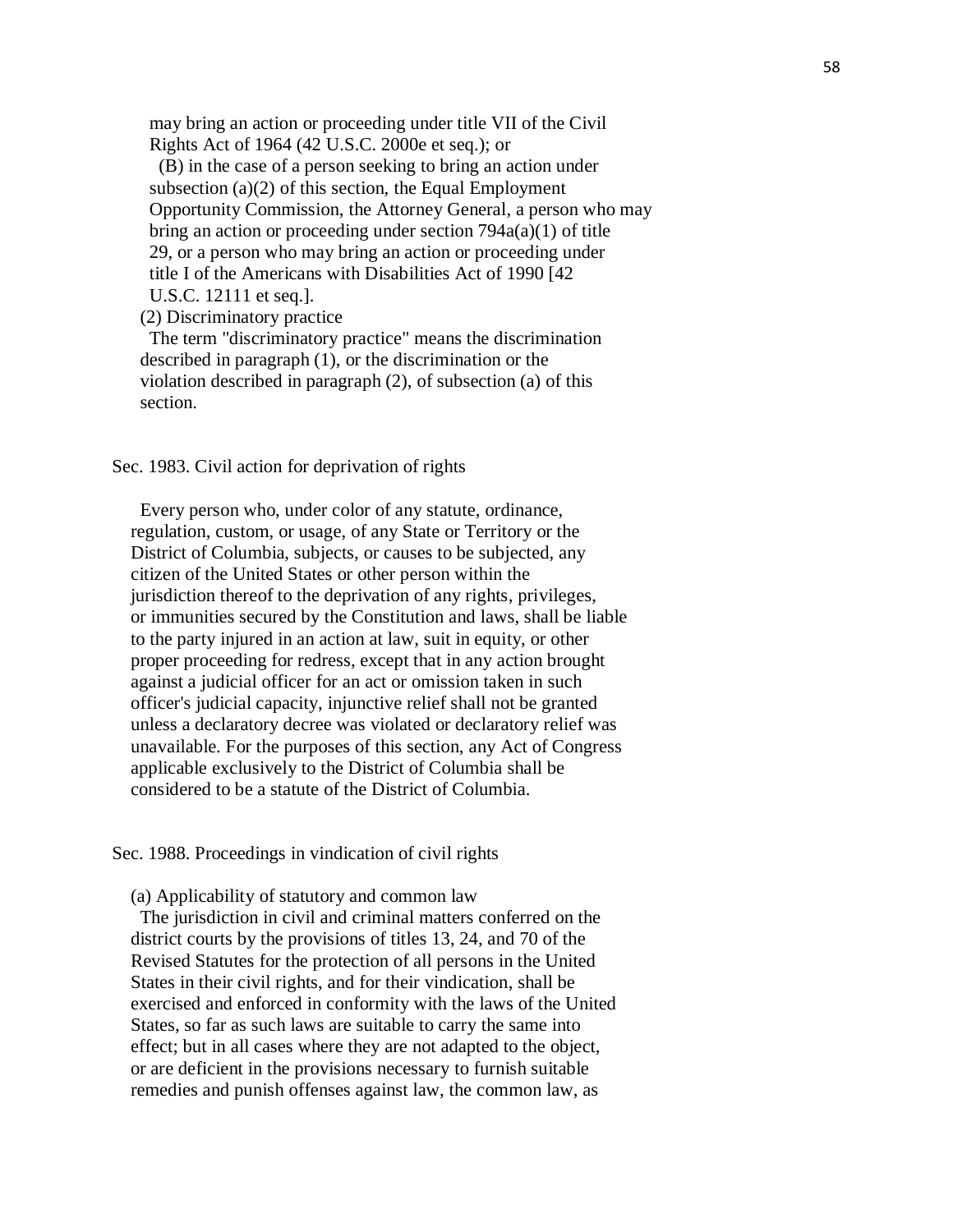modified and changed by the constitution and statutes of the State wherein the court having jurisdiction of such civil or criminal cause is held, so far as the same is not inconsistent with the Constitution and laws of the United States, shall be extended to and govern the said courts in the trial and disposition of the cause, and, if it is of a criminal nature, in the infliction of punishment on the party found guilty.

# (b) Attorney's fees

 In any action or proceeding to enforce a provision of sections 1981, 1981a, 1982, 1983, 1985, and 1986 of this title, title IX of Public Law 92-318 [20 U.S.C. 1681 et seq.], the Religious Freedom Restoration Act of 1993 [42 U.S.C. 2000bb et seq.], the Religious Land Use and Institutionalized Persons Act of 2000 [42 U.S.C. 2000cc et seq.], title VI of the Civil Rights Act of 1964 [42 U.S.C. 2000d et seq.], or section 13981 of this title, the court, in its discretion, may allow the prevailing party, other than the United States, a reasonable attorney's fee as part of the costs, except that in any action brought against a judicial officer for an act or omission taken in such officer's judicial capacity such officer shall not be held liable for any costs, including attorney's fees, unless such action was clearly in excess of such officer's jurisdiction.

## (c) Expert fees

 In awarding an attorney's fee under subsection (b) of this section in any action or proceeding to enforce a provision of section 1981 or 1981a of this title, the court, in its discretion, may include expert fees as part of the attorney's fee.

## **Bradley v. Fisher**

BRADLEY v. FISHER. 80 U.S. 335 (13 Wall. 335, 20 L.Ed. 646) BRADLEY v. FISHER. Decided: Not Found

## • opinion, FIELD

• dissent, DAVIS, CLIFFORD

ERROR to the Supreme Court of the District of Columbia.

This was an action brought by Joseph H. Bradley, who was, in 1867, an attorney-at-law, practicing in the Supreme Court of the District of Columbia, against George P. Fisher, who was then one of the justices of that court, to recover damages alleged to have been sustained by the plaintiff, 'by reason of the wilful, malicious, oppressive, and tyrannical acts and conduct' of the defendant, whereby the plaintiff was deprived of his right to practice as an attorney in that court. The case was thus: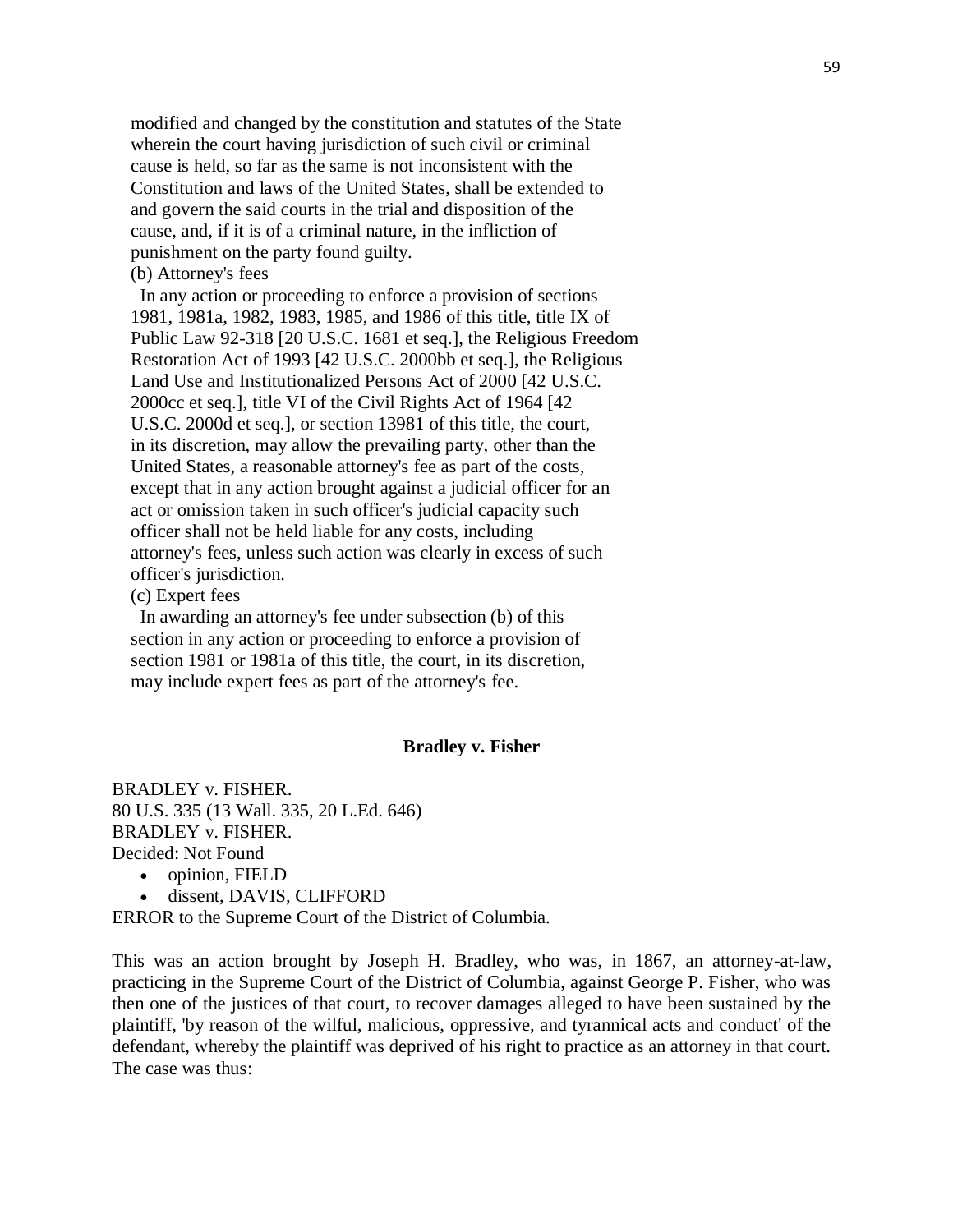On the 10th of June, 1867, the trial of John H. Suratt, for the murder of the late President Lincoln, was begun in the Criminal Court of the District and continued until the 10th of August, when the jury, failing to agree on a verdict, was discharged. The defendant was the presiding judge in the court during the progress of the trial, and until its termination, and the plaintiff was one of the attorneys who defended the prisoner. Immediately on the discharge of the jury, the court thus held by the defendant made the following order, which with its recitals was entered of record:

'On the 2d day of July last, during the progress of the trial of John H. Suratt for the murder of Abraham Lincoln, immediately after the court had taken a recess until the following morning, as the presiding justice was descending from the bench, Joseph H. Bradley, Esq., accosted him in a rude and insulting manner, charging the judge with having offered him (Mr. Bradley) a series of insults from the bench from the commencement of the trial. The judge disclaimed any intention of passing any insult whatever, and assured Mr. Bradley that he entertained for him no other feelings than those of respect. Mr. Bradley, so far from accepting this explanation or disclaimer, threatened the judge with personal chastisement. No court can administer justice or live if its judges are to be threatened with personal chastisement on all occasions whenever the irascibility of counsel may be excited by imaginary insult. The offence of Mr. Bradley is one which even his years will not palliate. It cannot be overlooked or go unpunished.

'It is, therefore, ordered that his name be stricken from the roll of attorneys practicing in this court.

'GEORGE P. FISHER,

'Justice of the Supreme Court, D. C.'

The present suit was founded upon this order, which was treated in the declaration as an order striking the name of the plaintiff from the roll of attorneys of the Supreme Court of the District, and not as an order merely striking his name from the roll of attorneys practicing in the Criminal Court of the District. The declaration had two counts, and was entitled and filed in the Supreme Court of the District.

The first count alleged that the defendant caused the order (which was set out at length) to be recorded 'on the minutes of the Criminal Court, being one of the branches of the said Supreme Court;' that the several statements, contained in the order were untrue, and were specifically denied; and that the defendant 'falsely, fraudulently, corruptly, and maliciously intended thereby to give a color of jurisdiction' for making the order that the name of the plaintiff 'be stricken from the roll of attorneys practicing in this court,' whereby the plaintiff had been injured, and claimed damages, \$20,000.

The second count alleged that the defendant 'wantonly, corruptly, arbitrarily, and oppressively intending to remove the plaintiff' from his office as an attorney-at-law, 'caused to be entered on the records of the Supreme Court of the District of Columbia, Criminal Court, March Term, 1867,' the order in question, which was set forth at length, 'the same being an order removing the plaintiff from the office of an attorney-at-law in the said Supreme Court of the District of Columbia,' whereby he was greatly disturbed in the enjoyment of his office and prevented from having the use and benefit thereof, in so full and ample a manner as he otherwise might and would have had.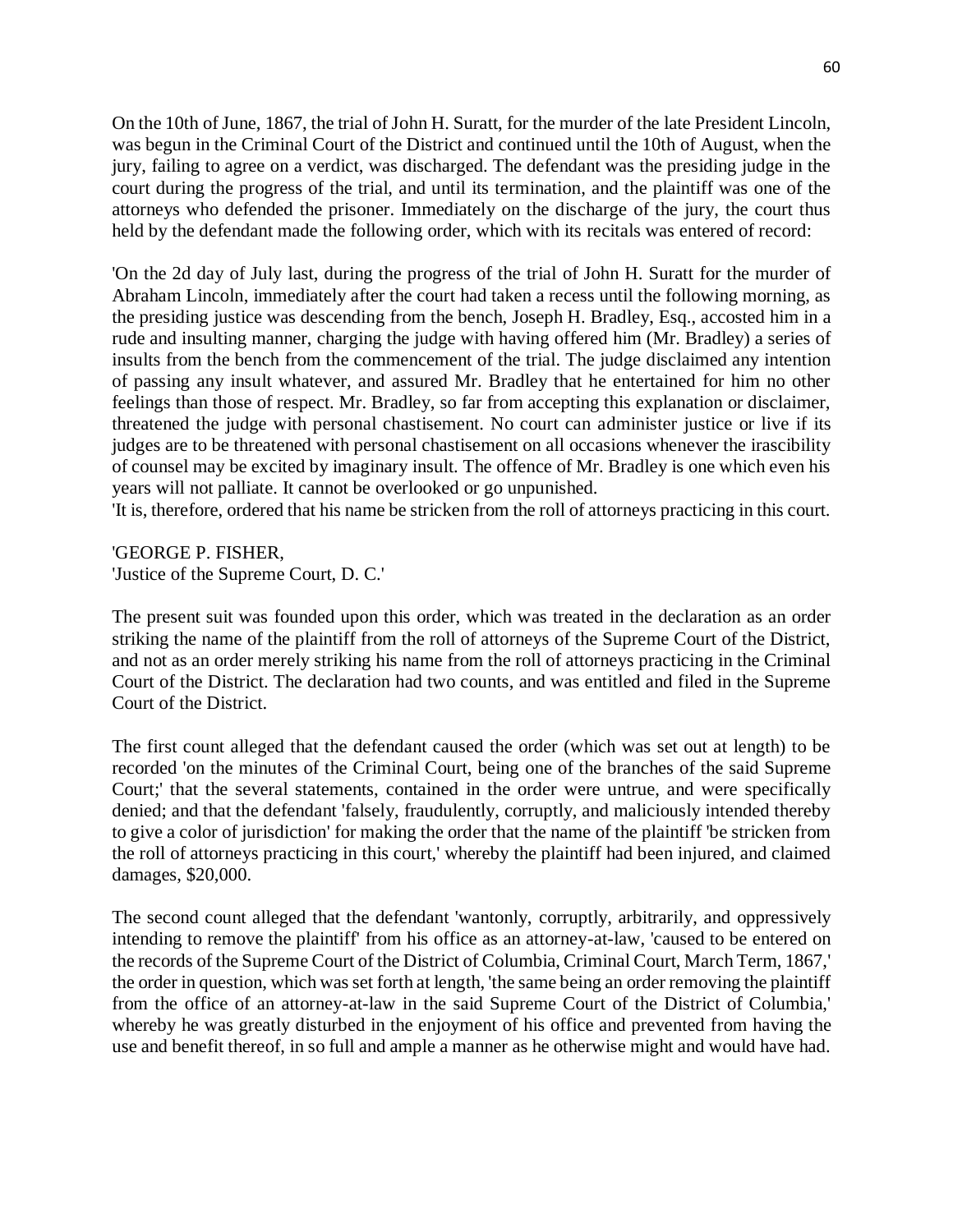The declaration also averred that the order was made without notice of any kind to the plaintiff, and was summary, that there was no complaint made by him to the justice, and that he did not accost him while the court was in session, nor immediately on the court's taking a recess and as the presiding judge was descending from the bench, as was stated in the order, nor did he, the plaintiff, at the time and place mentioned in the order, address the justice at all after the court had taken the recess, until the judge had passed some time in a private room, and had left the same and gone out of the court-house; and the great body of auditors, jurors, witnesses, clerks, and officers of the court, and the jury impanelled, and the prisoner on trial had left the court-house; and so the declaration proceeded to say, 'the said judge wilfully, maliciously, corruptly, and unlawfully fabricated the said order to give color and pretence to his jurisdiction in the premises.'

By reason of which unlawful, wrongful, unjust, and oppressive acts of the defendant, the plaintiff alleged that he had been deprived of emoluments, and had lost sums of money which would otherwise have accrued to him from the enjoyment of his office and from his practice as an attorney in the courts of the county and district, &c., &c., and therefore he claimed \$20,000 damages.

Pleas: 1st, the general issue, 'not guilty;' and 2d, a special plea, that before and at the time of the alleged commission, &c., the defendant was one of the justices of the Supreme Court of the District of Columbia, and, as such justice, was regularly and lawfully holding, by appointment of said Supreme Court of the District of Columbia, in general term, at the city of Washington, in said District, a court of record, to wit, the Criminal Court of said District, created by authority of the United States of America, and having general jurisdiction for the trial of crimes and offences arising within said District, and that the said supposed trespass consisted of an order and decree of said Criminal Court, made by said defendant in the lawful exercise and performance of his authority and duty, as the presiding justice of said Criminal Court, for official misconduct and misbehavior of said plaintiff (he being one of the attorneys of said Criminal Court), occurring in the presence of the said defendant as the justice of said Criminal Court holding the same as aforesaid and not otherwise; as appears from the record of said Criminal Court and the order or decree of the defendant so made as aforesaid.

Wherefore he prayed judgment, if the plaintiff ought to have or maintain his aforesaid action against him, &c.

The defendant joined issue on this plea.

On the trial the plaintiff produced the order entered by the Criminal Court, which was admitted to be in the handwriting of the defendant, and offered to read it in evidence, but upon objection of the defendant's counsel to its admissibility, it was excluded, and the plaintiff excepted. Subsequently the plaintiff read in evidence the order, as entered, from the records of the Criminal Court, and offered to show that the order was prepared, written, and published by the defendant with express malice against the plaintiff, to defame and injure him, and without the defendant having any jurisdiction to make the order; and that there was no altercation on the 2d July, 1867, between him and the judge, and that no words passed between them; and that they were not near each other when the Criminal Court took its recess, until the next day or immediately thereafter,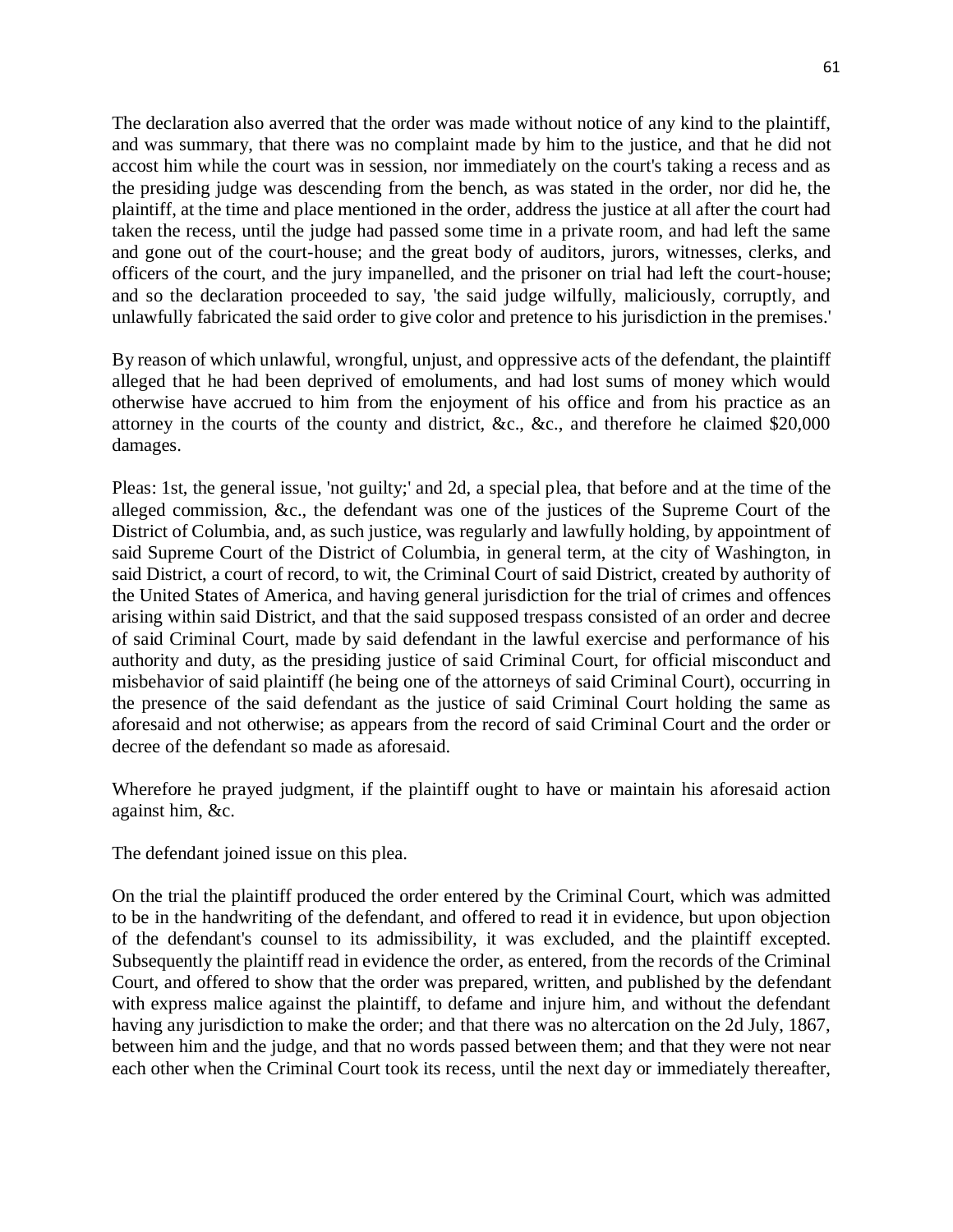and as the presiding justice thereof was descending from the bench; but upon objection of the defendant's counsel the proof was excluded, and the plaintiff excepted.

The plaintiff also offered to prove that the only interview between him and the judge, which occurred on the 2d of July, 1867, after the Criminal Court had taken a recess, began after the court had adjourned, and the judge had left the court-room and the building and returned to the court-room, and in that interview he did not address the judge in a rude and insulting manner; that he did not charge him with having offered him, the plaintiff, a series of insults from the bench from the commencement of the trial; that the judge did not disclaim any intention of passing any insult whatever, nor assure the plaintiff that he entertained for him no other feelings but those of respect; that the plaintiff did not threaten the judge with personal chastisement, but to the contrary thereof, the said judge was from the opening of the interview violent, abusive, threatening, and quarrelsome; but upon objection the proof was excluded, and the plaintiff excepted.

The plaintiff thereupon asked a witness to state what passed between the plaintiff and defendant on the said 2d of July, 1867, the time when the parties met, and whether it was before the adjournment of the court on that day, or after it had adjourned, and how long after it had adjourned, and to state all he knew relating to that matter; the object of the evidence being to contradict the recitals in the order, and show that the justice had no jurisdiction in the premises, and had acted with malice and corruptly. But upon objection the evidence was excluded, and the plaintiff excepted. And the court ruled that, on the face of the record given in evidence, the defendant had jurisdiction and discretion to make the order, and he could not be held responsible in this private action for so doing, and instructed the jury that the plaintiff was not entitled to recover. The jury accordingly gave a verdict for the defendant, and judgment being entered thereon, the plaintiff brought the case to this court on a writ of error.

To understand one point of the case the better, it may be mentioned that in Ex parte Bradley, [t](https://www.law.cornell.edu/supremecourt/text/80/335#fn1)his court granted a peremptory mandamus to the Supreme Court of the District to restore Mr. Bradley to his office of attorney and counsellor in that court, from which in consequence of the matter with Judge Fisher in the Criminal Court, he had been removed; this court, that is to say the Supreme Court of the United States, holding that the Criminal Court of the District was, at the time the order in question was made, a different and separate court from the Supreme Court of the District of Columbia, as organized by the act of March 3d, 1863.

It may also be stated that on the 21st of June, 1870, after the decision just mentioned, Congress passed an act entitled, 'An act relating to the Supreme Court of the District of Columbia,'-[w](https://www.law.cornell.edu/supremecourt/text/80/335#fn2)hich declared 'that the several general terms and special terms of the circuit courts, district courts, and criminal courts authorized by the act approved March 3d, 1863, entitled 'An act to reorganize the courts in the District of Columbia, and for other purposes,' which have been or may be held, shall be, and are declared to be severally, terms of the Supreme Court of the District of Columbia; and the judgments, decrees, sentences, orders, proceedings, and acts of said general terms, special terms, circuit courts, district courts, and criminal courts heretofore or hereafter rendered, made, or had, shall be deemed judgments, decrees, sentences, orders, proceedings, and acts of said Supreme Court.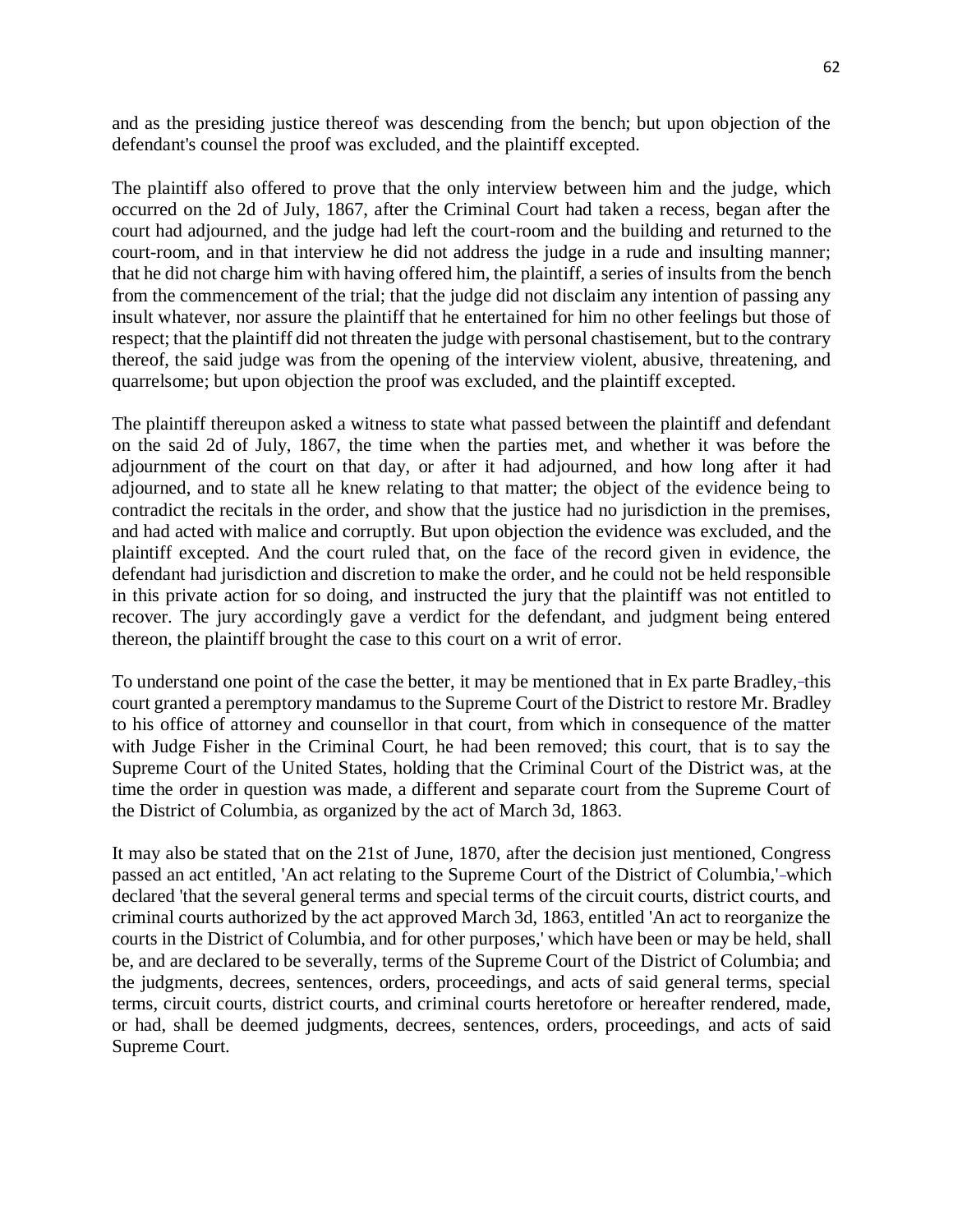It may be well also, as counsel in argument refer to it, to state that an act of Congress of March 2d, 1831, enacted:

'That the power of the several courts of the United States to issue attachments and inflict summary punishments for contempt of court, shall not be construed to extend to any cases except the misbehavior of any person or persons in the presence of the said courts, or so near thereto as to obstruct the administration of justice; the misbehavior of any of the officers of the said courts in their official transactions, and the disobedience or resistance by any officer of the said courts, party, juror, witness, or any other person or persons, to any lawful writ, process, order, rule, decree, or command of the said courts.'

Messrs. J. M. Harris and R. T. Merrick, for the plaintiff in error:

By the act of Congress of June, 1870, the judgments, decrees, and orders of the Criminal Court of the District are to be deemed the judgments, decrees, and orders of the Supreme Court. All the effects, therefore, of the decision by this court of the case Ex parte Bradley, and argument that the order of the Criminal Court is not an order removing or disbarring the plaintiff from the Supreme Court, fall to the ground, in virtue of this act, and irrespectively of other reasons which might be adduced.

The judge relies in effect upon the order of court made by him. The plaintiff in reply alleges that the judge has himself fabricated the statement of facts set forth in that order—made it falsely and fraudulently—and by such fabrication, and by a false and fraudulent statement that certain things which never took place at all, did take place, corruptly sought to give himself jurisdiction in the case where he has acted. Now, the evidence which the plaintiff offered and which the court refused, tended directly to prove that the whole statement ordered by the judge to be put on record, was false and fabricated; and that it was made but to give color to a usurped jurisdiction; in other words, that the statement was fraudulently made. Certainly, the plaintiff had a right to show such facts; for the judge had no power or jurisdiction to make the order complained of, if the matters recited never occurred. Under such circumstances, a judge, knowing the facts, is liable, even though he did not act corruptly; and a fortiori is liable in a case where he did so act.

The courts of the District are, of course, courts of the United States; and whether the proceeding for which this action is brought, be regarded as a punishment for contempt, or as a punishment for alleged misbehavior in office—a matter which the form of the order leaves quite uncertain it was in the face of the statute of March 2d, 1831. This is undoubtedly so if it was for contempt; and even if it was for misbehavior in office the statute would still seem to apply; for it prohibits a summary proceeding except in the cases which the act specifies; cases which all look to misconduct that interferes with the administration of justice. But for a man who may have been once admitted to the bar, to threaten out of court, with assault, another man who happens to be a judge, and so occasionally in court, is neither misbehavior in office nor a contempt of court.

But if the offence for which Mr. Bradley was disbarred was misbehavior in office, and if that be not within the statute of March 2d, 1831, still, undoubtedly, he should have had notice and an opportunity of defending himself. Admit that the court may proceed summarily, still summary jurisdiction is not arbitrary power; and a summons and opportunity of being heard is a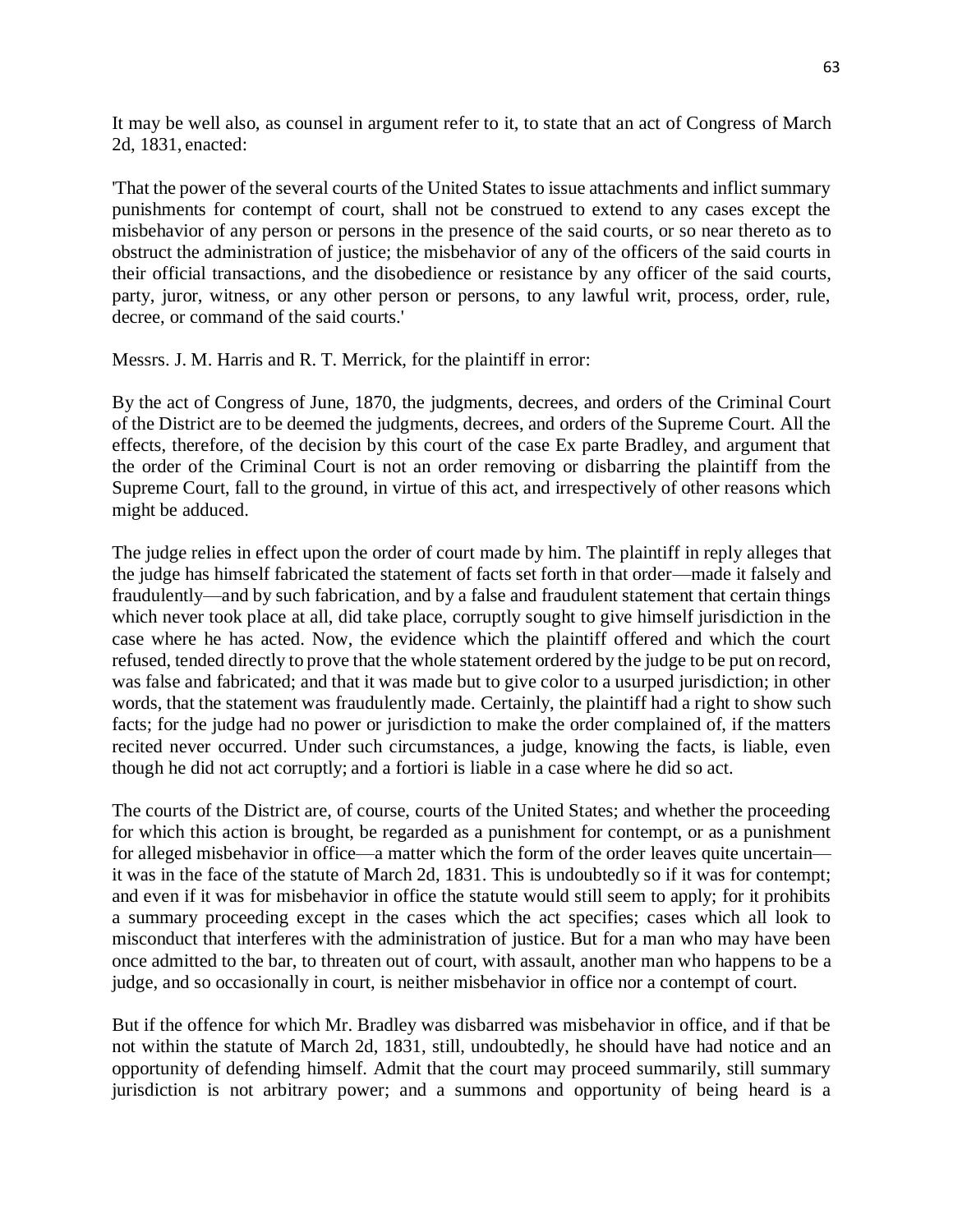fundamental principle of all justice. The principle has been declared by this court in Ex parte Garland, to be specifically applicable to the case of disbarring an attorney; and so, declared for obvious reasons. Without then having summoned Mr. Bradley, and having given to him an opportunity to be heard, the court had no jurisdiction of Mr. Bradley's person or of any case relating to him. It is not enough that it have jurisdiction over the subject-matter of the complainant generally; it must have jurisdiction over the particular case, and if it have not, the judgment is void ab initio. The whole subject is set forth in Smith's Leading Cases, where the authorities are collected and the principle deduced, that when the record shows that the court has proceeded without notice to the party condemned, the judgment will be void, and may be disregarded in any collateral proceeding.

Mr. A. G. Riddle and W. A. Cook, contra.

Mr. Justice FIELD delivered the opinion of the court.

In 1867, the plaintiff was a member of the bar of the Supreme Court of the District of Columbia, and the defendant was one of the justices of that court. In June, of that year, the trial of one John H. Suratt, for the murder of Abraham Lincoln, was commenced in the Criminal Court of the District, and was continued until the tenth of the following August, when the jury were discharged in consequence of their inability to agree upon a verdict. The defendant held that court, presiding at the trial of Suratt from its commencement to its close, and the plaintiff was one of the attorneys who defended the prisoner. Immediately upon the discharge of the jury, the court, thus held by the defendant, directed an order to be entered on its records striking the name of the plaintiff from the roll of attorneys practicing in that court. The order was accompanied by a recital that on the second of July preceding, during the progress of the trial of Suratt, immediately after the court had taken a recess for the day, as the presiding judge was descending from the bench, he had been accosted in a rude and insulting manner by the plaintiff, charging him with having offered the plaintiff a series of insults from the bench from the commencement of the trial; that the judge had then disclaimed any intention of passing any insult whatever, and had assured the plaintiff that he entertained for him no other feelings than those of respect, but that the plaintiff, so far from accepting this explanation, or disclaimer, had threatened the judge with personal chastisement.

The plaintiff appears to have regarded this order of the Criminal Court as an order disbarring him from the Supreme Court of the District; and the whole theory of the present action proceeds upon that hypothesis. The declaration in one count describes the Criminal Court as one of the branches of the Supreme Court, and in the other count represents the order of the Criminal Court as an order removing the plaintiff from the office of an attorney-at-law in the Supreme Court of the District. And it is for the supposed removal from that court, and the assumed damages consequent thereon, that the action is brought.

Yet the Criminal Court of the District was at that time a separate and independent court, and as distinct from the Supreme Court of the District as the Circuit Court is distinct from the Supreme Court of the United States. Its distinct and independent character was urged by the plaintiff, and successfully urged, in this court, as ground for relief against the subsequent action of the Supreme Court of the District, based upon what had occurred in the Criminal Court. And because of its distinct and independent character, this court held that the Supreme Court of the District possessed no power to punish the plaintiff on account of contemptuous conduct and language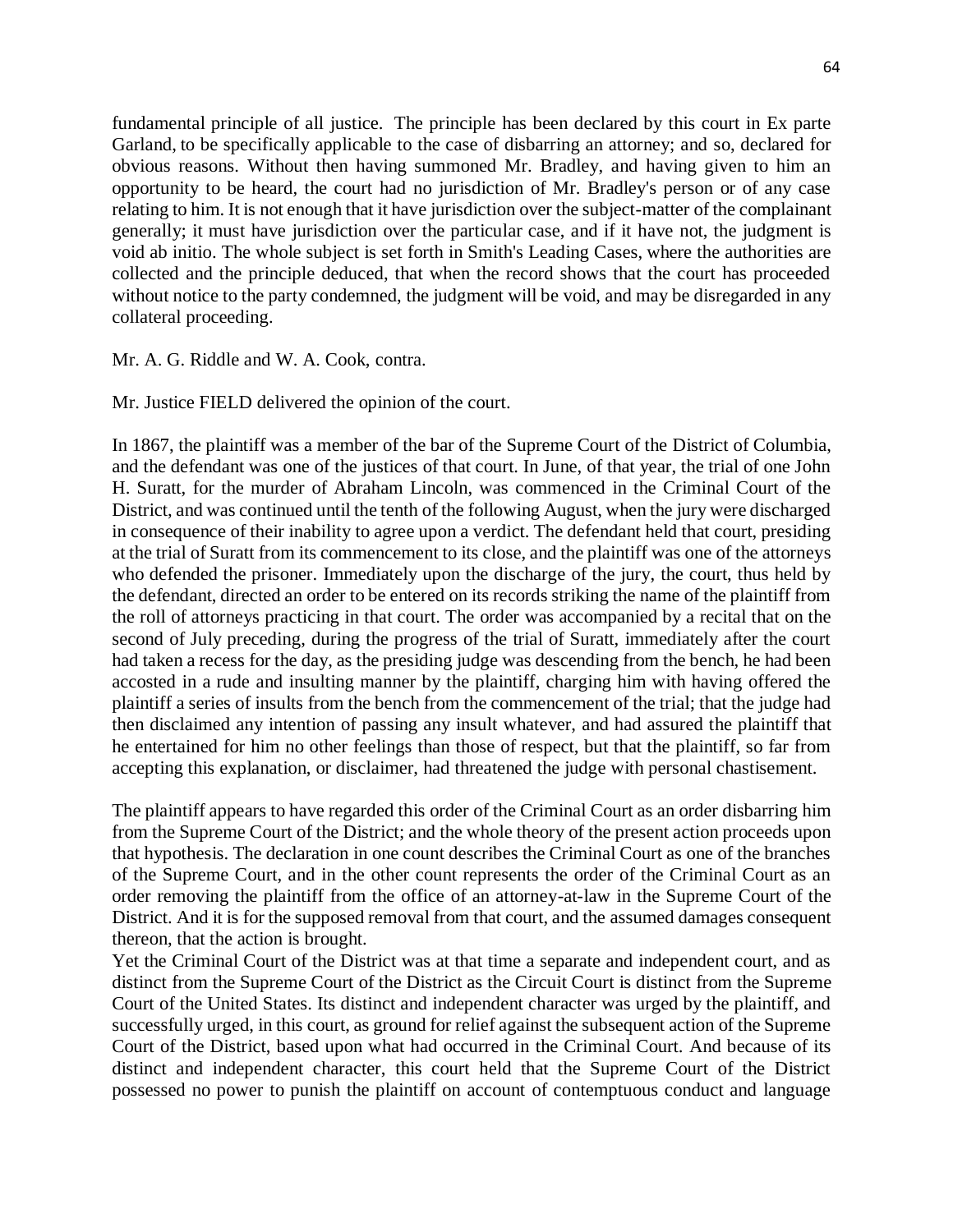before the Criminal Court, or in the presence of its judge. By this decision, which was rendered at the December Term of  $1868$ , <sup>[9](https://www.law.cornell.edu/supremecourt/text/80/335#fn9)</sup> the groundwork of the present action of the plaintiff is removed. The law which he successfully invoked, and which protected him when he complained of the action of the Supreme Court of the District, must now equally avail for the protection of the defendant, when it is attempted to give to the Criminal Court a position and power which were then denied. The order of the Criminal Court, as it was then constituted, was not an order of the Supreme Court of the District, nor of one of the branches of that court. It did not, for we know that in law it could not, remove the plaintiff from the office of an attorney of that court, nor affect his right to practice therein.

This point is distinctly raised by the special plea of the defendant, in which he sets up that at the time the order complained of was made, he was regularly and lawfully holding the Criminal Court of the District, a court of record, having general jurisdiction for the trial of crimes and offences arising within the District, and that the order complained of was an order of the Criminal Court, made by him in the lawful exercise and performance of his authority and duty as its presiding justice, for official misconduct of the plaintiff, as one of its attorneys, in his presence; and upon this plea the plaintiff joined issue.

The court below, therefore, did not err in excluding the order of removal as evidence in the cause, for the obvious reason that it did not establish, nor tend to establish, the removal of the plaintiff by any order of the defendant, or of the court held by him, from the bar of the Supreme Court of the District. And the refusal of the court below to admit evidence contradicting the recitals in that order, could not be the ground of any just exception, when the order itself was not pertinent to any issue presented. Nor is this conclusion affected by the act of Congress passed in June, 1870, nearly three years after the order of removal was made, and nearly two years after the present action was commenced, changing the independent character of the Criminal Court and declaring that its judgments, decrees, and orders should be deemed the judgments, decrees, and orders of the Supreme Court of the District. If the order of removal acquired from this legislation a wider scope and operation than it possessed when made, the defendant is not responsible for it. The original act was not altered. It was still an order disbarring the plaintiff only from the Criminal Court, and any other consequences are attributable to the action of Congress, and not to any action of the defendant.

But this is not all. The plea, as will be seen from our statement of it, not only sets up that the order of which the plaintiff complains, was an order of the Criminal Court, but that it was made by the defendant in the lawful exercise and performance of his authority and duty as its presiding justice. In other words, it sets up that the order for the entry of which the suit is brought, was a judicial act, done by the defendants as the presiding justice of a court of general criminal jurisdiction. If such were the character of the act, and the jurisdiction of the court, the defendant cannot be subjected to responsibility for it in a civil action, however erroneous the act may have been, and however injurious in its consequences it may have proved to the plaintiff. For it is a general principle of the highest importance to the proper administration of justice that a judicial officer, in exercising the authority vested in him, shall be free to act upon his own convictions, without apprehension of personal consequences to himself. Liability to answer to everyone who might feel himself aggrieved by the action of the judge, would be inconsistent with the possession of this freedom, and would destroy that independence without which no judiciary can be either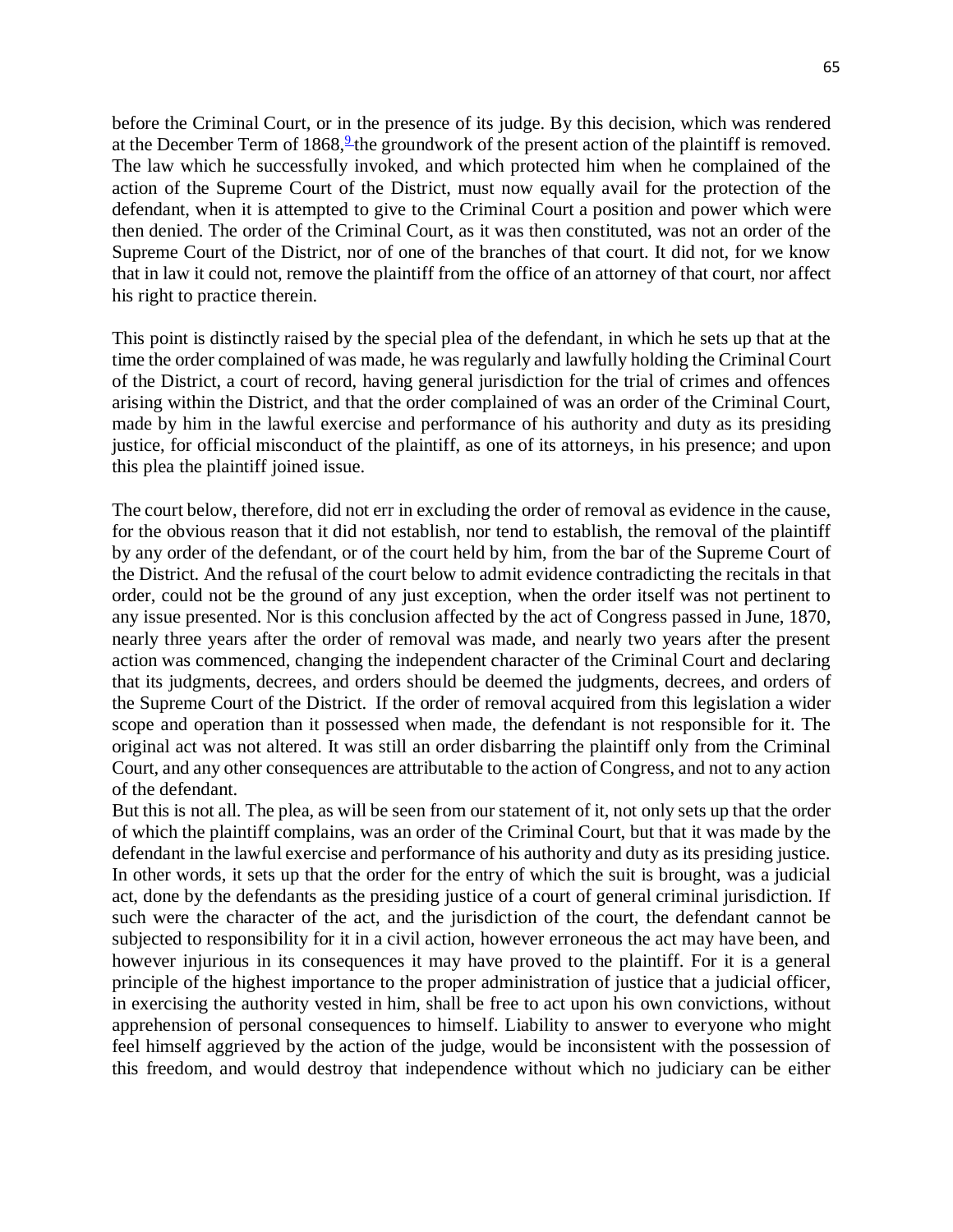respectable or useful. As observed by a distinguished English judge, it would establish the weakness of judicial authority in a degrading responsibility.

The principle, therefore, which exempts judges of courts of superior or general authority from liability in a civil action for acts done by them in the exercise of their judicial functions, obtains in all countries where there is any well-ordered system of jurisprudence. It has been the settled doctrine of the English courts for many centuries, and has never been denied, that we are aware of, in the courts of this country. It has, as Chancellor Kent observes, 'a deep root in the common law.'

Nor can this exemption of the judges from civil liability be affected by the motives with which their judicial acts are performed. The purity of their motives cannot in this way be the subject of judicial inquiry. This was adjudged in the case of Floyd and Barker, reported by Coke, in 1608, where it was laid down that the judges of the realm could not be drawn in question for any supposed corruption impeaching the verity of their records, except before the king himself, and it was observed that if they were required to answer otherwise, it would 'tend to the scandal and subversion of all justice, and those who are the most sincere, would not be free from continual calumniations.'

The truth of this latter observation is manifest to all persons having much experience with judicial proceedings in the superior courts. Controversies involving not merely great pecuniary interests, but the liberty and character of the parties, and consequently exciting the deepest feelings, are being constantly determined in those courts, in which there is great conflict in the evidence and great doubt as to the law which should govern their decision. It is this class of cases which impose upon the judge the severest labor, and often create in his mind a painful sense of responsibility. Yet it is precisely in this class of cases that the losing party feels most keenly the decision against him, and most readily accepts anything but the soundness of the decision in explanation of the action of the judge. Just in proportion to the strength of his convictions of the correctness of his own view of the case is he apt to complain of the judgment against him, and from complaints of the judgment to pass to the ascription of improper motives to the judge. When the controversy involves questions affecting large amounts of property or relates to a matter of general public concern, or touches the interests of numerous parties, the disappointment occasioned by an adverse decision, often finds vent in imputations of this character, and from the imperfection of human nature this is hardly a subject of wonder. If civil actions could be maintained in such cases against the judge, because the losing party should see fit to allege in his complaint that the acts of the judge were done with partiality, or maliciously, or corruptly, the protection essential to judicial independence would be entirely swept away. Few persons sufficiently irritated to institute an action against a judge for his judicial acts would hesitate to ascribe any character to the acts which would be essential to the maintenance of the action.

If upon such allegations a judge could be compelled to answer in a civil action for his judicial acts, not only would his office be degraded and his usefulness destroyed, but he would be subjected for his protection to the necessity of preserving a complete record of all the evidence produced before him in every litigated case, and of the authorities cited and arguments presented, in order that he might be able to show to the judge before whom he might be summoned by the losing party—and that judge perhaps one of an inferior jurisdiction—that he had decided as he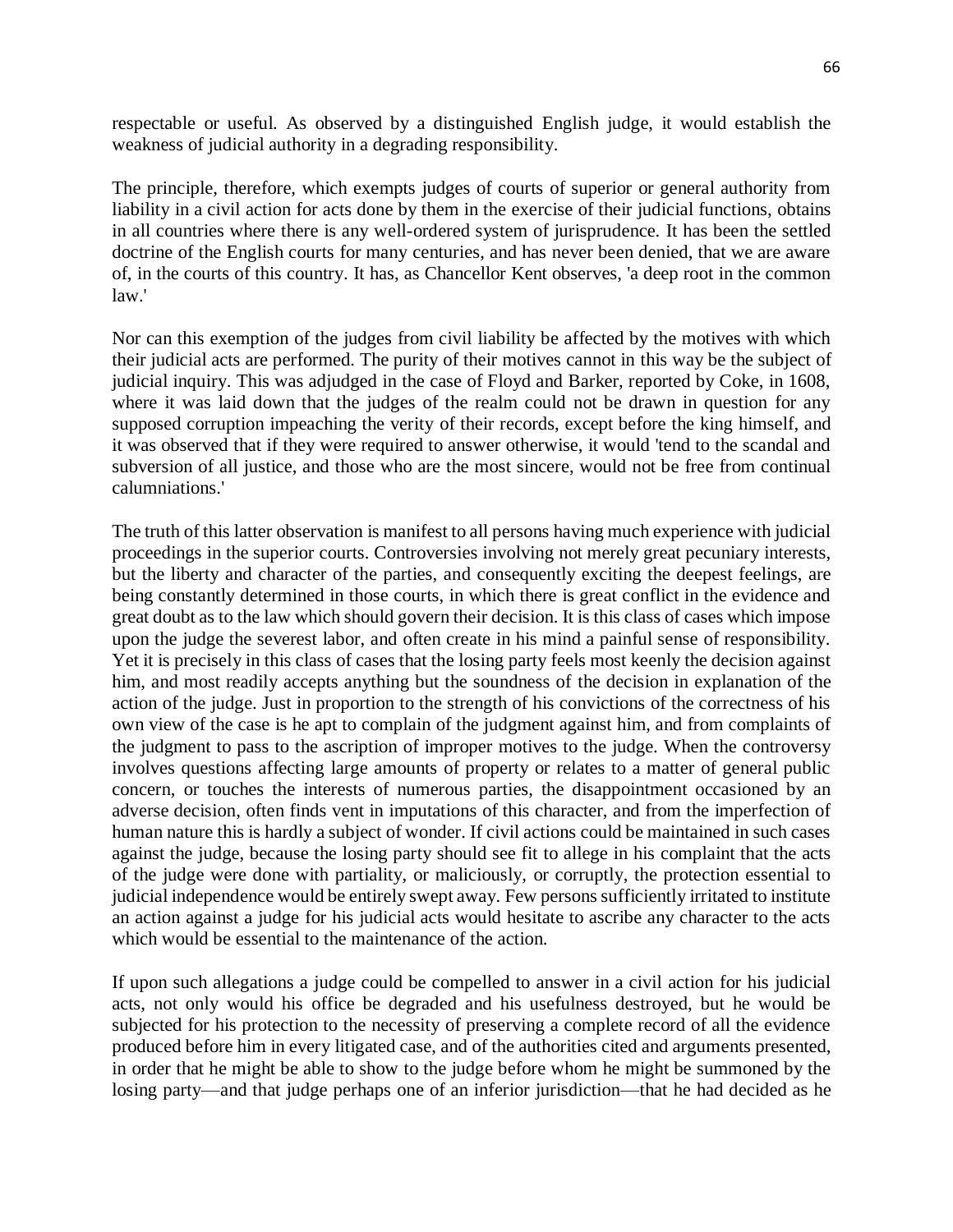did with judicial integrity; and the second judge would be subjected to a similar burden, as he in his turn might also be held amenable by the losing party.

Some just observations on this head by the late Chief Justice Shaw, will be found in Pratt v. Gardner, [a](https://www.law.cornell.edu/supremecourt/text/80/335#fn14)nd the point here was adjudged in the recent case of Fray v. Blackburn, by the Queen's Bench of England. One of the judges of that bench was sued for a judicial act, and on demurrer one of the objections taken to the declaration was, that it was bad in not alleging malice. Judgment on the demurrer having passed for the defendant, the plaintiff applied for leave to amend his declaration by introducing an allegation of malice and corruption; but Mr. Justice Compton replied: 'It is a principle of our law that no action will lie against a judge of one of the superior courts for a judicial act, though it be alleged to have been done maliciously and corruptly; therefore, the proposed allegation would not make the declaration good. The public are deeply interested in this rule, which indeed exists for their benefit, and was established in order to secure the independence of the judges, and prevent them being harassed by vexatious actions;'—and the leave was refused.

In this country, the judges of the superior courts of record are only responsible to the people, or the authorities constituted by the people, from whom they receive their commissions, for the manner in which they discharge the great trusts of their office. If in the exercise of the powers with which they are clothed as ministers of justice, they act with partiality, or maliciously, or corruptly, or arbitrarily, or oppressively, they may be called to an account by impeachment and suspended or removed from office. In some States they may be thus suspended or removed without impeachment, by a vote of the two houses of the legislature.

In the case of Randall v. Brigham, decided by this court, at the December Term of 1868, we had occasion to consider at some length the liability of judicial officers to answer in a civil action for their judicial acts. In that case the plaintiff had been removed by the defendant, who was one of the justices of the Superior Court of Massachusetts, from the bar of that State, and the action was brought for such removal, which was alleged in the declaration to have been made without lawful authority, and wantonly, arbitrarily, and oppressively. In considering the questions presented the court observed that it was a general principle, applicable to all judicial officers, that they were not liable to a civil action for any judicial act done by them within their jurisdiction; that with reference to judges of limited and inferior authority it had been held that they were protected only when they acted within their jurisdiction; that if this were the case with respect to them, no such limitation existed with respect to judges of superior or general authority; that they were not liable in civil actions for their judicial acts, even when such acts were in excess of their jurisdiction, 'unless, perhaps, when the acts in excess of jurisdiction are done maliciously or corruptly.' The qualifying words were inserted upon the suggestion that the previous language laid down the doctrine of judicial exemption from liability to civil actions in terms broader than was necessary for the case under consideration, and that if the language remained unqualified it would require an explanation of some apparently conflicting adjudications found in the reports. They were not intended as an expression of opinion that in the cases supposed such liability would exist, but to avoid the expression of a contrary doctrine.

In the present case, we have looked into the authorities and are clear, from them, as well as from the principle on which any exemption is maintained, that the qualifying words used were not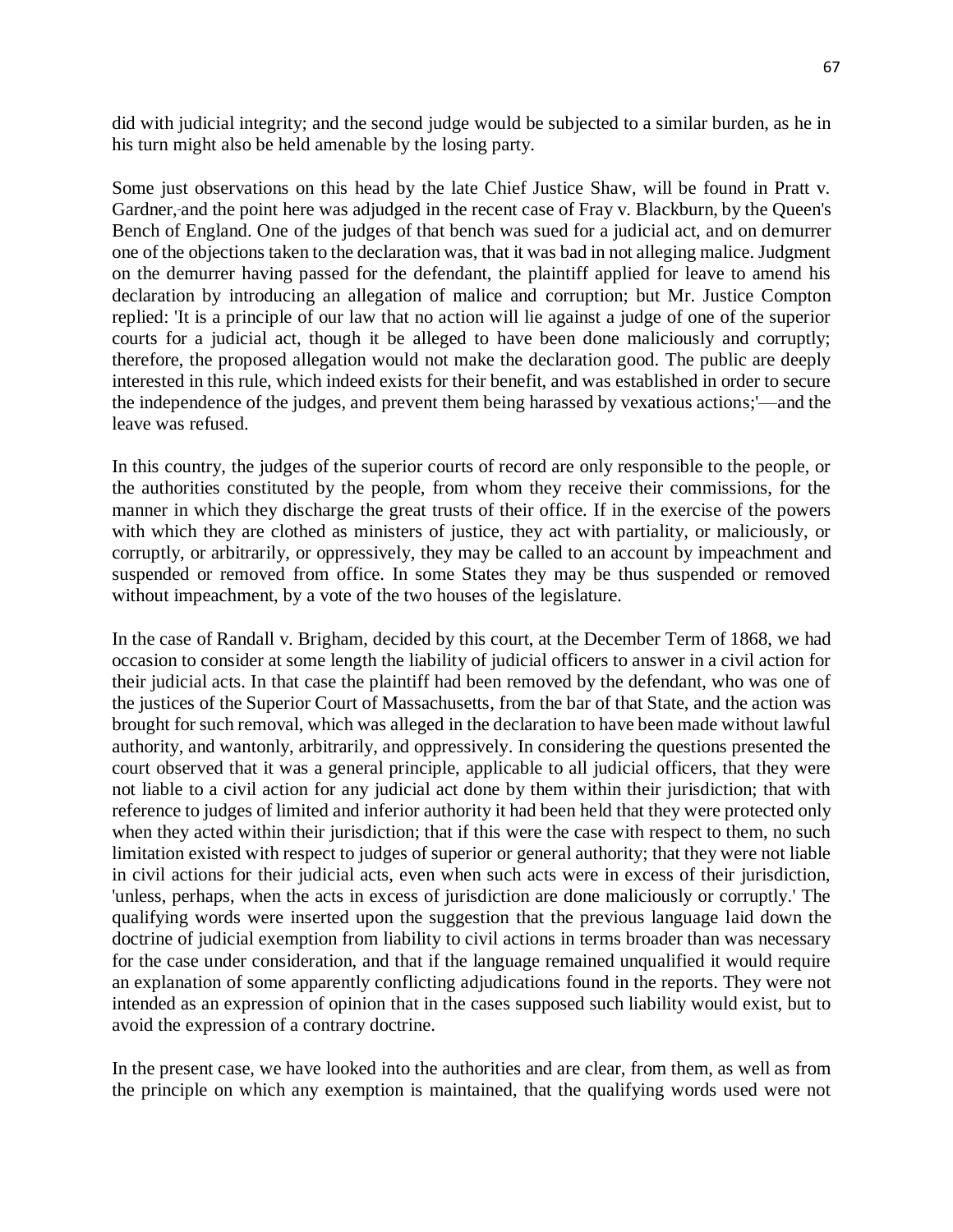necessary to a correct statement of the law, and that judges of courts of superior or general jurisdiction are not liable to civil actions for their judicial acts, even when such acts are in excess of their jurisdiction, and are alleged to have been done maliciously or corruptly. A distinction must be here observed between excess of jurisdiction and the clear absence of all jurisdiction over the subject-matter. Where there is clearly no jurisdiction over the subject-matter any authority exercised is a usurped authority, and for the exercise of such authority, when the want of jurisdiction is known to the judge, no excuse is permissible. But where jurisdiction over the subject-matter is invested by law in the judge, or in the court which he holds, the manner and extent in which the jurisdiction shall be exercised are generally as much questions for his determination as any other questions involved in the case, although upon the correctness of his determination in these particulars the validity of his judgments may depend. Thus, if a probate court, invested only with authority over wills and the settlement of estates of deceased persons, should proceed to try parties for public offences, jurisdiction over the subject of offences being entirely wanting in the court, and this being necessarily known to its judge, his commission would afford no protection to him in the exercise of the usurped authority. But if on the other hand a judge of a criminal court, invested with general criminal jurisdiction over offences committed within a certain district, should hold a particular act to be a public offence, which is not by the law made an offence, and proceed to the arrest and trial of a party charged with such act, or should sentence a party convicted to a greater punishment than that authorized by the law upon its proper construction, no personal liability to civil action for such acts would attach to the judge, although those acts would be in excess of his jurisdiction, or of the jurisdiction of the court held by him, for these are particulars for his judicial consideration, whenever his general jurisdiction over the subject-matter is invoked. Indeed, some of the most difficult and embarrassing questions which a judicial officer is called upon to consider and determine relate to his jurisdiction, or that of the court held by him, or the manner in which the jurisdiction shall be exercised. And the same principle of exemption from liability which obtains for errors committed in the ordinary prosecution of a suit where there is jurisdiction of both subject and person, applies in cases of this kind, and for the same reasons.

The distinction here made between acts done in excess of jurisdiction and acts where no jurisdiction whatever over the subject-matter exists, was taken by the Court of King's Bench, in Ackerley v. Parkinson. In that case an action was brought against the vicar-general of the Bishop of Chester and his surrogate, who held the consistorial and episcopal court of the bishop, for excommunicating the plaintiff with the greater excommunication for contumacy, in not taking upon himself the administration of an intestate's effects, to whom the plaintiff was next of kin, the citation issued to him being void, and having been so adjudged. The question presented was, whether under these circumstances the action would lie. The citation being void, the plaintiff had not been legally brought before the court, and the subsequent proceedings were set aside, on appeal, on that ground. Lord Ellenborough observed that it was his opinion that the action was not maintainable if the ecclesiastical court had a general jurisdiction over the subject-matter, although the citation was a nullity, and said, that 'no authority had been cited to show that the judge would be liable to an action where he has jurisdiction, but has proceeded erroneously, or, as it is termed, inverso ordine.' Mr. Justice Blanc said there was 'a material distinction between a case where a party comes to an erroneous conclusion in a matter over which he has jurisdiction and a case where he acts wholly without jurisdiction;' and held that where the subject-matter was within the jurisdiction of the judge, and the conclusion was erroneous, although the party should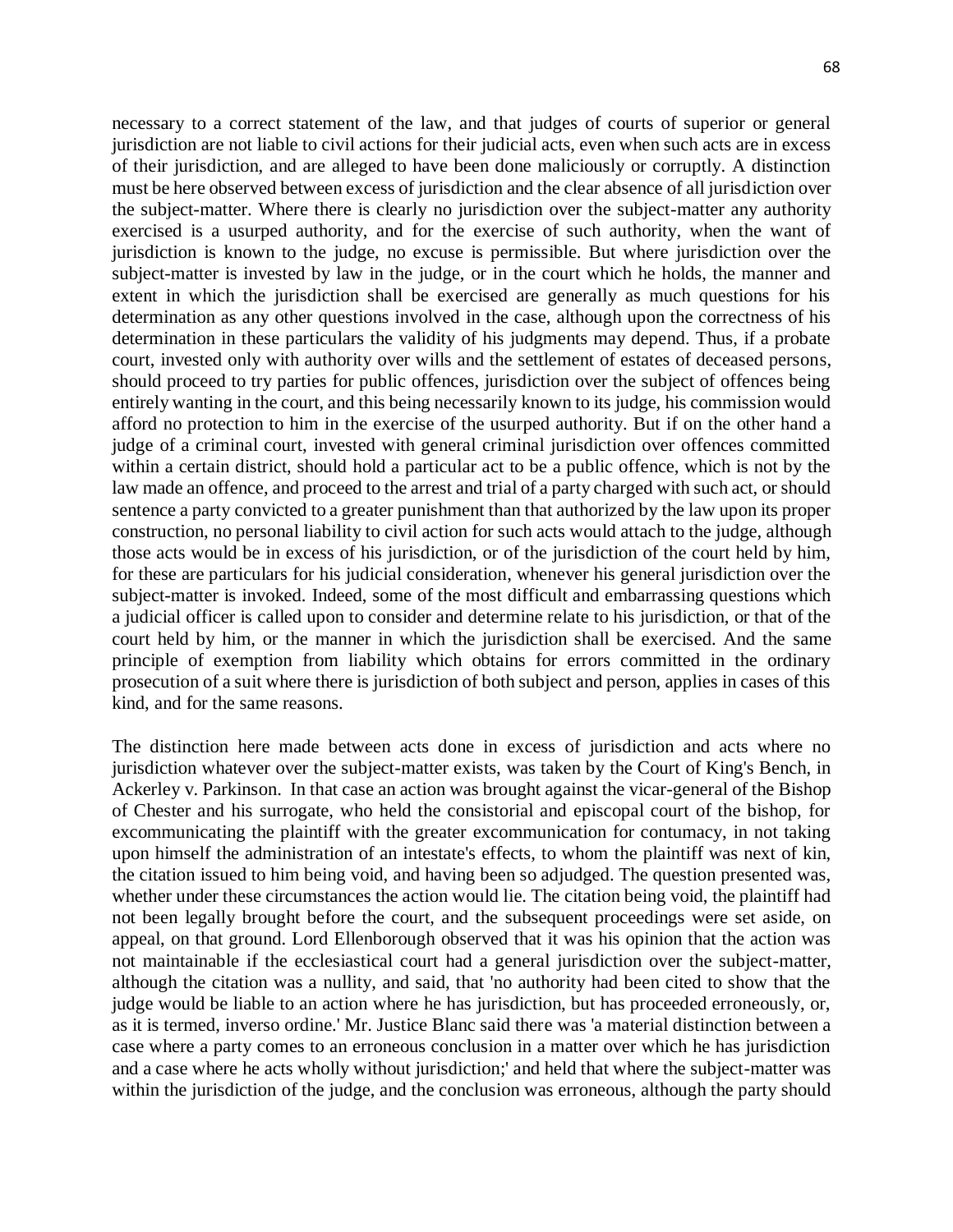by reason of the error be entitled to have the conclusion set aside, and to be restored to his former rights, yet he was not entitled to claim compensation in damages for the injury done by such erroneous conclusion, as if the court had proceeded without any jurisdiction.

The exemption of judges of the superior courts of record from liability to civil suit for their judicial acts existing when there is jurisdiction of the subject-matter, though irregularity and error attend the exercise of the jurisdiction, the exemption cannot be affected by any consideration of the motives with which the acts are done. The allegation of malicious or corrupt motives could always be made, and if the motives could be inquired into judges would be subjected to the same vexatious litigation upon such allegations, whether the motives had or had not any real existence. Against the consequences of their erroneous or irregular action, from whatever motives proceeding, the law has provided for private parties numerous remedies, and to those remedies they must, in such cases, resort. But for malice or corruption in their action whilst exercising their judicial functions within the general scope of their jurisdiction, the judges of these courts can only be reached by public prosecution in the form of impeachment, or in such other form as may be specially prescribed.

If, now, we apply the principle thus stated, the question presented in this case is one of easy solution. The Criminal Court of the District, as a court of general criminal jurisdiction, possessed the power to strike the name of the plaintiff from its rolls as a practicing attorney. This power of removal from the bar is possessed by all courts which have authority to admit attorneys to practice. It is a power which should only be exercised for the most weighty reasons, such as would render the continuance of the attorney in practice incompatible with a proper respect of the court for itself, or a proper regard for the integrity of the profession. And, except where matters occurring in open court, in presence of the judges, constitute the grounds of its action, the power of the court should never be exercised without notice to the offending party of the grounds of complaint against him, and affording him ample opportunity of explanation and defense. This is a rule of natural justice, and is as applicable to cases where a proceeding is taken to reach the right of an attorney to practice his profession as it is when the proceeding is taken to reach his real or personal property. And even where the matters constituting the grounds of complaint have occurred in open court, under the personal observation of the judges, the attorney should ordinarily be heard before the order of removal is made, for those matters may not be inconsistent with the absence of improper motives on his part, or may be susceptible of such explanation as would mitigate their offensive character, or he may be ready to make all proper reparation and apology. Admission as an attorney is not obtained without years of labor and study. The office which the party thus acquires is one of value, and often becomes the source of great honor and emolument to its possessor. To most persons who enter the profession, it is the means of support to themselves and their families. To deprive one of an office of this character would often be to decree poverty to himself and destitution to his family. A removal from the bar should therefore never be decreed where any punishment less severe—such as reprimand, temporary suspension, or fine—would accomplish the end desired.

But on the other hand the obligation which attorneys impliedly assume, if they do not by express declaration take upon themselves, when they are admitted to the bar, is not merely to be obedient to the Constitution and laws, but to maintain at all times the respect due to courts of justice and judicial officers. This obligation is not discharged by merely observing the rules of courteous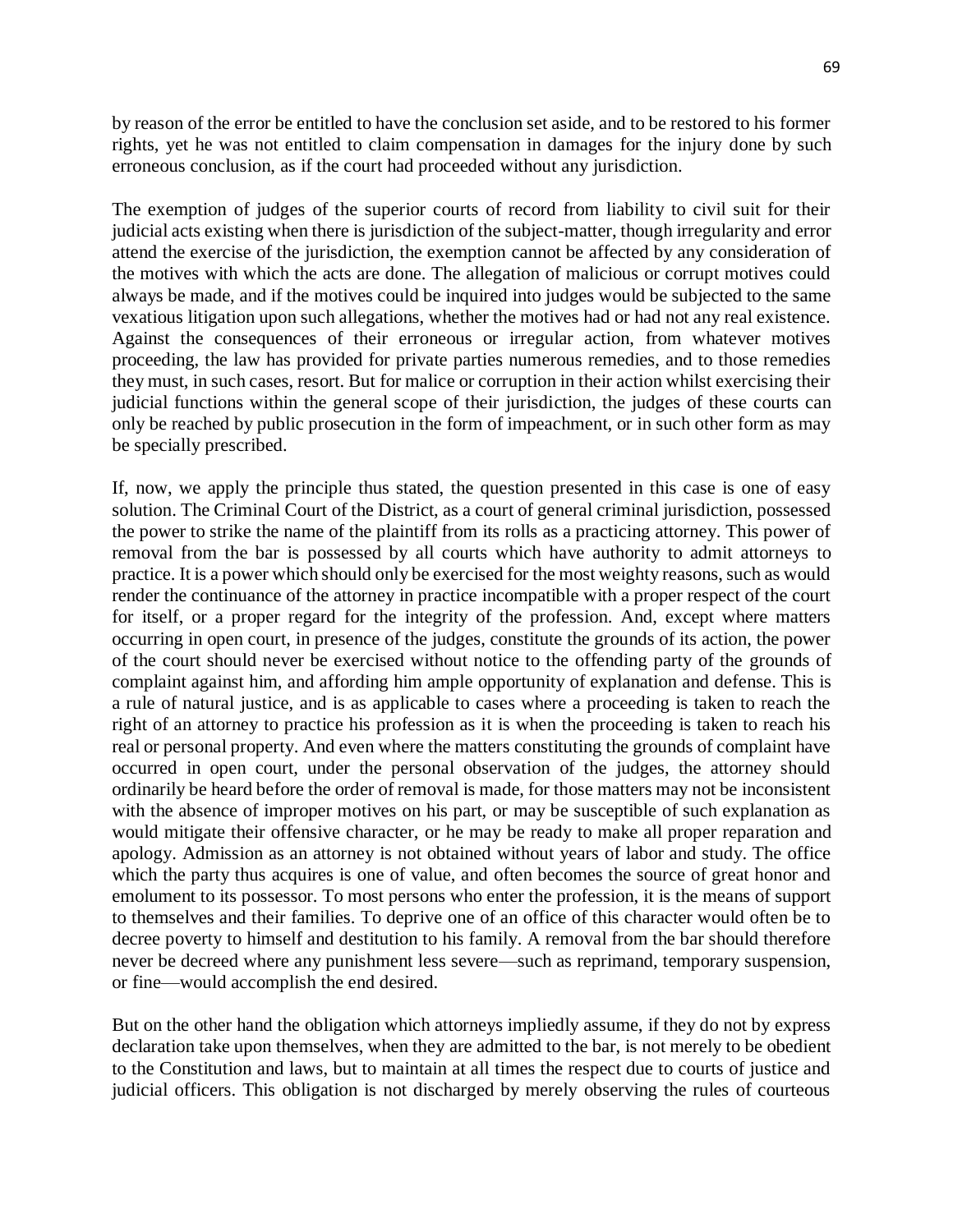demeanor in open court, but it includes abstaining out of court from all insulting language and offensive conduct toward the judges personally for their judicial acts. 'In matters collateral to official duty,' said Chief Justice Gibson in the case of Austin and others, 'the judge is on a level with the members of the bar as he is with his fellow-citizens, his title to distinction and respect resting on no other foundation than his virtues and qualities as a man. But it is nevertheless evident that professional fidelity may be violated by acts which fall without the lines of professional functions, and which may have been performed out of the pale of the court. Such would be the consequences of beating or insulting a judge in the street for a judgment in court. No one would pretend that an attempt to control the deliberation of the bench, by the apprehension of violence, and subject the judges to the power of those who are, or ought to be, subordinate to them, is compatible with professional duty, or the judicial independence so indispensable to the administration of justice. And an enormity of the sort, practiced but on a single judge, would be an offence as much against the court, which is bound to protect all its members, as if it had been repeated on the person of each of them, because the consequences to suitors and the public would be the same; and whatever may be thought in such a case of the power to punish for contempt, there can be no doubt of the existence of a power to strike the offending attorney from the roll.'

The order of removal complained of in this case, recites that the plaintiff threatened the presiding justice of the Criminal Court, as he was descending from the bench, with personal chastisement for alleged conduct of the judge during the progress of a criminal trial then pending.

The matters thus recited are stated as the grounds for the exercise of the power possessed by the court to strike the name of the plaintiff from the roll of attorneys practicing therein. It is not necessary for us to determine in this case whether under any circumstances the verity of this record can be impeached. It is sufficient to observe that it cannot be impeached in this action or in any civil action against the defendant. And if the matters recited are taken as true there was ample ground for the action of the court. A greater indignity could hardly be offered to a judge than to threaten him with personal chastisement for his conduct on the trial of a cause. A judge who should pass over in silence an offence of such gravity would soon find himself a subject of pity rather than of respect.

The Criminal Court of the District erred in not citing the plaintiff, before making the order striking his name from the roll of its attorneys, to show cause why such order should not be made for the offensive language and conduct stated, and affording him opportunity for explanation, or defense, or apology. But this erroneous manner in which its jurisdiction was exercised, however it may have affected the validity of the act, did not make the act any less a judicial act; nor did it render the defendant liable to answer in damages for it at the suit of the plaintiff, as though the court had proceeded without having any jurisdiction whatever over its attorneys.

We find no error in the rulings of the court below, and its judgment must, therefore, be affirmed, and it is so ordered.

## JUDGMENT AFFIRMED.

Mr. Justice DAVIS, with whom concurred Mr. Justice CLIFFORD, dissenting.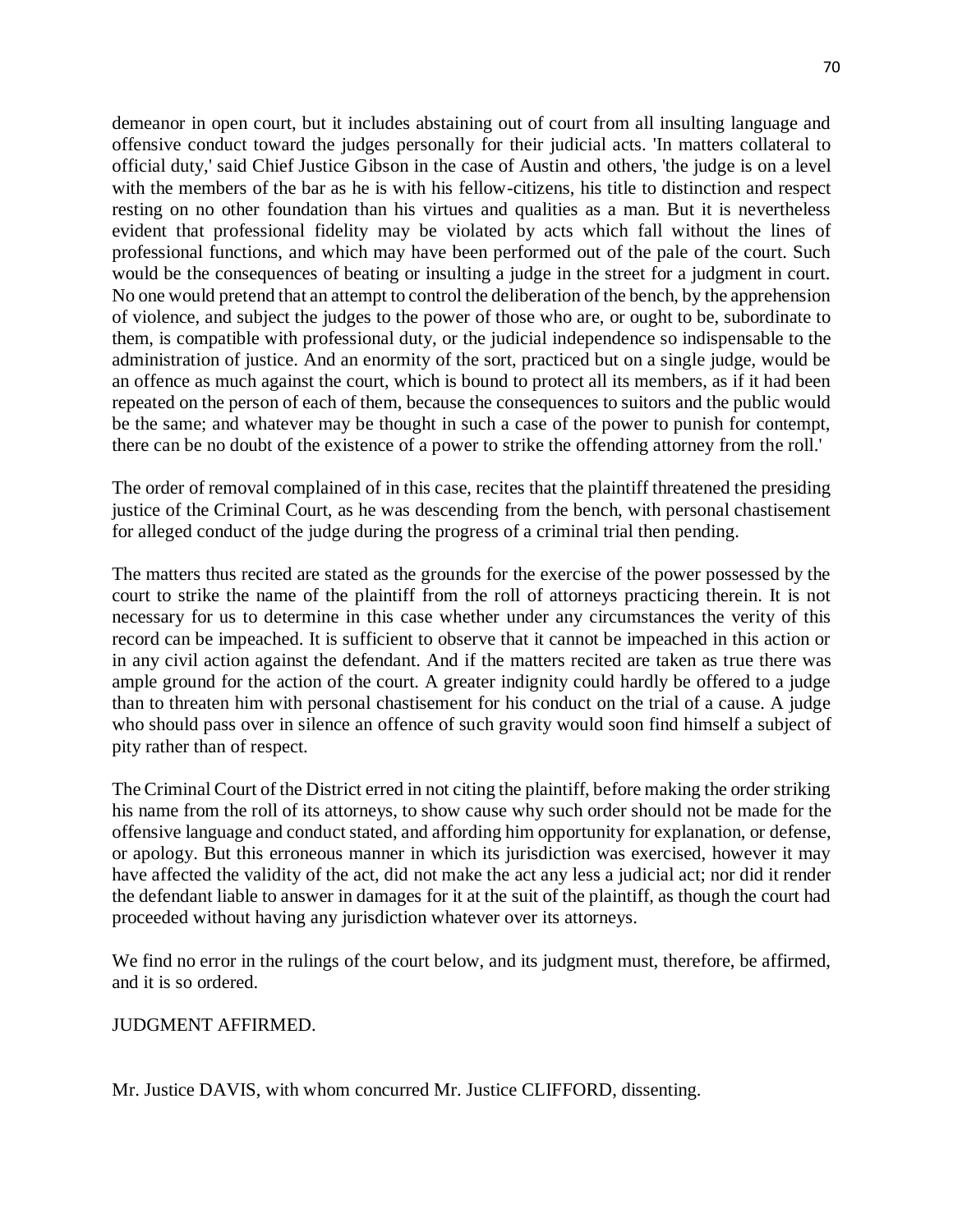I agree that judicial officers are exempt from responsibility in a civil action for all their judicial acts in respect to matters of controversy within their jurisdiction. I agree, further, that judges of superior or general authority are equally exempt from liability, even when they have exceeded their jurisdiction, unless the acts complained of were done maliciously or corruptly. But I dissent from the rule laid down by the majority of the court, that a judge is exempt from liability in a case like the present, where it is alleged not only that his proceeding was in excess of jurisdiction, but that he acted maliciously and corruptly. If he did so, he is, in my opinion, subject to suit the same as a private person would be under like circumstances.

I also dissent from the opinion of the majority of the court for the reason that it discusses the merits of the controversy, which, in the state of the record, I do not consider open for examination.

### **Pierson v. Ray**

**Pierson v. Ray 386 U.S. 547 (1967) U.S. Supreme Court Pierson v. Ray, 386 U.S. 547 (1967) Pierson v. Ray No. 79 Argued January 11, 1967 Decided April 11, 1967\* 386 U.S. 547** *CERTIORARI TO THE UNITED STATES COURT OF APPEALS FOR THE FIFTH CIRCUIT*

Petitioners,\*\* members of a group of white and Negro clergymen on a "prayer pilgrimage" to promote racial integration, attempted to use a segregated interstate bus terminal waiting room in Jackson, Mississippi, in 1961. They were arrested by respondent policemen and charged with conduct breaching the peace in violation of § 2087.5 of the Mississippi Code, which this Court, in 1965, held unconstitutional in *Thomas v. Mississippi,* [380 U. S. 524,](https://supreme.justia.com/cases/federal/us/380/524/case.html) as applied to similar facts. Petitioners waived a jury trial, and were convicted by respondent municipal police justice. On appeal, one petitioner was accorded a trial *de novo* and, following a directed verdict in his favor, the cases against the other petitioners were dropped. Petitioners then brought this action in the District Court for damages (1) under 42 U.S.C. § 1983, which makes liable "every person" who under color of law deprives another person of his civil rights, and (2) at common law for false arrest and imprisonment. The evidence showed that the ministers expected to be arrested on entering a segregated area. Though the witnesses agreed that petitioners entered the waiting room peacefully, petitioners testified that there was no crowd at the terminal, whereas the police testified that a threatening crowd followed petitioners. The jury found for respondents. On appeal, the Court of Appeals held that (1) respondent police justice had immunity for his judicial acts under both § 1983 and the state common law and (2) the policemen had immunity under the state common law of false arrest if they had probable cause to believe § 2087.5 valid, since they were not required to predict what laws are constitutional, but that, by virtue of *Monroe v. Pape,* [365 U.](https://supreme.justia.com/cases/federal/us/365/167/case.html)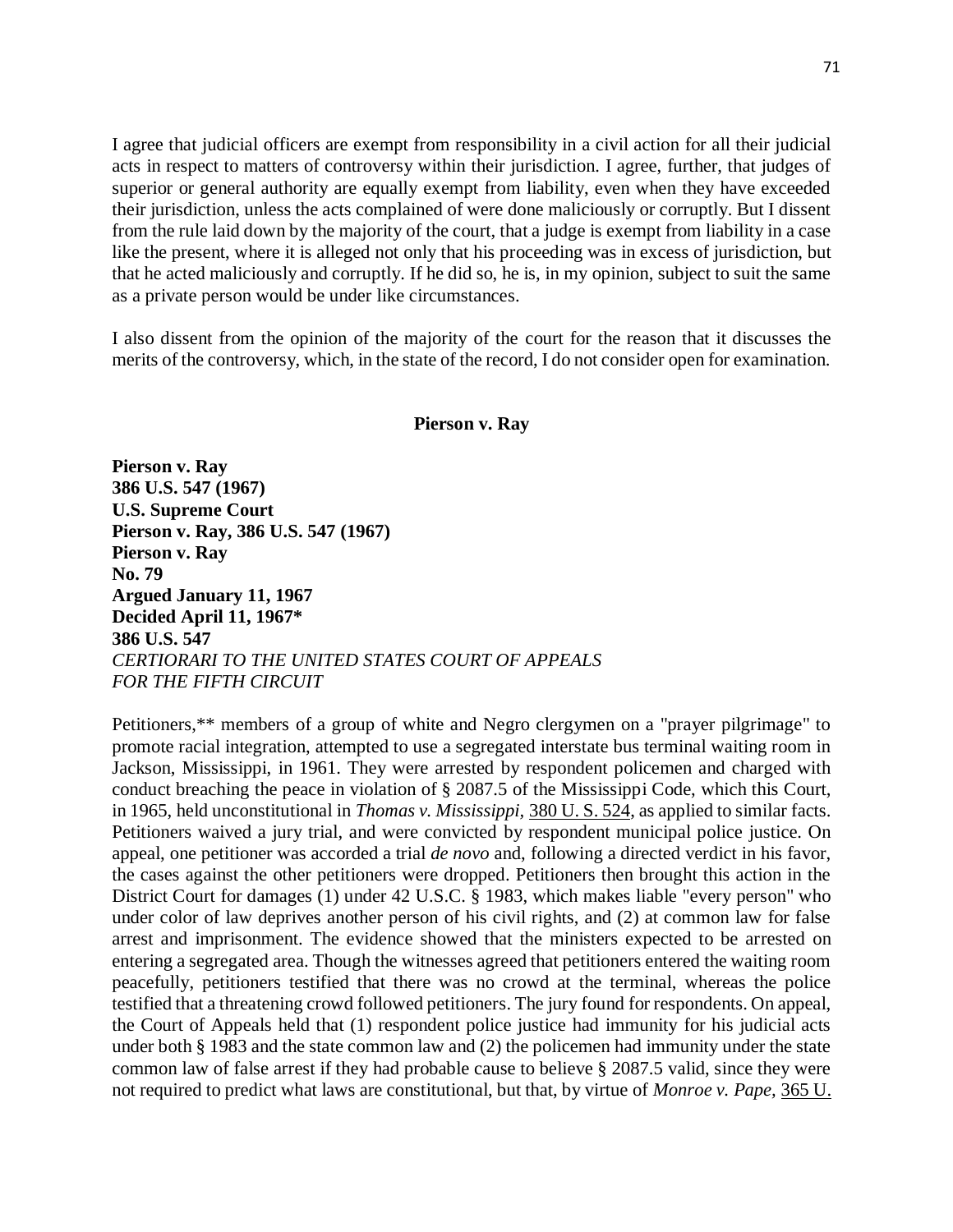[S. 167,](https://supreme.justia.com/cases/federal/us/365/167/case.html) they had no such immunity under § 1983 where the state statute was subsequently declared invalid. The court remanded the case against the officers for a new trial under § 1983 because of prejudicial cross-examination of petitioners, but ruled that they could not recover if it were shown at the new trial that they had gone to Mississippi in anticipation that they would be illegally arrested.

# *Held:*

1. The settled common law principle that a judge is immune from liability for damages for his judicial acts was not abolished by § 1983. *Cf. Tenney v. Brandhove,* [341 U. S. 367.](https://supreme.justia.com/cases/federal/us/341/367/case.html) Pp. [386 U. S.](https://supreme.justia.com/cases/federal/us/386/547/case.html#553)  [553-](https://supreme.justia.com/cases/federal/us/386/547/case.html#553)555,

2. The defense of good faith and probable cause which is available to police officers in a common law action for false arrest and imprisonment is also available in an action under § 1983. *Monroe v. Pape, supra,* distinguished. Pp. [386 U. S. 555-](https://supreme.justia.com/cases/federal/us/386/547/case.html#555)557.

3. Though the officers were not required to predict this Court's ruling in *Thomas v. Mississippi, supra,* that § 2087.5 was unconstitutional as applied, and the defense of good faith and probable cause is available in an action under § 1983, it does not follow that the count based thereon should be dismissed, since the evidence was conflicting as to whether the police had acted in good faith and with probable cause in arresting the petitioners. Pp. [386 U. S. 557-](https://supreme.justia.com/cases/federal/us/386/547/case.html#557)558.

4. Petitioners did not consent to their arrest by deliberately exercising their right to use the waiting room in a peaceful manner with the expectation that they would be illegally arrested. P. [386](https://supreme.justia.com/cases/federal/us/386/547/case.html#558) U. [S. 558.](https://supreme.justia.com/cases/federal/us/386/547/case.html#558) 352 F. & 213, affirmed in part, reversed in part, and remanded.

MR. CHIEF JUSTICE WARREN delivered the opinion of Court.

These cases present issues involving the liability of local police officers and judges under § 1 of the Civil Rights Act of 1871, 17 Stat. 13, now 42 U.S.C. § 1983. [\[Footnote 1\]](https://supreme.justia.com/cases/federal/us/386/547/case.html#F1) Petitioners in No. 79 were members of a group of 15 white and Negro Episcopal clergymen who attempted to use segregated facilities at an interstate bus terminal in Jackson Mississippi, in 1961. They were arrested by respondents Ray, Griffith, and Nichols, policemen of the City of Jackson, and charged with violating § 2087.5 of the Mississippi Code, which makes guilty of a misdemeanor anyone who congregates with others in a public place under circumstances such that a breach of the peace may be occasioned thereby, and refuses to move on when ordered to do so by a police officer. [\[Footnote 2\]](https://supreme.justia.com/cases/federal/us/386/547/case.html#F2) Petitioners [\[Footnote 3\]](https://supreme.justia.com/cases/federal/us/386/547/case.html#F3) waived a jury trial and were convicted of the offense by respondent Spencer, a municipal police justice. They were each given the maximum sentence of four months in jail and a fine of \$200. On appeal, petitioner Jones was accorded a trial *de novo* in the County Court, and, after the city produced its evidence, the court granted his motion for a directed verdict. The cases against the other petitioners were then dropped.

Having been vindicated in the County Court, petitioners brought this action for damages in the United States District Court for the Southern District of Mississippi, Jackson Division, alleging that respondents had violated § 1983, *supra,* and that respondents were liable at common law for false arrest and imprisonment. A jury returned verdicts for respondents on both counts. On appeal, the Court of Appeals for the Fifth Circuit held that respondent Spencer was immune from liability under both § 1983 and the common law of Mississippi for acts committed within his judicial jurisdiction. 352 F.2d 213. As to the police officers, the court noted that § 2087.5 of the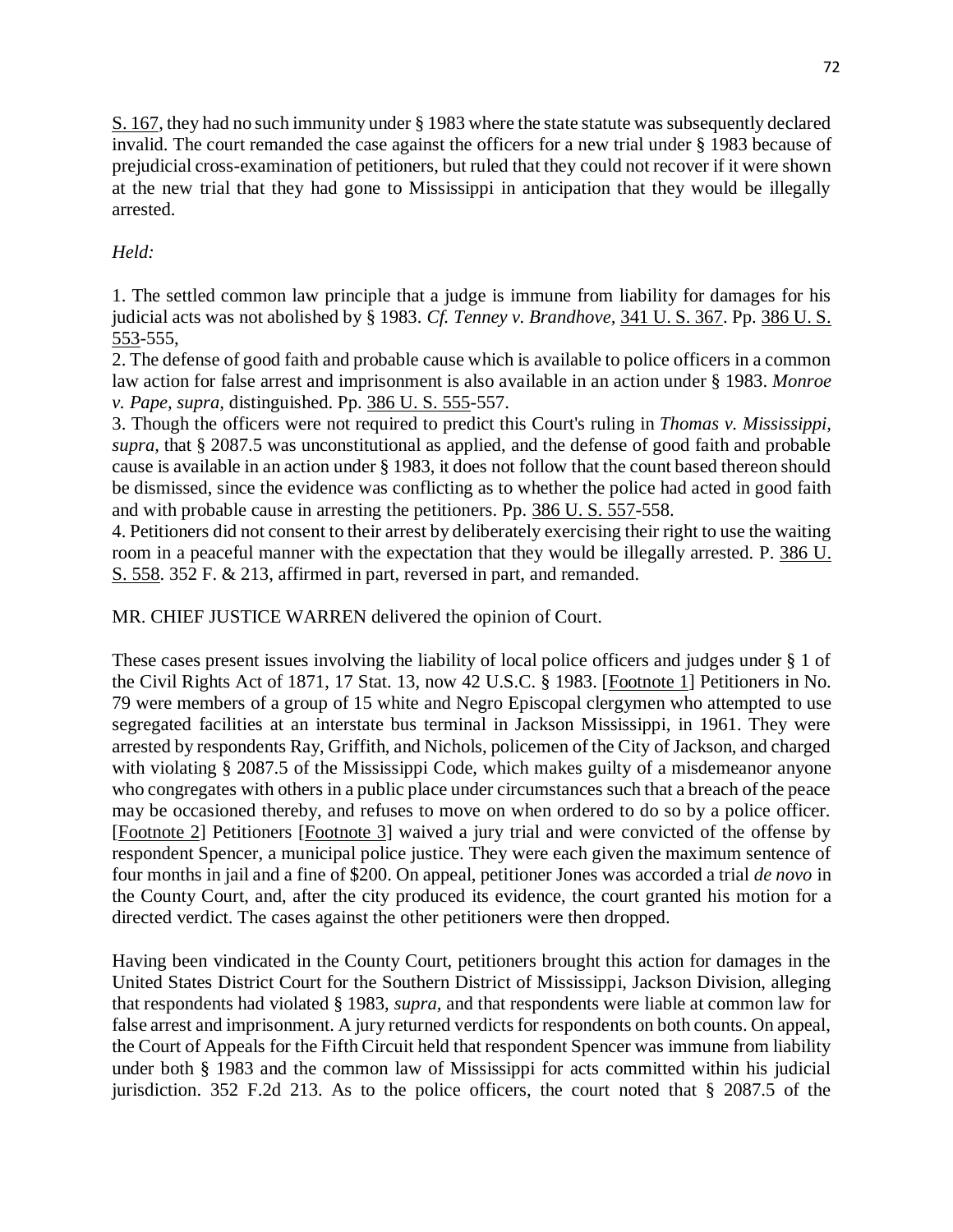Mississippi Code was held unconstitutional as applied to similar facts in *Thomas v. Mississippi,* [380 U. S. 524\(](https://supreme.justia.com/cases/federal/us/380/524/case.html)1965). [\[Footnote 4\]](https://supreme.justia.com/cases/federal/us/386/547/case.html#F4) Although *Thomas* was decided years after the arrest involved in this trial, the court held that the policemen would be liable in a suit under § 1983 for an unconstitutional arrest even if they acted in good faith and with probable cause in making an arrest under a state statute not yet held invalid. The court believed that this stern result was required by <u>[Monroe v. Pape,](https://supreme.justia.com/cases/federal/us/365/167/case.html) [365 U. S. 167](https://supreme.justia.com/cases/federal/us/365/167/case.html)</u> (1961). Under the count based on the common law of Mississippi, however, it held that the policemen would not be liable if they had probable cause to believe that the statute had been violated, because Mississippi law does not require police officers to predict at their peril which state laws are constitutional and which are not. Apparently dismissing the common law claim, [\[Footnote 5\]](https://supreme.justia.com/cases/federal/us/386/547/case.html#F5) the Court of Appeals reversed and remanded for a new trial on the § 1983 claim against the police officers because defense counsel had been allowed to cross-examine the ministers on various irrelevant and prejudicial matters, particularly including an alleged convergence of their views on racial justice with those of the Communist Party. At the new trial, however, the court held that the ministers could not recover if it were proved that they went to Mississippi anticipating that they would be illegally arrested, because such action would constitute consent to the arrest under the principle of *volenti non fit injuria,* he who consents to a wrong cannot be injured.

We granted certiorari in No. 79 to consider whether a local judge is liable for damages under § 1983 for an unconstitutional conviction and whether the ministers should be denied recovery against the police officers if they acted with the anticipation that they would be illegally arrested. We also granted the police officers' petition in No. 94 to determine if the Court of Appeals correctly held that they could not assert the defense of good faith and probable cause to an action under § 1983 for unconstitutional arrest. [\[Footnote 6\]](https://supreme.justia.com/cases/federal/us/386/547/case.html#F6)

The evidence at the federal trial showed that petitioners and other Negro and white Episcopal clergymen undertook a "prayer pilgrimage" in 1961 from New Orleans to Detroit. The purpose of the pilgrimage was to visit church institutions and other places in the North and South to promote racial equality and integration, and, finally, to report to a church convention in Detroit. Letters from the leader of the group to its members indicate that the clergymen intended from the beginning to go to Jackson and attempt to use segregated facilities at the bus terminal there, and that they fully expected to be arrested for doing so. The group made plans based on the assumption that they would be arrested if they attempted peacefully to exercise their right as interstate travelers to use the waiting rooms and other facilities at the bus terminal, and the letters discussed arrangements for bail and other matters relevant to arrests.

The ministers stayed one night in Jackson, and went to the bus terminal the next morning to depart for Chattanooga, Tennessee. They entered the waiting room, disobeying a sign at the entrance that announced "White Waiting Room Only -- By Order of the Police Department." They then turned to enter the small terminal restaurant, but were stopped by two Jackson police officers, respondents Griffith and Nichols, who had been awaiting their arrival and who ordered them to "move on." The ministers replied that they wanted to eat, and refused to move on. Respondent Ray, then a police captain and now the deputy chief of police, arrived a few minutes later. The ministers were placed under arrest and taken to the jail.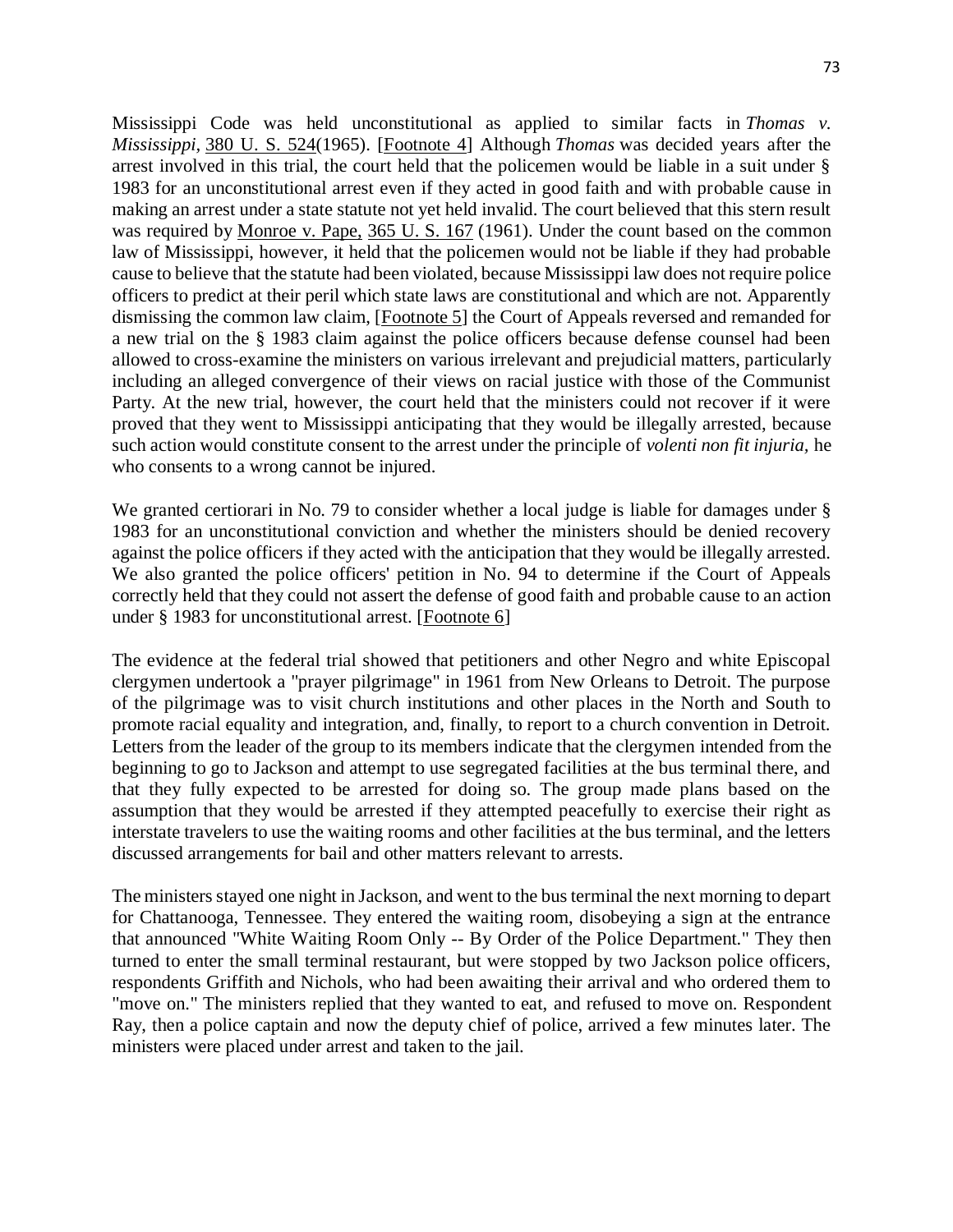All witnesses, including the police officers, agreed that the ministers entered the waiting room peacefully and engaged in no boisterous or objectionable conduct while in the "White Only" area. There was conflicting testimony on the number of bystander's present and their behavior. Petitioners testified that there was no crowd at the station, that no one followed them into the waiting room, and that no one uttered threatening words or made threatening gestures. The police testified that some 25 to 30 persons followed the ministers into the terminal, that persons in the crowd were in a very dissatisfied and ugly mood, and that they were mumbling and making unspecified threatening gestures. The police did not describe any specific threatening incidents, and testified that they took no action against any persons in the crowd who were threatening violence because they "had determined that the ministers was the cause of the violence if any might occur," [\[Footnote 7\]](https://supreme.justia.com/cases/federal/us/386/547/case.html#F7) although the ministers were concededly orderly and polite and the police did not claim that it was beyond their power to control the allegedly disorderly crowd. The arrests and convictions were followed by this lawsuit.

We find no difficulty in agreeing with the Court of Appeals that Judge Spencer is immune from liability for damages for his role in these convictions. The record is barren of any proof or specific allegation that Judge Spencer played any role in these arrests and convictions other than to adjudge petitioners guilty when their cases came before his court. [\[Footnote 8\]](https://supreme.justia.com/cases/federal/us/386/547/case.html#F8) Few doctrines were more solidly established at common law than the immunity of judges from liability for damages for acts committed within their judicial jurisdiction, as this Court recognized when it adopted the doctrine in [Bradley v. Fisher,](https://supreme.justia.com/cases/federal/us/80/335/case.html) 13 Wall. 335 (1872). This immunity applies even when the judge is accused of acting maliciously and corruptly, and it "is not for the protection or benefit of a malicious or corrupt judge, but for the benefit of the public, whose interest it is that the judges should be at liberty to exercise their functions with independence and without fear of consequences."

(*Scott v. Stansfield,* L.R. 3 Ex. 220, 223 (1868), quoted in *Bradley v. Fisher, supra,* [80 U. S. 349,](https://supreme.justia.com/cases/federal/us/80/335/case.html#349) note, at [80 U. S. 350.](https://supreme.justia.com/cases/federal/us/80/335/case.html#350)) It is a judge's duty to decide all cases within his jurisdiction that are brought before him, including controversial cases that arouse the most intense feelings in the litigants. His errors may be corrected on appeal, but he should not have to fear that unsatisfied litigants may hound him with litigation charging malice or corruption. Imposing such a burden on judges would contribute not to principled and fearless decision-making, but to intimidation.

We do not believe that this settled principle of law was abolished by § 1983, which makes liable "every person" who under color of law deprives another person of his civil rights. The legislative record gives no clear indication that Congress meant to abolish wholesale all common law immunities. Accordingly, this Court held in *Tenney v. Brandhove,* [341 U. S. 367](https://supreme.justia.com/cases/federal/us/341/367/case.html) (1951), that the immunity of legislators for acts within the legislative role was not abolished. The immunity of judges for acts within the judicial role is equally well established, and we presume that Congress would have specifically so provided had it wished to abolish the doctrine. [\[Footnote 9\]](https://supreme.justia.com/cases/federal/us/386/547/case.html#F9)

The common law has never granted police officers an absolute and unqualified immunity, and the officers in this case do not claim that they are entitled to one. Their claim is, rather, that they should not be liable if they acted in good faith and with probable cause in making an arrest under a statute that they believed to be valid. Under the prevailing view in this country, a peace officer who arrests someone with probable cause is not liable for false arrest simply because the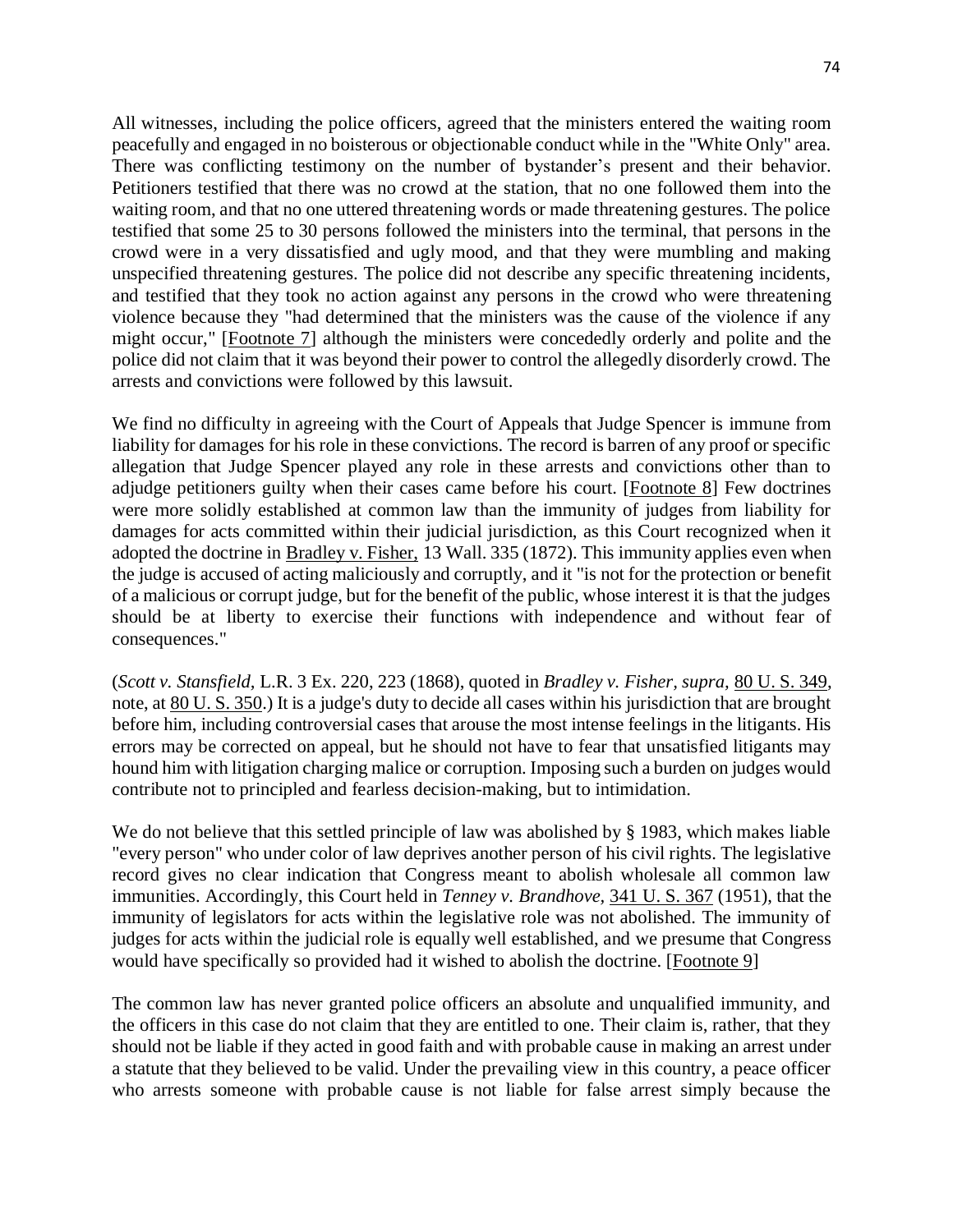innocence of the suspect is later proved. Restatement, Second, Torts § 121 (1965); 1 Harper & James, The Law of Torts § 3.18, at 277-278 (1956); *Ward v. Fidelity & Deposit Co. of Maryland,*179 F.2d 327 (C.A. 8th Cir.1950). A policeman's lot is not so unhappy that he must choose between being charged with dereliction of duty if he does not arrest when he has probable cause and being mulcted in damages if he does. Although the matter is not entirely free from doubt, [\[Footnote 10\]](https://supreme.justia.com/cases/federal/us/386/547/case.html#F10) the same consideration would seem to require excusing him from liability for acting under a statute that he reasonably believed to be valid, but that was later held unconstitutional, on its face or as applied.

The Court of Appeals held that the officers had such a limited privilege under the common law of Mississippi, [\[Footnote 11\]](https://supreme.justia.com/cases/federal/us/386/547/case.html#F11) and indicated that it would have recognized a similar privilege under § 1983 except that it felt compelled to hold otherwise by our decision in [Monroe v. Pape,](https://supreme.justia.com/cases/federal/us/365/167/case.html) 365 U.S. 167 (1961). *Monroe v. Pape* presented no question of immunity, however, and none was decided. The complaint in that case alleged that 13 Chicago police officers broke into petitioners' home in the early morning, routed them from bed, made them stand naked in the living room, and ransacked every room, emptying drawers and ripping mattress covers. It further allege[d] that Mr. Monroe was then taken to the police station and detained on 'open' charges for 10 hours while he was interrogated about a two-day-old murder, that he was not taken before a magistrate, though one was accessible, that he was not permitted to call his family or attorney, that he was subsequently released without criminal charges' being preferred against him."

365 U.S. at [365 U. S. 169.](https://supreme.justia.com/cases/federal/us/365/167/case.html#169) The police officers did not choose to go to trial and defend the case on the hope that they could convince a jury that they believed in good faith that it was their duty to assault Monroe and his family in this manner. Instead, they sought dismissal of the complaint, contending principally that their activities were so plainly illegal under state law that they did not act "under color of any statute, ordinance, regulation, custom, or usage, of any State or Territory," as required by § 1983. In rejecting this argument, we in no way intimated that the defense of good faith and probable cause was foreclosed by the statute. We also held that the complaint should not be dismissed for failure to state that the officers had "a specific intent to deprive a person of a federal right," but this holding, which related to requirements of pleading, carried no implications as to which defenses would be available to the police officers. As we went on to say in the same paragraph, § 1983 "should be read against the background of tort liability that makes a man responsible for the natural consequences of his actions." 365 U.S. at [365 U. S. 187.](https://supreme.justia.com/cases/federal/us/365/167/case.html#187) Part of the background of tort liability, in the case of police officers making an arrest, is the defense of good faith and probable cause.

We hold that the defense of good faith and probable cause, which the Court of Appeals found available to the officers in the common law action for false arrest and imprisonment, is also available to them in the action under § 1983. This holding does not, however, mean that the count based thereon should be dismissed. The Court of Appeals ordered dismissal of the common law count on the theory that the police officers were not required to predict our decision in *Thomas v. Mississippi,* [380 U. S. 524.](https://supreme.justia.com/cases/federal/us/380/524/case.html) We agree that a police officer is not charged with predicting the future course of constitutional law. But the petitioners in this case did not simply argue that they were arrested under a statute later held unconstitutional. They claimed and attempted to prove that the police officers arrested them solely for attempting to use the "White Only" waiting room, that no crowd was present, and that no one threatened violence or seemed about to cause a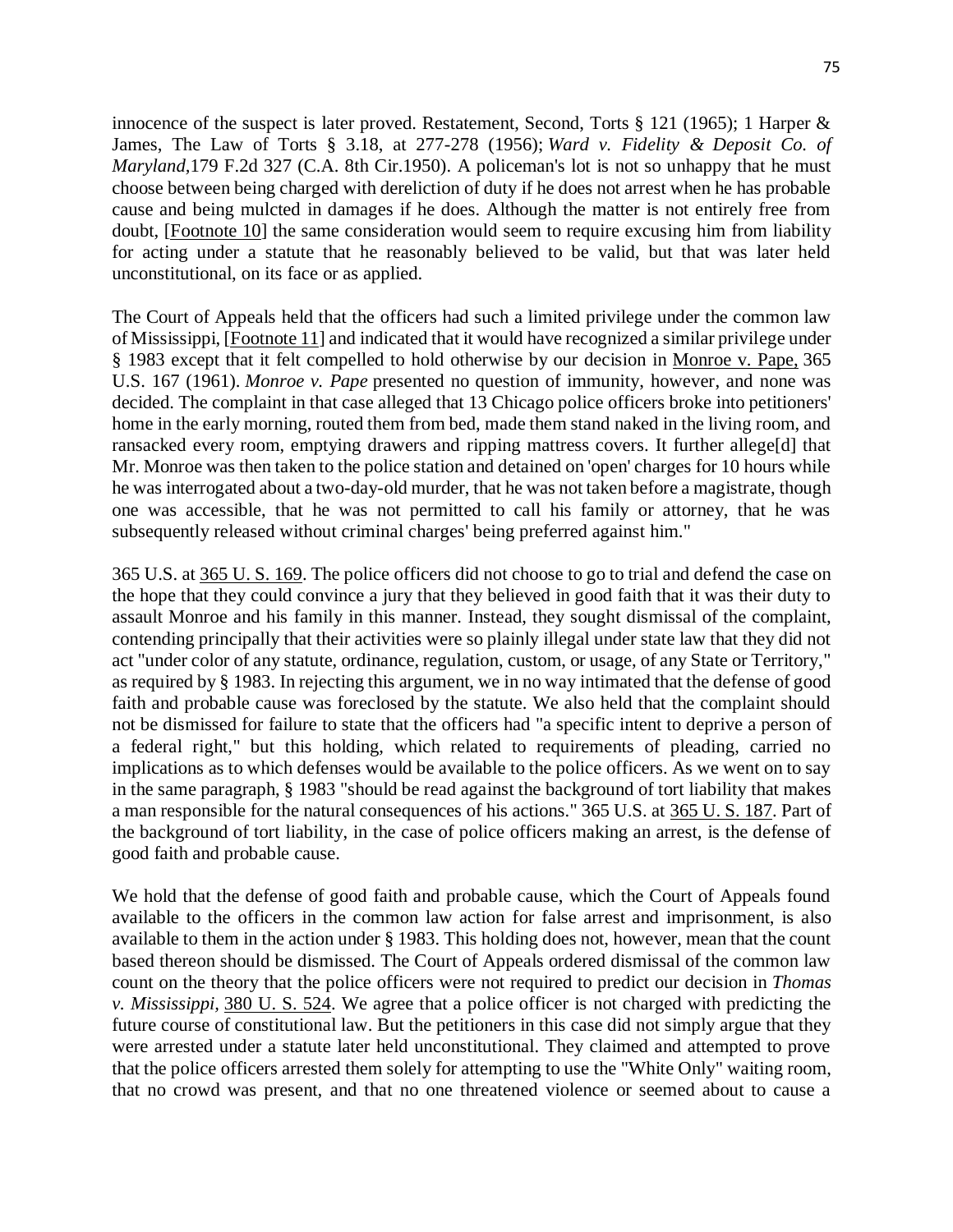disturbance. The officers did not defend on the theory that they believed in good faith that it was constitutional to arrest the ministers solely for using the waiting room. Rather, they claimed and attempted to prove that they did not arrest the ministers for the purpose of preserving the custom of segregation in Mississippi, but solely for the purpose of preventing violence. They testified, in contradiction to the ministers, that a crowd gathered and that imminent violence was likely. If the jury believed the testimony of the officers and disbelieved that of the ministers, and if the jury found that the officers reasonably believed in good faith that the arrest was constitutional, then a verdict for the officers would follow even though the arrest was, in fact, unconstitutional. The jury did resolve the factual issues in favor of the officers but, for reasons previously stated, its verdict was influenced by irrelevant and prejudicial evidence. Accordingly, the case must be remanded to the trial court for a new trial.

It is necessary to decide what importance should be given at the new trial to the substantially undisputed fact that the petitioners went to Jackson expecting to be illegally arrested. We do not agree with the Court of Appeals that they somehow consented to the arrest because of their anticipation that they would be illegally arrested, even assuming that they went to the Jackson bus terminal for the sole purpose of testing their rights to unsegregated public accommodations. The case contains no proof or allegation that they in any way tricked or goaded the officers into arresting them. The petitioners had the right to use the waiting room of the Jackson bus terminal, and their deliberate exercise of that right in a peaceful, orderly, and inoffensive manner, does not disqualify them from seeking damages under § 1983. [\[Footnote 12\]](https://supreme.justia.com/cases/federal/us/386/547/case.html#F12)

The judgment of the Court of Appeals is affirmed in part and reversed in part, and the cases are remanded for further proceedings consistent with this opinion.

#### *It is so ordered.*

\* Together with No. 94, *Ray et al. v. Pierson et al.,* also on certiorari to the same court.

\*\* *See* [n](https://supreme.justia.com/cases/federal/us/386/547/case.html#F3) 3, *infra.*

#### [\[Footnote 1\]](https://supreme.justia.com/cases/federal/us/386/547/case.html#T1)

"Every person who, under color of any statute, ordinance, regulation, custom, or usage, of any State or Territory, subjects, or causes to be subjected, any citizen of the United States or other person within the jurisdiction thereof to the deprivation of any rights, privileges, or immunities secured by the Constitution and laws, shall be liable to the party injured in an action at law, suit in equity, or other proper proceeding for redress." 42 U.S.C. § 1983.

#### [\[Footnote 2\]](https://supreme.justia.com/cases/federal/us/386/547/case.html#T2)

"1. Whoever with intent to provoke a breach of the peace, or under circumstances such that a breach of the peace may he occasioned thereby: "

 $''(1)$  crowds or congregates with others in  $\dots$  any hotel, motel, store, restaurant, lunch counter, cafeteria, sandwich shop, . . . or any other place of business engaged in selling or serving members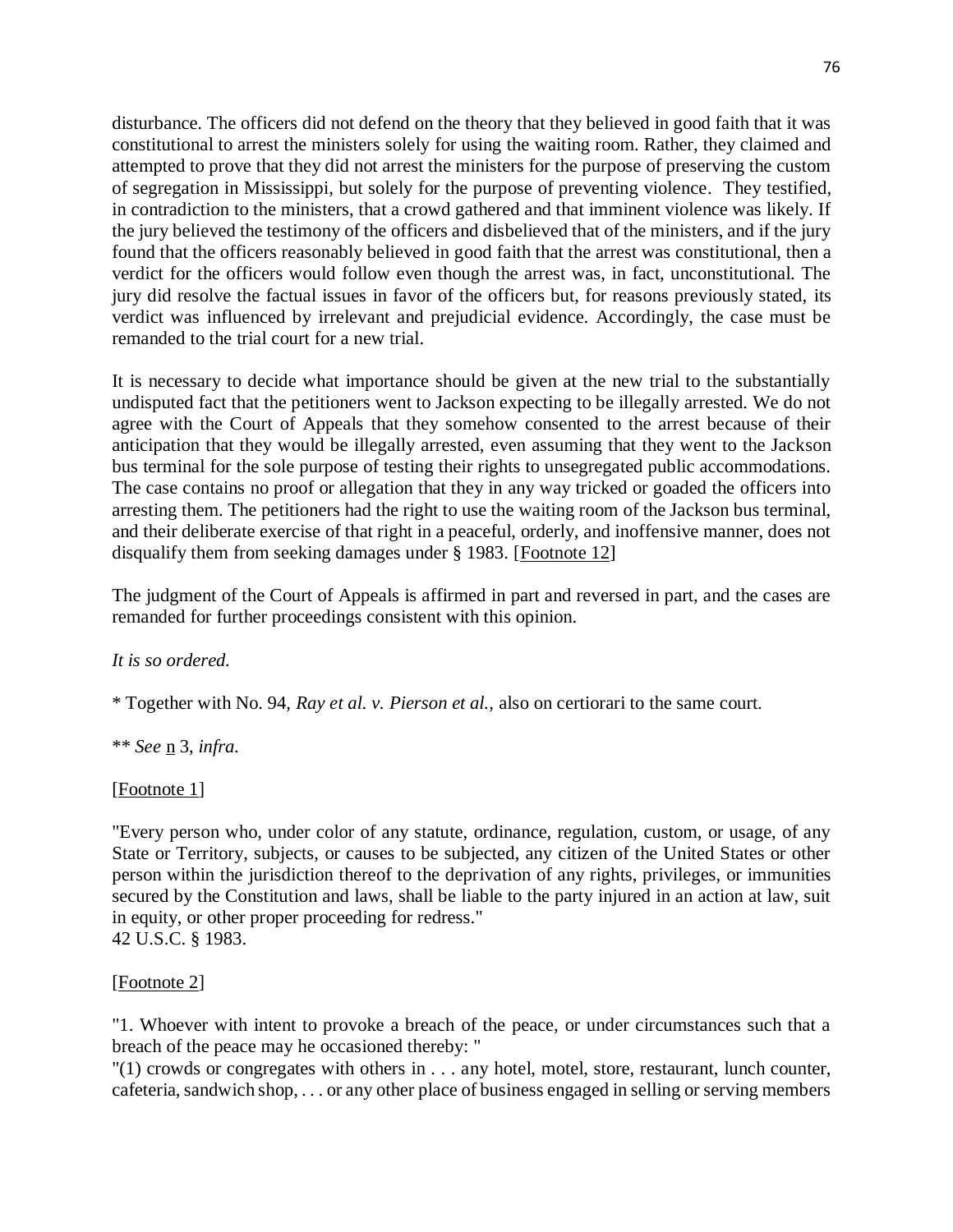of the public, or in or around any free entrance to any such place of business or public building, or to any building owned by another individual, or a corporation, or a partnership or an association, and who fails or refuses to disperse and move on, or disperse or move on, when ordered so to do by any law enforcement officer of any municipality, or county, in which such act or acts are committed, or by any law enforcement officer of the State of Mississippi, or any other authorized person, . . . shall be guilty of disorderly conduct, which is made a misdemeanor, and, upon conviction thereof, shall be punished by a fine of not more than two hundred dollars (\$100.00), or imprisonment in the county jail for not more than four (4) months, or by both such fine and imprisonment. . . ."

## [\[Footnote 3\]](https://supreme.justia.com/cases/federal/us/386/547/case.html#T3)

The ministers involved in No. 79 will be designated as "petitioners" throughout this opinion, although they are the respondents in No. 94.

## [\[Footnote 4\]](https://supreme.justia.com/cases/federal/us/386/547/case.html#T4)

In *Thomas,* various "Freedom Riders" were arrested and convicted under circumstances substantially similar to the facts of these cases. The police testified that they ordered the "Freedom Riders" to leave because they feared that onlookers might breach the peace. We reversed without argument or opinion, citing *Boynton v. Virginia,* 364 [U. S. 454](https://supreme.justia.com/cases/federal/us/364/454/case.html) (1960). *Boynton* held that racial discrimination in a bus terminal restaurant utilized as an integral part of the transportation of interstate passengers violates § 216(d) of the Interstate Commerce Act. State enforcement of such discrimination is barred by the Supremacy Clause.

# [\[Footnote 5\]](https://supreme.justia.com/cases/federal/us/386/547/case.html#T5)

Respondents read the court's opinion as remanding for a new trial on this claim. The court stated, however, that the officers "are immune from liability for false imprisonment at common law, but not from liability for violations of the Federal statutes on civil rights. It therefore follows that there should be a new trial of the civil rights claim against the appellee police officers so that there may be a determination of the fact issue as to whether the appellants invited or consented to the arrest and imprisonment." 352 F.2d at 221.

#### [\[Footnote 6\]](https://supreme.justia.com/cases/federal/us/386/547/case.html#T6)

Respondents did not challenge in their petition in No. 94 the holding of the Court of Appeals that a new trial is necessary because of the prejudicial cross-examination. Belatedly, they devoted a section of their brief to the contention that the cross-examination was proper. This argument is no more meritorious than it is timely. The views of the Communist Party on racial equality were not an issue in these cases.

#### [\[Footnote 7\]](https://supreme.justia.com/cases/federal/us/386/547/case.html#T7)

Transcript of Record, at 347. (Testimony of Officer Griffith.)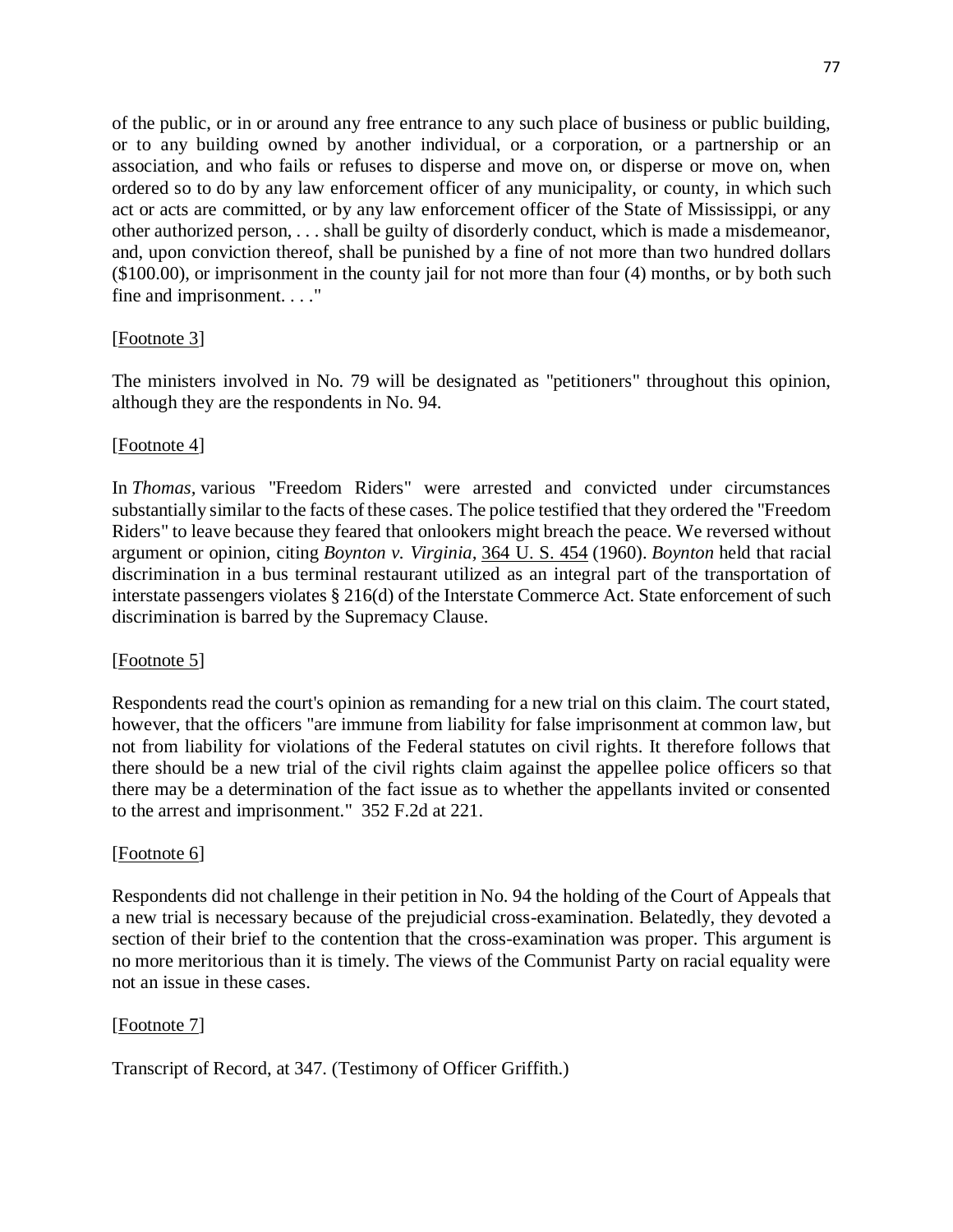#### [\[Footnote 8\]](https://supreme.justia.com/cases/federal/us/386/547/case.html#T8)

Petitioners attempted to suggest a "conspiracy" between Judge Spencer and the police officers by questioning him about his reasons for finding petitioners guilty in these cases and by showing that he had found other "Freedom Riders" guilty under similar circumstances in previous cases. The proof of conspiracy never went beyond this suggestion that inferences could be drawn from Judge Spencer's judicial decisions. *See* Transcript of Record at 35-371.

#### [\[Footnote 9\]](https://supreme.justia.com/cases/federal/us/386/547/case.html#T9)

Since our decision in *Tenney v. Brandhove, supra,* the courts of appeals have consistently held that judicial immunity is a defense to an action under § 1983. *See Bauers v. Heisel,* 361 F.2d 581 (C.A.3d Cir.1966), and cases cited therein.

#### [\[Footnote 10\]](https://supreme.justia.com/cases/federal/us/386/547/case.html#T10)

*See* Caveat, Restatement, Second, Torts § 121, at 207-208 (1965); *Miller v. Stinnett,* 257 F.2d 910 (C.A. 10th Cir.1958).

## [\[Footnote 11\]](https://supreme.justia.com/cases/federal/us/386/547/case.html#T11)

*See Golden v. Thompson,* 194 Miss. 241, 11 So.2d 906 (1943).

#### [\[Footnote 12\]](https://supreme.justia.com/cases/federal/us/386/547/case.html#T12)

The petition for certiorari in No. 79 also presented the question whether the Court of Appeals correctly dismissed the count based on the common law of Mississippi. We do not ordinarily review the holding of a court of appeals on a matter of state law, and we find no reason for departing from that tradition in this case. The state common law claim in this case is merely cumulative, and petitioners' right to recover for an invasion of their civil rights, subject to the defense of good faith and probable cause, is adequately secured by § 1983.

#### MR. JUSTICE DOUGLAS, dissenting.

I do not think that all judges, under all circumstances, no matter how outrageous their conduct, are immune from suit under 17 Stat. 13, 42 U.S.C. § 1983. The Court's ruling is not justified by the admitted need for a vigorous and independent judiciary, is not commanded by the common law doctrine of judicial immunity, and does not follow inexorably from our prior decisions.

The statute, which came on the books as § 1 of the Ku Klux Klan Act of April 20, 1871, 17 Stat. 13, provides that "every person" who, under color of state law or custom, "subjects, or causes to be subjected, any citizen . . . to the deprivation of any rights, privileges, or immunities secured by the Constitution and laws, shall be liable to the party injured in an action at law, suit in equity, or other proper proceeding for redress."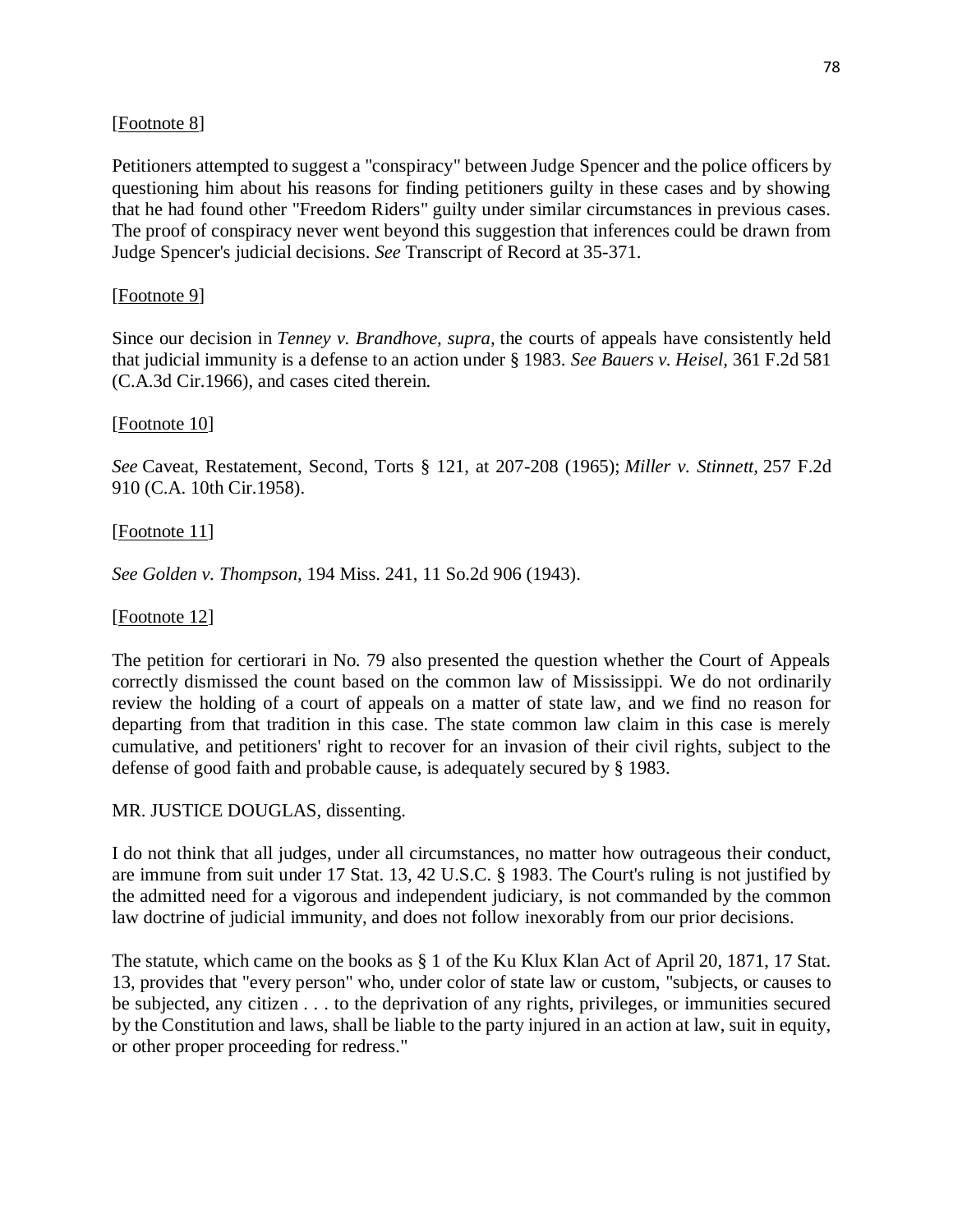To most, "every person" would mean every person, not every person except judges. Despite the plain import of those words, the Court decided in *Tenney v. Brandhove,* [341 U. S. 367,](https://supreme.justia.com/cases/federal/us/341/367/case.html) that state legislators are immune from suit as long as the deprivation of civil rights which they caused a person occurred while the legislators "were acting in a field where legislators traditionally have power to act." *Id.* at [341 U. S. 379.](https://supreme.justia.com/cases/federal/us/341/367/case.html#379) I dissented from the creation of that judicial exception, as I do from the creation of the present one.

The congressional purpose seems to me to be clear. A condition of lawlessness existed in certain of the States under which people were being denied their civil rights. Congress intended to provide a remedy for the wrongs being perpetrated. And its members were not unaware that certain members of the judiciary were implicated in the state of affairs which the statute was intended to rectify. It was often noted that "[i]mmunity is given to crime, and the records of the public tribunals are searched in vain for any evidence of effective redress." Cong.Globe, 42d Cong., 1st Sess., 374. Mr. Rainey of South Carolina noted that "[T]he courts are in many instances under the control of those who are wholly inimical to the impartial administration of law and equity."*Id.* at 394.

Congressman Beatty of Ohio claimed that it was the duty of Congress to listen to the appeals of those who, "by reason of popular sentiment or secret organizations or prejudiced juries or bribed judges, [cannot] obtain the rights and privileges due an American citizen. . . ." *Id.* at 429.

The members supporting the proposed measure were apprehensive that there had been a complete breakdown in the administration of justice in certain States, and that laws nondiscriminatory on their face were being applied in a discriminatory manner, that the newly won civil rights of the Negro were being ignored, and that the Constitution was being defied. It was against this background that the section was passed, and it is against this background that it should be interpreted.

It is said that, at the time of the statute's enactment, the doctrine of judicial immunity was well settled, and that Congress cannot be presumed to have intended to abrogate the doctrine, since it did not clearly evince such a purpose. This view is beset by many difficulties. It assumes that Congress could and should specify in advance all the possible circumstances to which a remedial statute might apply and state which cases are within the scope of a statute.

"Underlying [this] view is an atomistic conception of intention, coupled with what may be called a pointer theory of meaning. This view conceives the mind to be directed toward individual things, rather than toward general ideas, toward distinct situations of fact, rather than toward some significance in human affairs that these situations may share. If this view were taken seriously, then we would have to regard the intention of the draftsman of a statute directed against 'dangerous weapons' as being directed toward an endless series of individual objects: revolvers, automatic pistols, daggers, Bowie knives, etc. If a court applies the statute to a weapon its draftsman had not thought of, then it would be 'legislating,' not 'interpreting,' as even more obviously it would be if it were to apply the statute to a weapon not yet invented when the statute was passed."

Fuller, The Morality of Law 84 (1964).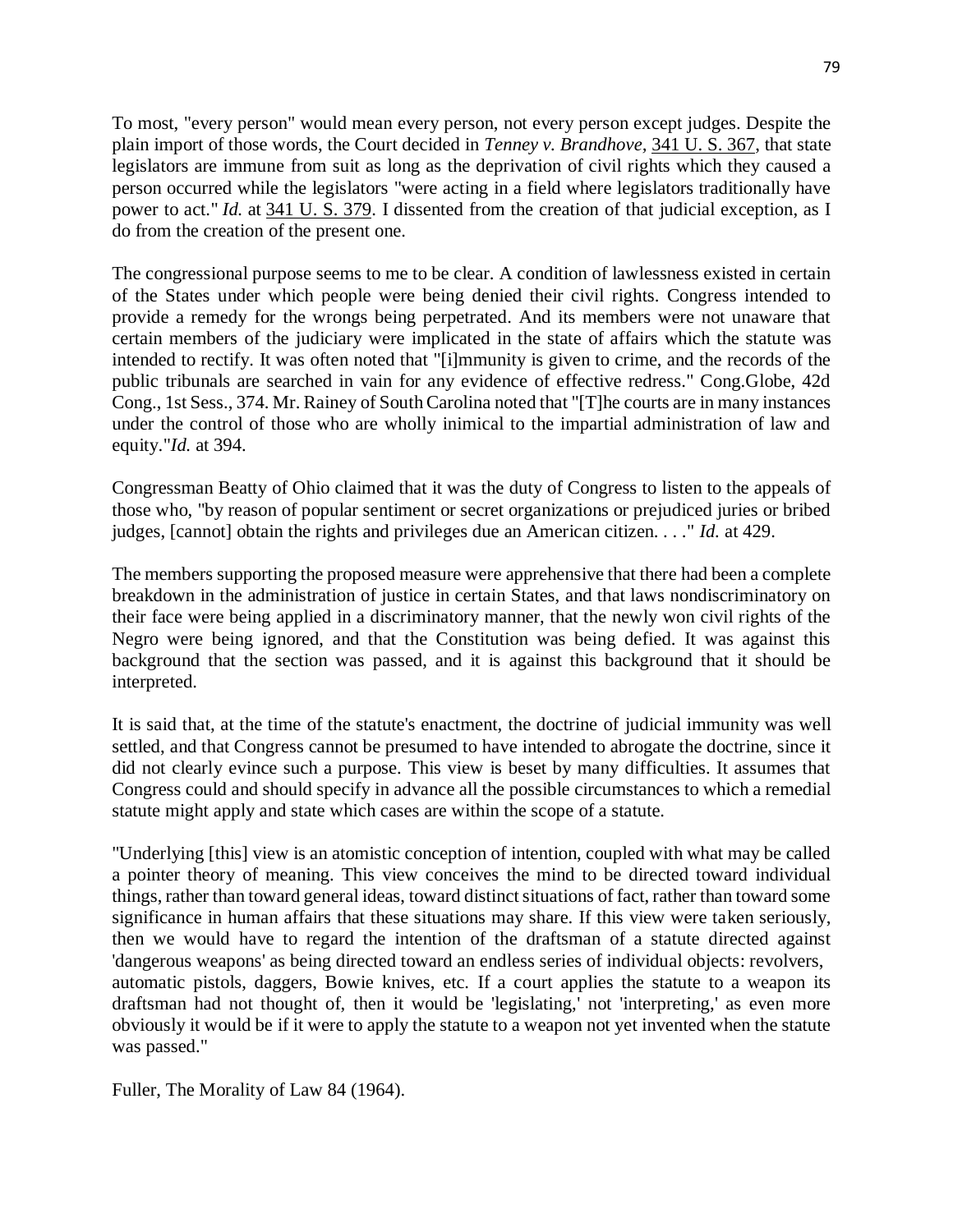Congress, of course, acts in the context of existing common law rules, and, in construing a statute, a court considers the "common law before the making of the Act." *Heydon's Case,* 3 Co.Rep. 7a, 76 Eng.Rep. 637 (Ex. 1584). But Congress enacts a statute to remedy the inadequacies of the preexisting law, including the common law.

## [\[Footnote 2/1\]](https://supreme.justia.com/cases/federal/us/386/547/case.html#F2/1)

It cannot be presumed that the common law is the perfection of reason, is superior to statutory law (Sedgwick, Construction of Statutes 270 (1st ed. 1857); Pound, Common Law and Legislation, 21 Harv.L.Rev. 383, 404-406 (1908)), and that the legislature always changes law for the worse. Nor should the canon of construction "statutes in derogation of the common law are to be strictly construed" be applied so as to weaken a remedial statute whose purpose is to remedy the defects of the preexisting law.

The position that Congress did not intend to change the common law rule of judicial immunity ignores the fact that every member of Congress who spoke to the issue assumed that the words of the statute meant what they said, and that judges would be liable. Many members of Congress objected to the statute because it imposed liability on members of the judiciary. Mr. Arthur of Kentucky opposed the measure because:

"Hitherto . . . no judge or court has been held liable, civilly or criminally, for judicial acts . . .. Under the provisions of [section 1], every judge in the State court . . . will enter upon and pursue the call of official duty with the sword of Damocles suspended over him . . .." Cong.Globe, 42d Cong., 1st Sess., 365-366.

And Senator Thurman noted that:

"There have been two or three instances already under the civil rights bill of State judges being taken into the United States district court, sometimes upon indictment for the offense . . . of honestly and conscientiously deciding the law to be as they understood it to be...."

"Is [section 1] intended to perpetuate that? Is it intended to enlarge it? Is it intended to extend it so that no longer a judge sitting on the bench to decide causes can decide them free from any fear except that of impeachment, which never lies in the absence of corrupt motive? Is that to be extended so that every judge of a State may be liable to be dragged before some Federal judge to vindicate his opinion and to be mulcted in damages if that Federal judge shall think the opinion was erroneous? That is the language of this bill." Cong.Globe, 42d Cong., 1st Sess., Appendix 217.

Mr. Lewis of Kentucky expressed the fear that:

"By the first section, in certain cases, the judge of a State court, though acting under oath of office, is made liable to a suit in the Federal court and subject to damages for his decision against a suitor. . .." Cong.Globe, 42d Cong., 1st Sess., 385.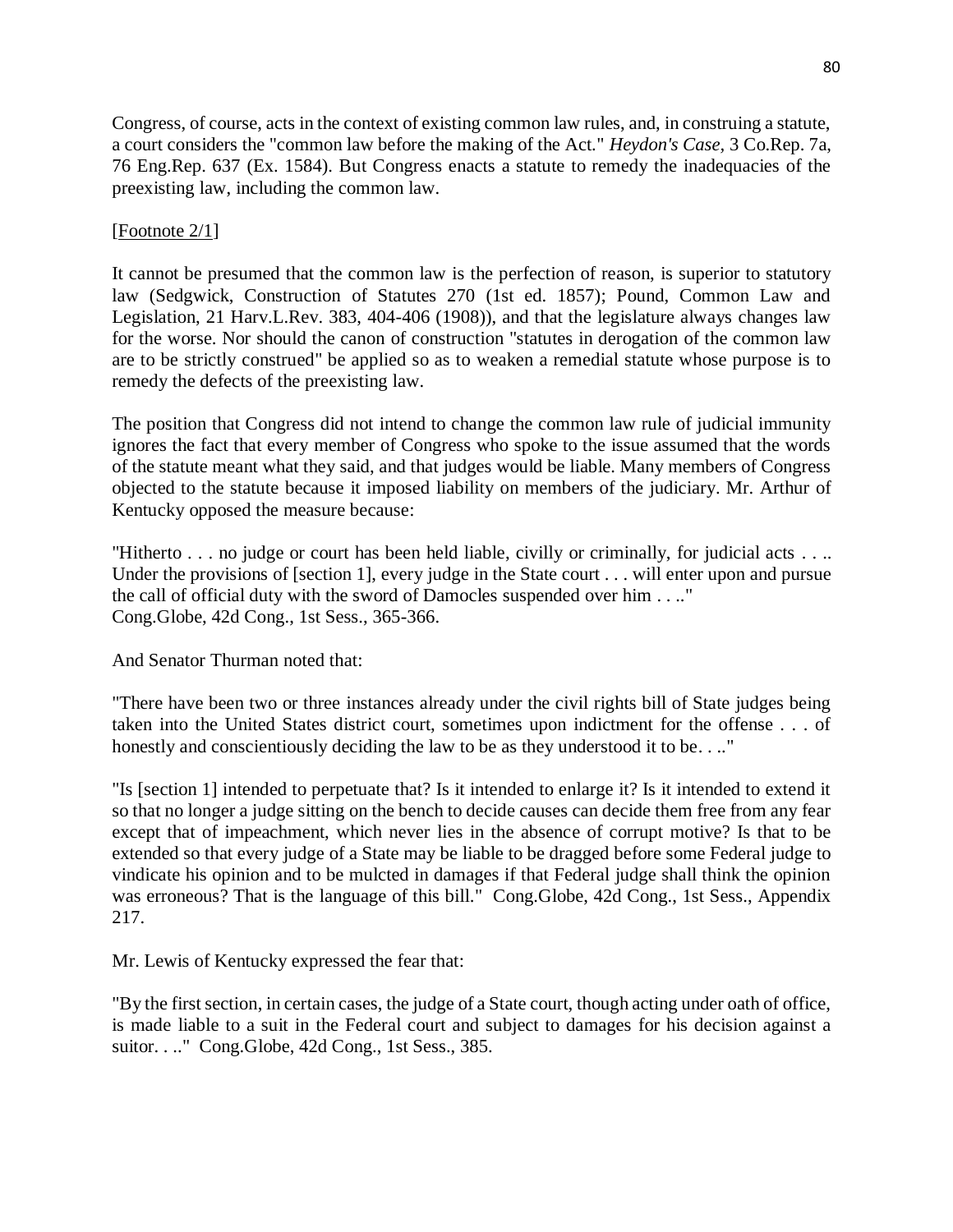Yet, despite the repeated fears of its opponents and the explicit recognition that the section would subject judges to suit, the section remained as it was proposed: it applied to "any person."

# [\[Footnote 2/2\]](https://supreme.justia.com/cases/federal/us/386/547/case.html#F2/2)

There was no exception for members of the judiciary. In light of the sharply contested nature of the issue of judicial immunity, it would be reasonable to assume that the judiciary would have been expressly exempted from the wide sweep of the section if Congress had intended such a result.

The section's purpose was to provide redress for the deprivation of civil rights. It was recognized that certain members of the judiciary were instruments of oppression, and were partially responsible for the wrongs to be remedied. The parade of cases coming to this Court shows that a similar condition now obtains in some of the States. Some state courts have been instruments of suppression of civil rights. The methods may have changed; the means may have become more subtle; but the wrong to be remedied still exists.

Today's decision is not dictated by our prior decisions. In *Ex parte Virginia,* [100 U.](https://supreme.justia.com/cases/federal/us/100/339/case.html) S. 339, the Court held that a judge who excluded Negroes from juries could be held liable under the Act of March 1, 1875 (18 Stat. 335), one of the Civil Rights Acts. The Court assumed that the judge was merely performing a ministerial function. But it went on to state that the judge would be liable under the statute even if his actions were judicial.

#### [\[Footnote 2/3\]](https://supreme.justia.com/cases/federal/us/386/547/case.html#F2/3)

It is one thing to say that the common law doctrine of judicial immunity is a defense to a common law cause of action. But it is quite another to say that the common law immunity rule is a defense to liability which Congress has imposed upon "any officer or other person," as in *Ex parte Virginia,* or upon "every person," as in these cases.

The immunity which the Court today grants the judiciary is not necessary to preserve an independent judiciary. If the threat of civil action lies in the background of litigation, so the argument goes, judges will be reluctant to exercise the discretion and judgment inherent in their position and vital to the effective operation of the judiciary. We should, of course, not protect a member of the judiciary "who is, in fact, guilty of using his powers to vent his spleen upon others, or for any other personal motive not connected with the public good." *Gregoire v. Biddle,* 177 F.2d 579, 581. To deny recovery to a person injured by the ruling of a judge acting for personal gain or out of personal motives would be "monstrous." *Ibid.* But it is argued that absolute immunity is necessary to prevent the chilling effects of a judicial inquiry, or the threat of such inquiry, into whether, in fact, a judge has been unfaithful to his oath of office. Thus, it is necessary to protect the guilty as well as the innocent.

#### [\[Footnote 2/4\]](https://supreme.justia.com/cases/federal/us/386/547/case.html#F2/4)

The doctrine of separation of powers is, of course, applicable only to the relations of coordinate branches of the same government, not to the relations between the branches of the Federal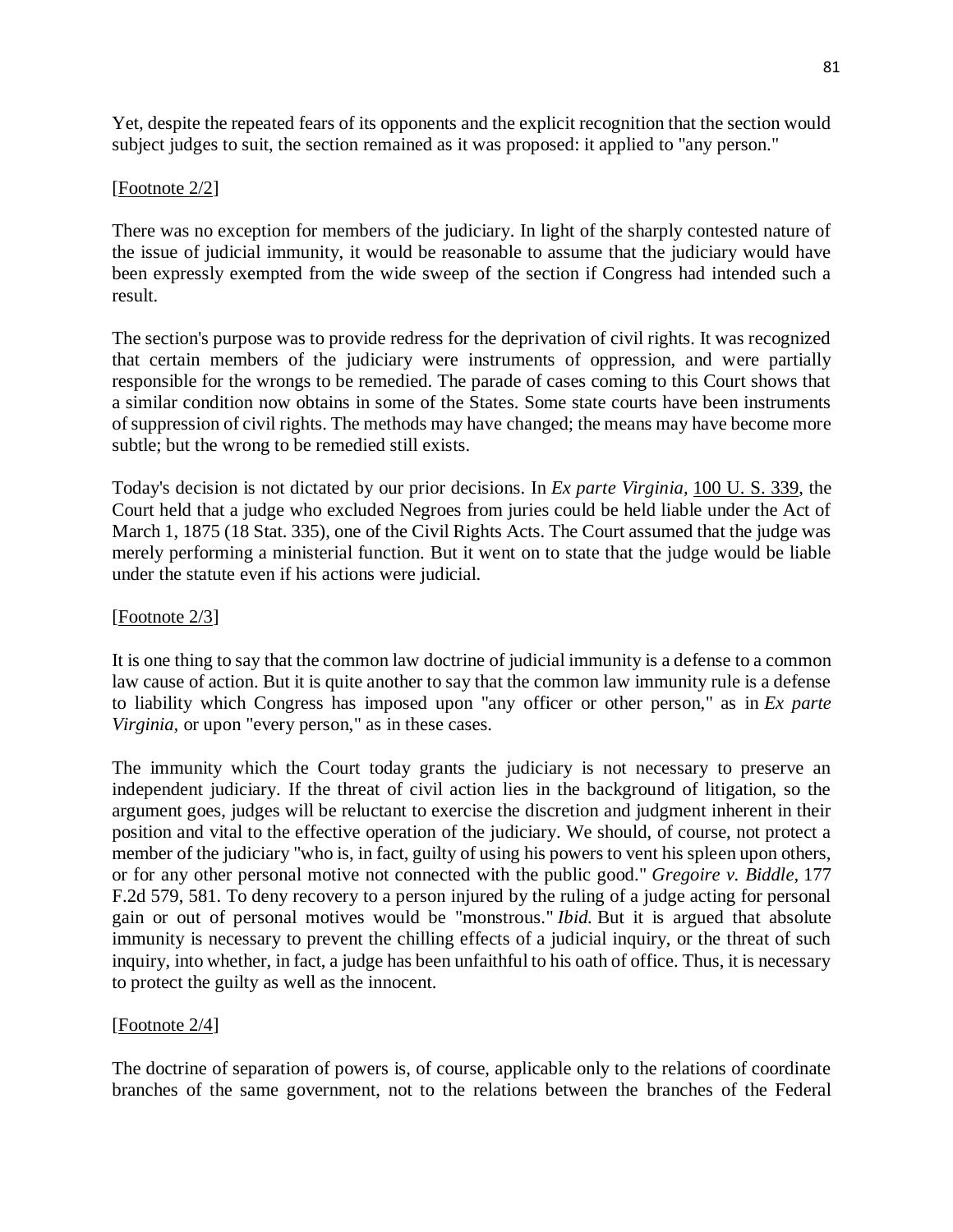Government and those of the States. *See Baker v. Carr,* [369 U. S. 186,](https://supreme.justia.com/cases/federal/us/369/186/case.html) [369 U. S. 210.](https://supreme.justia.com/cases/federal/us/369/186/case.html#210) Any argument that Congress could not impose liability on state judges for the deprivation of civil rights would thus have to be based upon the claim that doing so would violate the theory of division of powers between the Federal and State Governments. This claim has been foreclosed by the cases recognizing "that Congress has the power to enforce provisions of the Fourteenth Amendment against those who carry a badge of authority of a State. . .." *Monroe v. Pape,* [365 U.](https://supreme.justia.com/cases/federal/us/365/167/case.html)  [S. 167,](https://supreme.justia.com/cases/federal/us/365/167/case.html) [365 U. S. 171-](https://supreme.justia.com/cases/federal/us/365/167/case.html#171)172. In terms of the power of Congress, I can see no difference between imposing liability on a state police officer (*Monroe v. Pape, supra*) and on a state judge. The question presented is not of constitutional dimension; it is solely a question of statutory interpretation.

The argument that the actions of public officials must not be subjected to judicial scrutiny because to do so would have an inhibiting effect on their work is but a more sophisticated manner of saying "The King can do no wrong."

#### [\[Footnote 2/5\]](https://supreme.justia.com/cases/federal/us/386/547/case.html#F2/5)

Chief Justice Cockburn long ago disposed of the argument that liability would deter judges: "I cannot believe that judges . . . would fail to discharge their duty faithfully and fearlessly according to their oaths and consciences . . . from any fear of exposing themselves to actions at law. I am persuaded that the number of such actions would be infinitely small, and would be easily disposed of. While, on the other hand, I can easily conceive cases in which judicial opportunity might be so perverted and abused for the purpose of injustice as that, on sound principles, the authors of such wrong ought to be responsible to the parties wronged." *Dawkins v. Lord Paulet,* L.R. 5 Q.B. 94, 110

#### (C.J. Cockburn, dissenting).

This is not to say that a judge who makes an honest mistake should be subjected to civil liability. It is necessary to exempt judges from liability for the consequences of their honest mistakes. The judicial function involves an informed exercise of judgment. It is often necessary to choose between differing versions of fact, to reconcile opposing interests, and to decide closely contested issues. Decisions must often be made in the heat of trial. A vigorous and independent mind is needed to perform such delicate tasks. It would be unfair to require a judge to exercise his independent judgment and then to punish him for having exercised it in a manner which, in retrospect, was erroneous. Imposing liability for mistaken, though honest judicial acts, would curb the independent mind and spirit needed to perform judicial functions. Thus, a judge who sustains a conviction on what he forthrightly considers adequate evidence should not be subjected to liability when an appellate court decides that the evidence was not adequate. Nor should a judge who allows a conviction under what is later held an unconstitutional statute.

But that is far different from saying that a judge shall be immune from the consequences of any of his judicial actions, and that he shall not be liable for the knowing and intentional deprivation of a person's civil rights. What about the judge who conspires with local law enforcement officers to "railroad" a dissenter? What about the judge who knowingly turns a trial into a "kangaroo" court? Or one who intentionally flouts the Constitution in order to obtain a conviction? Congress,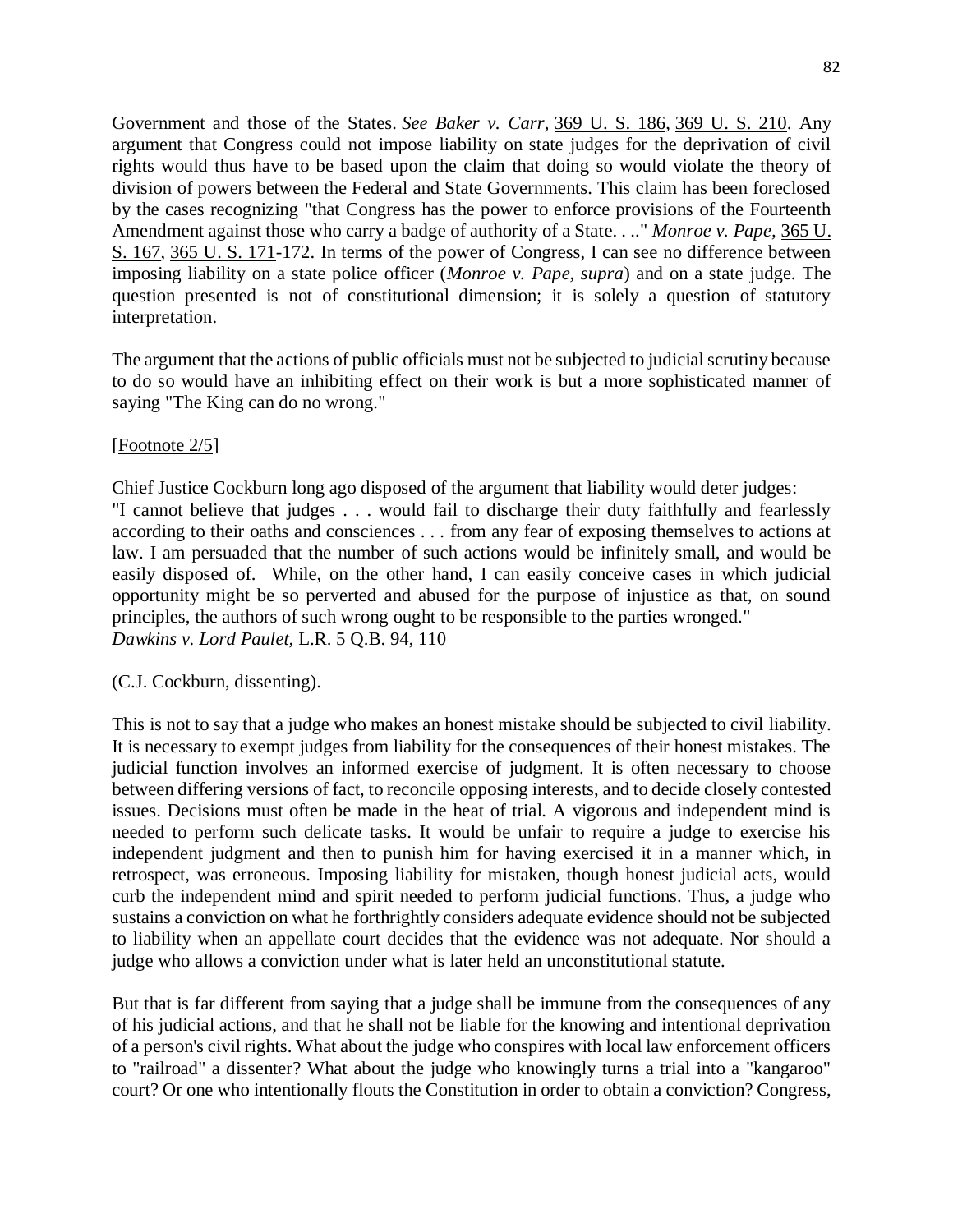I think, concluded that the evils of allowing intentional, knowing deprivations of civil rights to go unredressed far outweighed the speculative inhibiting effects which might attend an inquiry into a judicial deprivation of civil rights.

#### [\[Footnote 2/6\]](https://supreme.justia.com/cases/federal/us/386/547/case.html#F2/6)

The plight of the oppressed is indeed serious. Under *City of Greenwood v. Peacock,* [384 U. S.](https://supreme.justia.com/cases/federal/us/384/808/case.html)  [808,](https://supreme.justia.com/cases/federal/us/384/808/case.html) the defendant cannot remove to a federal court to prevent a state court from depriving him of his civil rights. And under the rule announced today, the person cannot recover damages for the deprivation.

## [\[Footnote 3/1\]](https://supreme.justia.com/cases/federal/us/386/547/case.html#T2/1)

"Remedial statutes are to be liberally construed." *See generally* Llewellyn, Remarks on the Theory of Appellate Decision and the Rules or Canons About How Statutes Are To Be Construed, 3 Vand.L.Rev. 395 (1950); Llewellyn, The Common Law Tradition, Appendix C (1960).

#### [\[Footnote 3/2\]](https://supreme.justia.com/cases/federal/us/386/547/case.html#T2/2)

As altered by the reviser who prepared the Revised Statutes of 1878, and as printed in 42 U.S.C. § 1983, the statute refers to "every person," rather than to "any person."

#### [\[Footnote 3/3\]](https://supreme.justia.com/cases/federal/us/386/547/case.html#T2/3)

The opinion in *Ex parte Virginia, supra,* did not mention [Bradley v. Fisher,](https://supreme.justia.com/cases/federal/us/80/335/case.html) 13 Wall. 335, which held that a judge could not be held liable for causing the name of an attorney to be struck from the court rolls. But in *Bradley,* the action was not brought under any of the Civil Rights Acts.

#### [\[Footnote 3/4\]](https://supreme.justia.com/cases/federal/us/386/547/case.html#T2/4)

Other justifications for the doctrine of absolute immunity have been advanced: (1) preventing threat of suit from influencing decision; (2) protecting judges from liability for honest mistakes; (3) relieving judges of the time and expense of defending suits; (4) removing an impediment to responsible men entering the judiciary; (5) necessity of finality; (6) appellate review is satisfactory remedy; (7) the judge's duty is to the public and not to the individual; (8) judicial self-protection; (9) separation of powers. *See generally* Jennings, Tort Liability of Administrative Officers, 21 Minn.L.Rev. 263, 271-272 (1937).

#### [\[Footnote 3/5\]](https://supreme.justia.com/cases/federal/us/386/547/case.html#T2/5)

Historically, judicial immunity was a corollary to that theory. Since the King could do no wrong, the judges, his delegates for dispensing justice, "ought not to be drawn into question for any supposed corruption [for this tends] to the slander of the justice of the King." *Floyd & Barker,* 12 Co.Rep. 23, 25, 77 Eng.Rep. 1305, 1307 (Star Chamber 1607). Because the judges were the personal delegates of the King, they should be answerable to him alone. [Randall v. Brigham,](https://supreme.justia.com/cases/federal/us/74/523/case.html) 7 Wall. 523, [74 U. S. 539.](https://supreme.justia.com/cases/federal/us/74/523/case.html#539)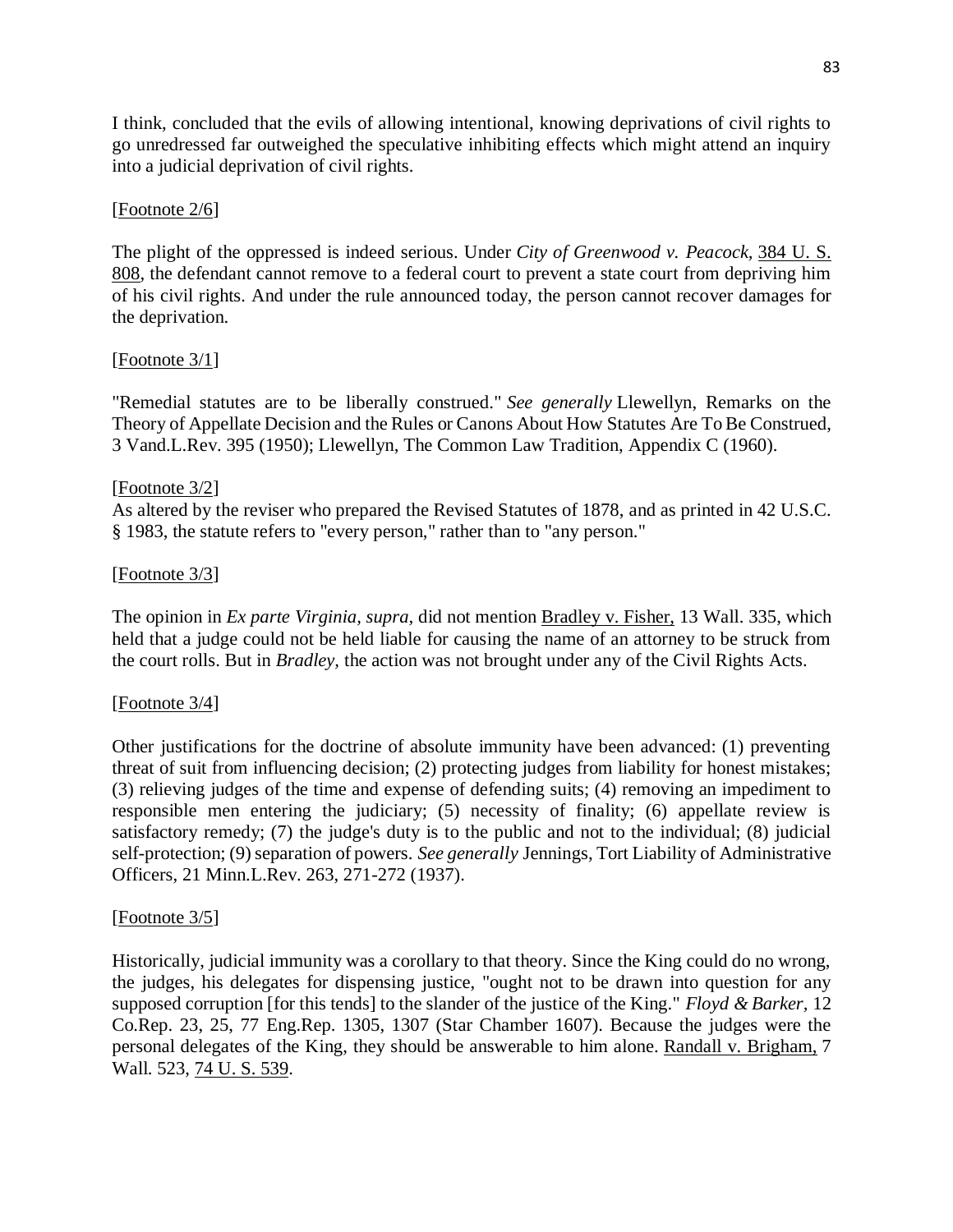#### [\[Footnote 3/6\]](https://supreme.justia.com/cases/federal/us/386/547/case.html#T2/6)

A judge is liable for injury caused by a ministerial act; to have immunity, the judge must be performing a judicial function. *See, e.g.,* [100 U. S.](https://supreme.justia.com/cases/federal/us/100/339/case.html) [100 U. S. 339;](https://supreme.justia.com/cases/federal/us/100/339/case.html) 2 Harper & James, The Law of Torts, 1642-1643 (1956). The presence of malice and the intention to deprive a person of his constitutional rights he exercises no discretion or individual judgment; he acts no longer as a judge, but as a "minister" of his own prejudices.

#### **Stump v. Sparkman**

Stump v. Sparkman 435 U.S. 349 (1978) U.S. Supreme Court Stump v. Sparkman, 435 U.S. 349 (1978) Stump v. Sparkman No. 76-1750 Argued January 10, 1978 Decided March 28, 1978 435 U.S. 349

#### *CERTIORARI TO THE UNITED STATES COURT OF APPEALS FOR THE SEVENTH CIRCUIT*

A mother filed a petition in affidavit form in an Indiana Circuit Court, a court of general jurisdiction under an Indiana statute, for authority to have her "somewhat retarded" 15-year-old daughter (a respondent here) sterilized, and petitioner Circuit Judge approved the petition the same day in an *ex parte* proceeding without a hearing and without notice to the daughter or appointment of a guardian *ad litem.* The operation was performed shortly thereafter, the daughter having been told that she was to have her appendix removed. About two years later, she was married, and her inability to become pregnant led her to discover that she had been sterilized. As a result, she and her husband (also a respondent here) filed suit in Federal District Court pursuant to 42 U.S.C. § 1983 against her mother, the mother's attorney, the Circuit Judge, the doctors who performed or assisted in the sterilization, and the hospital where it was performed, seeking damages for the alleged violation of her constitutional rights. Holding that the constitutional claims required a showing of state action and that the only state action alleged was the Circuit Judge's approval of the sterilization petition, the District Court held that no federal action would lie against any of the defendants because the Circuit Judge, the only state agent, was absolutely immune from suit under the doctrine of judicial immunity. The Court of Appeals reversed, holding that the "crucial issue" was whether the Circuit Judge acted within his jurisdiction, that he had not, that, accordingly, he was not immune from damages liability, and that, in any event, he had forfeited his immunity "because of his failure to comply with elementary principles of procedural due process."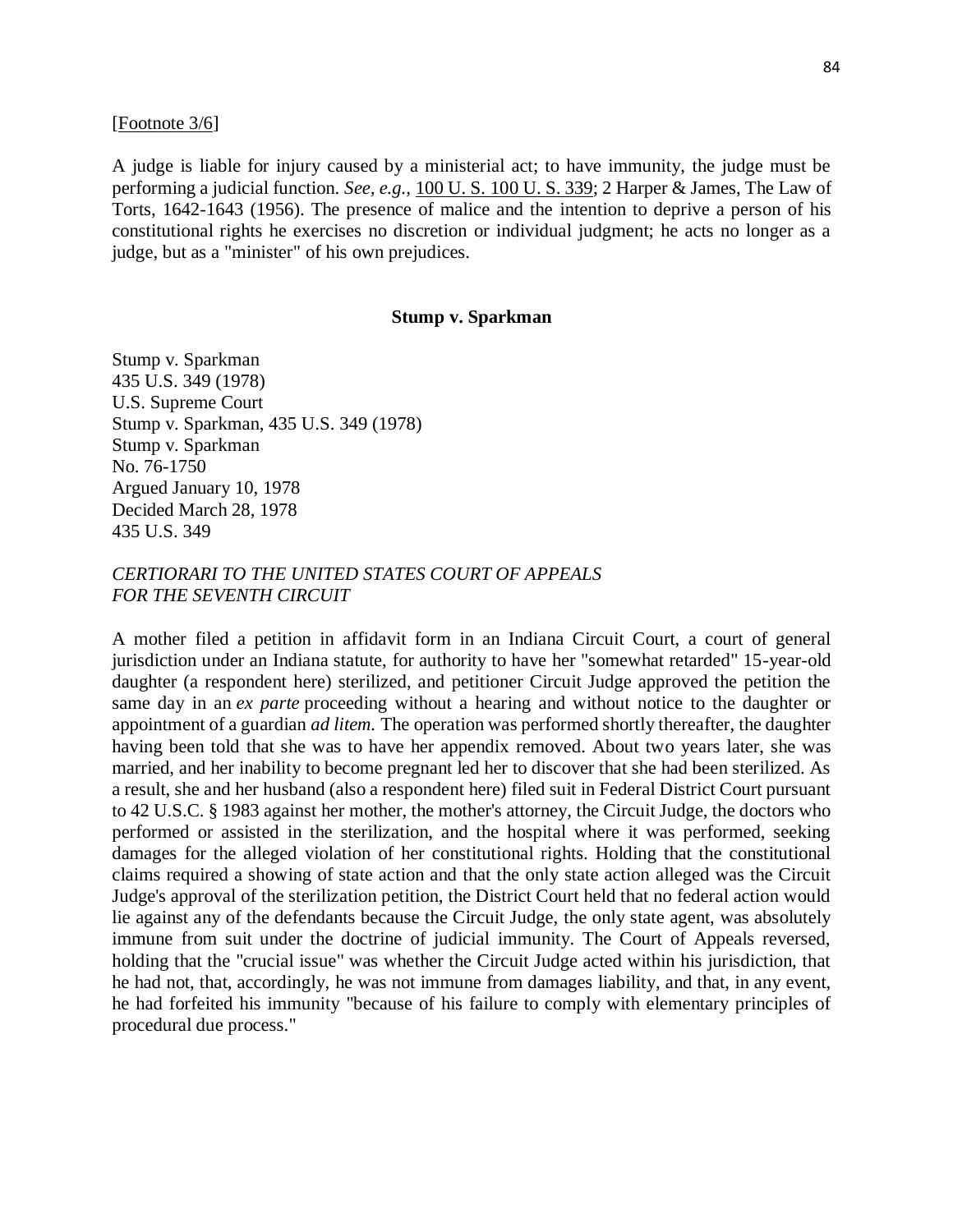*Held:* The Indiana law vested in the Circuit Judge the power to entertain and act upon the petition for sterilization, and he is, therefore, immune from damages liability even if his approval of the petition was in error. Pp. [435 U. S. 355-](https://supreme.justia.com/cases/federal/us/435/349/case.html#355)364.

(a) A judge will not be deprived of immunity because the action he took was in error, was done maliciously, or was in excess of his authority, but, rather, he will be subject to liability only when he has acted in the "clear absence of all jurisdiction," [Bradley v. Fisher,](https://supreme.justia.com/cases/federal/us/80/335/case.html) 13 Wall. 335, [80 U. S.](https://supreme.justia.com/cases/federal/us/80/335/case.html#351)  [351.](https://supreme.justia.com/cases/federal/us/80/335/case.html#351) Pp. [435 U. S. 355-](https://supreme.justia.com/cases/federal/us/435/349/case.html#355)357.

(b) Here, there was not "clear absence of all jurisdiction" in the Circuit Court to consider the sterilization petition. That court had jurisdiction under the Indiana statute granting it broad general jurisdiction, it appearing that neither by statute nor by case law had such jurisdiction been circumscribed to foreclose consideration of the petition. Pp. [435 U. S. 357-](https://supreme.justia.com/cases/federal/us/435/349/case.html#357)358.

(c) Because the Circuit Court is a court of general jurisdiction, neither the procedural errors the Circuit Judge may have committed nor the lack of a specific statute authorizing his approval of the petition in question rendered him liable in damages for the consequences of his actions. Pp. [435 U. S. 358-](https://supreme.justia.com/cases/federal/us/435/349/case.html#358)360.

(d) The factors determining whether an act by a judge is "judicial" relate to the nature of the act itself (whether it is a function normally performed by a judge) and the expectation of the parties (whether they dealt with the judge in his judicial capacity), and here, both of these elements indicate that the Circuit Judge's approval of the sterilization petition was a judicial act, even though he may have proceeded with informality. Pp. [435 U. S. 360-](https://supreme.justia.com/cases/federal/us/435/349/case.html#360)363.

(e) Disagreement with the action taken by a judge does not justify depriving him of his immunity, and, thus, the fact that, in this case, tragic consequences ensued from the judge's action does not deprive him of his immunity; moreover, the fact that the issue before the judge is a controversial one, as here, is all the more reason that he should be able to act without fear of suit. Pp. [435 U.](https://supreme.justia.com/cases/federal/us/435/349/case.html#363)  [S. 363-](https://supreme.justia.com/cases/federal/us/435/349/case.html#363)364.

552 F.2d 172, reversed and remanded.

WHITE, J., delivered the opinion of the Court, in which BURGER, C.J., and BLACKMUN, REHNQUIST, and STEVENS, JJ., joined. STEWART, J., filed a dissenting opinion, in which MARSHALL and POWELL, JJ., joined, *post,* p. [435 U. S. 364.](https://supreme.justia.com/cases/federal/us/435/349/case.html#364) POWELL, J., filed a dissenting opinion, *post,* p. [435 U. S. 369.](https://supreme.justia.com/cases/federal/us/435/349/case.html#369) BRENNAN, J., took no part in the consideration or decision of the case.

MR. JUSTICE WHITE delivered the opinion of the Court.

This case requires us to consider the scope of a judge's immunity from damages liability when sued under 42 U.S.C. § 1983.

I

The relevant facts underlying respondents' suit are not in dispute. On July 9, 171, Ora Spitler McFarlin, the mother of respondent Linda Kay Spitler Sparkman, presented to Judge Harold D.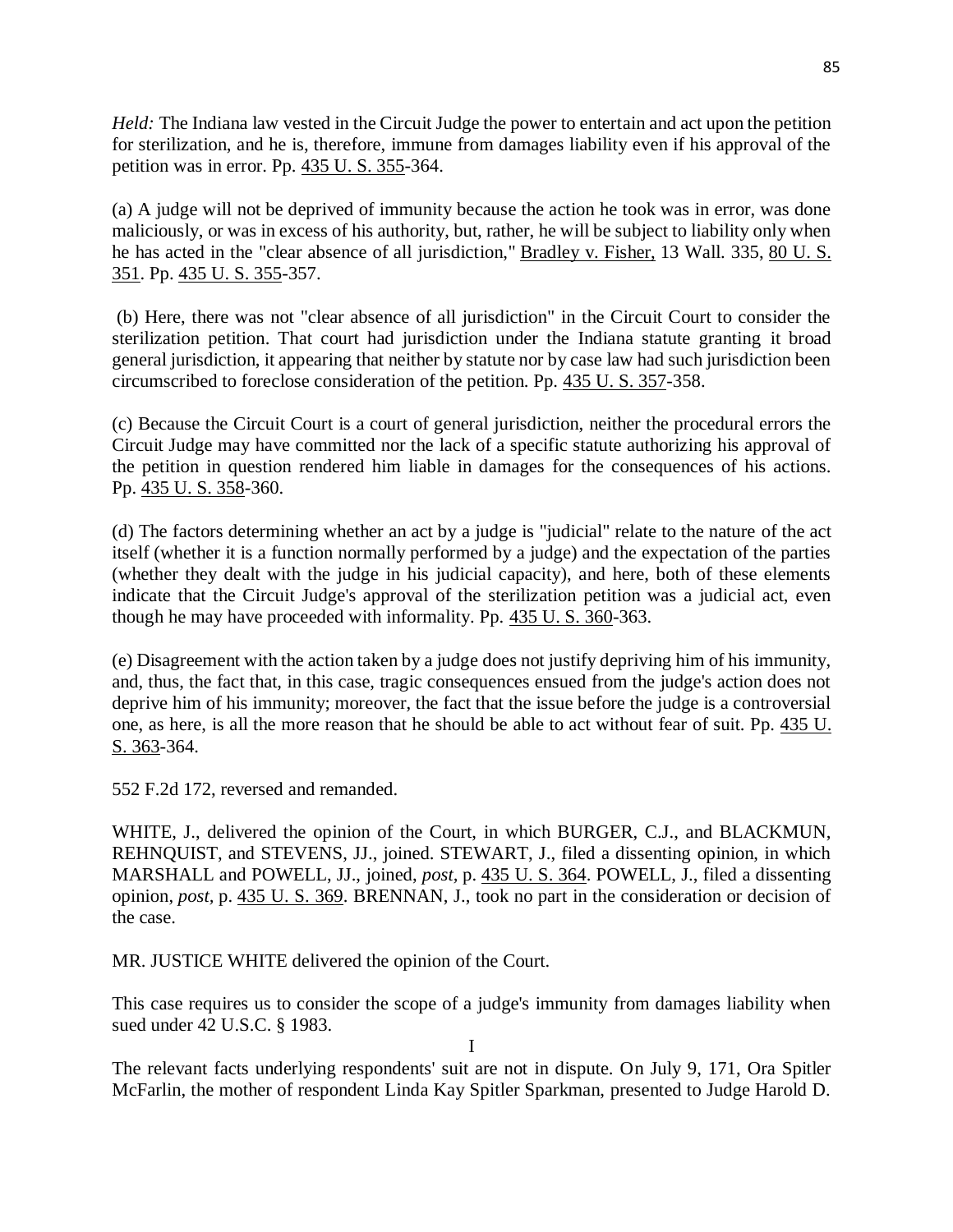Stump of the Circuit Court of DeKalb County, Ind., a document captioned "Petition To Have Tubal Ligation Performed On Minor and Indemnity Agreement." The document had been drafted by her attorney, a petitioner here. In this petition, Mrs. McFarlin stated under oath that her daughter was 15 years of age and was "somewhat retarded," although she attended public school and had been promoted each year with her class. The petition further stated that Linda had been associating with "older youth or young men" and had stayed out overnight with them on several occasions. As a result of this behavior and Linda's mental capabilities, it was stated that it would be in the daughter's best interest if she underwent a tubal ligation in order "to prevent unfortunate circumstances. . . ." In the same document, Mrs. McFarlin also undertook to indemnify and hold harmless Dr. John Hines, who was to perform the operation, and the DeKalb Memorial Hospital, where the operation was to take place, against all causes of action that might arise as a result of the performance of the tubal ligation.

## [\[Footnote 1\]](https://supreme.justia.com/cases/federal/us/435/349/case.html#F1)

The petition was approved by Judge Stump on the same day. He affixed his signature as "Judge, DeKalb Circuit Court," to the statement that he did "hereby approve the above Petition by affidavit form on behalf of Ora Spitler McFarlin, to have Tubal Ligation performed upon her minor daughter, Linda Spitler, subject to said Ora Spitler McFarlin covenanting and agreeing to indemnify and keep indemnified Dr. John Hines and the DeKalb Memorial Hospital from any matters or causes of action arising therefrom."

On July 15, 1971, Linda Spitler entered the DeKalb Memorial Hospital, having been told that she was to have her appendix removed. The following day, a tubal ligation was performed upon her. She was released several days later, unaware of the true nature of her surgery.

Approximately two years after the operation, Linda Spitler was married to respondent Leo Sparkman. Her inability to become pregnant led her to discover that she had been sterilized during the 1971 operation. As a result of this revelation, the Sparkmans filed suit in the United States District Court for the Northern District of Indiana against Mrs. McFarlin, her attorney, Judge Stump, the doctors who had performed and assisted in the tubal ligation, and the DeKalb Memorial Hospital. Respondents sought damages for the alleged violation of Linda Sparkman's constitutional rights;

#### [\[Footnote 2\]](https://supreme.justia.com/cases/federal/us/435/349/case.html#F2)

also asserted were pendent state claims for assault and battery, medical malpractice, and loss of potential fatherhood.

Ruling upon the defendants' various motions to dismiss the complaint, the District Court concluded that each of the constitutional claims asserted by respondents required a showing of state action, and that the only state action alleged in the complaint was the approval by Judge Stump, acting as Circuit Court Judge, of the petition presented to him by Mrs. McFarlin. The Sparkmans sought to hold the private defendants liable on a theory that they had conspired with Judge Stump to bring about the allegedly unconstitutional acts. The District Court, however, held that no federal action would lie against any of the defendants because Judge Stump, the only state agent, was absolutely immune from suit under the doctrine of judicial immunity. The court stated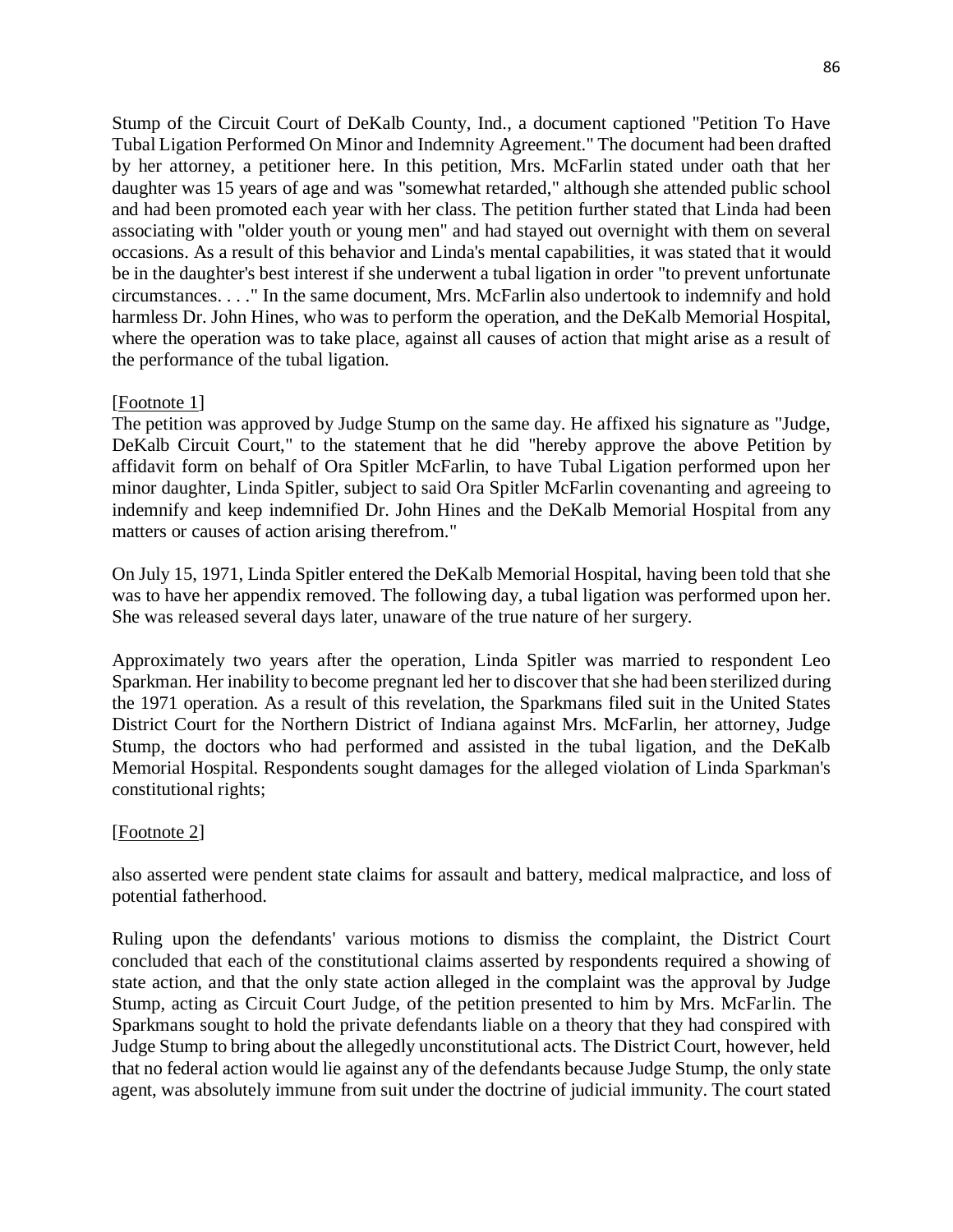that "whether or not Judge Stump's 'approval' of the petition may, in retrospect, appear to have been premised on an erroneous view of the law, Judge Stump surely had jurisdiction to consider the petition and to act thereon." *Sparkman v. McFarlin,* Civ. No. F 75-129 (ND Ind., May 13, 1976). Accordingly, under [Bradley v. Fisher,](https://supreme.justia.com/cases/federal/us/80/335/case.html) 13 Wall. 335[,80 U. S. 351](https://supreme.justia.com/cases/federal/us/80/335/case.html#351) (1872), Judge Stump was entitled to judicial immunity.

# [\[Footnote 3\]](https://supreme.justia.com/cases/federal/us/435/349/case.html#F3)

On appeal, the Court of Appeals for the Seventh Circuit reversed the judgment of the District Court, [\[Footnote 4\]](https://supreme.justia.com/cases/federal/us/435/349/case.html#F4) holding that the "crucial issue" was "whether Judge Stump acted within his jurisdiction" and concluding that he had not. 52 F.2d at 174. He was accordingly not immune from damages liability under the controlling authorities. The Court of Appeals also held that the judge had forfeited his immunity "because of his failure to comply with elementary principles of procedural due process." *Id.* at 176.

We granted certiorari, 434 U.S. 815 (1977), to consider the correctness of this ruling. We reverse. II.

The governing principle of law is well established, and is not questioned by the parties. As early as 1872, the Court recognized that it was "a general principle of the highest importance to the proper administration of justice that a judicial officer, in exercising the authority vested in him, [should] be free to act upon his own convictions, without apprehension of personal consequences to himself." *Bradley v. Fisher, supra* at [80 U. S. 347.](https://supreme.justia.com/cases/federal/us/80/335/case.html#347)

# [\[Footnote 5\]](https://supreme.justia.com/cases/federal/us/435/349/case.html#F5)

For that reason, the Court held that judges of courts of superior or general jurisdiction are not liable to civil actions for their judicial acts, even when such acts are in excess of their jurisdiction and are alleged to have been done maliciously or corruptly. "13 Wall. at 80 U.S. 351.

# [\[Footnote 6\]](https://supreme.justia.com/cases/federal/us/435/349/case.html#F6)

Later, we held that this doctrine of judicial immunity was applicable in suits under § 1 of the Civil Rights Act of 1871, 42 U.S.C. § 1983, for the legislative record gave no indication that Congress intended to abolish this long-established principle. *Pierson v. Ray,* [386 U. S. 547](https://supreme.justia.com/cases/federal/us/386/547/case.html) (1967).

The Court of Appeals correctly recognized that the necessary inquiry in determining whether a defendant judge is immune from suit is whether, at the time he took the challenged action, he had jurisdiction over the subject matter before him. Because "some of the most difficult and embarrassing questions which a judicial officer is called upon to consider and determine relate to his jurisdiction . . .," *Bradley, supra,* at [80 U. S. 352,](https://supreme.justia.com/cases/federal/us/80/335/case.html#352) the scope of the judge's jurisdiction must be construed broadly where the issue is the immunity of the judge. A judge will not be deprived of immunity because the action he took was in error, was done maliciously, or was in excess of his authority; rather, he will be subject to liability only when he has acted in the "clear absence of all jurisdiction."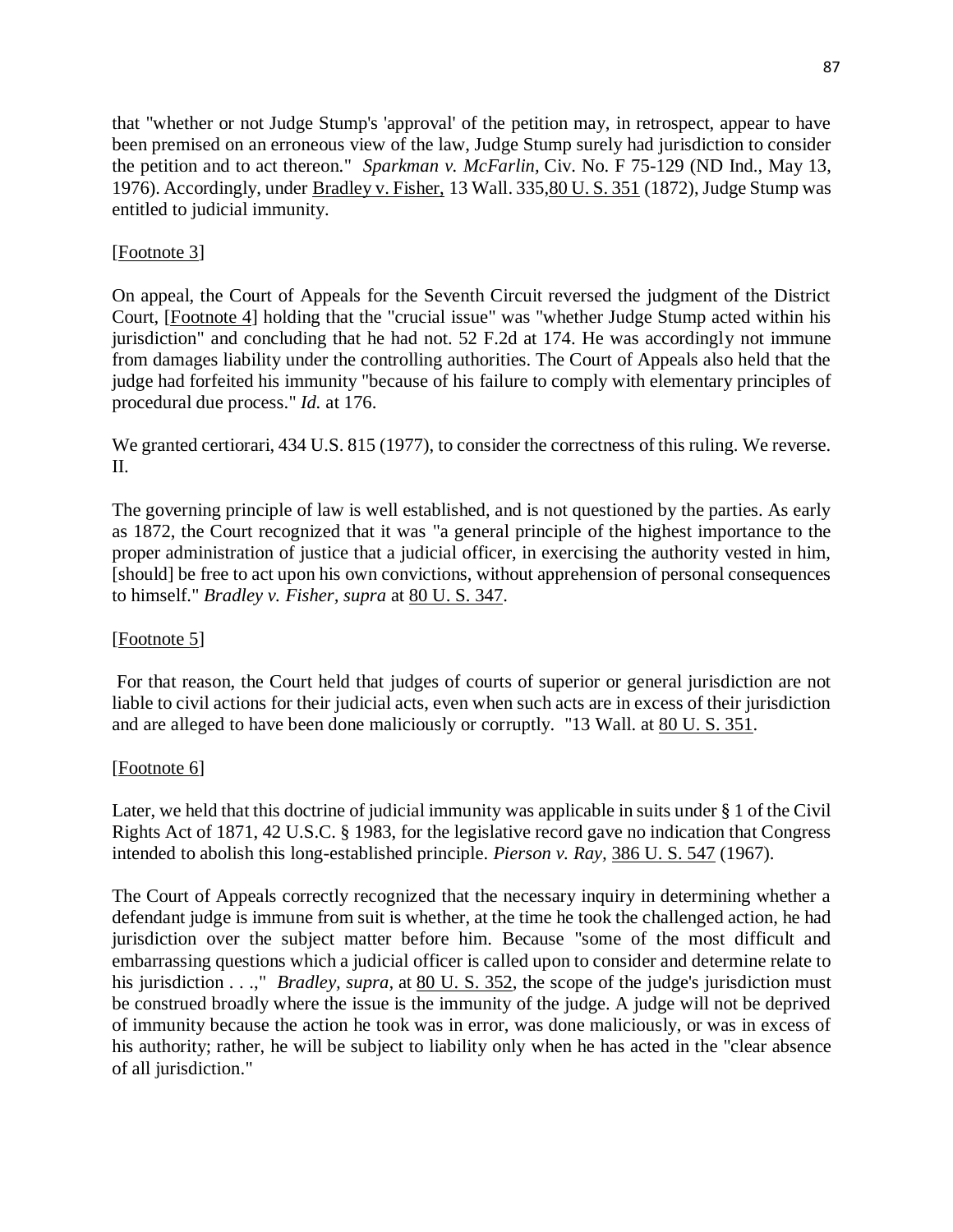#### [\[Footnote 7\]](https://supreme.justia.com/cases/federal/us/435/349/case.html#F7)

88

We cannot agree that there was a "clear absence of all jurisdiction" in the DeKalb County Circuit Court to consider the petition presented by Mrs. McFarlin. As an Indiana Circuit Court Judge, Judge Stump had "original exclusive jurisdiction in all cases at law and in equity whatsoever . . . ," jurisdiction over the settlement of estates and over guardianships, appellate jurisdiction as conferred by law, and jurisdiction over "all other causes, matters and proceedings where exclusive jurisdiction thereof is not conferred by law upon some other court, board or officer." Ind.Code § 33 l l 3 (1975).

#### [\[Footnote 8\]](https://supreme.justia.com/cases/federal/us/435/349/case.html#F8)

This is indeed a broad jurisdictional grant; yet the Court of Appeals concluded that Judge Stump did not have jurisdiction over the petition authorizing Linda Sparkman's sterilization. In so doing, the Court of Appeals noted that the Indiana statutes provided for the sterilization of institutionalized persons under certain circumstances, *see* Ind.Code §§ 16-13-13-1 through 16- 13-13-4 (1973), but otherwise contained no express authority for judicial approval of tubal ligations. It is true that the statutory grant of general jurisdiction to the Indiana circuit courts does not itemize types of cases those courts may hear, and hence does not expressly mention sterilization petitions presented by the parents of a minor. But, in our view, it is more significant that there was no Indiana statute and no case law in 1971 prohibiting a circuit court, a court of general jurisdiction, from considering a petition of the type presented to Judge Stump. The statutory authority for the sterilization of institutionalized persons in the custody of the State does not warrant the inference that a court of general jurisdiction has no power to act on a petition for sterilization of a minor in the custody of her parents, particularly where the parents have authority under the Indiana statutes to "consent to and contract for medical or hospital care or treatment of [the minor] including surgery." Ind.Code § 16-8-4-2 (1973). The District Court concluded that Judge Stump had jurisdiction under § 33-4-4-3 to entertain and act upon Mrs. McFarlin's petition. We agree with the District Court, it appearing that neither by statute nor by case law has the broad jurisdiction granted to the circuit courts of Indiana been circumscribed to foreclose consideration of a petition for authorization of a minor's sterilization. The Court of Appeals also concluded that support for Judge Stump's actions could not be found in the common law of Indiana, relying in particular on the Indiana Court of Appeals' intervening decision in *A.L. v. G.R.H.,* 163 Ind.App. 636, 325 N.E.2d 501 (1975). In that case, the Indiana court held that a parent does not have a common law right to have a minor child sterilized, even though the parent might "sincerely believe the child's adulthood would benefit therefrom." *Id.* at 638, 325 N.E.2d at 502. The opinion, however, speaks only of the rights of the parents to consent to the sterilization of their child, and does not question the *jurisdiction* of a circuit judge who is presented with such a petition from a parent. Although, under that case, a circuit judge would err as a matter of law if he were to approve a parent's petition seeking the sterilization of a child, the opinion in *A.L. v. G.R.H.* does not indicate that a circuit judge is without jurisdiction to entertain the petition. Indeed, the clear implication of the opinion is that, when presented with such a petition, the circuit judge should deny it on its merits, rather than dismiss it for lack of jurisdiction.

Perhaps realizing the broad scope of Judge Stump's jurisdiction, the Court of Appeals stated that, even if the action taken by him was not foreclosed under the Indiana statutory scheme, it would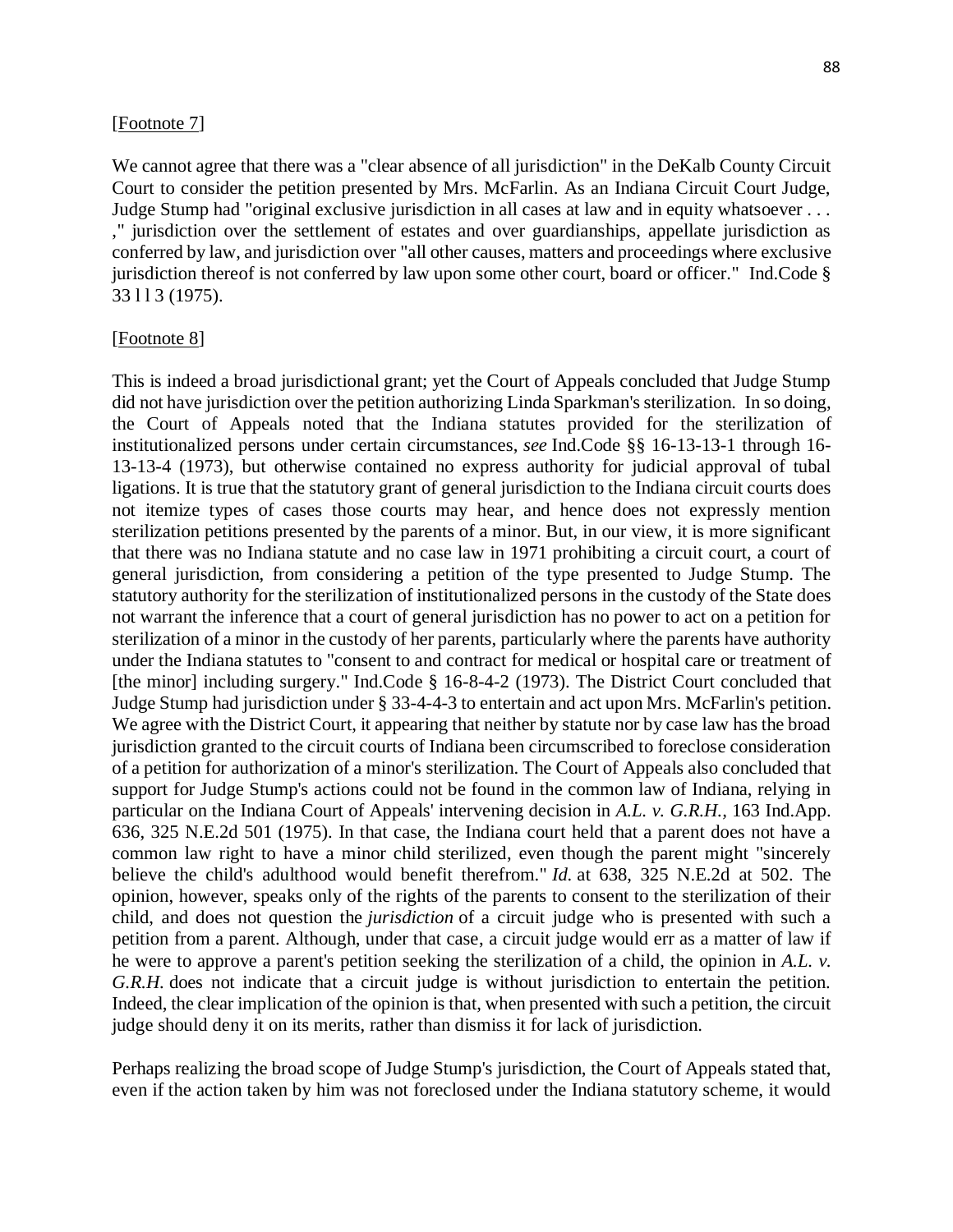still be "an illegitimate exercise of his common law power because of his failure to comply with elementary principles of procedural due process." 552 F.2d at 176. This misconceives the doctrine of judicial immunity. A judge is absolutely immune from liability for his judicial acts even if his exercise of authority is flawed by the commission of grave procedural errors. The Court made this point clear in *Bradley,* 13 Wall. at [80 U. S. 357,](https://supreme.justia.com/cases/federal/us/80/335/case.html#357) where it stated:

"[T]his erroneous manner in which [the court's] jurisdiction was exercised, however it may have affected the validity of the act, did not make the act any less a judicial act; nor did it render the defendant liable to answer in damages for it at the suit of the plaintiff, as though the court had proceeded without having any jurisdiction whatever. . .."

We conclude that the Court of Appeals, employing an unduly restrictive view of the scope of Judge Stump's jurisdiction, erred in holding that he was not entitled to judicial immunity. Because the court over which Judge Stump presides is one of general jurisdiction, neither the procedural errors he may have committed nor the lack of a specific statute authorizing his approval of the petition in question rendered him liable in damages for the consequences of his actions.

The respondents argue that, even if Judge Sump had jurisdiction to consider the petition presented to him by Mrs. McFarlin, he is still not entitled to judicial immunity, because his approval of the petition did not constitute a "judicial" act. It is only for acts performed in his "judicial" capacity that a judge is absolutely immune, they say. We do not disagree with this statement of the law, but we cannot characterize the approval of the petition as a nonjudicial act.

Respondents themselves stated in their pleadings before the District Court that Judge Stump was "clothed with the authority of the state" at the time that he approved the petition, and that "he was acting as a county circuit court judge." Plaintiffs' Reply Brief to Memorandum Filed on Behalf of Harold D. Stump in Support of his Motion to Dismiss in Civ. No. F 75-129, p. 6. They nevertheless now argue that Judge Stump's approval of the petition was not a judicial act, because the petition was not given a docket number, was not placed on file with the clerk's office, and was approved in an *ex parte* proceeding without notice to the minor, without a hearing, and without the appointment of a guardian *ad litem.*

This Court has not had occasion to consider, for purposes of the judicial immunity doctrine, the necessary attributes of a judicial act; but it has previously rejected the argument, somewhat similar to the one raised here, that the lack of formality involved in the Illinois Supreme Court's consideration of a petitioner's application for admission to the state bar prevented it from being a "judicial proceeding" and from presenting a case or controversy that could be reviewed by this Court. *In re Summers,* [325 U. S. 561](https://supreme.justia.com/cases/federal/us/325/561/case.html) (1945). Of particular significance to the present case, the Court in *Summers* noted the following:

"The record does not show that any process issued or that any appearance was made. . .. While no entry was placed by the Clerk in the file, on a docket, or in a judgment roll, the Court took cognizance of the petition and passed an order which is validated by the signature of the presiding officer." *Id.* at [325 U. S. 567.](https://supreme.justia.com/cases/federal/us/325/561/case.html#567) Because the Illinois court took cognizance of the petition for admission and acted upon it, the Court held that a case or controversy was presented. Similarly, the Court of Appeals for the Fifth Circuit has held that a state district judge was entitled to judicial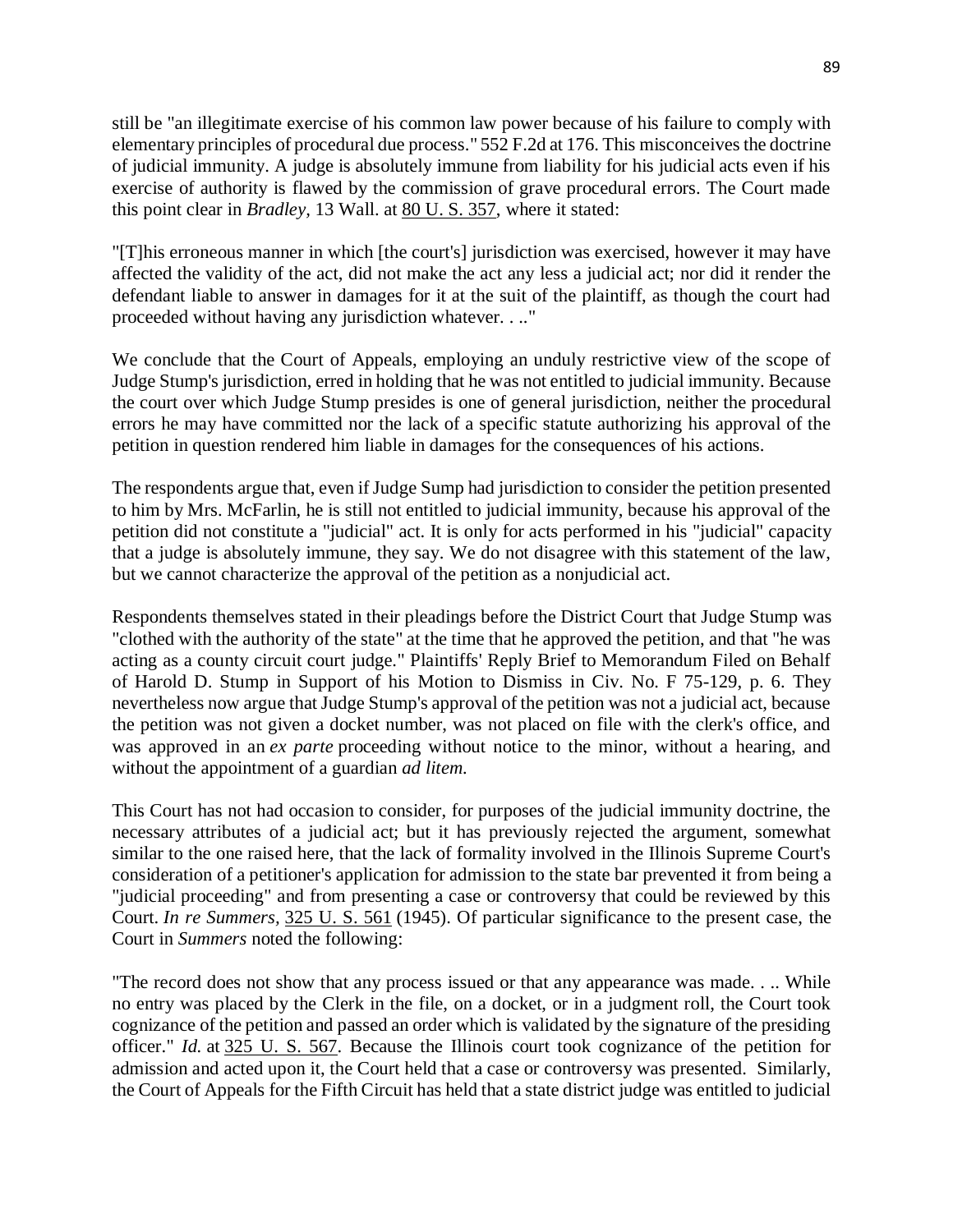immunity, even though, "at the time of the altercation [giving rise to the suit], Judge Brown was not in his judge's robes, he was not in the courtroom itself, and he may well have violated state and/or federal procedural requirements regarding contempt citations." *McAlester v. Brown,* 469 F.2d 1280, 1282 (1972).

#### [\[Footnote 9\]](https://supreme.justia.com/cases/federal/us/435/349/case.html#F9)

Among the factors relied upon by the Court of Appeals in deciding that the judge was acting within his judicial capacity was the fact that "the confrontation arose directly and immediately out of a visit to the judge in his official capacity." *Ibid.*

## [\[Footnote 10\]](https://supreme.justia.com/cases/federal/us/435/349/case.html#F10)

The relevant cases demonstrate that the factors determining whether an act by a judge is a "judicial" one relate to the nature of the act itself, *i.e.,* whether it is a function normally performed by a judge, and to the expectations of the parties, *i.e.,* whether they dealt with the judge in his judicial capacity. Here, both factors indicate that Judge Stump's approval of the sterilization petition was a judicial act.

## [\[Footnote 11\]](https://supreme.justia.com/cases/federal/us/435/349/case.html#F11)

State judges with general jurisdiction not infrequently are called upon in their official capacity to approve petitions relating to the affairs of minors, as for example, a petition to settle a minor's claim. Furthermore, as even respondents have admitted, at the time he approved the petition presented to him by Mrs. McFarlin, Judge Stump was "acting as a county circuit court judge." *See supra* at [435 U. S. 360.](https://supreme.justia.com/cases/federal/us/435/349/case.html#360) We may infer from the record that it was only because Judge Stump served in that position that Mrs. McFarlin, on the advice of counsel, submitted the petition to him for his approval. Because Judge Stump performed the type of act normally performed only by judges, and because he did so in his capacity as a Circuit Court Judge, we find no merit to respondents' argument that the informality with which he proceeded rendered his action nonjudicial and deprived him of his absolute immunity.

#### [\[Footnote 12\]](https://supreme.justia.com/cases/federal/us/435/349/case.html#F12)

Both the Court of Appeals and the respondents seem to suggest that, because of the tragic consequences of Judge Stump's actions, he should not be immune. For example, the Court of Appeals noted that "[t]here are actions of purported judicial character that a judge, even when exercising general jurisdiction, is not empowered to take," 552 F.2d at 176, and respondents argue that Judge Stump's action was "so unfair" and "so totally devoid of judicial concern for the interests and wellbeing of the young girl involved" as to disqualify it as a judicial act. Brief for Respondents 18. Disagreement with the action taken by the judge, however, does not justify depriving that judge of his immunity. Despite the unfairness to litigants that sometimes results, the doctrine of judicial immunity is thought to be in the best interests of "the proper administration of justice . . . [, for it allows] a judicial officer, in exercising the authority vested in him [to] be free to act upon his own convictions, without apprehension of personal consequences to himself."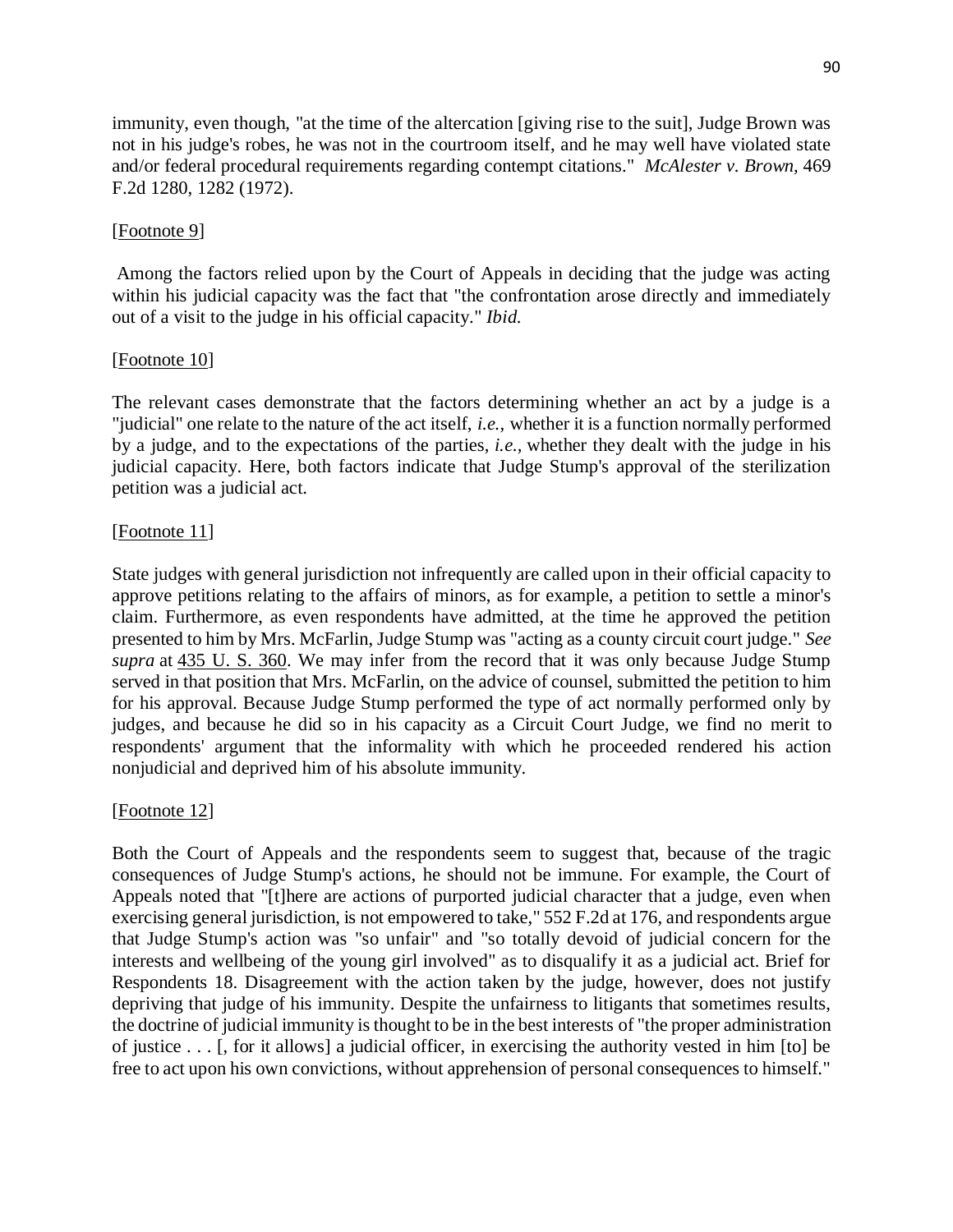*Bradley v. Fisher*, 13 Wall. at [80 U. S. 347.](https://supreme.justia.com/cases/federal/us/80/335/case.html#347) The fact that the issue before the judge is a controversial one is all the more reason that he should be able to act without fear of suit. As the Court pointed out in *Bradley:*

"Controversies involving not merely great pecuniary interests, but the liberty and character of the parties, and consequently exciting the deepest feelings, are being constantly determined in those courts, in which there is great conflict in the evidence and great doubt as to the law which should govern their decision. It is this class of cases which impose upon the judge the severest labor, and often create in his mind a painful sense of responsibility." *Id.* at [80 U. S. 348.](https://supreme.justia.com/cases/federal/us/80/335/case.html#348)

The Indiana law vested in Judge Stump the power to entertain and act upon the petition for sterilization. He is, therefore, under the controlling cases, immune from damages liability even if his approval of the petition was in error. Accordingly, the judgment of the Court of Appeals is reversed, and the case is remanded for further proceedings consistent with this opinion.

## *It is so ordered.*

MR. JUSTICE BRENNAN took no part in the consideration or decision of this case.

## [\[Footnote 1\]](https://supreme.justia.com/cases/federal/us/435/349/case.html#T1)

The full text of the petition presented to Judge Stump read as follows:

## "STATE OF INDIANA" "COUNTY OF DEKALB)"

## "*PETITION TO HAVE TUBAL LIGATION PERFORMED ON"* "*MINOR AND INDEMNITY AGREEMENT"*

"Ora Spitler McFarlin, being duly sworn upon her oath states that she is the natural mother of and has custody of her daughter, Linda Spitler, age fifteen (15) being born January 24, 1956 and said daughter resides with her at 108 Iwo Street, Auburn, DeKalb County, Indiana."

"Affiant states that her daughter's mentality is such that she is considered to be somewhat retarded although she is attending or has attended the public schools in DeKalb Central School System and has been passed along with other children in her age level even though she does not have what is considered normal mental capabilities and intelligence. Further, that said affiant has had problems in the home of said child as a result of said daughter leaving the home on several occasions to associate with older youth or young men and as a matter of fact having stayed overnight with said youth or men and about which incidents said affiant did not become aware of until after such incidents occurred. As a result of this behavior and the mental capabilities of said daughter, affiant believes that it is to the best interest of said child that a Tubal Ligation be performed on said minor daughter to prevent unfortunate circumstances to occur and since it is impossible for the affiant as mother of said minor child to maintain and control a continuous observation of the activities of said daughter each and every day."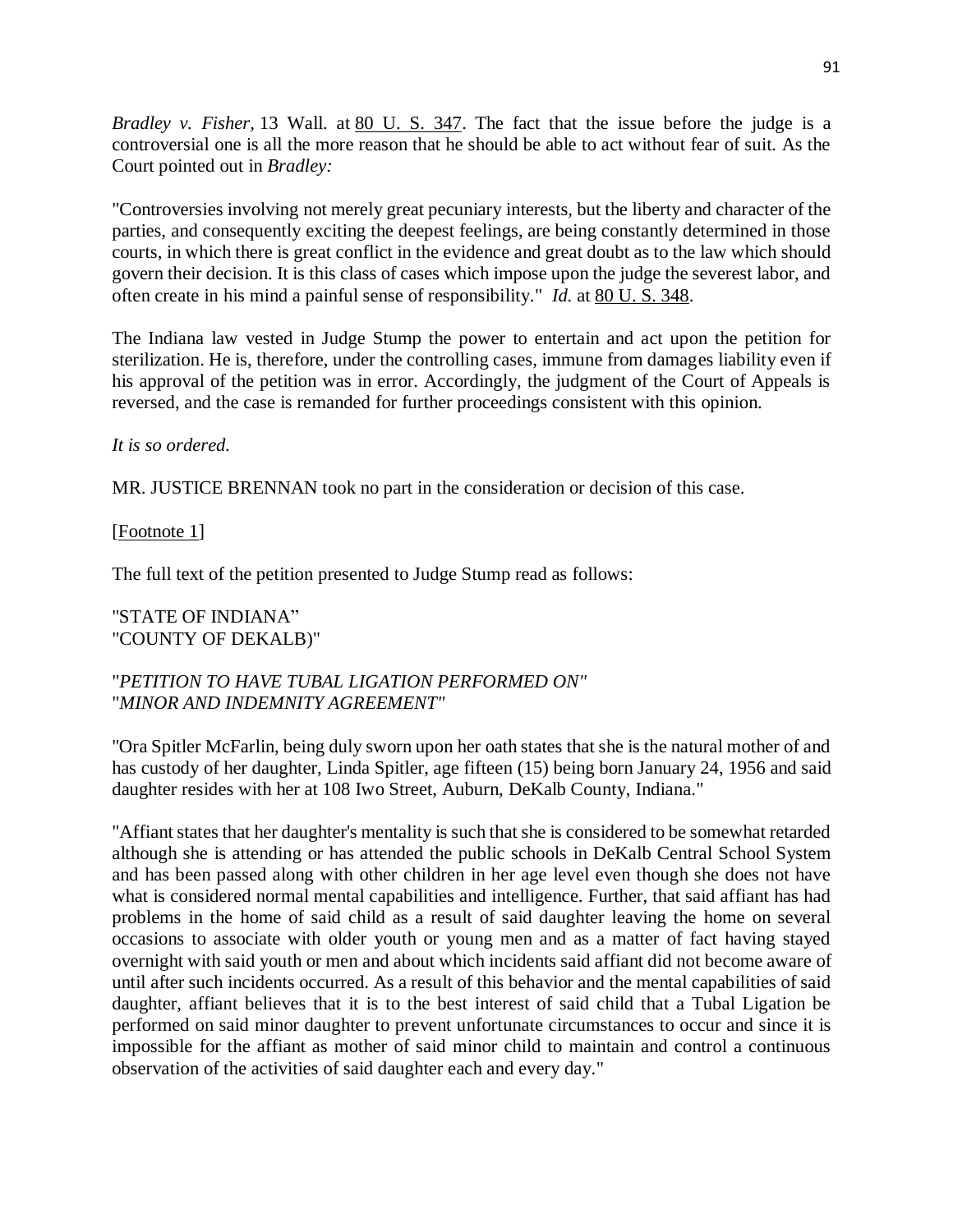"Said affiant does hereby in consideration of the Court of the DeKalb Circuit Court approving the Tubal Ligation being performed upon her minor daughter does hereby [*sic*] covenant and agree to indemnify and keep indemnified and hold Dr. John Hines; Auburn, Indiana, who said affiant is requesting perform said operation and the DeKalb Memorial Hospital, Auburn, Indiana, whereas [*sic*] said operation will be performed, harmless from and against all or any matters or causes of action that could or might arise as a result of the performing of said Tubal Ligation."

"IN WHITENESS WHEREOF, said affiant, Ora Spitler McFarlin, has hereunto subscribed her name this 9th day of July, 1971."

"/s/ ORA SPITLER McFARLIN" "Ora Spitler McFarlin" rj: *Petitioner* lj:

"Subscribed and sworn to before me this 9th day of July, 1971."

"/s/ WARREN G. SUNDAY" "Warren G. Sunday"

rj: *Notary Public*

lj:

"My commission expires January 4, 1975"

"*-------------------"*

"I, Harold D. Stump, Judge of the DeKalb Circuit Court, do hereby approve the above Petition by affidavit form on behalf of Ora Spitler McFarlin, to have Tubal Ligation performed upon her minor daughter, Linda Spitler, subject to said Ora Spitler McFarlin covenanting and agreeing to indemnify and keep indemnified Dr. John Hines and the DeKalb Memorial Hospital from any matters or causes of action arising therefrom."

"/s/ HAROLD D. STUMP"

rj: *Judge, DeKalb Circuit Court* lj: "Dated July 9, 1971"

[\[Footnote 2\]](https://supreme.justia.com/cases/federal/us/435/349/case.html#T2)

The District Court gave the following summary of the constitutional claims asserted by the Sparkmans: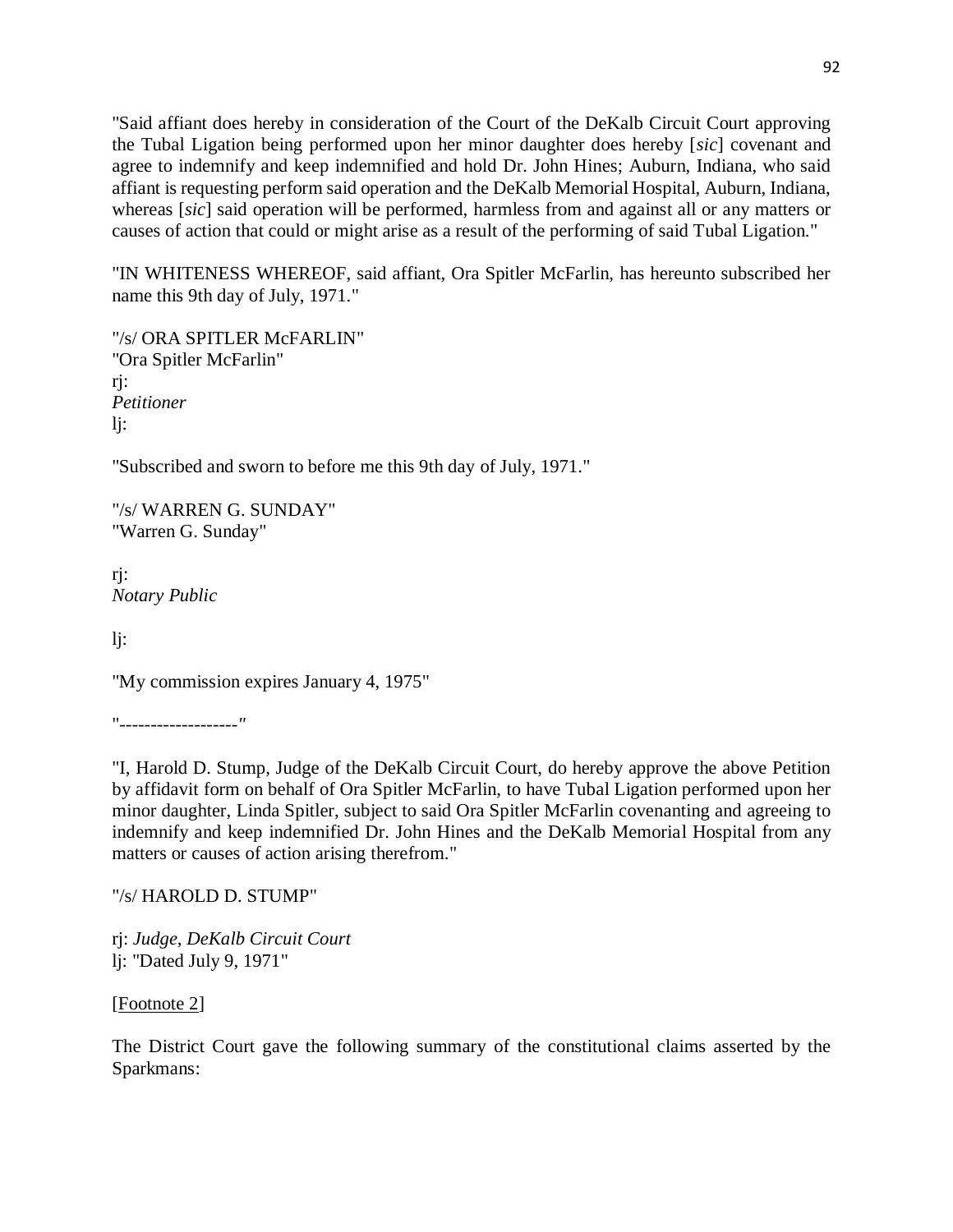"Whether laid under section 1331 or 1343(3) and whether asserted directly or via section 1983 and 1985, plaintiffs' grounds for recovery are asserted to rest on the violation of constitutional rights. Plaintiffs urge that defendants violated the following constitutional guarantees:"

"1. that the actions were arbitrary, and thus in violation of the due process clause of the Fourteenth Amendment;"

"2. that Linda was denied procedural safeguards required by the Fourteenth Amendment;"

"3. that the sterilization was permitted without the promulgation of standards;"

"4. that the sterilization was an invasion of privacy;"

"5. that the sterilization violated Linda's right to procreate;"

"6. that the sterilization was cruel and unusual punishment;"

"7. that the use of sterilization as punishment for her alleged retardation or lack of self-discipline violated various constitutional guarantees;"

"8. that the defendants failed to follow certain Indiana statutes, thus depriving Linda of due process of law; and"

"9. that defendants violated the equal protection clause, because of the differential treatment accorded Linda on account of her sex, marital status, and allegedly low mental capacity." *Sparkman v. McFarlin,* Civ. No. F 75-129 (ND Ind., May 13, 1976).

## [\[Footnote 3\]](https://supreme.justia.com/cases/federal/us/435/349/case.html#T3)

The District Court granted the defendants' motion to dismiss the federal claims for that reason, and dismissed the remaining pendent state claims for lack of subject matter jurisdiction.

#### [\[Footnote 4\]](https://supreme.justia.com/cases/federal/us/435/349/case.html#T4)

*Sparkman v. McFarlin,* 552 F.2d 172 (CA7 1977).

#### [\[Footnote 5\]](https://supreme.justia.com/cases/federal/us/435/349/case.html#T5)

Even earlier, in [Randall v. Brigham,](https://supreme.justia.com/cases/federal/us/74/523/case.html) 7 Wall. 523 (1869), the Court stated that judges are not responsible "to private parties in civil actions for their judicial acts, however injurious may be those acts, and however much they may deserve condemnation, unless perhaps where the acts are palpably in excess of the jurisdiction of the judges, and are done maliciously or corruptly." *Id.* at [74 U. S. 537.](https://supreme.justia.com/cases/federal/us/74/523/case.html#537) In *Bradley,* the Court reconsidered that earlier statement and concluded that "the qualifying words used were not necessary to a correct statement of the law. . .." 13 Wall. at [80 U. S. 351.](https://supreme.justia.com/cases/federal/us/80/335/case.html#351)

#### [\[Footnote 6\]](https://supreme.justia.com/cases/federal/us/435/349/case.html#T6)

In holding that a judge was immune for his judicial acts, even when such acts were performed in excess of his jurisdiction, the Court in *Bradley* stated:

"A distinction must be here observed between excess of jurisdiction and the clear absence of all jurisdiction over the subject matter. Where there is clearly no jurisdiction over the subject matter, any authority exercised is a usurped authority, and, for the exercise of such authority when the want of jurisdiction is known to the judge, no excuse is permissible. But where jurisdiction over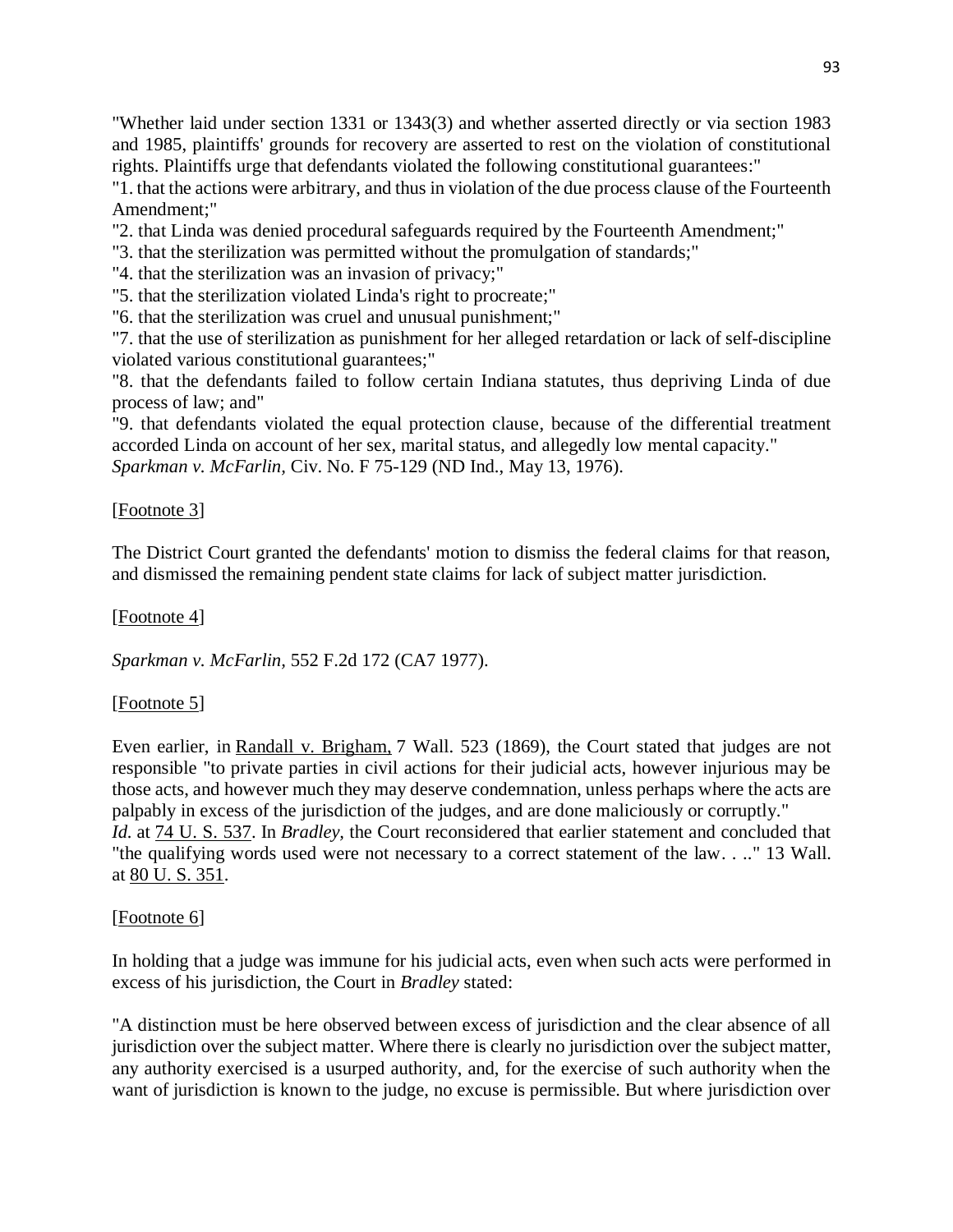the subject matter is invested by law in the judge, or in the court which he holds, the manner and extent in which the jurisdiction shall be exercised are generally as much questions for his determination as any other questions involved in the case, although upon the correctness of his determination in these particulars the validity of his judgments may depend." *Id.* at [80 U. S. 351-](https://supreme.justia.com/cases/federal/us/80/335/case.html#351) 352.

# [\[Footnote 7\]](https://supreme.justia.com/cases/federal/us/435/349/case.html#T7)

In *Bradley,* the Court illustrated the distinction between lack of jurisdiction and excess of jurisdiction with the following examples: if a probate judge, with jurisdiction over only wills and estates, should try a criminal case, he would be acting in the clear absence of jurisdiction, and would not be immune from liability for his action; on the other hand, if a judge of a criminal court should convict a defendant of a nonexistent crime, he would merely be acting in excess of his jurisdiction, and would be immune. *Id.* at [80 U. S. 352.](https://supreme.justia.com/cases/federal/us/80/335/case.html#352)

# [\[Footnote 8\]](https://supreme.justia.com/cases/federal/us/435/349/case.html#T8)

Indiana Code § 33-4-4-3 (1975) states as follows:

"Jurisdiction. -- Said court shall have original exclusive jurisdiction in all cases at law and in equity whatsoever, and in criminal cases and actions for divorce, except where exclusive or concurrent jurisdiction is or may be conferred by law upon justices of the peace. It shall also have exclusive jurisdiction of the settlement of decedents' estates and of guardianships: Provided, however, That in counties in which criminal or superior courts exist or may be organized, nothing in this section shall be construed to deprive such courts of the jurisdiction conferred upon them by laws, and it shall have such appellate jurisdiction as may be conferred by law, and it shall have jurisdiction of all other causes, matters and proceedings where exclusive jurisdiction thereof is not conferred by law upon some other court, board or officer."

#### [\[Footnote 9\]](https://supreme.justia.com/cases/federal/us/435/349/case.html#T9)

In *McAlester,* the plaintiffs alleged that they had gone to the courthouse where their son was to be tried by the defendant in order to give the son a fresh set of clothes. When they went into the defendant judge's office, he allegedly ordered them out and had a deputy arrest one of them and place him in jail for the rest of the day. Several months later, the judge issued an order holding the plaintiff in contempt of court *nunc pro tunc.*

#### [\[Footnote 10\]](https://supreme.justia.com/cases/federal/us/435/349/case.html#T10)

Other Courts of Appeals, presented with different fact situations, have concluded that the challenged actions of defendant judges were not performed as part of the judicial function. and that the judges were thus not entitled to rely upon the doctrine of judicial immunity. The Court of Appeals for the Ninth Circuit, for example, has held that a justice of the peace who was accused of forcibly removing a man from his courtroom and physically assaulting him was not absolutely immune. *Gregory v. Thompson,* 500 F.2d 59 (1974). While the court recognized that a judge has the duty to maintain order in his courtroom, it concluded that the actual eviction of someone from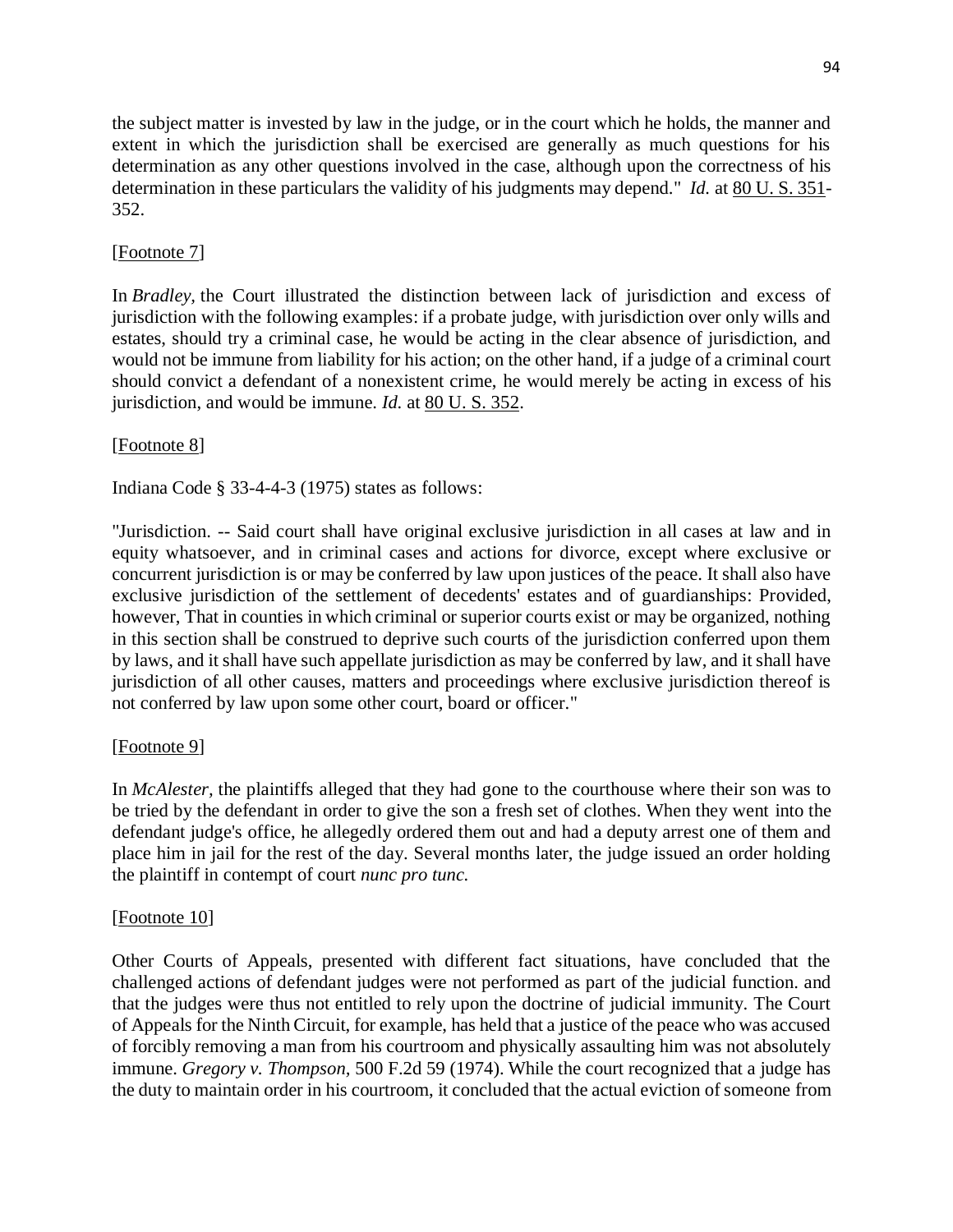the courtroom by use of physical force, a task normally performed by a sheriff or bailiff, was "simply not an act of a judicial nature." *Id.* at 64. And the Court of Appeals for the Sixth Circuit held in *Lynch v. Johnson,* 420 F.2d 818 (1970), that the county judge sued in that case was not entitled to judicial immunity because his service on a board with only legislative and administrative powers did not constitute a judicial act.

# [\[Footnote 11\]](https://supreme.justia.com/cases/federal/us/435/349/case.html#T11)

MR. JUSTICE STEWART, in dissent, complains that this statement is inaccurate because it nowhere appears that judges are normally asked to approve parents' decisions either with respect to surgical treatment in general or with respect to sterilizations in particular. Of course, the opinion makes neither assertion. Rather, it is said that Judge Stump was performing a "function" normally performed by judges, and that he was taking "the type of action" judges normally perform. The dissent makes no effort to demonstrate that Judge Stump was without jurisdiction to entertain and act upon the specific petition presented to him. Nor does it dispute that judges normally entertain petitions with respect to the affairs of minors. Even if it is assumed that. in a lifetime of judging, a judge has acted on only one petition of a particular kind, this would not indicate that his function in entertaining and acting on it is not the kind of function that a judge normally performs. If this is the case, it is also untenable to claim that in entertaining the petition and exercising the jurisdiction with which the statutes invested him, Judge Stump was nevertheless not performing a judicial act or was engaging in the kind of conduct not expected of a judge under the Indiana statutes governing the jurisdiction of its courts.

#### [\[Footnote 12\]](https://supreme.justia.com/cases/federal/us/435/349/case.html#T12)

MR. JUSTICE STEWART's dissent, *post* at [435 U. S. 369,](https://supreme.justia.com/cases/federal/us/435/349/case.html#369) suggests that Judge Stump's approval of Mrs. McFarlin's petition was not a judicial act, because of the absence of what it considers the "normal attributes of a judicial proceeding." These attributes are said to include a "case," with litigants and the opportunity to appeal, in which there is "principled decision-making." But, under Indiana law, Judge Stump had jurisdiction to act as he did; the proceeding instituted by the petition placed before him was sufficiently a "case" under Indiana law to warrant the exercise of his jurisdiction, whether or not he then proceeded to act erroneously. That there were not two contending litigants did not make Judge Stump's act any less judicial. Courts and judges often act *ex parte.* They issue search warrants in this manner, for example, often without any "case" having been instituted, without any "case" ever being instituted, and without the issuance of the warrant being subject to appeal. Yet it would not destroy a judge's immunity if it is alleged and offer of proof is made that, in issuing a warrant, he acted erroneously and without principle.

#### [\[Footnote 13\]](https://supreme.justia.com/cases/federal/us/435/349/case.html#T13)

The issue is not presented, and we do not decide, whether the District Court correctly concluded that the federal claims against the other defendants were required to be dismissed if Judge Stump, the only state agent, was found to be absolutely immune. *Compare Kermit Constr. Corp. v. Banco Credito y Ahorro Ponceno,* 547 F.2d 1 (CA1 1976), *with Guedry v. Ford,* 431 F.2d 660 (CA5 1970).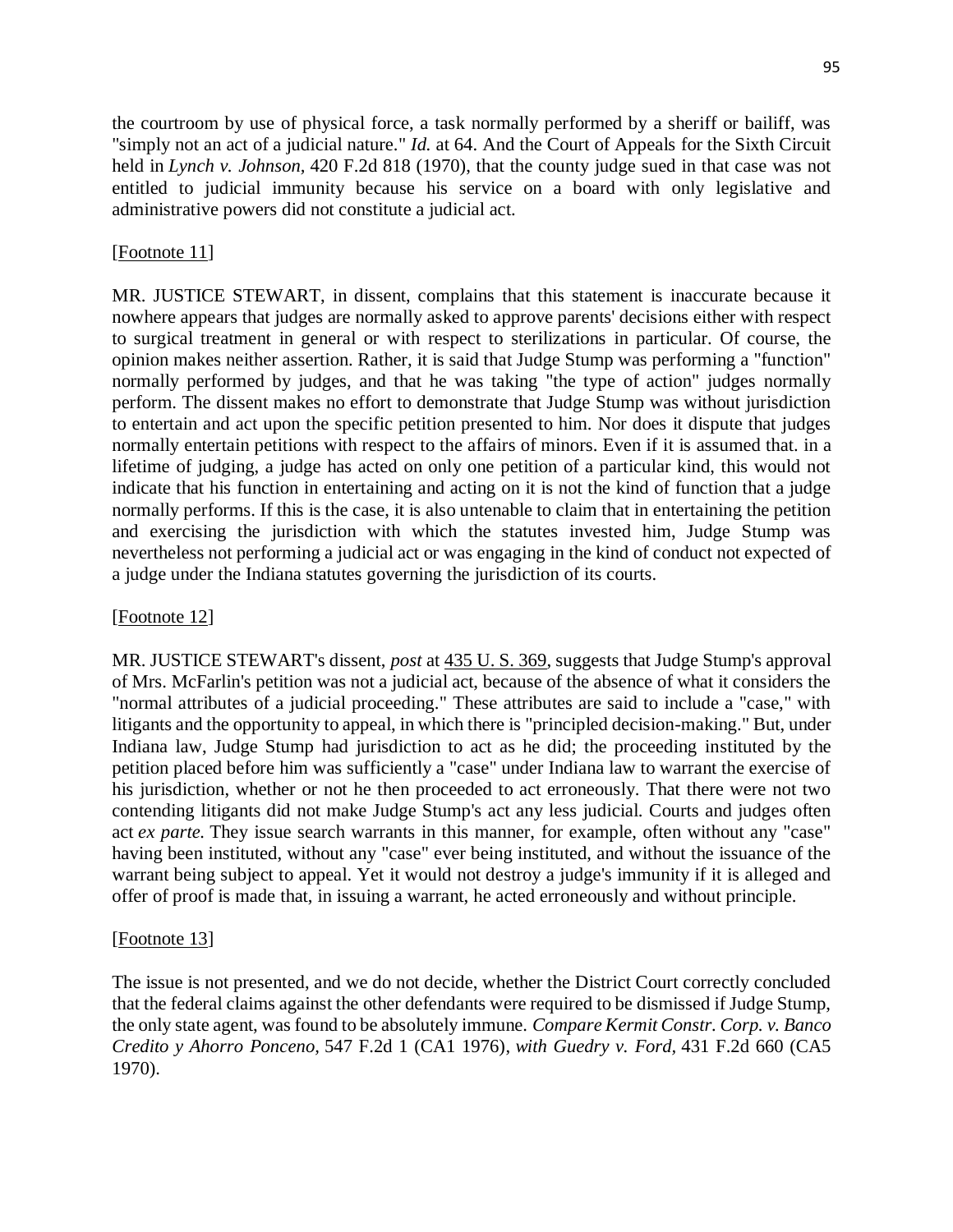MR. JUSTICE STEWART, with whom MR. JUSTICE MARSHALL and MR. JUSTICE POWELL join, dissenting.

It is established federal law that judges of general jurisdiction are absolutely immune from monetary liability "for their judicial acts, even when such acts are in excess of their jurisdiction, and are alleged to have been done maliciously or corruptly." [Bradley v. Fisher,](https://supreme.justia.com/cases/federal/us/80/335/case.html) 13 Wall. 335, 80 [U. S. 351.](https://supreme.justia.com/cases/federal/us/80/335/case.html#351) It is also established that this immunity is in no way diminished in a proceeding under 42 U.S.C. § 1983. *Pierson v. Ray,* [386 U. S. 547.](https://supreme.justia.com/cases/federal/us/386/547/case.html) But the scope of judicial immunity is limited to liability for "judicial acts," and I think that what Judge Stump did on July 9, 1971, was beyond the pale of anything that could sensibly be called a judicial act.

Neither in *Bradley v. Fisher* nor in *Pierson v. Ray* was there any claim that the conduct in question was not a judicial act, and the Court thus had no occasion in either case to discuss the meaning of that term.

## [\[Footnote 2/1\]](https://supreme.justia.com/cases/federal/us/435/349/case.html#F2/1)

Yet the proposition that judicial immunity extends only to liability for "judicial acts" was emphasized no less than seven times in Mr. Justice Field's opinion for the Court in the *Bradley* case.

## [\[Footnote 2/2\]](https://supreme.justia.com/cases/federal/us/435/349/case.html#F2/2)

*Cf. Imbler v. Pachtman,* [424 U. S. 409,](https://supreme.justia.com/cases/federal/us/424/409/case.html) [424 U. S. 430.](https://supreme.justia.com/cases/federal/us/424/409/case.html#430) And if the limitations inherent in that concept have any realistic meaning at all, then I cannot believe that the action of Judge Stump in approving Mrs. McFarlin's petition is protected by judicial immunity.

The Court finds two reasons for holding that Judge Stump's approval of the sterilization petition was a judicial act. First, the Court says, it was "a function normally performed by a judge." Second, the Court says, the act was performed in Judge Stump's "judicial capacity." With all respect, I think that the first of these grounds is factually untrue, and that the second is legally unsound.

When the Court says that what Judge Stump did was an act "normally performed by a judge," it is not clear to me whether the Court means that a judge "normally" is asked to approve a mother's decision to have her child given surgical treatment generally, or that a judge "normally" is asked to approve a mother's wish to have her daughter sterilized. But whichever way the Court's statement is to be taken, it is factually inaccurate. In Indiana, as elsewhere in our country, a parent is authorized to arrange for and consent to medical and surgical treatment of his minor child. Ind.Code § 16-8-4-2 (1973). And when a parent decides to call a physician to care for his sick child or arranges to have a surgeon remove his child's tonsils, he does not, "normally" or otherwise, need to seek the approval of a judge.

[\[Footnote 2/3\]](https://supreme.justia.com/cases/federal/us/435/349/case.html#F2/3)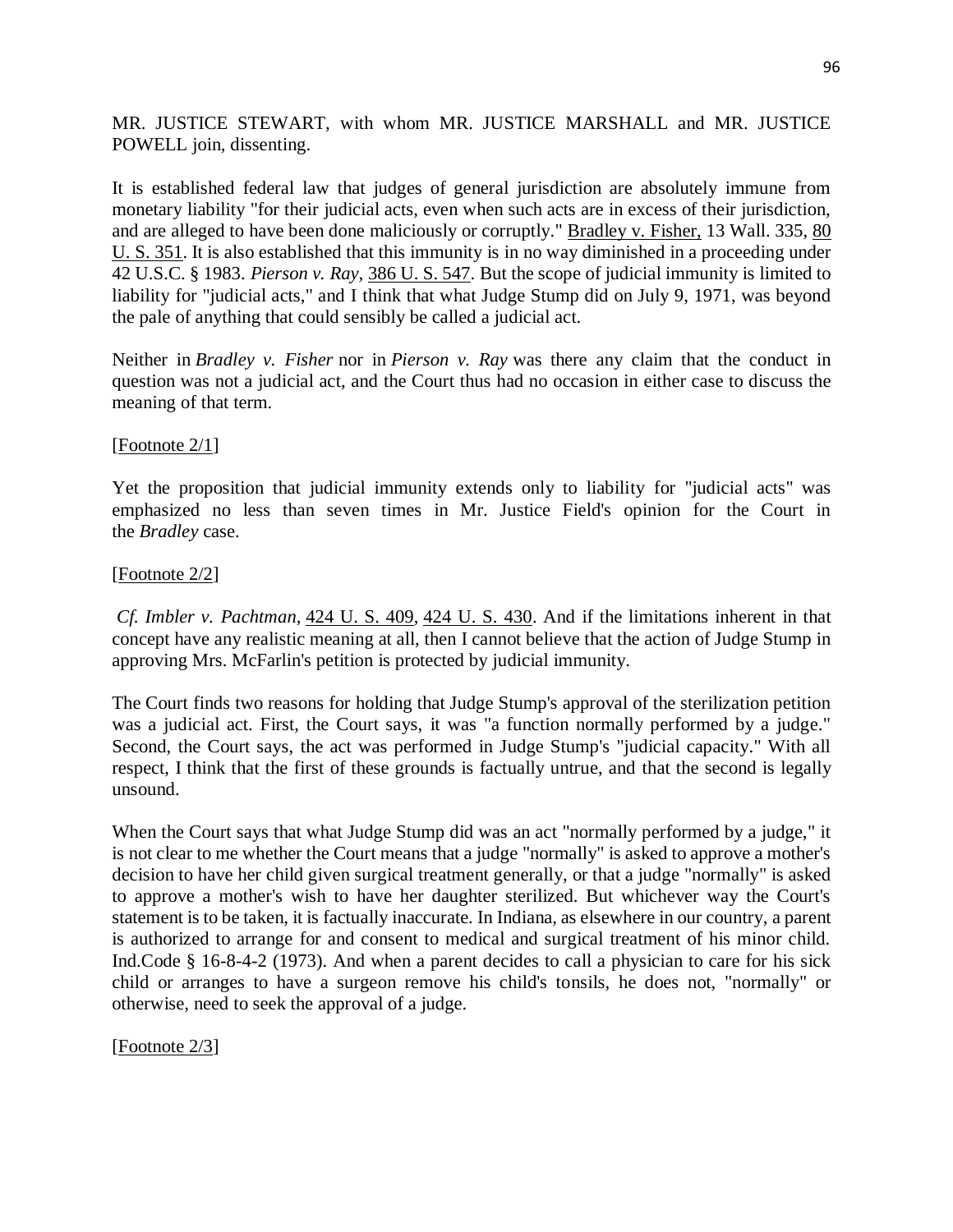On the other hand, Indiana did, in 1971, have statutory procedures for the sterilization of certain people who were institutionalized. But these statutes provided for administrative proceedings before a board established by the superintendent of each public hospital. Only if, after notice and an evidentiary hearing, an order of sterilization was entered in these proceedings could there be review in a circuit court. *See* Ind.Code §§ 16-13-13-1 through 16-13-13-4 (1974).

## [\[Footnote 2/4\]](https://supreme.justia.com/cases/federal/us/435/349/case.html#F2/4)

In sum, what Judge Stump did on July 9, 1971, was in no way an act "normally performed by a judge." Indeed, there is no reason to believe that such an act has ever been performed by *any* other Indiana judge, either before or since.

When the Court says that Judge Stump was acting in "his judicial capacity" in approving Mrs. McFarlin's petition, it is not clear to me whether the Court means that Mrs. McFarlin submitted the petition to him only because he was a judge, or that, in approving it, he *said* that he was acting as a judge. But however, the Court's test is to be understood, it is, I think, demonstrably unsound. It can safely be assumed that the Court is correct in concluding that Mrs. McFarlin came to Judge Stump with her petition because he was a County Circuit Court Judge. But false illusions as to a judge's power can hardly convert a judge's response to those illusions into a judicial act. In short, a judge's approval of a mother's petition to lock her daughter in the attic would hardly be a judicial act simply because the mother had submitted her petition to the judge in his official capacity. If, on the other hand, the Court's test depends upon the fact that Judge Stump *said* he was acting in his judicial capacity, it is equally invalid. It is true that Judge Stump affixed his signature to the approval of the petition as "Judge, De Kalb Circuit Court." But the conduct of a judge surely does not become a judicial act merely on his own say-so. A judge is not free, like a loose cannon, to inflict indiscriminate damage whenever he announces that he is acting in his judicial capacity.

# [\[Footnote](https://supreme.justia.com/cases/federal/us/435/349/case.html#F2/5) 2/5]

If the standard adopted by the Court is invalid, then what is the proper measure of a judicial act? Contrary to implications in the Court's opinion, my conclusion that what Judge Stump did was not a judicial act is not based upon the fact that he acted with informality, or that he may not have been "in his judge's robes," or "in the courtroom itself." *Ante* at [435 U. S. 361.](https://supreme.justia.com/cases/federal/us/435/349/case.html#361) And I do not reach this conclusion simply "because the petition was not given a docket number, was not placed on file with the clerk's office, and was approved in an *ex parte* proceeding without notice to the minor, without a hearing, and without the appointment of a guardian *ad litem.*" *Ante* at [435 U. S.](https://supreme.justia.com/cases/federal/us/435/349/case.html#360)  [360.](https://supreme.justia.com/cases/federal/us/435/349/case.html#360)

It seems to me, rather, that the concept of what is a judicial act must take its content from a consideration of the factors that support immunity from liability for the performance of such an act. Those factors were accurately summarized by the Court in *Pierson v. Ray,* 386 U.S. at [386](https://supreme.justia.com/cases/federal/us/386/547/case.html#554)  [U. S. 554:](https://supreme.justia.com/cases/federal/us/386/547/case.html#554)

"[I]t 'is . . . for the benefit of the public, whose interest it is that the judges should be at liberty to exercise their functions with independence and without fear of consequences.' . . . It is a judge's duty to decide all cases within his jurisdiction that are brought before him, including controversial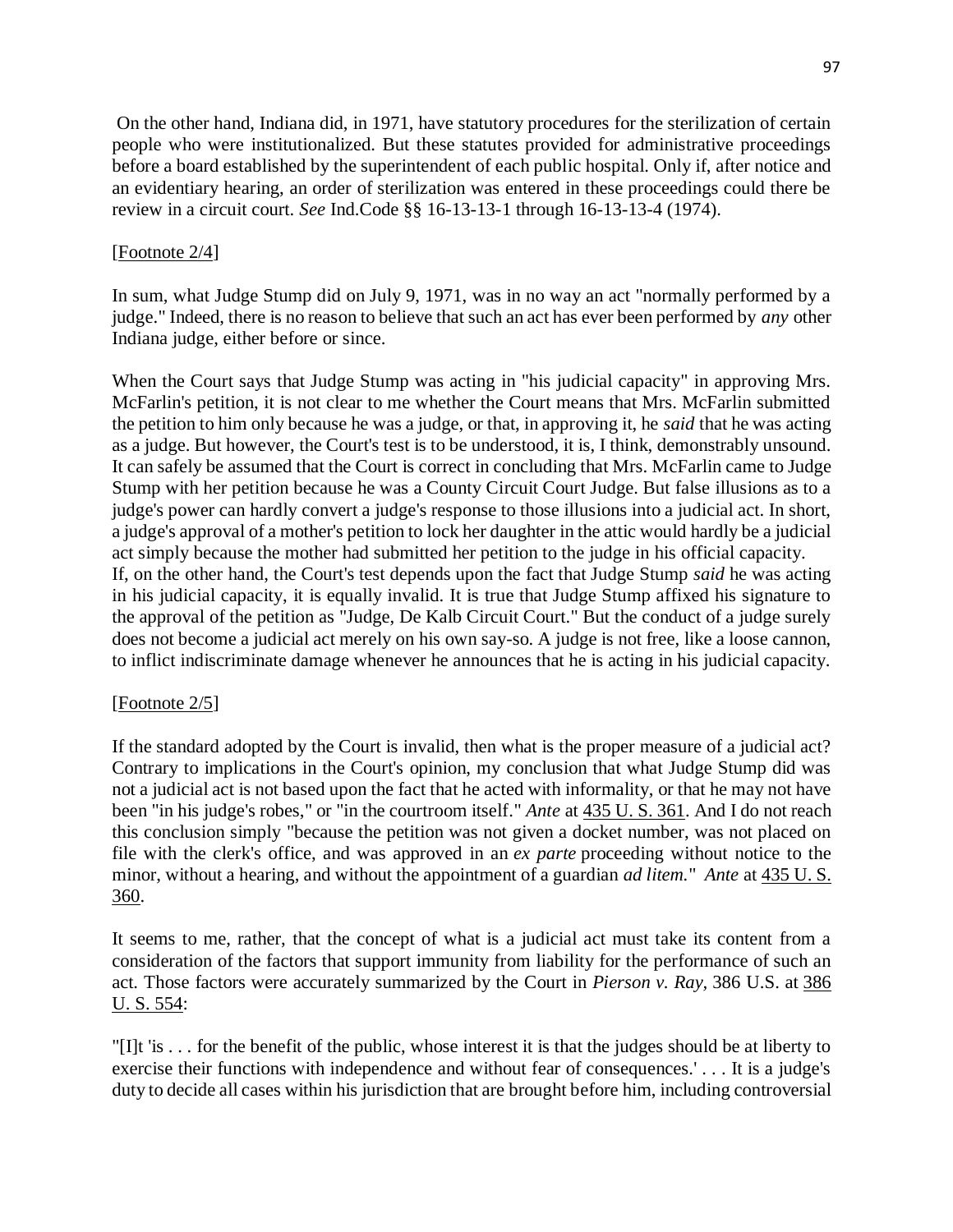cases that arouse the most intense feelings in the litigants. His errors may be corrected on appeal, but he should not have to fear that unsatisfied litigants may hound him with litigation charging malice or corruption. Imposing such a burden on judges would contribute not to principled and fearless decision-making, but to intimidation."

Not one of the considerations thus summarized in the *Pierson* opinion was present here. There was no "case," controversial or otherwise. There were no litigants. There was and could be no appeal. And there was not even the pretext of principled decision-making. The total absence of any of these normal attributes of a judicial proceeding convinces me that the conduct complained of in this case was not a judicial act.

The petitioners' brief speaks of "an aura of deism which surrounds the bench . . . essential to the maintenance of respect for the judicial institution." Though the rhetoric may be overblown, I do not quarrel with it. But if aura there be, it is hardly protected by exonerating from liability such lawless conduct as took place here. And if intimidation would serve to deter its recurrence, that would surely be in the public interest.

#### [\[Footnote 3/1\]](https://supreme.justia.com/cases/federal/us/435/349/case.html#T2/1)

In the *Bradley* case, the plaintiff was a lawyer who had been disbarred; in the *Pierson* case, the plaintiffs had been found guilty after a criminal trial.

#### [\[Footnote 3/2\]](https://supreme.justia.com/cases/federal/us/435/349/case.html#T2/2)

See 13 Wall. at [80 U. S. 347,](https://supreme.justia.com/cases/federal/us/80/335/case.html#347) [80 U. S. 348,](https://supreme.justia.com/cases/federal/us/80/335/case.html#348) [80 U. S. 349,](https://supreme.justia.com/cases/federal/us/80/335/case.html#340) [80 U. S. 351,](https://supreme.justia.com/cases/federal/us/80/335/case.html#351) [80 U. S. 354,](https://supreme.justia.com/cases/federal/us/80/335/case.html#354) [80 U. S. 357](https://supreme.justia.com/cases/federal/us/80/335/case.html#357)

#### [\[Footnote 3/3\]](https://supreme.justia.com/cases/federal/us/435/349/case.html#T2/3)

This general authority of a parent was held by an Indiana Court of Appeals in 1975 not to include the power to authorize the sterilization of his minor child. *A.L. v. G.R.H.,* 163 Ind.App. 636, 325 N.E.2d 501.

Contrary to the Court's conclusion, *ante* at [435 U. S. 359,](https://supreme.justia.com/cases/federal/us/435/349/case.html#359) that case does not in the least demonstrate that an Indiana judge is or ever was empowered to act on the merits of a petition like Mrs. McFarlin's. The parent in that case did not petition for judicial approval of her decision, but rather "filed a complaint for declaratory judgment seeking declaration of her right under the common law attributes of the parent-child relationship to have her son . . . sterilized." 163 Ind.App. at 636-637, 325 N.E.2d at 501. The Indiana Court of Appeals' decision simply established a limitation on the parent's common law rights. It neither sanctioned nor contemplated any procedure for judicial "approval" of the parent's decision.

Indeed, the procedure followed in that case offers an instructive contrast to the judicial conduct at issue here: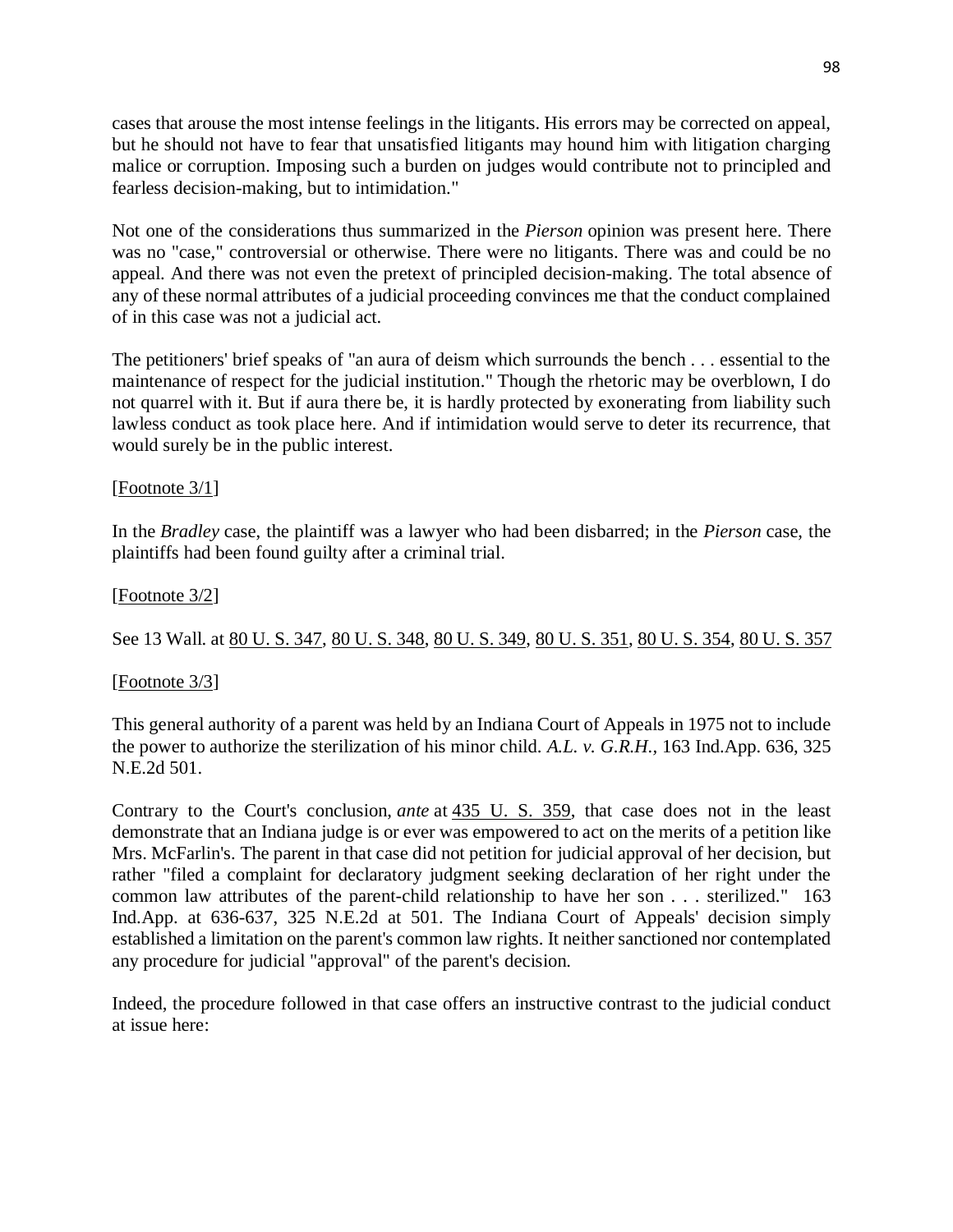"At the outset, we thank counsel for their excellent efforts in representing a seriously concerned parent and in providing the guardian *ad litem* defense of the child's interest. *Id.* at 638, 325 N.E.2d at 502"

#### [\[Footnote 3/4\]](https://supreme.justia.com/cases/federal/us/435/349/case.html#T2/4)

These statutes were repealed in 1974.

#### [\[Footnote 3/5\]](https://supreme.justia.com/cases/federal/us/435/349/case.html#T2/5)

Believing that the conduct of Judge Stump on July 9, 1971, was not a judicial act, I do not need to inquire whether he was acting in "the clear absence of all jurisdiction over the subject matter." *Bradley v. Fisher,* 13 Wall. at [80 U. S. 351.](https://supreme.justia.com/cases/federal/us/80/335/case.html#351) "Jurisdiction" is a coat of many colors. I note only that the Court's finding that Judge Stump had jurisdiction to entertain Mrs. McFarlin's petition seems to me to be based upon dangerously broad criteria. Those criteria are simply that an Indiana statute conferred "jurisdiction of all . . . causes, matters and proceedings," and that there was not in 1971 any Indiana law specifically prohibiting what Judge Stump did.

#### [\[Footnote 3/6\]](https://supreme.justia.com/cases/federal/us/435/349/case.html#T2/6)

The only question before us in this case is the scope of judicial immunity. How the absence of a "judicial act" might affect the issue of whether Judge Stump was acting "under color of" state law within the meaning of 42 U.S.C. § 1983, or the issue of whether his act was that of the State within the meaning of the Fourteenth Amendment need not, therefore, be pursued here.

#### MR. JUSTICE POWELL, dissenting.

While I join the opinion of MR. JUSTICE STEWART, I wish to emphasize what I take to be the central feature of this case -- Judge Stump's preclusion of any possibility for the vindication of respondents' rights elsewhere in the judicial system.

[Bradley v. Fisher,](https://supreme.justia.com/cases/federal/us/80/335/case.html) 13 Wall. 335 (1872), which established the absolute judicial immunity at issue in this case, recognized that the immunity was designed to further the public interest in an independent judiciary, sometimes at the expense of legitimate individual grievances. *Id.* at [80 U.](https://supreme.justia.com/cases/federal/us/80/335/case.html#349)  [S. 349;](https://supreme.justia.com/cases/federal/us/80/335/case.html#349) *accord, Pierson v. Ray,* [386 U. S. 547,](https://supreme.justia.com/cases/federal/us/386/547/case.html) [386 U. S. 554](https://supreme.justia.com/cases/federal/us/386/547/case.html#554) (1967). The *Bradley* Court accepted those costs to aggrieved individuals because the judicial system itself provided other means for protecting individual rights:

"Against the consequences of [judges'] erroneous or irregular action, from whatever motives proceeding, the law has provided for private parties numerous remedies, and to those remedies they must, in such cases, resort." 13 Wall. at [80 U. S. 354.](https://supreme.justia.com/cases/federal/us/80/335/case.html#354) Underlying the *Bradley* immunity, then, is the notion that private rights can be sacrificed in some degree to the achievement of the greater public good deriving from a completely independent judiciary, because there exist alternative forums and methods for vindicating those rights. [\[Footnote 3/1\]](https://supreme.justia.com/cases/federal/us/435/349/case.html#F3/1)

But where a judicial officer acts in a manner that precludes all resort to appellate or other judicial remedies that otherwise would be available, the underlying assumption of the *Bradley* doctrine is